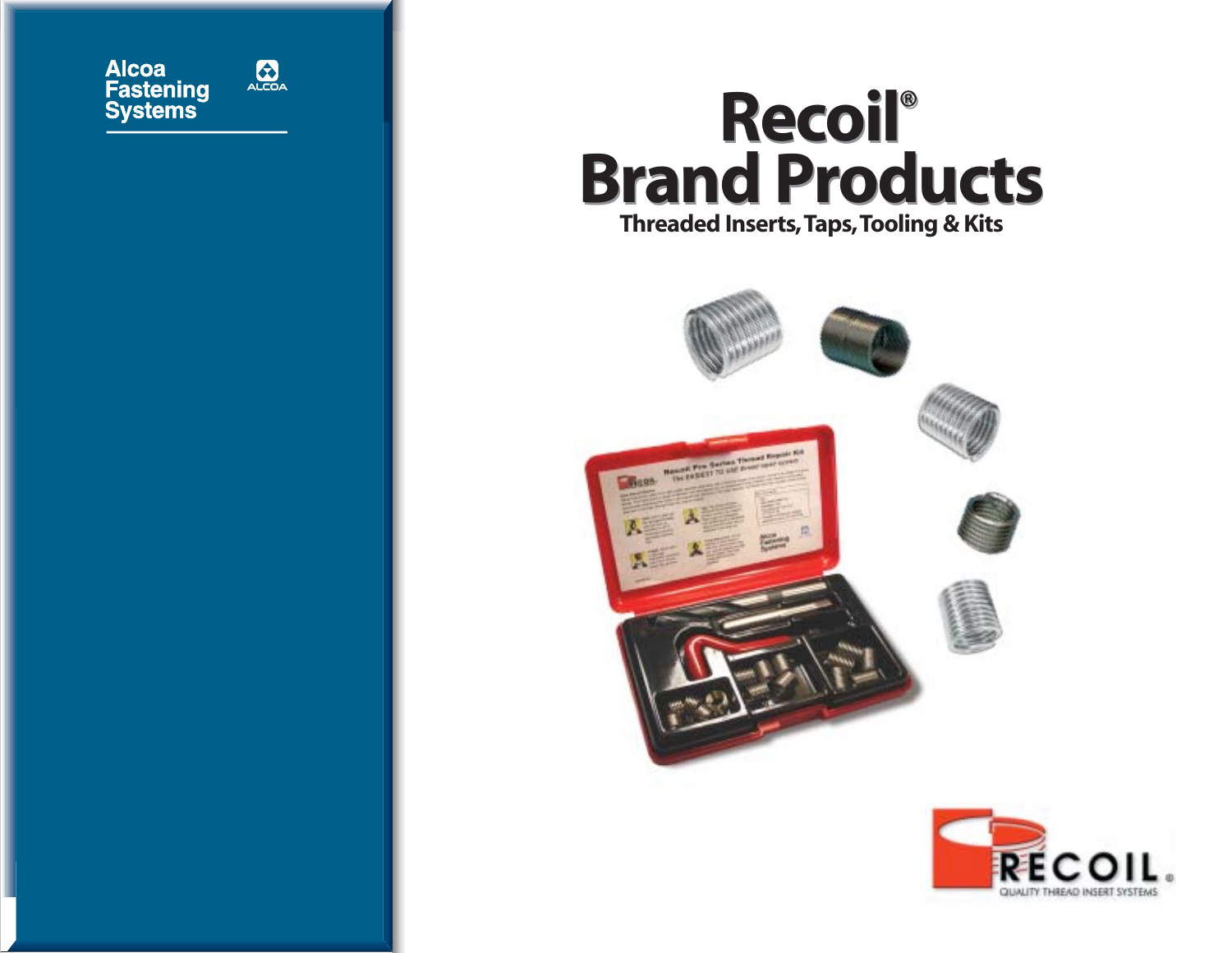

I

### **Recoil Fasteners**

**Worldwide consistency of quality**

**Total commitment to quality and service**

**Comprehensive range of products**

**Efficient international freight service**

**Highest quality manufacturing capability** 

**New Pro-Series Kit provides all you need to make professional thread repairs. See Page 39**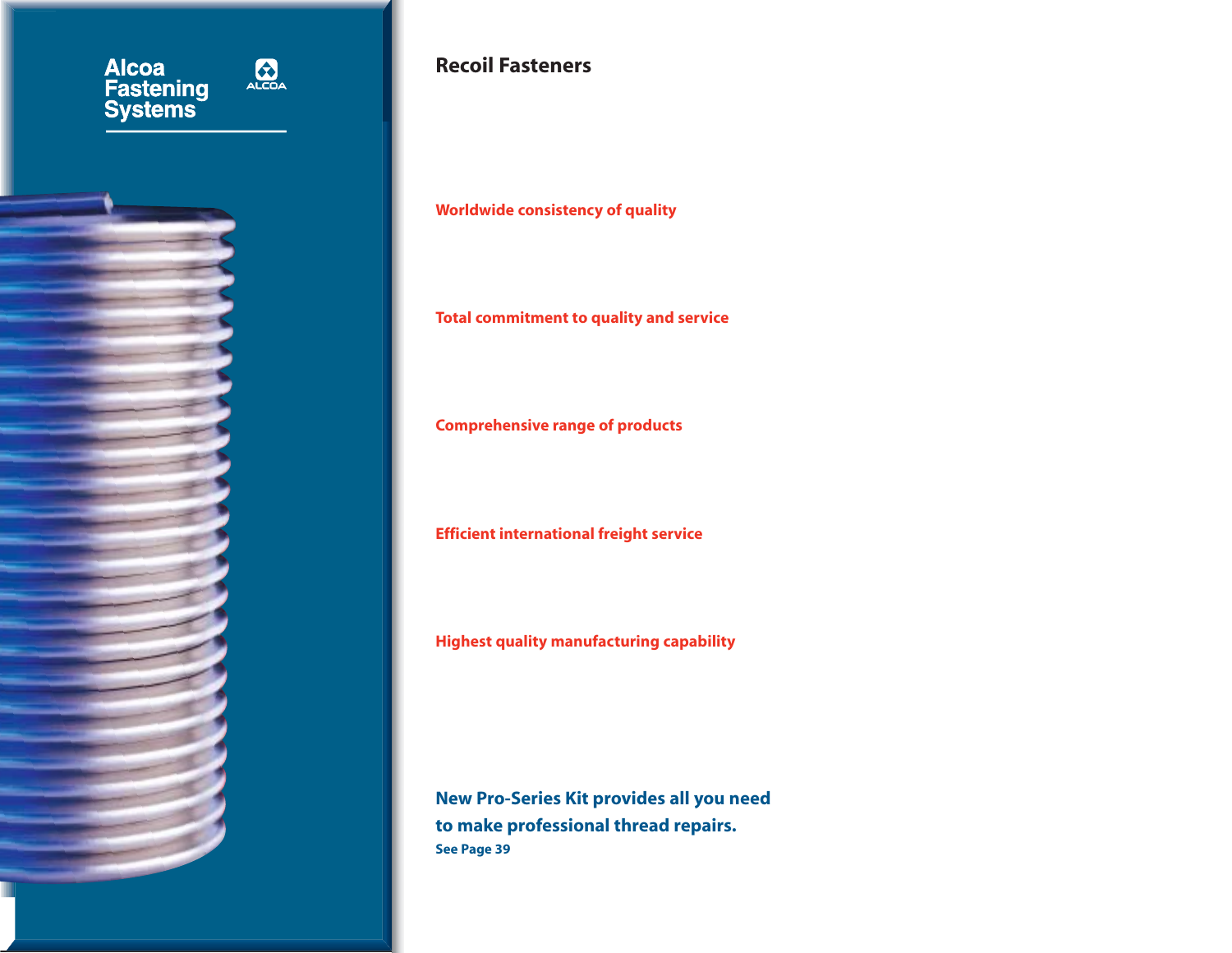### **Contents**

| <b>INTRODUCTION</b>            | $\overline{2}$  |
|--------------------------------|-----------------|
| <b>PRODUCT RANGE</b>           | 3               |
| <b>RECOIL INSERTS</b>          | 4               |
| <b>LOCKING INSERTS</b>         | $\overline{z}$  |
| <b>FINISHES &amp; COATINGS</b> | 10              |
| <b>STI TAPS</b>                | 19              |
| <b>GAUGES</b>                  | 31              |
| <b>HAND INSTALLATION TOOLS</b> | 33              |
| <b>POWER TOOLS</b>             | 36              |
| <b>STRIP-FEED INSERTS</b>      | 38              |
| <b>THREAD REPAIR KITS</b>      | 40              |
| <b>DESIGN CONSIDERATIONS</b>   | 43              |
| <b>BRITISH THREADS</b>         | <b>Appendix</b> |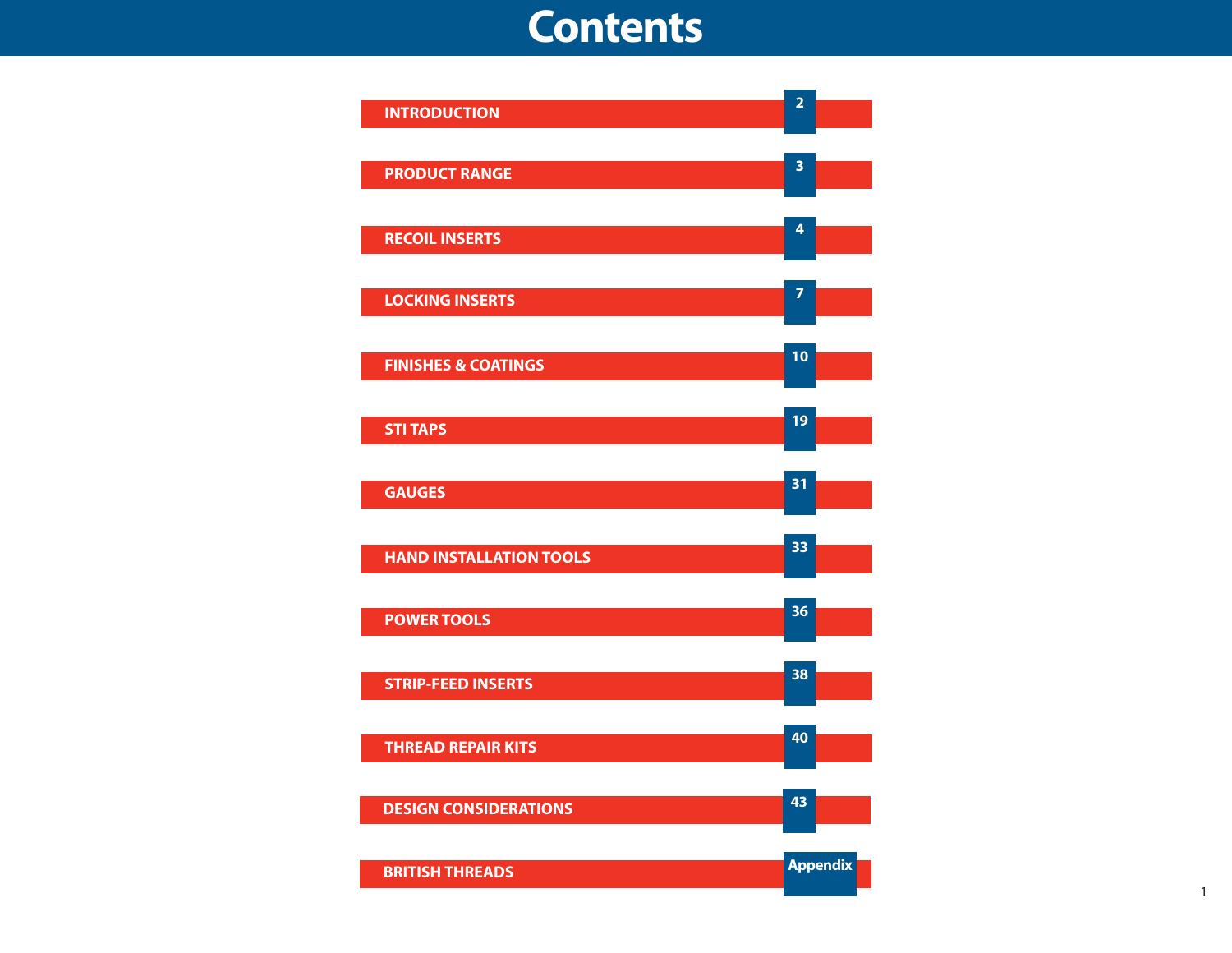### **Introduction**





**U R ANCE**

**Alcoa Fastening Systems' (AFS) Recoil manufac**turing operations are located in Australia, with sales and warehouse facilities strategically located in North America, Asia, and Europe. Extensive worldwide distribution, coupled with the company's manufacturing strategy, offers significant advantages to end users.

Alcoa Fastening Systems ensures a global consistency of quality design standards in manufacturing the full range of wire thread inserts in one production facility. Users around the world can be assured of high standards and the consistency of all AFS products.

Inserts are manufactured in standard sizes for all metric and inch thread forms. A comprehensive design facility is available to ensure that non-standard inserts can be manufactured for special part requirements.

Prompt availability of products to customers worldwide is ensured by an efficient international freight service and a network of stocking distributors.

Alcoa Fastening Systems is committed to the highest quality products and operating systems and employs a strict quality management system in accordance with:

■ AS9100 accreditation

**S '**

- ISO9001 accreditation
- OS9000 accreditation
- Society of British Aerospace Companies (SBAC) TS 157 approval
- Civil Aviation Authority Australia
- Ford O1

High quality standards demand that every batch of inserts is subjected to multiple visual, dimensional, and functional checks at predetermined intervals throughout the production process, using the latest high-precision test equipment.

Alcoa Fastening Systems will provide technical assistance to production engineers so that optimum installation efficiency can be achieved and maintained. Recoil brand coils are manufactured to the following capability standards:

NASM122076 Series - Free Running - UNC NASM124651 Series - Free Running - UNF NASM21209 Series - Locking NASM8846

BS7751 - Metric - Coarse BS7752 - Metric - Fine BS7753 BS 4377

MA3279, MA3280, MA3281 - Metric - Free Running MA3329, MA3330, MA3331 - Metric - Self Locking AS6733 Series - UNF - Unplated AS8455 Series - UNF - Cadmium Plated AGS3600 Series - UNF - Cad. Plated - Self Locking AGS3700 Series - Nimonic Alloy 90 - Self Locking General Electric - C981, N926 Series LN 9499, LN 9039 DIN 8140

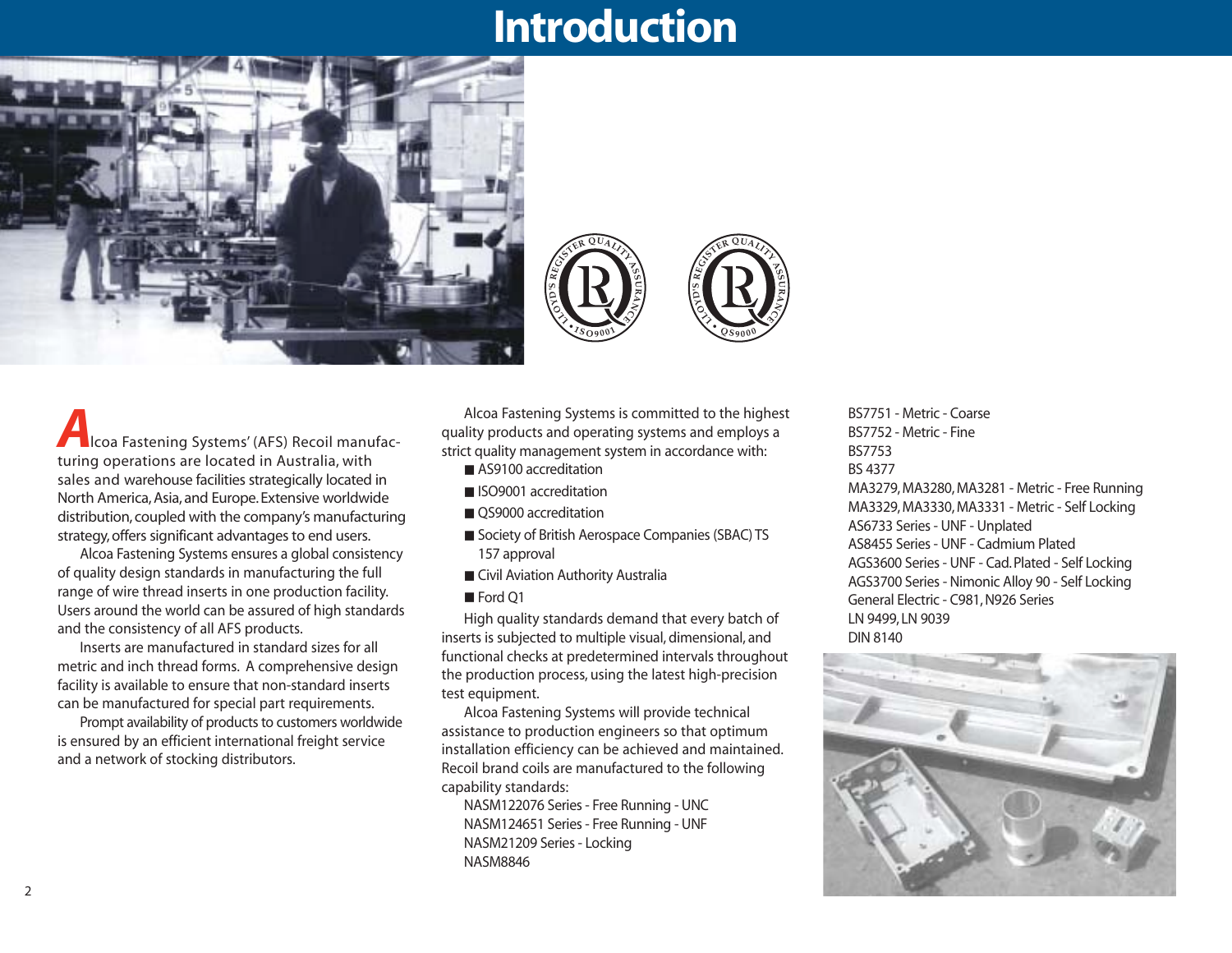### **Product Range**

#### **Thread Inserts**

The Recoil system consists of precision inserts, quality high speed taps, and easy-to-use installation tools which are used for repairing damaged screw threads or creating strong new threads. Recoil helically wound screw-thread inserts are generally manufactured from Type 304 (18-8) stainless steel wire cold rolled into a diamond shaped cross section. Recoil inserts can be supplied in other materials such as Inconel, Nimonic 90, Nitronic 60, Phosphor Bronze and Type 316 stainless steel.

Recoil inserts are available in either standard free running form or screw lock type which provides an internal locking feature. Inserts are manufactured for every thread form including UNC, UNF, BSC, BSW, BSP, BSF, BA, NPT and ISO Metric thread sizes.

#### **Thread Repair Kits**

A full range of Recoil thread repair kits, covering the majority of sizes commonly in use today, is available from AFS. Recoil kits contain an HSS tap, installation tools, precision stainless steel inserts, and instructions, in a sturdy reusable container. Recoil problem-solving repair kits are available in single or multiple size format.

#### **Installation Tooling**

Alcoa Fastening Systems also offers a selection of work arms and power tooling, including high efficiency pneumatic and electric installation tools for in-line production or repetitive maintenance situations. A range of associated tooling is available to facilitate insert installation, including manual installation tooling and manual, spring, and pneumatic operated tang breakoff tools.

#### **Taps and Gauges**

Optimum results can be achieved with Recoil taps and gauges to suit hand-tapping through to volume production requirements. Using the "Go - NoGo" gauge, tapped holes can be gauged to enable a precision fit.







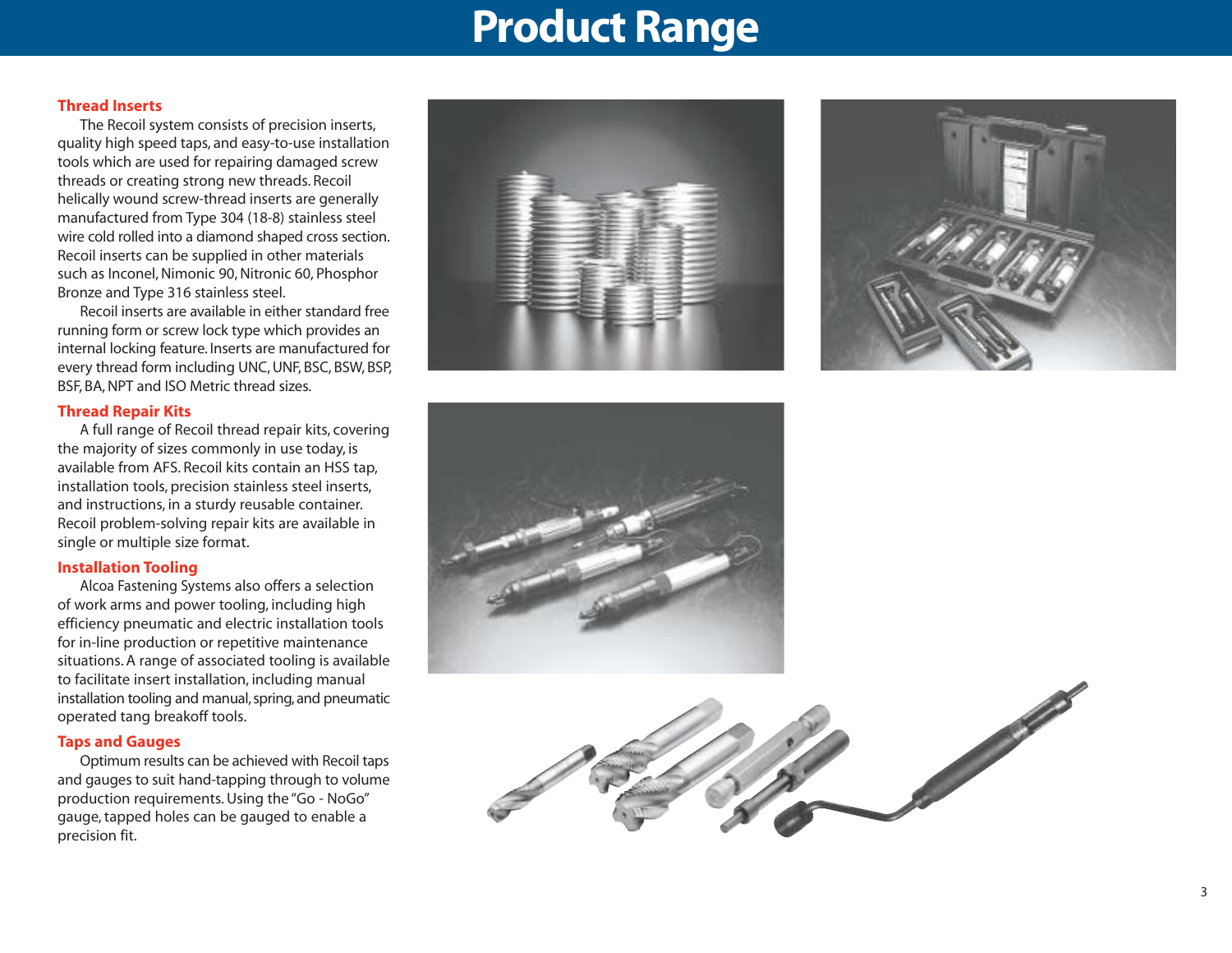### **Recoil Inserts**



#### **How a Recoil Insert Works**

Recoil inserts are rolled from high quality stainless steel wire with a diamond shaped cross section, wound to the shape of a spring thread. Once the wire is wound into a helical coil and installed into a tapped hole, it provides a permanent and wear resistant thread in the parent material that is generally stronger than the original thread.The inserts are designed to be greater in diameter than the tapped hole and compress as they are installed. This allows maximum surface contact area with the tapped thread, safely and permanently anchoring the inserts into place.

The insert's compensatory action shares the load over the entire bolt and hole, increasing holding or pull out strength. With a Recoil insert in place, load and stress are more evenly distributed.

### **Where to Use Recoil Inserts**

#### **Repair**

When you encounter a damaged thread Recoil offers:

- Quickest and simplest method of repair to stripped or damaged threads
- A superior thread with great holding power
- Most cost-effective method of repair
- Returns thread to the original size
- Generally stronger than the original female thread



**Damaged Thread**

#### **Original Equipment Manufacture**

AFS offers innovative manufacturers the opportunity to design high quality product using lighter weight materials such as aluminum and magnesium alloys as well as carbon fiber materials while still achieving high strength and reliability in the threaded fastener assembly. Recoil brand inserts are widely used by manufacturers in:

- Automotive
- Electronic
- Aerospace
- Ship Building
- Defense
- Power Generation
- Transport
- Manufacturing Equipment

#### **Insert Material**

Recoil inserts are generally manufactured from Type 304 stainless steel (18-8), however inserts are available in a range of materials for special applications.

- **Stainless Steel Grade 304** (AS7245) Austenitic Corrosion Resistant Steel For normal applications up to 425°C (800°F)
- **Stainless Steel Grade 316** (AISI 316) Austenitic Corrosion Resistant Steel For Marine applications up to 425°C (800°F)
- **Inconel X 750** (AS7246) Nickel Alloy. For high temperature applications 425°C - 550°C (800°F - 1000°F) or where low permeability is required.
- **Phosphor Bronze** (DIN 17677 or BS2783 PB 102) (300°C)

For electrical bonding joints or low permeability

- **Nimonic 90** (HR 503) for high temperature applications. (650°C/1200°F)
- **Nitronic 60** (UNS S21800) Austenitic anti-galling alloy
- **Special purpose**

Materials such as Inconel 625 and Spring Steel Grade are also available to special order

#### **Type**

There are two basic types of Recoil inserts available:

- **Free running** inserts which provide a standard female thread
- **Locking inserts** which provide a locking function for the female thread when the fasteners installed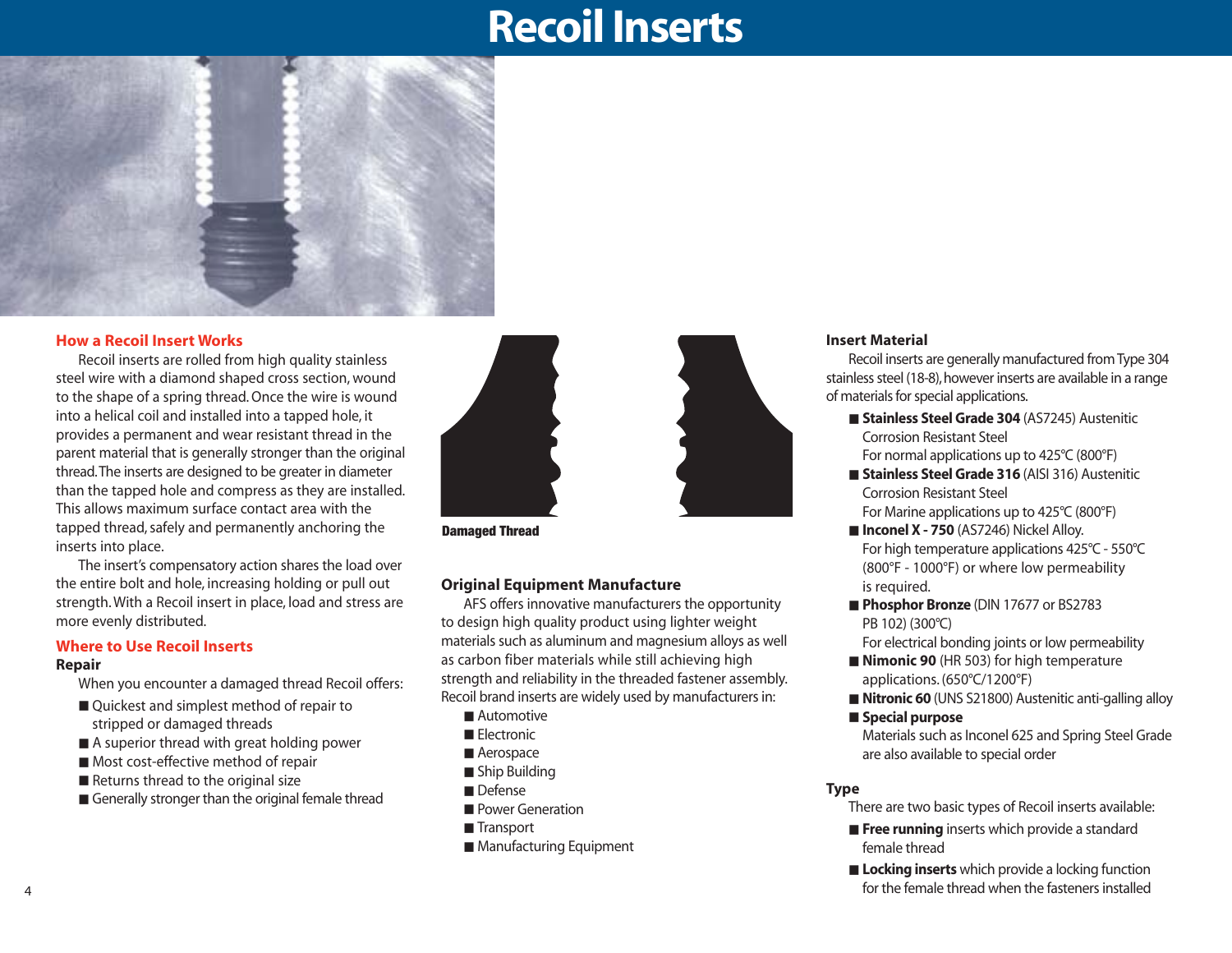### **How Recoil Inserts Work**

#### **Pitch and Angle Error Compensation**

*Problems*



#### **Typical thread and angle errors may cause:**

- Limited contact point
- Poor flank contact between bolt to parent thread
- Unequal distribution of bolt load over engaged threads
- Failure of threaded components when loaded

*Solution*



#### **Recoil inserts reduce thread pitch and angle errors to provide:**

- Greater fastener strength
- Greater contact area
- Equally distributed load over all tapped threads
- Reduced stress concentration thereby extending fatigue life

#### **Insert installation and retention**

Uninstalled, Recoil inserts are greater in diameter than the tapped hole in the parent material into which they are to be installed. During the assembly operation the diameter of the leading coil is reduced thereby permitting entry of the insert into the tapped hole. When the insert is installed at the correct depth, the coils expand and permanently retains the insert in place.

Unlike many 'solid' insert types, it is not necessary to use locking, swaging or keying operations to locate and retain Recoil inserts. Stress concentration problems which typically occur in the parent material when using solid inserts are therefore eliminated.

A Recoil insert will dimensionally adjust both radially and axially, to any expansion or contraction within the parent material. **Recoil Insert in "Semi Installed" position.**

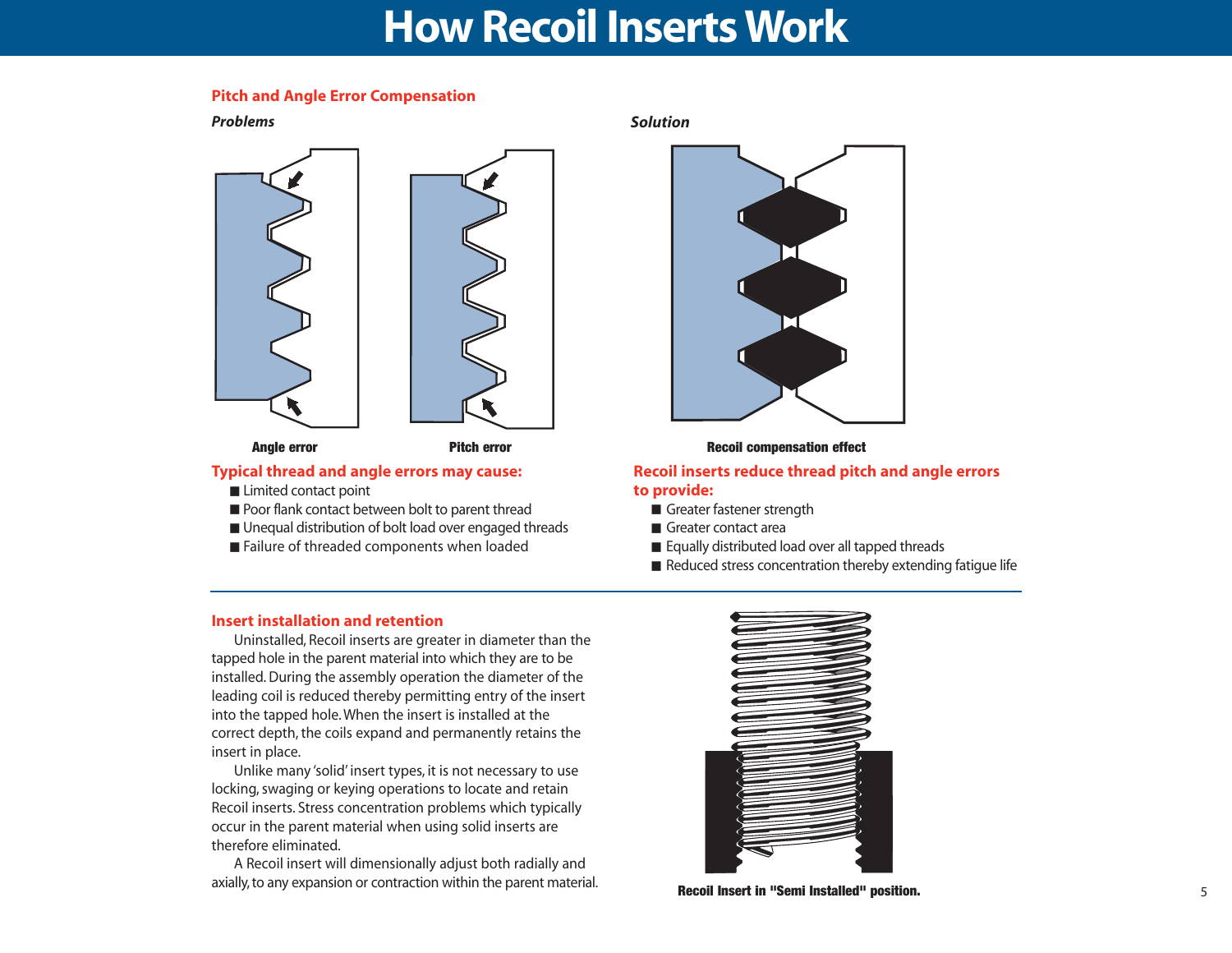### **How Recoil Inserts Work**



The diagram above depicts graphically the advantages a Recoil insert has over a conventional thread. In conventional threaded joints over 75% of the load is placed on the first three threads of the assembly. The Recoil insert on the left shows how the spring-like design of the insert allows the shear loading to be transformed into a preferable "hoop stress" or radial loading over the entire length of the insert. This provides a much

stronger thread than can be obtained by conventional drilling or tapping. This improved strength allows designers to select a fastener based on the minimum strength of the bolt, also allowing them to select smaller diameters and shorter thread lengths confidently even in low strength materials such as magnesium or aluminum alloys. (Refer to page 43 - Design Considerations)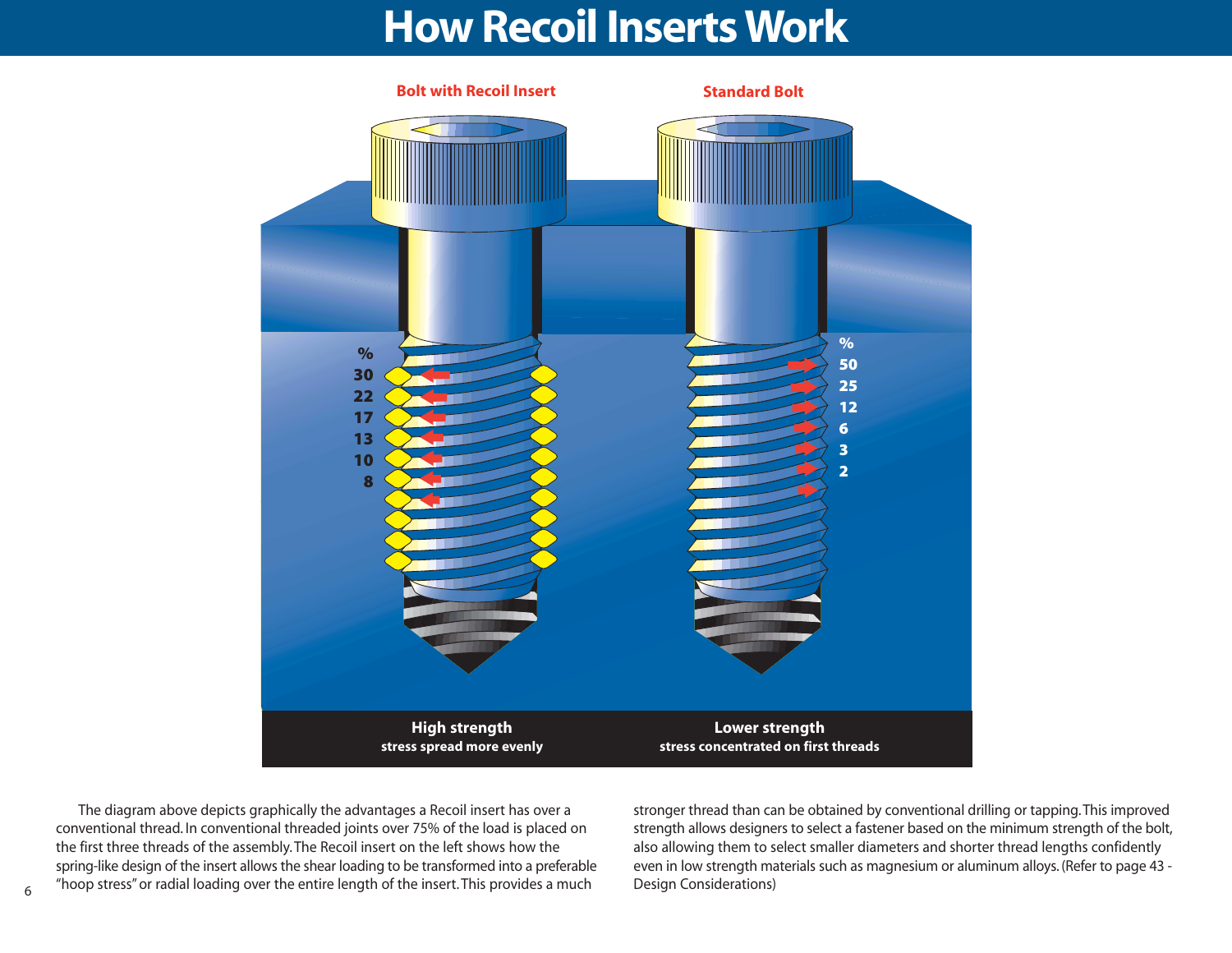### **Locking Inserts**

#### **How Locking Inserts Work**

The Recoil screw-locking insert is designed to provide a screw-locking feature which will retain screws or bolts under the most severe vibration or varying temperature conditions.

The insert locking configuration comprises a series of uniquely designed locking chords which, upon the engagement of a screw or bolt, deflect radially to permit the installation of the bolt. Upon bolt entry, these straight segments are flexed outwardly, creating pressure on the bolt.This pressure is applied between the flanks of the bolt thread so that contact area is maximized. Locking inserts retain locking torque over numerous assembly cycles. Refer to relevant specifications for insert life.

Each Recoil screw-locking insert type has a specifically designed locking configuration.This ensures that the insert meets its design specification requirements. Therefore the shape, depth, and number of locking chords will inevitably vary for differing thread types and sizes.



**Note: It is recommended that a cadmium plated or dry-film lubricated screw/bolt is used for screw-locking inserts applications. (See page 10 - Lubricants and Coatings)**



#### **Locking Insert Design**

Should a specific locking torque or function be required, AFS engineers can develop parts to suit customers' needs. As the bolt is wound through the locking chords of the insert it deflects the wire as shown by the internal arrows (A). This deflection causes the insert to push against the bolt resulting in a repeatable locking function from the insert.



**Note: Installation of Recoil screw-locking inserts requires use of the Recoil Prewinder tooling. (Refer to page 33 - Tooling)**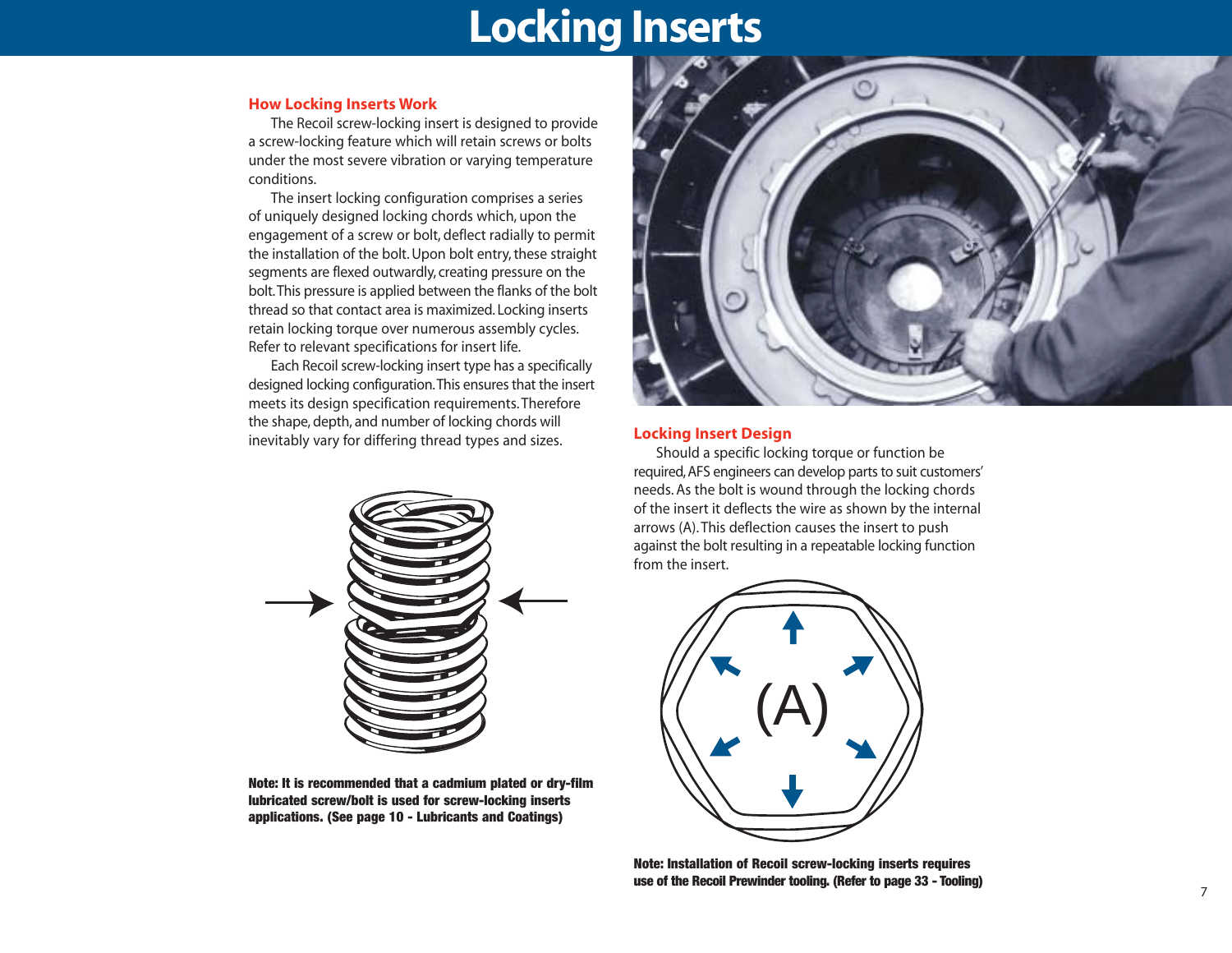### **Locking Insert Torque Values**

Locking torque values for unified inserts conform to NASM8846.These locking torque values are shown below.

#### **Unified Coarse (UNC)**

| <b>NOMINAL</b><br><b>THREAD SIZE</b> | <b>Max Locking</b><br><b>Torque</b> | <b>Min Locking</b><br><b>Torque</b> |
|--------------------------------------|-------------------------------------|-------------------------------------|
| $2(.086") - 56$                      | 20 oz.in                            | 3 oz.in                             |
| $3(.099") - 48$                      | 32 oz.in                            | 7 oz.in                             |
| 4 (112") - 40                        | 48 oz.in                            | 10 oz.in                            |
| $5(.125") - 40$                      | 75 oz.in                            | 13 oz.in                            |
| $6(.138") - 32$                      | 6 lb.in                             | 1.0 lb.in                           |
| $8(.164") - 32$                      | 9 lb.in                             | $1.5$ lb.in                         |
| 10 (.190") - 24                      | $13$ lb.in                          | $2.0$ lb.in                         |
| 12 (.216) - 24                       | 24 lb.in                            | 3.0 lb.in                           |
| $1/4$ (.250") - 20                   | 30 lb.in                            | 4.5 lb.in                           |
| 5/16 (.3125") -18                    | 60 lb.in                            | 7.5 lb.in                           |
| $3/8$ (.3750") - 18                  | 80 lb.in                            | 12.0 lb.in                          |
| 7/16 (.4375") - 14                   | 100 lb.in                           | 16.5 lb.in                          |
| 1/2 (.5000") - 13                    | 150 lb.in                           | 24.0 lb.in                          |
| $9/16$ (.5625") - 12                 | 200 lb.in                           | 30.0 lb.in                          |
| 5/8 (.6250") - 11                    | 300 lb.in                           | 40.0 lb.in                          |
| 3/4 (.7500") - 10                    | 400 lb.in                           | 60.0 lb.in                          |
| 7/8 (.8750") - 9                     | 600 lb.in                           | 82.0 lb.in                          |
| $1(1.000") - 8$                      | 800 lb.in                           | 110.0 lb.in                         |
| $1\frac{1}{8}$ (1.1250") - 7         | 900 lb.in                           | 137.0 lb.in                         |
| $1\frac{1}{4}$ (1.250") - 7          | 1000 lb.in                          | 165.0 lb.in                         |
| $1\frac{3}{8}$ (1.3750") - 6         | 1150 lb.in                          | 185.0 lb.in                         |
| $1\frac{1}{2}$ (1.5000) - 6          | 1350 lb.in                          | 210.0 lb.in                         |

#### **Unified Fine (UNF)**

| <b>NOMINAL</b><br><b>THREAD SIZE</b> | <b>Max Locking</b><br><b>Torque</b> | <b>Min Locking</b><br><b>Torque</b> |  |  |  |  |
|--------------------------------------|-------------------------------------|-------------------------------------|--|--|--|--|
| $3(.099) - 56$                       | 32 oz.in                            | 7oz.in                              |  |  |  |  |
| $4(.112) - 48$                       | 48 oz.in                            | 10 oz.in                            |  |  |  |  |
| 6 (.138) - 40                        | 6 lb.in                             | $1.0$ lb.in                         |  |  |  |  |
| 8 (.164) - 36                        | 9 lb.in                             | $1.5$ lb.in                         |  |  |  |  |
| 10 (.190) - 32                       | 13lb.in                             | 2.0 lb.in                           |  |  |  |  |
| 1/4 (.2500) - 28                     | 30 lb.in                            | 3.5 lb.in                           |  |  |  |  |
| 5/16 (.3125) - 24                    | 60 lb.in                            | 6.5 lb.in                           |  |  |  |  |
| 3/8 (.3750) - 24                     | 80 lb.in                            | 9.5 lb.in                           |  |  |  |  |
| 7/16 (.4375) - 20                    | 100 lb.in                           | 14.0 lb.in                          |  |  |  |  |
| 1/2 (.5000) - 20                     | 150 lb.in                           | 18.0 lb.in                          |  |  |  |  |
| $9/16$ (.5625) - 18                  | 200 lb.in                           | 24.0 lb.in                          |  |  |  |  |
| 5/8 (.6250) - 18                     | 300 lb.in                           | 32.0 lb.in                          |  |  |  |  |
| 3/4 (.7500) - 16                     | 400 lb.in                           | 50.0 lb.in                          |  |  |  |  |
| 7/8 (.8750) - 14                     | 600 lb.in                           | 70.0 lb.in                          |  |  |  |  |
| 1 (1.0000) - 12                      | 800 lb.in                           | 90.0 lb.in                          |  |  |  |  |
| $1\frac{1}{8}$ (1.1250) - 12         | 900 lb.in                           | 117.0 lb.in                         |  |  |  |  |
| $1^{1/4}$ (1.2500) - 12              | 1000 lb.in                          | 143.0 lb.in                         |  |  |  |  |
| $1^{3}/_{8}$ (1.3750) - 12           | 1150 lb.in                          | 165.0 lb.in                         |  |  |  |  |
| $1\frac{1}{2}$ (1.5000) - 12         | 1350 lb.in                          | 190.0 lb.in                         |  |  |  |  |

Locking torque values for metric Recoil inserts conform to MA3329, MA3330 and MA3331. These locking torque limits are shown above.

**Note: Unplated, heat-treated screws or stainless steel screws should not be used with screw-lock inserts. An anti-seize compound (Molybdenum Disulphide, etc) should be applied to the screw to minimize galling and achieve maximum cycle life. Also available are inserts plated with cadmium per QQ-P-416, Type II, or dry film lubricant per MIL-L-46010 (no graphite) which improves wear life of the screw and insert.**

**Note: It is imperative that the bolts fully engage all locking coils for correct torque and all insert coils for maximum strength.**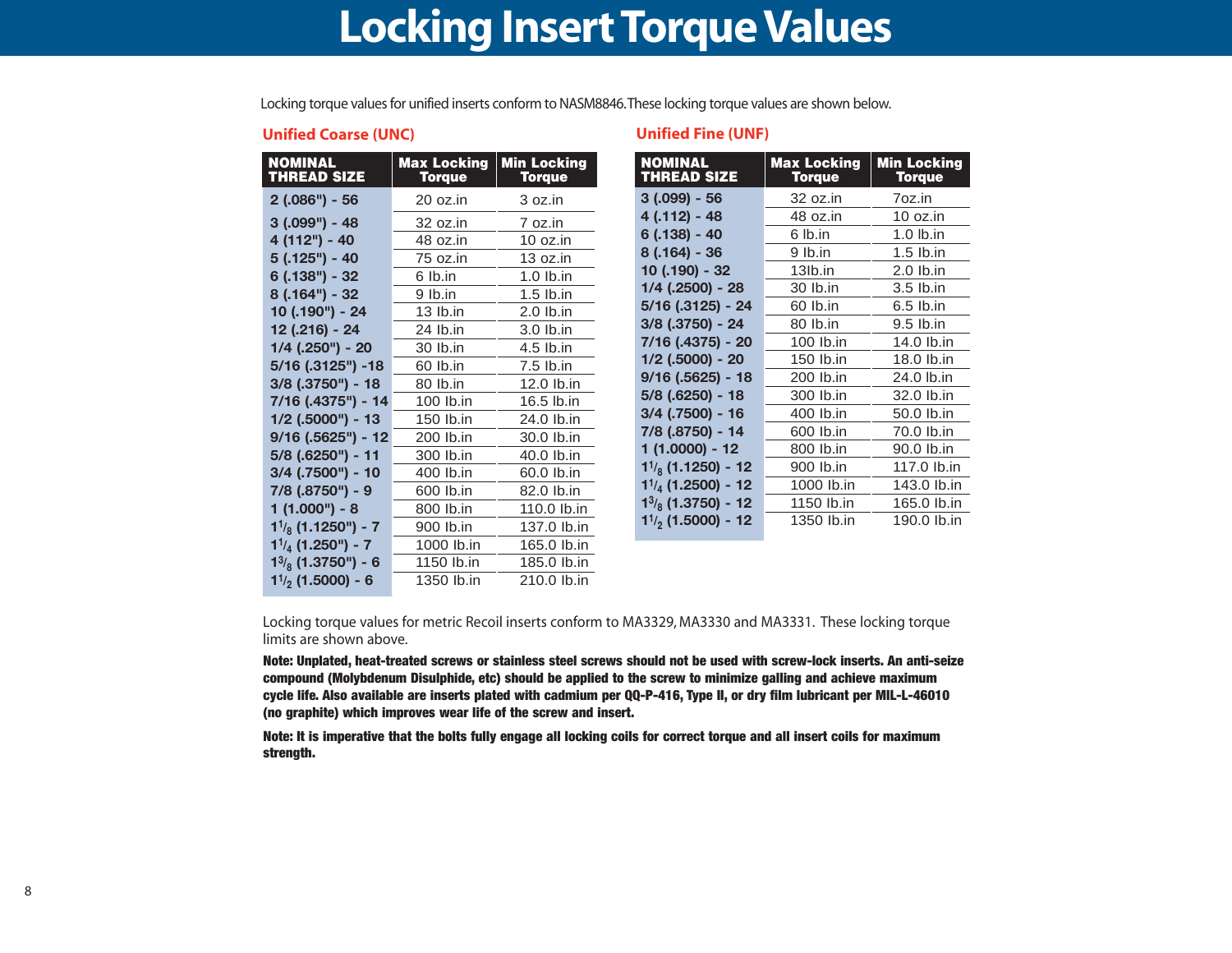### **Locking Insert Torque Values**

| <b>NOMINAL</b><br><b>THREAD SIZE</b> | <b>Max Locking</b><br><b>Torque</b> | <b>Min Locking</b><br><b>Torque</b> | <b>NOMINAL</b><br><b>THREAD SIZE</b> | <b>Max Locking</b><br><b>Torque</b> | <b>Min Locking</b><br><b>Torque</b> |
|--------------------------------------|-------------------------------------|-------------------------------------|--------------------------------------|-------------------------------------|-------------------------------------|
| M2.2 x 0.45                          | $0.14$ Nm                           | $0.02$ Nm                           | $M8 \times 1$                        | 6 Nm                                | 0.8 Nm                              |
| M2.5 x 0.45                          | 0.23 Nm                             | 0.05 Nm                             | $M10 \times 1$                       | 10.5 Nm                             | 1.4 Nm                              |
| M3 x0.5                              | 0.45 Nm                             | $0.1$ Nm                            | M <sub>10</sub> x 1.25               | 10.5 Nm                             | 1.4 Nm                              |
| M3.5 x 0.6                           | 0.68 Nm                             | 0.12 Nm                             | M12 x 1.25                           | 15.5 Nm                             | 2.1 Nm                              |
| $M4 \times 0.7$                      | $0.9$ Nm                            | $0.15$ Nm                           | M <sub>12</sub> x 1.5                | 15.5 Nm                             | 2.1 Nm                              |
| M <sub>5</sub> x 0.8                 | 1.6 Nm                              | $0.3$ Nm                            | M <sub>14</sub> x 1.5                | 23.5 Nm                             | 3 Nm                                |
| <b>M6 x1</b>                         | 3 Nm                                | 0.4 Nm                              | M <sub>16</sub> x 1.5                | 31.5 Nm                             | 4.2 Nm                              |
| $M7 \times 1$                        | 4.5 Nm                              | 0.6 Nm                              | M <sub>18</sub> x 1.5                | 42 Nm                               | 5.5 Nm                              |
| M8 x 1.25                            | 6 Nm                                | 0.8 Nm                              | M <sub>20</sub> x 1.5                | 54 Nm                               | 7 Nm                                |
| M <sub>10</sub> x 1.5                | 10.5 Nm                             | 1.4 Nm                              | M22 x 1.5                            | 67.5 Nm                             | 9 Nm                                |
| M <sub>12</sub> x 1.75               | 15.5 Nm                             | 2.1 <sub>Nm</sub>                   | $M18 \times 2$                       | 42 Nm                               | 5.5 Nm                              |
| $M14 \times 2$                       | 23.5 Nm                             | 3 Nm                                | $M20 \times 2$                       | 54 Nm                               | 7 Nm                                |
| M16 x 2                              | 31.5 Nm                             | 4.2 Nm                              | $M22 \times 2$                       | 67.5 Nm                             | 9 Nm                                |
| M <sub>18</sub> x 2.5                | 42 Nm                               | 5.5 Nm                              | $M24 \times 2$                       | 80 Nm                               | 10.5 Nm                             |
| M20 x 2.5                            | 54 Nm                               | 7 Nm                                | $M27 \times 2$                       | 94 Nm                               | 12 Nm                               |
| M22 x 2.5                            | 67.5 Nm                             | 9 Nm                                | M30 x 2                              | 108 Nm                              | 14 Nm                               |
| $M24 \times 3$                       | 80 Nm                               | 10.5 Nm                             | $M33 \times 2$                       | 122 Nm                              | 15.5 Nm                             |
| M27 x 3                              | 94 Nm                               | <b>12 Nm</b>                        | M36 x 2                              | 136 Nm                              | 17.5 Nm                             |
| M30 x 3.5                            | 108 Nm                              | 14 Nm                               | M39 x 2                              | 150 Nm                              | 19.5 Nm                             |
| M33 x 3.5                            | 122 Nm                              | 15.5 Nm                             | M36 x 3                              | 136 Nm                              | 17.5 Nm                             |
| M36 x 4                              | 136 Nm                              | 17.5 Nm                             | M39 x 3                              | 150 Nm                              | 19.5 Nm                             |
| M39 x 4                              | 150 Nm                              | 19.5 Nm                             |                                      |                                     |                                     |

#### **Metric Coarse Series Metric Fine Series**

Locking torque values for metric Recoil inserts conform to MA3329, MA3330 and MA3331. These locking torque limits are shown above.

**Note: Unplated, heat-treated screws or stainless steel screws should not be used with screw-lock inserts. An anti-seize compound (Molybdenum Disulphide, etc) should be applied to the screw to minimize galling and achieve maximum cycle life. Also available are inserts plated with cadmium per QQ-P-416, Type II, or dry film lubricant per MIL-L-46010 (no graphite) which improves wear life of the screw and insert.**

**Note: It is imperative that the bolts fully engage all locking coils for correct torque and all insert coils for maximum strength.**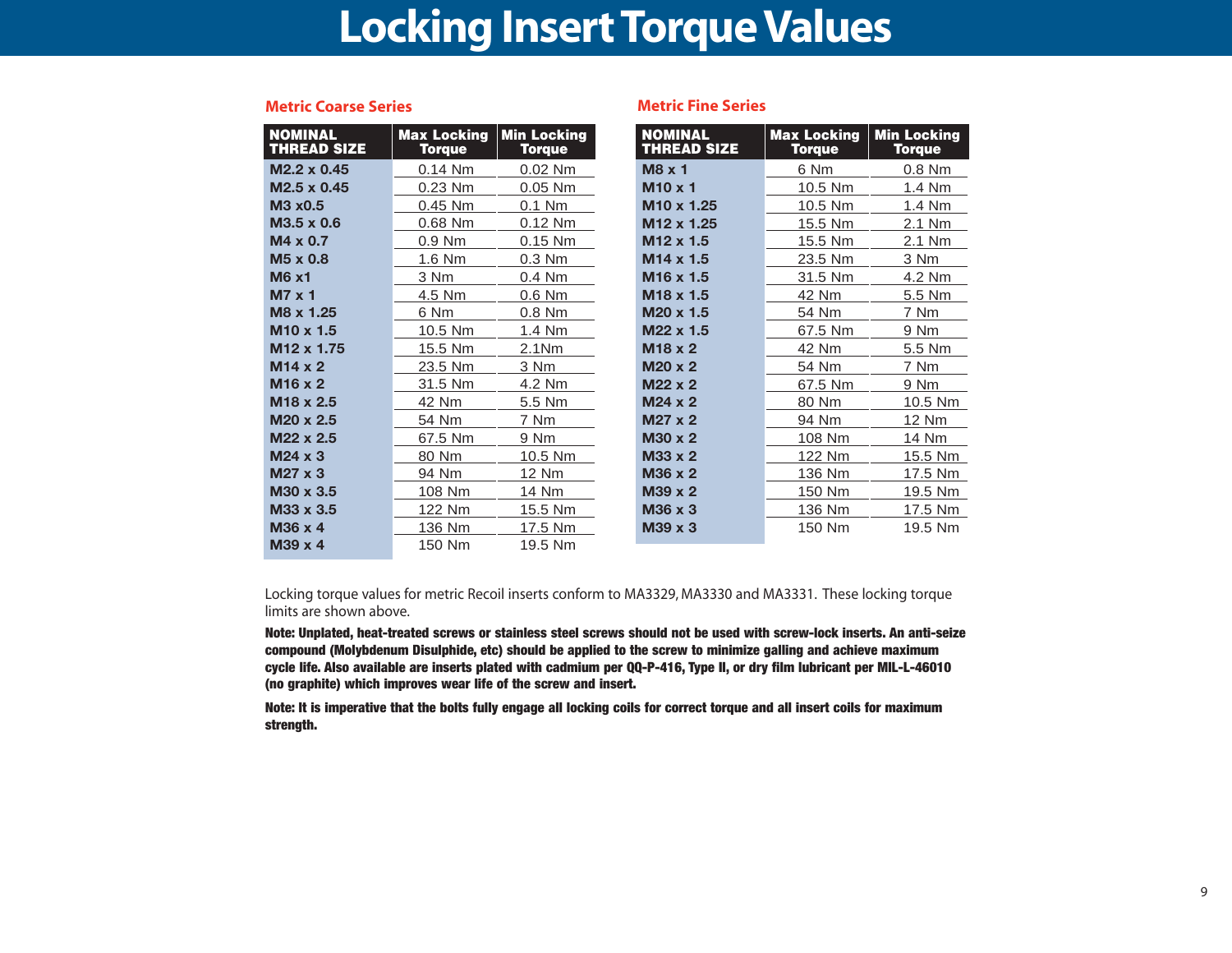### **Finishes & Coatings**



#### **Lubricants and Coatings**

It is important that correct selection of the most suitable fastening lubricant or coating is made at the design stage for long term security within the bolted joint.

The ideal finish or coating for the insert is dependent upon the optimum coefficient of friction (governed by the bolt material and surface finish) and the required service conditions of the assembled parts, e.g. temperature, chemical influences, humidity, and dust.

The coefficient of friction  $(\mu)$  of most threaded components will generally vary between  $\mu$  = 0.15 and  $\mu$  = 0.35.

For example differences occur between bolts made of Grade 8.8 steel (Werkstoff 1.0503), compared with the same size of bolt produced from an austenitic stainless steel X5 CrNi 18-9, (Werkstoff 1.4301).

Differences also occur between bolts having different surface coatings, such as electro-galvanizing, hot galvanizing, cadmium plating, or chromium plating.

#### **Typical Recoil wire thread insert finishes and coatings**

| <b>PLATING / FINISH</b>   | <b>PART NUMBER SUFFIX</b> | <b>APPLICABLE PROCESS SPECIFICATION</b>           |
|---------------------------|---------------------------|---------------------------------------------------|
| <b>Silver Plating</b>     | AG                        | <b>DTD 939</b>                                    |
| <b>Cadmium Plating</b>    | ⌒                         | QQP-416 or DEF STD 03-19                          |
| <b>Dry Film Lubricant</b> |                           | MIL-L-8937 or MIL-L-46010                         |
| <b>Red Dye</b>            | Not Applicable            | Applied to all Recoil locking inserts for         |
|                           |                           | identification where called for by specification* |

\* Recoil inserts may also be dyed in other colors such as Green and Blue for identification purposes.

| <b>MATERIAL</b><br><b>TYPE</b> | <b>MAX. TEMPERATURE</b>     |                               | TYPICAL APPLICATIONS                         | <b>COATINGS</b><br><b>(SEE SECTION ON</b><br><b>LUBRICANTS)</b> |  |  |  |
|--------------------------------|-----------------------------|-------------------------------|----------------------------------------------|-----------------------------------------------------------------|--|--|--|
|                                | <b>PEAK</b>                 | <b>CONTINUOUS</b>             |                                              |                                                                 |  |  |  |
| <b>Stainless 304</b>           | 425°C (800°F) 315°C (600°F) |                               | Most general applications in all materials   | Non-finished                                                    |  |  |  |
|                                |                             |                               |                                              | Dry film lubricant                                              |  |  |  |
|                                |                             |                               |                                              | Silver                                                          |  |  |  |
|                                |                             |                               |                                              | Cadmium                                                         |  |  |  |
| <b>Stainless 316</b>           |                             | 425°C (800°F) 315°C (600°F)   | Improved corrosion resistance                | Non-finished                                                    |  |  |  |
|                                |                             |                               | Salt water applications                      | Dry film Lubricant                                              |  |  |  |
|                                |                             |                               |                                              | Silver                                                          |  |  |  |
|                                |                             |                               |                                              | Cadmium                                                         |  |  |  |
| Nitronic 60                    |                             | 425°C (800°F) 315°C (600°F)   | Anti-galling                                 | Dry film lubricant                                              |  |  |  |
| <b>Phosphor Bronze</b>         |                             | 300°C (572°F) 235°C (455°F)   | Copper parts                                 | Cadmium                                                         |  |  |  |
|                                |                             |                               | Non magnetic / Low permeability applications | Silver                                                          |  |  |  |
| Inconel x 750                  |                             | 650°C (1200°F) 550°C (1020°F) | Aerospace / Turbines / Corrosive             | Silver                                                          |  |  |  |
|                                |                             |                               | atmospheres / High temperature use           | Copper                                                          |  |  |  |
| Nimonic alloy 90               |                             | 650°C (1200°F) 550°C (1020°F) | Aerospace / Turbine applications             | Silver                                                          |  |  |  |
|                                |                             |                               |                                              |                                                                 |  |  |  |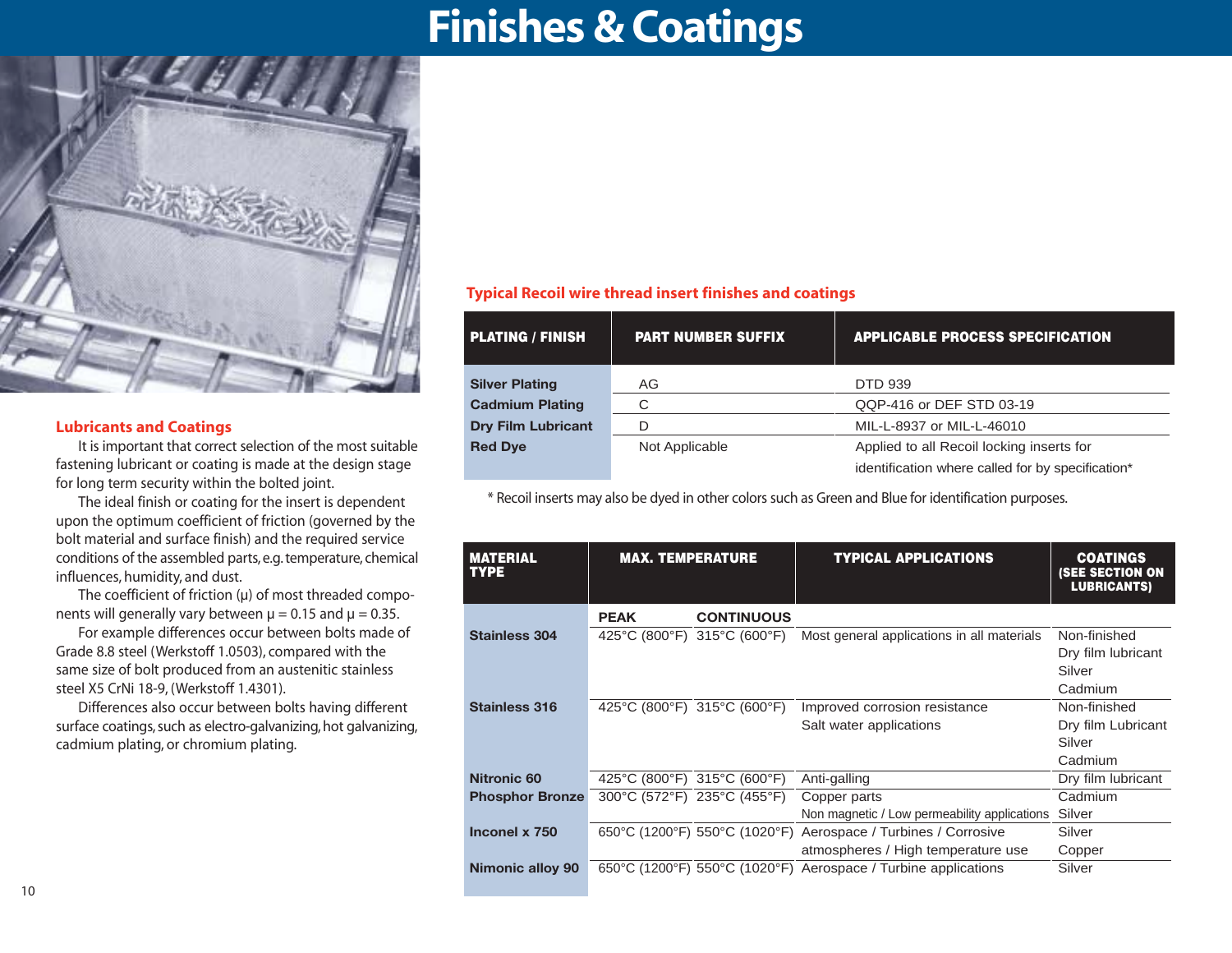### **Finishes & Coatings**

#### **Silver Plating**

Primarily used to reduce the effects of galling (seizure) of screw threads in high temperature service applications.

Silver plating is the most commonly used coating for aero-engine fasteners providing an even degree of lubrication up to a maximum service temperature of about 650°C (1200°F).

The plated silver is electrolytically deposited in typical thicknesses up to 6.3µm (0.00025").

Silver plated wire thread inserts may be installed into various housing materials including magnesium alloys, aluminum alloys, corrosion and heat resistant materials, etc.

**Caution must be emphasized where inserts are to be installed into titanium alloy components which may exceed a service temperature of 300°C (570°F). Silver plated inserts are not recommended with titanium housings as stress corrosion, resulting from the combination of silver with titanium may occur in the housing material.**

#### **Cadmium Plating**

In mildly corrosive or marine environments, cadmium plating is the preferred treatment for providing protection against pitting of the insert/bolt materials and to minimize the risk of thread seizure.

Plating thickness may vary depending on particular applications, between 2µm - 5µm (0.0001" - 0.0002"). Following cadmium plating, either a bronze or olive drab chromate finish will be used to provide uniformity in the overall finish.

It should be noted that cadmium plated parts must not:

- Be subjected to temperatures exceeding 235°C (455°F)
- Come into contact with fuel or hot oil
- Come into contact with food or drinking water
- Be used with titanium components either directly or indirectly as, at elevated temperatures, embrittlement and subsequent component failure may occur

**Warning: Cadmium is a highly toxic compound. Because of its poisonous nature extreme care must be taken when handling.**

#### **Dry Film Lubricants**

Used for mildly corrosive or high temperature applications, dry film lubricants comprise suspensions of small particles of solid lubricants such as molybdenum disulphide (MoS2) or PTFE, in organic or inorganic binders.They are applied as a thin film (5µm - 20µm) to grease-free metal surfaces.

Through careful selection of appropriate additives and solvents, specific lubricants may be formulated to suit most industrial applications to service temperatures around 315°C (600°F).

Special high temperature lubricant coatings are available for use up to 425°C (800°F).

Recoil inserts may be coated with dry film lubricant in either the non-finished (passivated) condition or after cadmium plating treatment for maximum corrosion protection.

#### **Red Dye Coating**

Recoil screw-locking inserts are, generally color coded with a red dye coating for identification purposes only. This organic resin based dye does not affect the installation or function of the inserts and normally does not need to be removed.

However, if in extreme conditions of cleanliness (such as precision instrument assembly in clean room conditions) removal of the dye may be desired. The red dye may be removed by soaking the inserts in a denatured alcohol solution prior to use.

To prevent galling or seizing when using an unplated or corrosion resistant screw/bolt in a screw-locking insert, we recommend the use of an anti-seize compound on the bolt threads.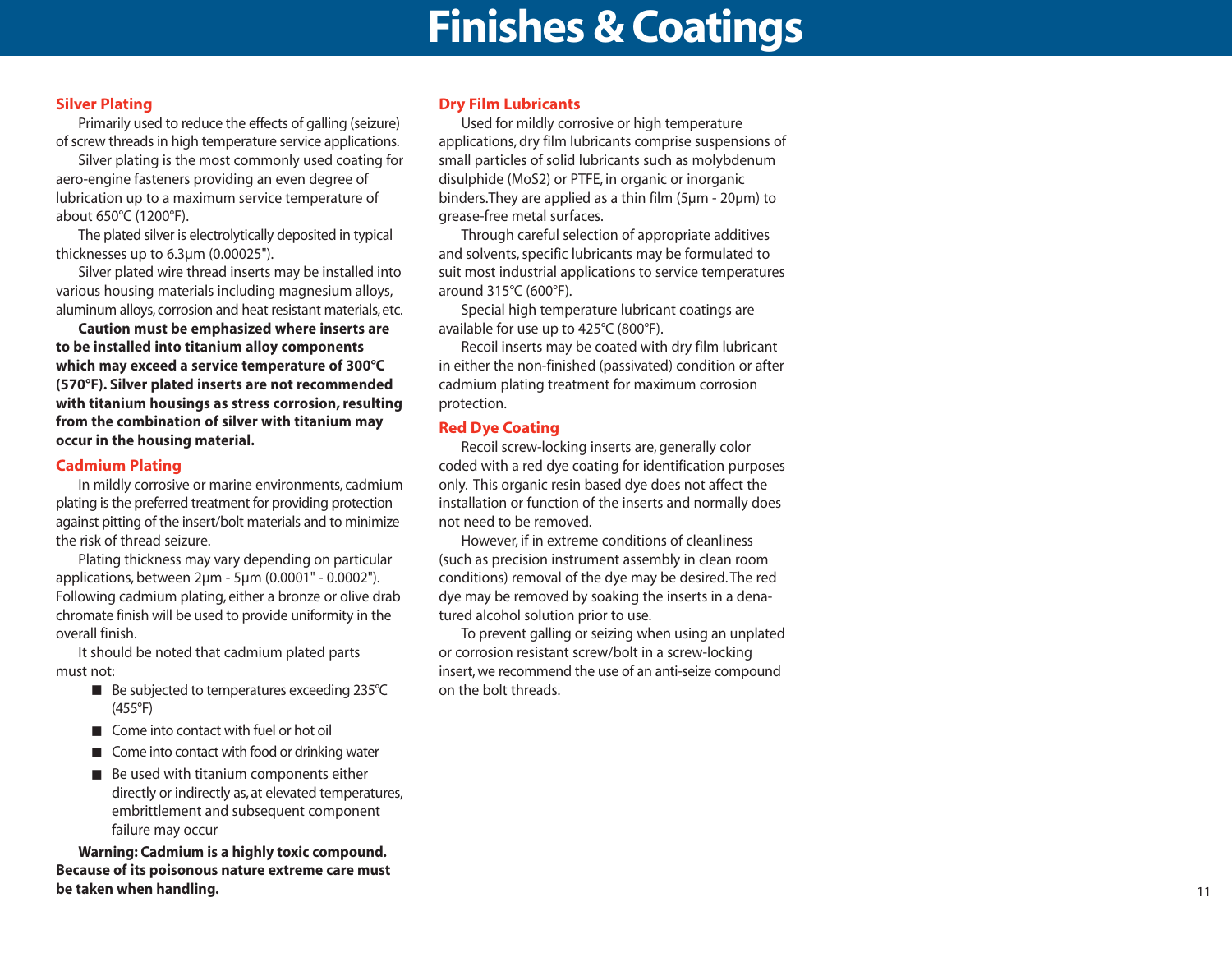### **Finishes & Coatings**

#### **Corrosion Protection**

Under some service conditions, Recoil inserts and their mating parts may be subjected to a degree of corrosion, the severity of which is dependent upon the particular application.

Factors such as differing material types, atmospheric conditions, chemical attack, and even frequency of use will have an appreciable effect on the longevity of the bolted joint.

The following are recommendations to minimize corrosion within the bolted Recoil insert assemblies.

*Normal Service*: Natural atmospheric environment with the screw/bolt permanently installed into the insert not adjacent to salt water.

**Severe Service:** Mildly contaminated atmospheric environments involving moisture, occasional exposure to a chloride air or sea spray, and where the screw/bolt may be removed from the insert for extended periods of time.

**Extreme Severe Service**: Assembly is exposed to salt water, corrosive atmosphere, high temperature, or the screw/bolt is frequently removed from the assembly, allowing the ingress of water into a blind hole.

In addition to methods 1, 2 and 3 below, further corrosion protection can be achieved by:

- Using blind holes wherever possible
- Using a sealing, insulating, or step-down type washer under the head of the bolt
- Using bolts that extend completely through the entire length of the insert
- In critical applications, the use of a non-hardening seal or compound over the joint and protecting bolt thread is recommended

**Note - For extremely severe service conditions involving temperatures in excess of 425°C (800°F) or contact with acids, alkalies or sea water, stainless steel inserts are not recommended.**

| <b>SERVICE CONDITIONS</b> |                |                 |                       |  |  |  |  |  |  |  |  |  |  |
|---------------------------|----------------|-----------------|-----------------------|--|--|--|--|--|--|--|--|--|--|
| <b>I PARENT MATERIAL</b>  | <b>NORMAL</b>  | <b>SEVERE</b>   | <b>EXTREME SEVERE</b> |  |  |  |  |  |  |  |  |  |  |
| <b>Aluminum</b>           | None           | Methods 2 or 3  | Methods 1, 2 & 3      |  |  |  |  |  |  |  |  |  |  |
| <b>Magnesium</b>          | Methods 2 or 3 | Methods 2 and 3 | Methods 1, 2 & 3      |  |  |  |  |  |  |  |  |  |  |

#### **Typical Corrosion Recommendations**

| <b>METHOD 1</b>                        | <b>METHOD 2</b>                      | <b>METHOD 3</b>                  |
|----------------------------------------|--------------------------------------|----------------------------------|
| <b>Parent Material Protection</b>      | Coat the insert with one of the fol- | Separate the parent material     |
| Aluminum: For oxide coating use        | lowing: Cadmium per QQ-P-416,        | from the insert by using liquid  |
| Alodine, Anodize, Iridite, or similar. | Type II 0.0001" thick; or Dry Film   | zinc chromate primer, Federal    |
| Iridite 14 or 14-2 (MIL-C-554) is      | Lubricant per MIL- L- 893 (must be   | Specification TT-P-1757. Apply   |
| recommended for critical parts         | free of graphite)                    | the primer to the hole sparingly |
| rather then anodizing (MIL-S-5002)     |                                      | and install while the primer is  |
|                                        |                                      | still wet.                       |

#### **Gas and Water Applications**

Where gas or water threads are being manufactured or repaired it is important that an AFS sales office be consulted regarding the type of seal that will be provided in this situation. A wire insert may not provide a satisfactory thread seal.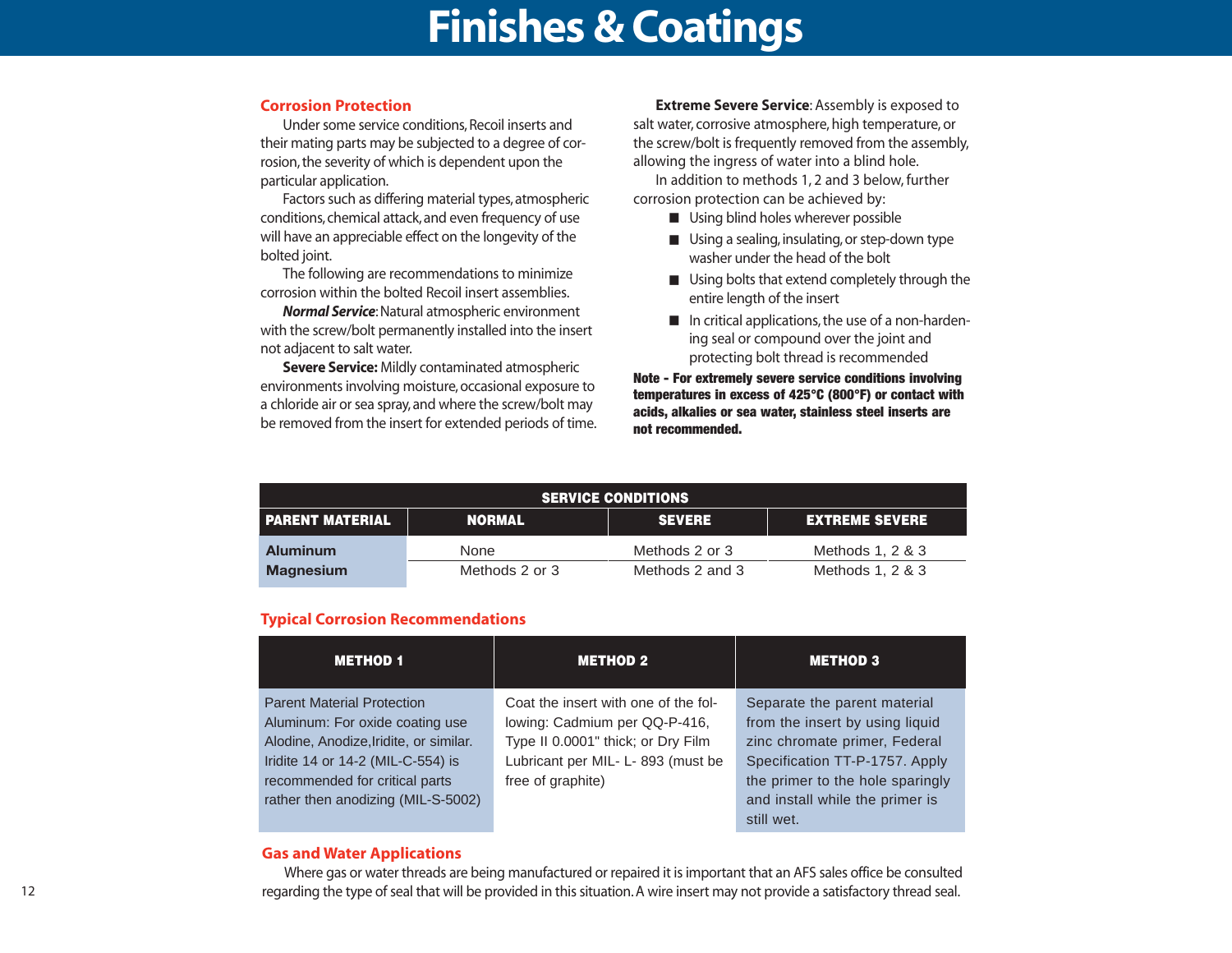### **MS Insert Dimensional Data**

#### **Drawing Call-Out**

An example of a typical drawing specification for a Recoil insert is shown below:



A typical drawing call-out for a Recoil screw-locking insert 3/8" - 24 x 11/2 dia. long Class 3B Unified Fine Thread (UNF) is shown.

Drawing call-outs can be simply defined by using a production sequence process sheet to provide the operational steps with the drawing showing dimensional limits and data. (Example shown below)

1) Drill hole 25/64" (.3906") diameter, depth .812" plus your normal standard for drilling depth.

2) Countersink 120° +/-5° .42"/.45" diameter.

- 3) Tap with Recoil STI Tap No. 44065 (class 3B) full thread depth .600".
- 4) Gauge with Recoil Gauge No. 64063 or according to your inspection requirements.
- 5) Install Recoil screw-lock insert 14063 with Recoil Inserting Tool No. 54061.
- 6) Break off driving tang with Recoil Tang Break-off Tool No. 59280.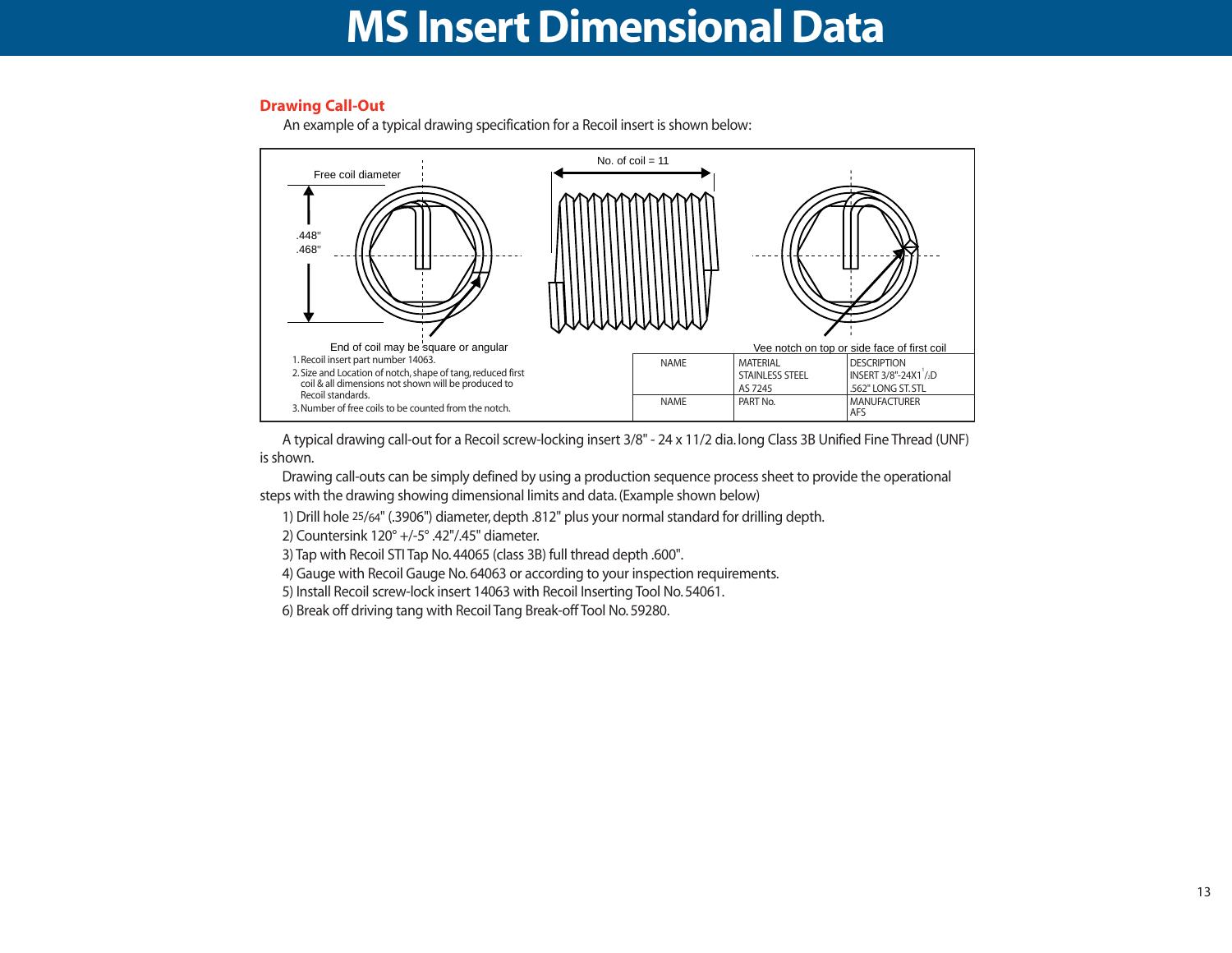### **MS Insert Dimensional Data**

#### **Recoil Thread Insert Part Numbering System**

Recoil insert product part numbering system uses a logically structured 5 digit basic part number. Suffixes are typically added to differentiate between special or non-standard features.

This guide defines the structure of Recoil part numbers and may be used for reference to identify a Recoil insert from its part number.

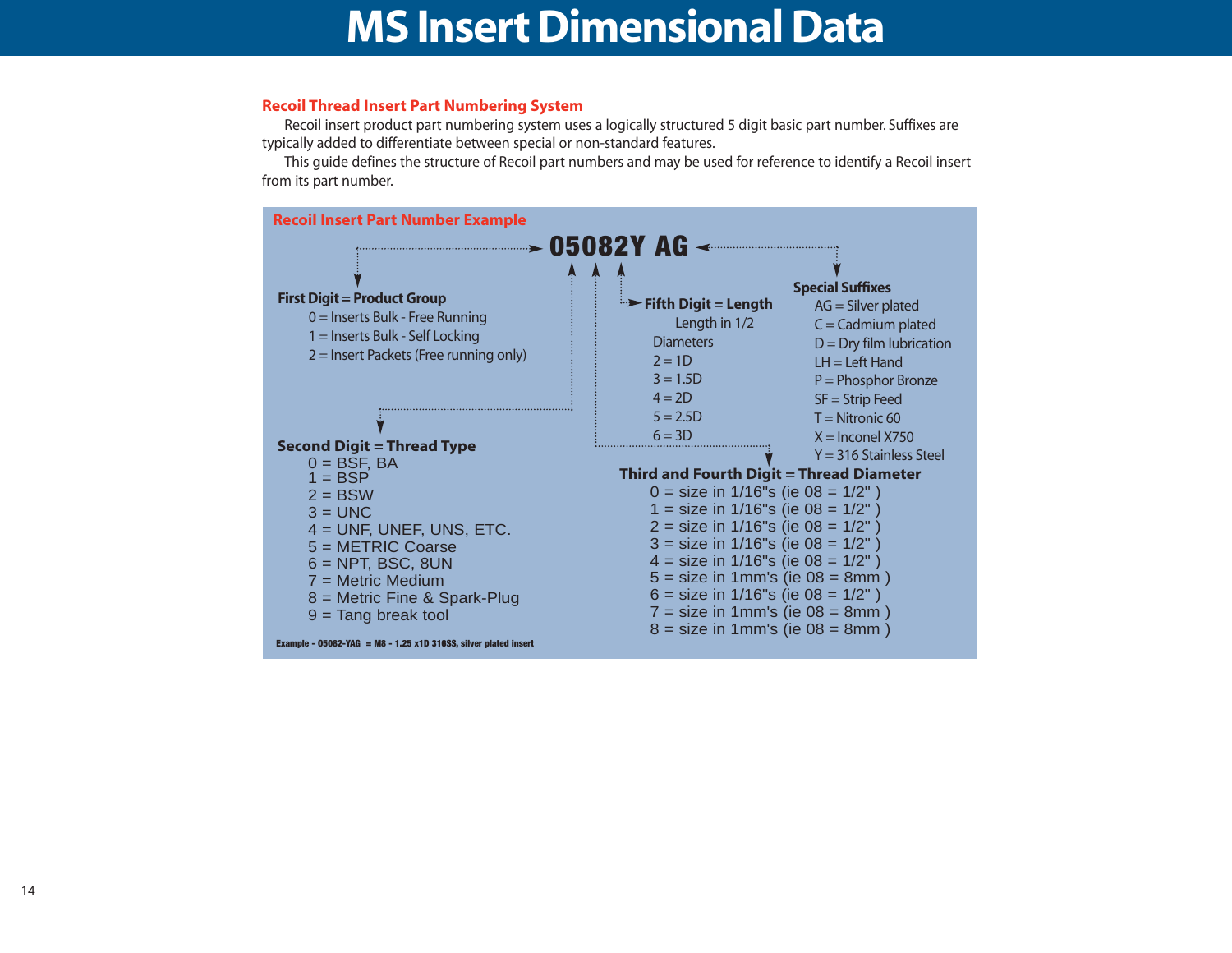### **Inch Series Insert Dimensional Data**

#### **Recoil Inch Insert Part Number Call-Out and Dimensional Data**

| <b>THREAD</b><br><b>SIZE</b>       |       | <b>NOMINAL LENGTH</b> |       | <b>PART # - STANDARD INSERT</b> |       | <b>PART # - LOCKING INSERT</b><br><b>NOMINAL LENGTH</b> |         |       |         |       | <b>FREE COIL</b><br><b>DIAMETER</b> |                |           |         | <b>NUMBER OF COILS</b><br><b>NOMINAL LENGTH</b> |               |           |  |
|------------------------------------|-------|-----------------------|-------|---------------------------------|-------|---------------------------------------------------------|---------|-------|---------|-------|-------------------------------------|----------------|-----------|---------|-------------------------------------------------|---------------|-----------|--|
|                                    | 1D    | $1/2$ D               | 2D    | $2/2$ D                         | 3D    | 1D                                                      | $1/2$ D | 2D    | $2/2$ D | 3D    |                                     | <b>MIN MAX</b> | <b>1D</b> | $1/2$ D | 2D                                              | 2/2           | <b>3D</b> |  |
| <b>INCH SERIES - COARSE THREAD</b> |       |                       |       |                                 |       |                                                         |         |       |         |       |                                     |                |           |         |                                                 |               |           |  |
| $2(.086) - 56$                     | 03522 | 03523                 | 03524 | 03525                           | 03526 | 13522                                                   | 13523   | 13524 | 13525   | 13526 | .110                                | .119           | 3.000     | 5.250   | 7.375                                           | 9.625         | 11.875    |  |
| $3(.099) - 48$                     | 03532 | 03533                 | 03534 | 03535                           | 03536 | 13532                                                   | 13533   | 13534 | 13535   | 13536 | .128                                | .139           | 2.875     | 5.000   | 7.250                                           | 9.375         | 11.500    |  |
| $4(.112) - 40$                     | 03542 | 03543                 | 03544 | 03545                           | 03546 | 13542                                                   | 13543   | 13544 | 13545   | 13546 | .144                                | .159           | 2.750     | 4.750   | 6.750                                           | 8.875         | 10.875    |  |
| $5(.125) - 40$                     | 03552 | 03553                 | 03554 | 03555                           | 03556 | 13552                                                   | 13553   | 13554 | 13555   | 13556 | .158                                | .173           | 3.250     | 5.500   | 7.750                                           | 10.000        | 12.250    |  |
| $6(.138) - 32$                     | 03562 | 03563                 | 03564 | 03565                           | 03566 | 13562                                                   | 13563   | 13564 | 13565   | 13566 | .178                                | .193           | 2.750     | 4.750   | 6.875                                           | 8.875         | 10.750    |  |
| $8(.164) - 32$                     | 03582 | 03583                 | 03584 | 03585                           | 03586 | 13582                                                   | 13583   | 13584 | 13585   | 13586 | .205                                | .220           | 3.500     | 6.000   | 8.375                                           | 10.750        | 13.250    |  |
| $10(.190) - 24$                    | 03602 | 03603                 | 03604 | 03605                           | 03606 | 13602                                                   | 13603   | 13604 | 13605   | 13606 | .244                                | .259           | 2.875     | 5.000   | 7.125                                           | 9.250         | 11.375    |  |
| 12 (.216) - 24                     | 03622 | 03623                 | 03624 | 03625                           | 03626 | 13622                                                   | 13623   | 13624 | 13625   | 13626 | .270                                | .285           | 3.500     | 6.000   | 8.375                                           | 10.625        | 13.125    |  |
| $1/4$ (.2500) - 20                 | 03042 | 03043                 | 03044 | 03045                           | 03046 | 13042                                                   | 13043   | 13044 | 13045   | 13046 | .310                                | .330           | 3.375     | 5.750   | 8.000                                           | 10.375        | 12.750    |  |
| $5/16$ $(.3125) - 18$              | 03052 | 03053                 | 03054 | 03055                           | 03056 | 13052                                                   | 13053   | 13054 | 13055   | 13056 | .380                                | .400           | 4.000     | 6.625   | 9.250                                           | 11.875        | 14.625    |  |
| $3/8$ $(.3750) - 16$               | 03062 | 03063                 | 03064 | 03065                           | 03066 | 13062                                                   | 13063   | 13064 | 13065   | 13066 | .452                                | .472           | 4.375     | 7.250   | 10.000                                          | 12.875        | 15.750    |  |
| $7/16$ $(.4375) - 14$              | 03072 | 03073                 | 03074 | 03075                           | 03076 | 13072                                                   | 13073   | 13074 | 13075   | 13076 | .526                                | .551           | 4.500     | 7.375   | 10.250                                          | 13.125        | 16.125    |  |
| $1/2$ (.5000) - 13                 | 03082 | 03083                 | 03084 | 03085                           | 03086 | 13082                                                   | 13083   | 13084 | 13085   | 13086 | .597                                | .622           | 4.875     | 7.875   | 11.000                                          | 14.125        | 17.125    |  |
| $9/16$ $(.5625) - 12$              | 03092 | 03093                 | 03094 | 03095                           | 03096 | 13092                                                   | 13093   | 13094 | 13095   | 13096 | .669                                | .694           | 5.125     | 8.250   | 11.500                                          | 14.750        | 17.125    |  |
| $5/8$ (.6250) - 11                 | 03102 | 03103                 | 03104 | 03105                           | 03106 | 13102                                                   | 13103   | 13104 | 13105   | 13106 | .742                                | .767           | 5.250     | 8.500   | 11.750                                          | 15.000        | 18.375    |  |
| $3/4$ $(.7500) - 10$               | 03122 | 03123                 | 03124 | 03125                           | 03126 | 13122                                                   | 13123   | 13124 | 13125   | 13126 | .881                                | .906           | 5.875     | 9.375   | 13.000                                          | 16.500        | 20.125    |  |
| $7/8$ $(.8750) - 9$                | 03142 | 03143                 | 03144 | 03145                           | 03146 | 13142                                                   | 13143   | 13144 | 13145   | 13146 | 1.022                               | 1.052          | 6.250     | 10.000  | 13.750                                          | 17.500        | 21.250    |  |
| $1(1.0000) - 8$                    | 03162 | 03163                 | 03164 | 03165                           | 03166 | 13162                                                   | 13163   | 13164 | 13165   | 13166 | 1.166                               | 1.196          | 6.375     | 10.125  | 14.000                                          | 17.750        | 21.625    |  |
| $1\frac{1}{8}(1.1250) - 7$         | 03182 | 03183                 | 03184 | 03185                           | 03186 | 13182                                                   | 13183   | 13184 | 13185   | 13186 | 1.315                               | 1.355          | 6.125     | 9.875   | 13.625                                          | 17.500        | 21.250    |  |
| $1\frac{1}{4}$ (1.2500) - 7        | 03202 | 03203                 | 03204 | 03205                           | 03206 | 13202                                                   | 13203   | 13204 | 13205   | 13206 | 1.443                               | 1.483          | 7.000     | 11.250  | 15.375                                          | 19.500        | 23.750    |  |
| $1\frac{3}{8}$ (1.3750) - 6        | 03222 | 03223                 | 03224 | 03225                           | 03226 | 13222                                                   | 13223   | 13224 | 13225   | 13226 | 1.598                               | 1.643          | 6.500     | 10.500  | 14.375                                          | 18.375        | 22.250    |  |
| $1\frac{1}{2}$ (1.5000) - 6        | 03242 | 03243                 | 03244 | 03245                           | 03246 | 13242                                                   | 13243   | 13244 | 13245   | 13246 | 1.727                               | 1.772          | 7.250     | 11.500  |                                                 | 15.875 20.125 | 24.500    |  |

#### **Note: Dimensions apply to MIL specification parts only.**

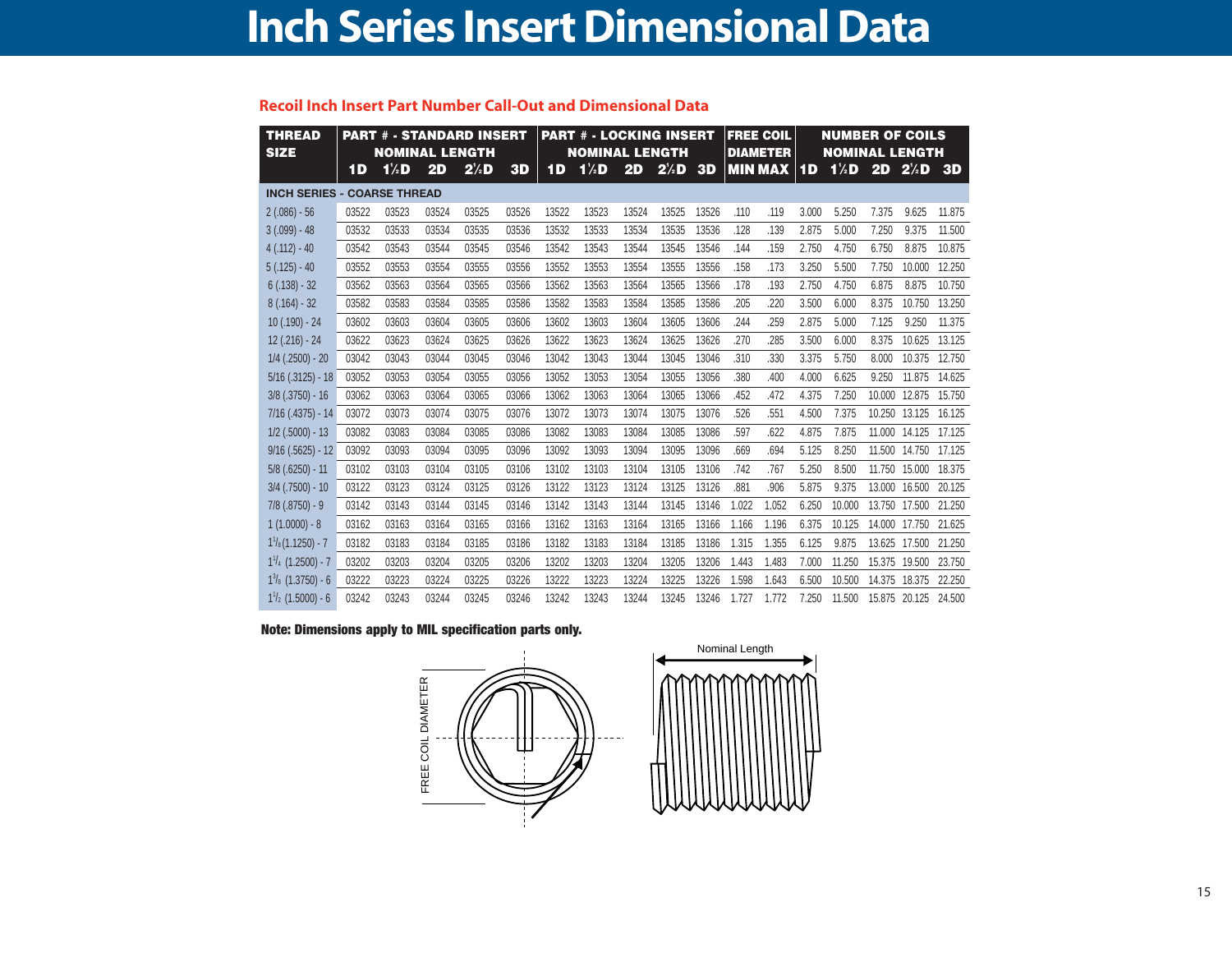### **Inch Series Insert Dimensional Data**

#### **Recoil Inch Insert Part Number Call-Out and Dimensional Data**

| <b>THREAD</b><br><b>SIZE</b>     |                 |         | <b>NOMINAL LENGTH</b>           | <b>PART # - STANDARD INSERT</b>         |                                                       | <b>PART # - LOCKING INSERT</b><br><b>NOMINAL LENGTH</b> |          |         |                  |                        | <b>FREE COIL</b><br><b>DIAMETER</b> |                |        |        | <b>NUMBER OF COILS</b><br><b>NOMINAL LENGTH</b> |                      |        |  |
|----------------------------------|-----------------|---------|---------------------------------|-----------------------------------------|-------------------------------------------------------|---------------------------------------------------------|----------|---------|------------------|------------------------|-------------------------------------|----------------|--------|--------|-------------------------------------------------|----------------------|--------|--|
|                                  | 1D              | $1/2$ D | 2D                              | $2/2$ D                                 | 3D                                                    | 1D                                                      | 1/2D     | 2D      | $2\frac{1}{2}$ D | 3D                     |                                     | <b>MIN MAX</b> | 1D     | 1/2D   | 2D                                              | $2/2$ D              | -3D    |  |
| <b>INCH SERIES - FINE THREAD</b> |                 |         |                                 |                                         |                                                       |                                                         |          |         |                  |                        |                                     |                |        |        |                                                 |                      |        |  |
| $3(.099) - 56$                   |                 |         |                                 | 04532MS 04533MS 04534MS 04535MS 04536MS |                                                       | 14532                                                   | 14533    | 14534   | 14535            | 14536                  | .131                                | .146           | 3.375  | 5.625  | 8.000                                           | 10.375               | 12.625 |  |
| $4(.112) - 48$                   |                 |         |                                 | 04542MS 04543MS 04544MS 04545MS 04546MS |                                                       | 14542                                                   | 14543    | 14544   | 14545            | 14546                  | .147                                | .162           | 3.375  | 5.625  | 7.875                                           | 10.250               | 12.500 |  |
| $6(.138) - 40$                   |                 |         |                                 | 04562MS 04563MS 04564MS 04565MS 04566MS |                                                       | 14562                                                   | 14563    | 14564   | 14565            | 14566                  | .173                                | .193           | 3.500  | 6.000  | 8.375                                           | 10.750               | 13.250 |  |
| $8(.164) - 36$                   |                 |         |                                 | 04582MS 04583MS 04584MS 04585MS 04586MS |                                                       | 14582                                                   | 14583    | 14584   | 14585            | 14586                  | .204                                | .224           | 3.875  | 6.500  | 9.125                                           | 11.625               | 14.250 |  |
| $10(.190) - 32$                  |                 |         |                                 | 04602MS 04603MS 04604MS 04605MS 04606MS |                                                       | 14602                                                   | 14603    | 14604   | 14605            | 14606                  | .236                                | .256           | 4.125  | 6.875  | 9.500                                           | 12.000               | 14.875 |  |
| $1/4$ (.2500) - 28               |                 |         |                                 | 04042MS 04043MS 04044MS 04045MS 04046MS |                                                       | 14042                                                   | 14043    | 14044   | 14045            | 14046                  | .306                                | .326           | 5.000  | 8.250  | 11.375                                          | 14.500               | 17.625 |  |
| $5/16$ (.3125) - 24              |                 |         |                                 | 04052MS 04053MS 04054MS 04055MS 04056MS |                                                       | 14052                                                   | 14053    | 14054   | 14055            | 14056                  | .380                                | .400           | 5.500  | 8.875  |                                                 | 12.250 15.625        | 19.000 |  |
| $3/8$ $(.3750) - 24$             |                 |         |                                 | 04062MS 04063MS 04064MS 04065MS 04066MS |                                                       | 14062                                                   | 14063    | 14064   | 14065            | 14066                  | .448                                | .468           | 6.875  | 11.000 | 15.000                                          | 19.125               | 23.125 |  |
| $7/16$ (.4375) - 20              |                 |         |                                 | 04072MS 04073MS 04074MS 04075MS 04076MS |                                                       | 14072                                                   | 14073    | 14074   | 14075            | 14076                  | .524                                | .549           | 6.625  | 10.625 |                                                 | 14.625 18.500 22.500 |        |  |
| $1/2$ (.5000) - 20               |                 |         |                                 | 04082MS 04083MS 04084MS 04085MS 04086MS |                                                       | 14082                                                   | 14083    | 14084   | 14085            | 14086                  | .592                                | .617           | 7.875  | 12.375 |                                                 | 16.875 21.375 25.875 |        |  |
| $9/16$ (.5625) - 18              |                 |         |                                 | 04092MS 04093MS 04094MS 04095MS 04096MS |                                                       | 14092                                                   | 14093    | 14094   | 14095            | 14096                  | .666                                | .691           | 8.000  | 12.500 |                                                 | 17.125 21.750        | 26.250 |  |
| $5/8$ (.6250) - 18               |                 |         |                                 | 04102MS 04103MS 04104MS 04105MS 04106MS |                                                       | 14102                                                   | 14103    | 14104   | 14105            | 14106                  | .733                                | .758           | 9.000  | 14.125 |                                                 | 19.250 24.250        | 29.375 |  |
| $3/4$ (.7500) - 16               |                 |         |                                 | 04122MS 04123MS 04124MS 04125MS 04126MS |                                                       | 14122                                                   | 14123    | 14124   | 14125            | 14126                  | .876                                | .901           | 9.750  | 15.125 |                                                 | 20.625 26.000        | 31.500 |  |
| $7/8$ $(.8750) - 14$             |                 |         |                                 | 04142MS 04143MS 04144MS 04145MS 04146MS |                                                       | 14142                                                   | 14143    | 14144   | 14145            | 14146                  | 1.021                               | 1.051          | 9.875  | 15.500 | 21.125                                          | 26.625               | 32.250 |  |
| $1(1.0000) - 14$                 |                 |         |                                 |                                         | 04162-14 04163-14 04164-14 04165-14 04166-14 14162-14 |                                                         | 14163-14 | 1464-14 |                  | 14165-1414166-14 1.156 |                                     | 1.186          | 11.500 | 17.875 | 24.250                                          | 30.625               | 37.000 |  |
| $1(1.0000) - 12$                 |                 |         | 04162MS 04163MS 04164MS 04165MS |                                         | 04166MS                                               | 04162                                                   | 14163    | 14164   | 14165            | 14166                  | 1.169                               | 1.199          | 9.625  | 15,000 | 20.500                                          | 26,000               | 31.500 |  |
| $11/8$ (1.1250) - 12             |                 |         | 04182MS 04183MS 04184MS 04185MS |                                         | 04186MS                                               | 14182                                                   | 14183    | 14184   | 14185            | 14186                  | 1.304                               | 1.334          | 11.125 | 17.250 | 23.375                                          | 29,500               | 35.750 |  |
| $11/4$ (1.2500) - 12             |                 |         | 04202MS 04203MS 04204MS 04205MS |                                         | 04206MS                                               | 14202                                                   | 14203    | 14204   | 14205            | 14206                  | 1.439                               | 1.469          | 12.500 | 19.375 | 26.250                                          | 33.000               | 39.875 |  |
| 13/8 (1.3750) - 12               |                 |         | 04222MS 04223MS 04224MS 04225MS |                                         | 04226MS                                               | 14222                                                   | 14223    | 14224   | 14225            | 14226                  | 1.575                               | 1.610          | 13.750 | 21.375 | 28.875                                          | 36,500               | 44.000 |  |
| 11/2 (1.5000)-12                 | 04242MS 04243MS |         | 04244MS 04245MS                 |                                         | 04246MS                                               | 14242                                                   | 14243    | 14244   | 14245            | 14246                  | 1.710                               | 1.745          | 15.250 | 23.500 | 31.625                                          | 39.875               | 48.125 |  |

#### **Note: Dimensions apply to MIL specification parts only.**

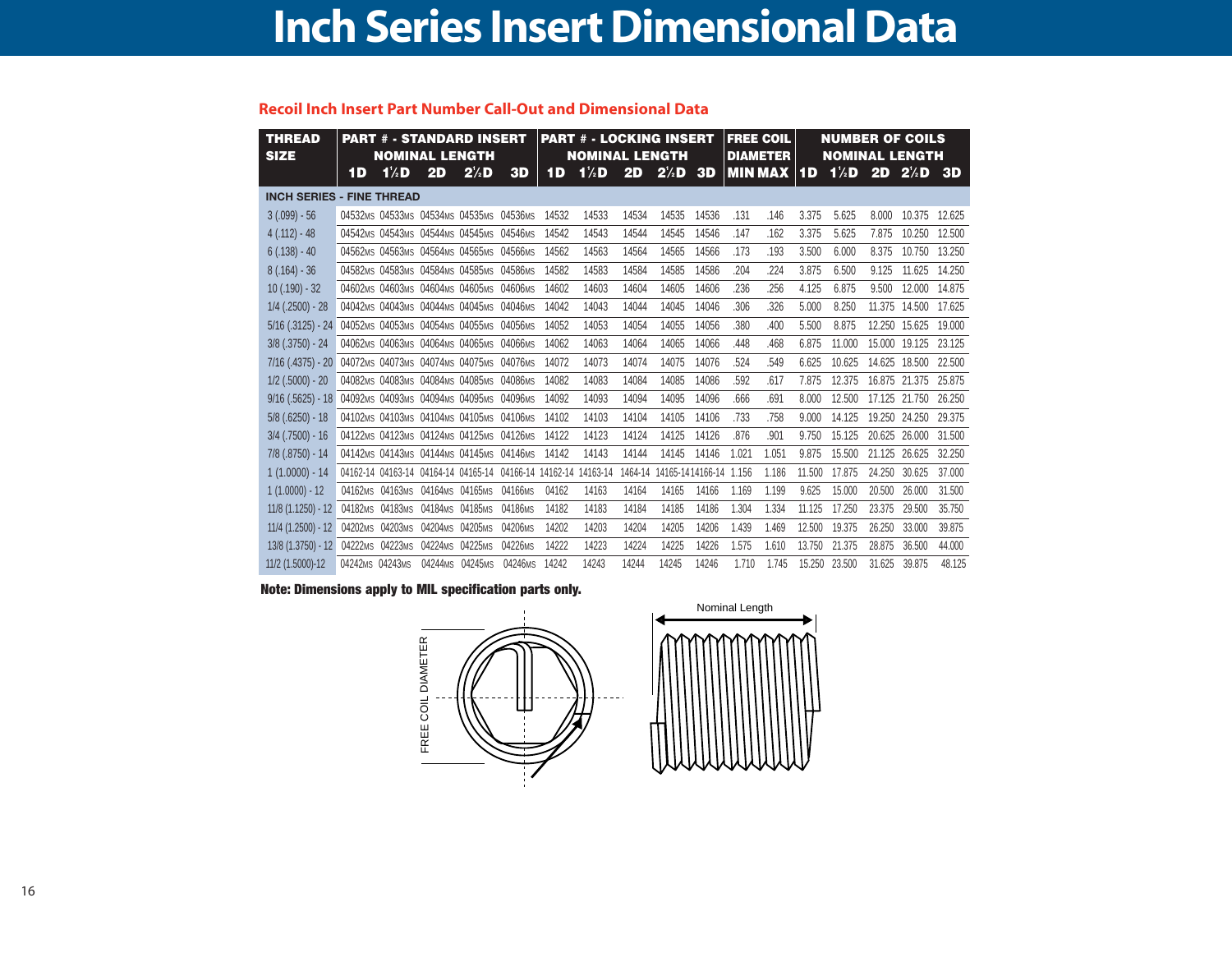|  |  |  |  | Recoil Metric Insert Part Number Call-Out and Dimensional Data |
|--|--|--|--|----------------------------------------------------------------|
|--|--|--|--|----------------------------------------------------------------|

| <b>THREAD</b><br><b>SIZE</b>         |                     | <b>PART # - STANDARD INSERT</b><br><b>NOMINAL LENGTH</b> |                     |                     |                |       | <b>PART # - LOCKING INSERT</b><br><b>NOMINAL LENGTH</b> |                                               |                  |           |                | <b>FREE COIL</b><br><b>DIAMETER</b> |            | <b>NUMBER OF COILS</b><br><b>NOMINAL LENGTH</b> |       |                      |           |  |
|--------------------------------------|---------------------|----------------------------------------------------------|---------------------|---------------------|----------------|-------|---------------------------------------------------------|-----------------------------------------------|------------------|-----------|----------------|-------------------------------------|------------|-------------------------------------------------|-------|----------------------|-----------|--|
|                                      | 1D                  | $1/2$ D                                                  | 2D                  | $2/2$ D             | 3D             | 1D    | 1/2D                                                    | 2D                                            | $2^{\prime}/2$ D | <b>3D</b> | <b>MIN MAX</b> |                                     | 1 <b>D</b> | $1/2$ D                                         | 2D    | $2/2$ D              | <b>3D</b> |  |
| <b>METRIC SERIES - COARSE THREAD</b> |                     |                                                          |                     |                     |                |       |                                                         |                                               |                  |           |                |                                     |            |                                                 |       |                      |           |  |
| M2.2 x 0.45                          | 05012ма 05013ма     |                                                          | 05014 <sub>MA</sub> | 05015ма             | 05016ма        | 15012 | 15013                                                   | 15014                                         | 15015            | 15016     | 2.80           | 3.00                                | 3.125      | 5.375                                           | 7.625 | 9.875                | 12.125    |  |
| M2.5 x 0.45                          | 05252 <sub>MA</sub> | 05253 <sub>MA</sub>                                      | 05254 <sub>MA</sub> | 05255 <sub>MA</sub> | 05256мА        | 15252 | 15253                                                   | 15254                                         | 15255            | 15256     | 3.20           | 3.70                                | 3.375      | 5.750                                           | 8.125 | 10.500               | 12.750    |  |
| M <sub>3</sub> x 0.5                 | 05032 <sub>MA</sub> | 05033мд                                                  | 05034 <sub>MA</sub> | 05035мА             | 05036мА        | 15032 | 15033                                                   | 15034                                         | 15035            | 15036     | 3.80           | 4.35                                | 3.750      | 6.375                                           | 8.875 | 11.375               | 13.875    |  |
| M3.5 x 0.6                           | 05352 <sub>MA</sub> | 05353 <sub>MA</sub>                                      | 05354 <sub>MA</sub> | 05355мд             | 05356мА        | 15352 | 15353                                                   | 15354                                         | 15355            | 15356     | 4.40           | 4.95                                | 3.750      | 6.375                                           |       | 8.625 11.375         | 13.625    |  |
| M4 x 0.7                             | 05042мА             | 05043 <sub>MA</sub>                                      | 05044мА             | 05045мА             | 05046мА        | 15042 | 15043                                                   | 15044                                         | 15045            | 15046     | 5.05           | 5.60                                | 3.625      | 6.125                                           | 8.625 | 11.125               | 13.625    |  |
| $M5 \times 0.8$                      | 05052 <sub>MA</sub> | 05053мА                                                  | 05054 <sub>MA</sub> | 05055мд             | 05056мА        | 15052 | 15053                                                   | 15054                                         | 15055            | 15056     | 6.25           | 6.80                                | 4.125      | 6.875                                           | 9.625 | 12.375               | 15.125    |  |
| $M6 \times 1$                        | 05062мА             | 05063 <sub>MA</sub>                                      | 05064мА             | 05065мА             | <b>05066мд</b> | 15062 | 15063                                                   | 15064                                         | 15065            | 15066     | 7.40           | 7.95                                | 4.000      | 6.750                                           | 9.500 | 12.125               | 14.875    |  |
| M7 x 1                               | 05072 <sub>MA</sub> | 05073ма                                                  | 05074 <sub>MA</sub> | 05075мА             | 05076мА        | 15072 | 15073                                                   | 15074                                         | 15075            | 15076     | 8.65           | 9.20                                | 4.875      | 8.000                                           |       | 11.125 14.125        | 17.250    |  |
| M8 x 1.25                            | 05082 <sub>MA</sub> | 05083 <sub>MA</sub>                                      | 05084 <sub>MA</sub> | 05085мА             | <b>05086мA</b> | 15082 | 15083                                                   | 15084                                         | 15085            | 15086     | 9.80           | 10.35                               | 4.500      | 7.375                                           |       | 10.250 13.250        | 16.125    |  |
| M <sub>10</sub> x 1.5                | 05102               | 05103                                                    | 05104               | 05105               | 05106          | 15102 | 15103                                                   | 15104                                         | 15105            | 15106     | 11.95          | 12.50                               | 4.875      | 8.000                                           |       | 11.125 14.250        | 17.375    |  |
| M <sub>12</sub> x 1.75               | 05122               | 05123                                                    | 05124               | 05125               | 05126          | 15122 | 15123                                                   | 15124                                         | 15125            | 15126     | 14.30          | 15.00                               | 5.000      | 8.250                                           |       | 11.500 14.625        | 17.875    |  |
| M <sub>14</sub> x 2                  | 05142               | 05143                                                    | 05144               | 05145               | 05146          | 15142 | 15143                                                   | 15144                                         | 15145            | 15146     | 16.65          | 17.35                               | 5.125      | 8.500                                           |       | 11.750 15.000        | 18.375    |  |
| M <sub>16</sub> x 2                  | 05162               | 05163                                                    | 05164               | 05165               | 05166          | 15162 | 15163                                                   | 15164                                         | 15165            | 15166     | 18.90          | 19.60                               | 6.125      | 9.750                                           |       | 13.500 17.250        | 21.000    |  |
| M <sub>18</sub> x 2.5                | 05182               | 05183                                                    | 05184               | 05185               | 05186          | 15182 | 15183                                                   | 15184                                         | 15185            | 15186     | 21.30          | 22.00                               | 5.375      | 8.875                                           |       | 12.250 15.625        | 19.000    |  |
| M20 x 2.5                            | 05202               | 05203                                                    | 05204               | 05205               | 05206          | 15202 | 15203                                                   | 15204                                         | 15205            | 15206     | 23.55          | 24.40                               | 6.125      | 9.875                                           |       | 13.625 17.375 21.125 |           |  |
| M22 x 2.5                            | 05222               | 05223                                                    | 05224               | 05225               | 05226          | 15222 | 15223                                                   | 15224                                         | 15225            | 15226     | 25.90          | 26.90                               |            | 6.750 10.875                                    |       | 14.875 19.000        | 23.125    |  |
| M24 x 3                              | 05242               | 05243                                                    | 05244               | 05245               | 05246          | 15242 | 15243                                                   | 15244                                         | 15245            | 15246     | 28.00          | 29.00                               |            | 6.125 10.000                                    |       | 13.750 17.500        | 21.375    |  |
| M27 x 3                              | 05272               | 05273                                                    | 05274               | 05275               | 05276          | 15272 | 15273                                                   | 15274                                         | 15275            | 15276     | 31.40          | 32.40                               |            | 7.000 11.250                                    |       | 15,500 19.750        | 24,000    |  |
| M30 x 3                              | 05302               | 05303                                                    | 05304               | 05305               | 05306          | 15302 | 15303                                                   | 15304                                         | 15305            | 15306     | 34.90          | 36.10                               |            | 7.875 12.500                                    |       | 17.125 21.875        | 26,500    |  |
| M33 x 3                              |                     | 07332-3 07333-3                                          |                     | 07334-3 07335-3     |                |       |                                                         | 07336-317332-3 17333-3 17334-3 17335-317336-3 |                  |           | 38.10          | 39.50                               |            | 8.750 13.875                                    |       | 19.000 24.125        | 29.250    |  |
| M36 x 3                              | 07362               | 07363                                                    | 07364               | 07365               | 07366          | 17362 | 17363                                                   | 17364                                         | 17365            | 17366     | 41.30          | 42.70                               |            | 9.750 15.250                                    |       | 20.875 26.500        | 32.000    |  |
| M39 x 3                              | 07392               | 07393                                                    | 07394               | 07395               | 07396          | 17392 | 17393                                                   | 17394                                         | 17395            | 17396     | 44.40          | 45.80                               |            | 10.750 16.750 22.750 28.875                     |       |                      | 34.875    |  |

**Note: Recoil metric inserts are made to Din locking torque requirements. Military specification MA parts need to be specifically ordered by adding MA to the standard part number above. Note: Dimensions shown are for MA parts only.**

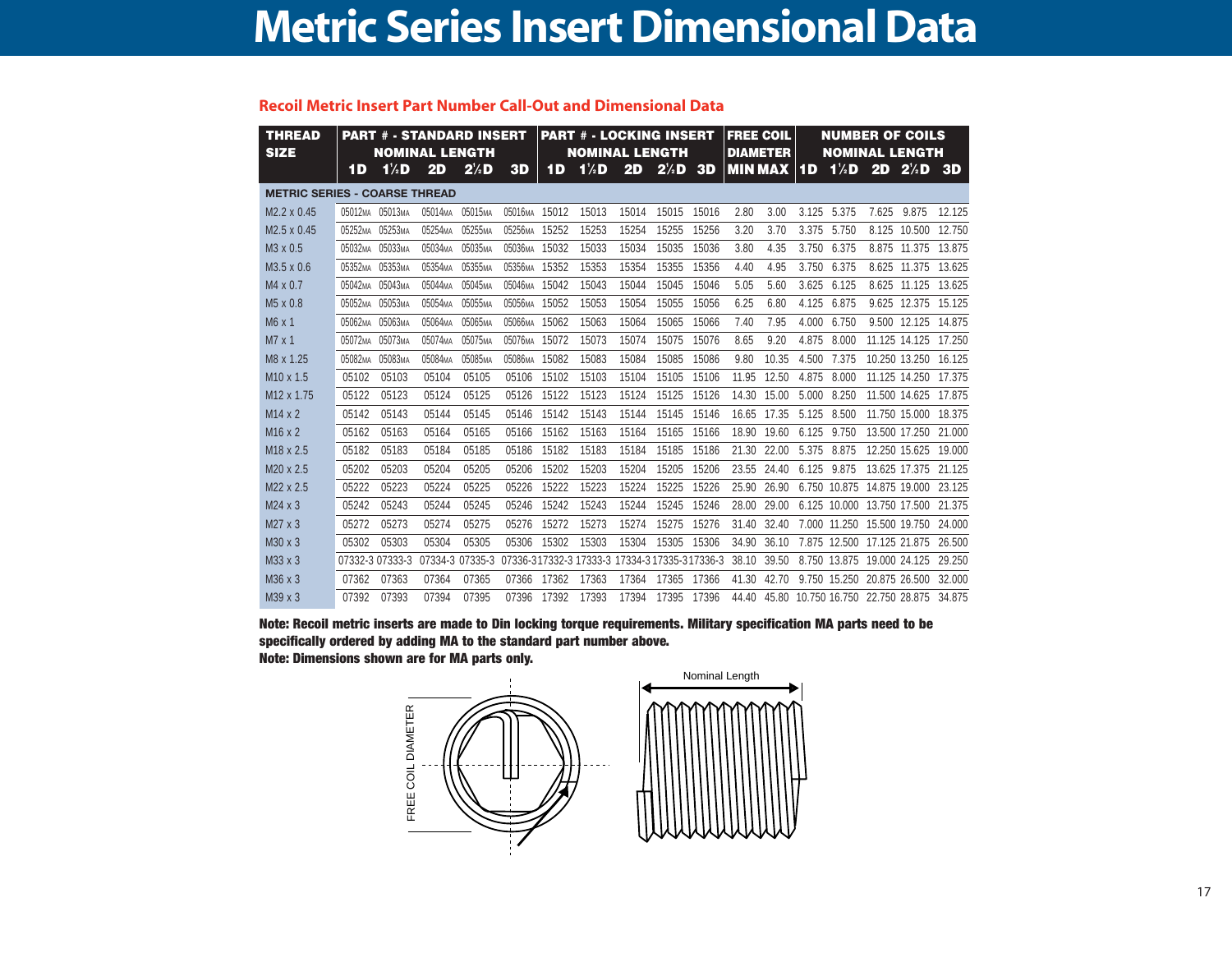|  | <b>Recoil Metric Insert Part Number Call-Out and Dimensional Data</b> |  |  |
|--|-----------------------------------------------------------------------|--|--|
|--|-----------------------------------------------------------------------|--|--|

| <b>THREAD</b><br><b>SIZE</b>       | <b>PART # - STANDARD INSERT</b><br><b>NOMINAL LENGTH</b> |                     |                     |                     |                     |       | <b>PART # - LOCKING INSERT</b><br><b>FREE COIL</b><br><b>NOMINAL LENGTH</b><br><b>DIAMETER</b> |         |         |         |                |       |        | <b>NUMBER OF COILS</b><br><b>NOMINAL LENGTH</b> |               |                      |           |
|------------------------------------|----------------------------------------------------------|---------------------|---------------------|---------------------|---------------------|-------|------------------------------------------------------------------------------------------------|---------|---------|---------|----------------|-------|--------|-------------------------------------------------|---------------|----------------------|-----------|
|                                    | 1D                                                       | 1/2D                | 2D                  | $2/2$ D             | 3D                  | 1D    | 1/2D                                                                                           | 2D      | $2/2$ D | 3D      | <b>MIN MAX</b> |       | 1D     | 1/2D                                            | 2D            | $2/2$ D              | <b>3D</b> |
| <b>METRIC SERIES - FINE THREAD</b> |                                                          |                     |                     |                     |                     |       |                                                                                                |         |         |         |                |       |        |                                                 |               |                      |           |
| $M8 \times 1$                      | 07082 <sub>MA</sub>                                      | 07083ма             | 07084 <sub>MA</sub> | 07085 <sub>MA</sub> | 07086MA             | 17082 | 17083                                                                                          | 17084   | 17085   | 17086   | 9.70           | 10.25 | 5.875  | 9.375                                           |               | 13.000 16.500        | 20.125    |
| M <sub>10</sub> x 1.25             | 07102ма                                                  | 07103 <sub>MA</sub> | 07104мА             | 07105 <sub>MA</sub> | <b>07106мА</b>      | 17102 | 17103                                                                                          | 17104   | 17105   | 17106   | 12.10          | 12.65 | 5.875  | 9.500                                           |               | 13.125 16.750        | 20.375    |
| M <sub>12</sub> x 1.25             | 08122MA 08123MA                                          |                     | 08124 <sub>MA</sub> | 08125 <sub>MA</sub> | 08126MA             | 18122 | 18123                                                                                          | 18124   | 18125   | 18126   | 14.30          | 15.00 | 7.250  | 11.625                                          |               | 15.875 20.250        | 24.500    |
| M <sub>12</sub> x 1.5              | 07122 <sub>MA</sub>                                      | 07123 <sub>MA</sub> | 07124 <sub>MA</sub> | 07125MA             | 07126MA             | 17122 | 17123                                                                                          | 17124   | 17125   | 17126   | 14.25          | 14.95 | 6.000  | 9.625                                           |               | 13.375 17.000        | 20.750    |
| M <sub>14</sub> x 1.5              | 07142 <sub>MA</sub>                                      | 07143 <sub>MA</sub> | 07144MA             | 07145 <sub>MA</sub> | 07146мA             | 17142 | 17143                                                                                          | 17144   | 17145   | 17146   | 16.55          | 17.25 | 7.125  | 11.375                                          |               | 15.625 20.000        | 24.250    |
| M <sub>16</sub> x 1.5              | 07162мд                                                  | 07163ма             | 07164 <sub>MA</sub> | 07165 <sub>MA</sub> | 07166мA             | 17162 | 17163                                                                                          | 17164   | 17165   | 17166   | 18.90          | 19.60 | 8.250  | 13.125                                          |               | 18,000 22.750        | 27.625    |
| M <sub>18</sub> x 1.5              | 08182 <sub>MA</sub>                                      | 08183MA             | 08184 <sub>MA</sub> | 08185MA             | 08186MA             | 18182 | 18183                                                                                          | 18184   | 18185   | 18186   | 21.05          | 21.75 | 9.500  | 15.000                                          |               | 20.375 25.875 31.375 |           |
| M <sub>18</sub> x 2                | 07182ма                                                  | 07183MA             | 07184 <sub>MA</sub> | 07185MA             | 07186MA             | 17182 | 17183                                                                                          | 17184   | 17185   | 17186   | 21.15          | 21.85 | 7.000  | 11.125                                          |               | 15.375 19.500        | 23.625    |
| M <sub>20</sub> x 1.5              | 08202мд                                                  | 08203MA             | 08204 <sub>MA</sub> | 08205 <sub>MA</sub> | 08206MA             | 18202 | 18203                                                                                          | 18204   | 18205   | 18206   | 23.15          | 24.00 |        | 10.750 16.875                                   | 22.875 28.875 |                      | 35,000    |
| M20 x 2                            | 07202ма                                                  | 07203 <sub>MA</sub> | 07204 <sub>MA</sub> | 07205 <sub>MA</sub> | 07206MA             | 17202 | 17203                                                                                          | 17204   | 17205   | 17206   | 23.20          | 24.05 |        | 7.875 12.500                                    |               | 17.250 21.875        | 26,500    |
| M22 x 1.5                          | 08222 <sub>MA</sub>                                      | 08223MA             | 08224 <sub>MA</sub> | 08225MA             | 08226MA             | 18222 | 18223                                                                                          | 18224   | 18225   | 18226   | 25.55          | 26.45 |        | 11.875 18.500                                   | 25.125 31.625 |                      | 38.250    |
| M22 x 2                            | 07222 <sub>MA</sub>                                      | 07223 <sub>MA</sub> | 07224 <sub>MA</sub> | 07225MA             | 07226MA             | 17222 | 17223                                                                                          | 17224   | 17225   | 17226   | 25.60          | 26.50 |        | 8.750 13.750                                    |               | 18.875 23.875        | 29.000    |
| M24 x 2                            | 07242 <sub>MA</sub>                                      | 07243MA             | 07244MA             | 07245MA             | 07246MA             | 17242 | 17243                                                                                          | 17244   | 17245   | 17246   | 28.10          | 29.10 |        | 9.500 15.000                                    |               | 20.375 25.875        | 31.250    |
| M27 x 2                            | 07272 <sub>MA</sub>                                      | 07273MA             | 07274MA             | 07275 <sub>MA</sub> | 07276MA             | 17272 | 17273                                                                                          | 17274   | 17275   | 17276   | 31.30          | 32.30 |        | 10.875 17.000                                   | 23.250 29.375 |                      | 35.500    |
| M30 x 2                            | 07302 <sub>MA</sub>                                      | 07303MA             | 07304 <sub>MA</sub> | 07305 <sub>MA</sub> | 07306 <sub>MA</sub> | 17302 | 17303                                                                                          | 17304   | 17305   | 17306   | 34.50          | 35.70 |        | 12.250 19.125                                   |               | 25.875 32.750        | 39.500    |
| M33 x 2                            | 07332 <sub>MA</sub>                                      | 07333MA             | 07334 <sub>MA</sub> | 07335 <sub>MA</sub> | 07336MA             | 17332 | 17333                                                                                          | 17334   | 17335   | 17336   | 37.80          | 39.20 |        | 13.625 21.125                                   | 28.625 36.000 |                      | 43.500    |
| M36 x 2                            | 07362-2мд 07363-2мд                                      |                     | 07364-2мд 07365-2мд |                     | 07366-2мд 17362-2   |       | 17363-2                                                                                        | 17364-2 | 17365-2 | 17366-2 | 41.00          | 42.40 | 15.000 | 23.250                                          | 31.375        | 39.500               | 47.750    |
| M39 x 2                            | 08392мд 08393мд                                          |                     | 08394 <sub>MA</sub> | 08395 <sub>MA</sub> | 08396мА 18392       |       | 18393                                                                                          | 18394   | 18395   | 18396   | 44.30          | 45.70 |        | 16.375 25.250                                   | 34.125 43.000 |                      | 51.87     |

**Note: Recoil metric inserts are made to Din locking torque requirements. Military specification MA parts need to be specifically ordered by adding MA to the standard part number above. Note: Dimensions shown are for MA parts only.**

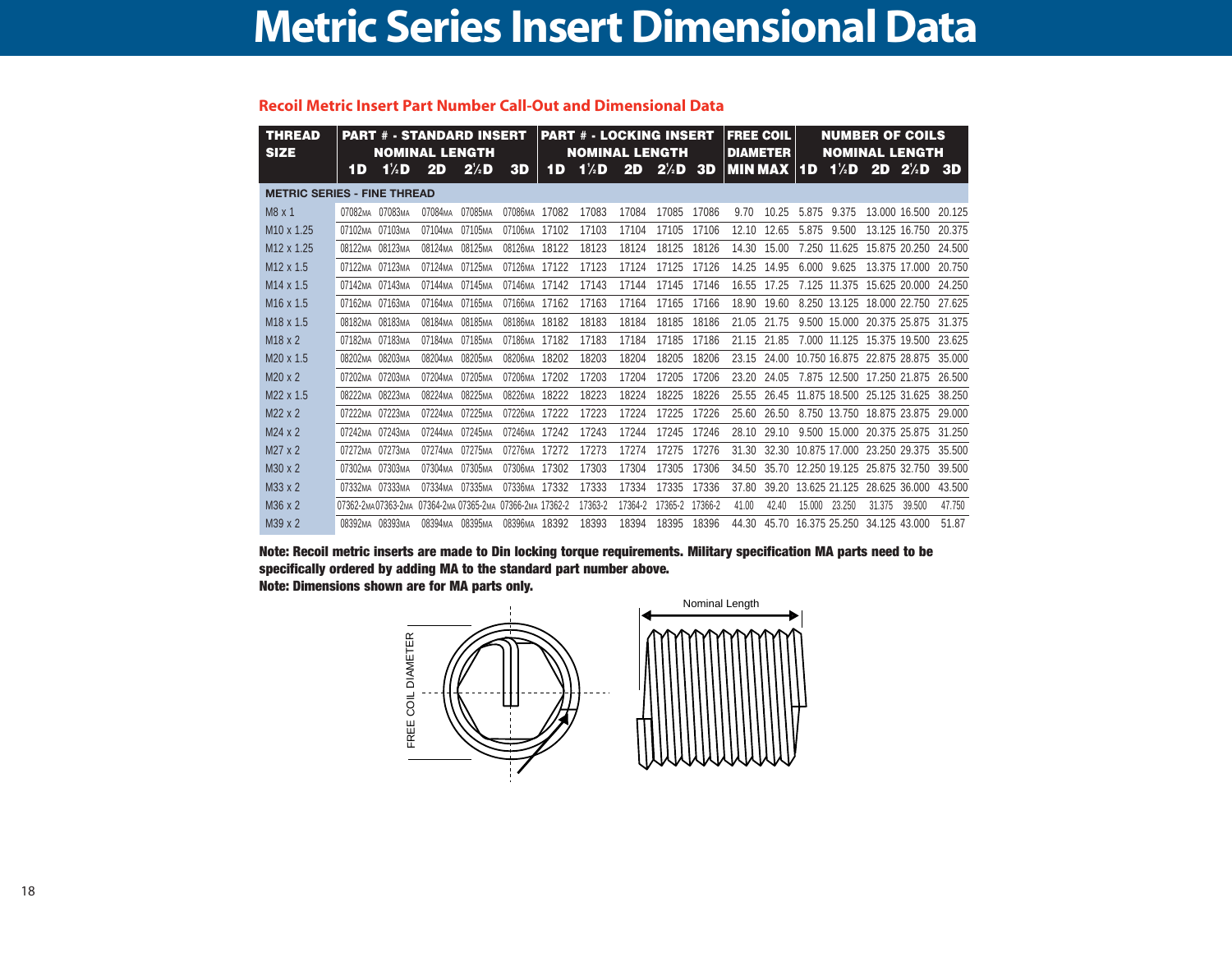## **STI Taps**

#### **Recoil Insert Taps**

Recoil taps differ from standard taps dimensionally and only Recoil Screw Thread Insert (STI) Taps are suitable for use with Recoil Wire Thread Inserts.

Recoil taps are manufactured to precise standards from either High Speed Steel (HSS) or (HSS-E) with ground threads and are available with taper, intermediate, and bottoming leads. They have a larger diameter but the same pitch as a standard tap in order to accommodate the wire insert.

Spiral point and spiral flute machine taps are also available for volume production purposes. For all sparkplug applications, pilot nose taps are recommended and are available for common metric thread sizes.

The Recoil thread insert when installed into a correctly tapped hole will provide the applicable internal thread tolerance for the installed bolt.

**Note: Tapped hole size can be significantly affected by variations in drill size, parent material, or lubricant so in close tolerance applications some testing for an optimum combination is recommended.**

#### **Thread Class**

#### **Unified Thread Class**

In the unified thread system, the minimum pitch diameter for a 2B hole (medium fit) or 3B hole (close fit) are the same, while the maximum pitch diameter is greater on the 2B hole (medium fit).Recoil taps for unified threads are made to a 3B hole (close fit) tolerance.

#### **Metric Thread Class**

In the metric thread system the minimum pitch diameter for a 5H hole (medium fit) or 4H5H hole (close fit) are the same, while the maximum pitch diameter is greater on the 5H hole (medium fit). Recoil taps for metric threads are made to 4H5H hole (close fit) tolerance.

| Metric thread tolerance equivalents standards |                  |                         |  |  |  |  |  |  |  |  |  |
|-----------------------------------------------|------------------|-------------------------|--|--|--|--|--|--|--|--|--|
|                                               | <b>Standards</b> | <b>Recoil Standards</b> |  |  |  |  |  |  |  |  |  |
| Medium                                        | Metric 6H        | 5H                      |  |  |  |  |  |  |  |  |  |
| Close                                         | Metric 5H        | 4H <sub>5</sub> H       |  |  |  |  |  |  |  |  |  |



#### **Tap Type and Applications**

The most commonly used type of Recoil taps are defined together with their typical applications. The Taper, Intermediate, and Bottoming are short machine taps (suitable for hand tapping), while the Spiral Point and Spiral Flute are used in production applications.

#### **Taper**

Taper (or Roughing Taps) are used for starting precision and difficult holes. This tap has a lead of eight threads, but no size reduction.



#### **Intermediate**

Intermediate (or Plug/Second), used in most general purpose applications to facilitate thread cutting true to the drilled hole. The tap has a lead of four threads, but no size reduction.





#### **Bottoming**

Bottoming Taps are used to ensure the minimum thread run-out when tapping to the bottom of blind holes. The tap has a lead of two threads and would normally be preceded by a taper or an intermediate tap.

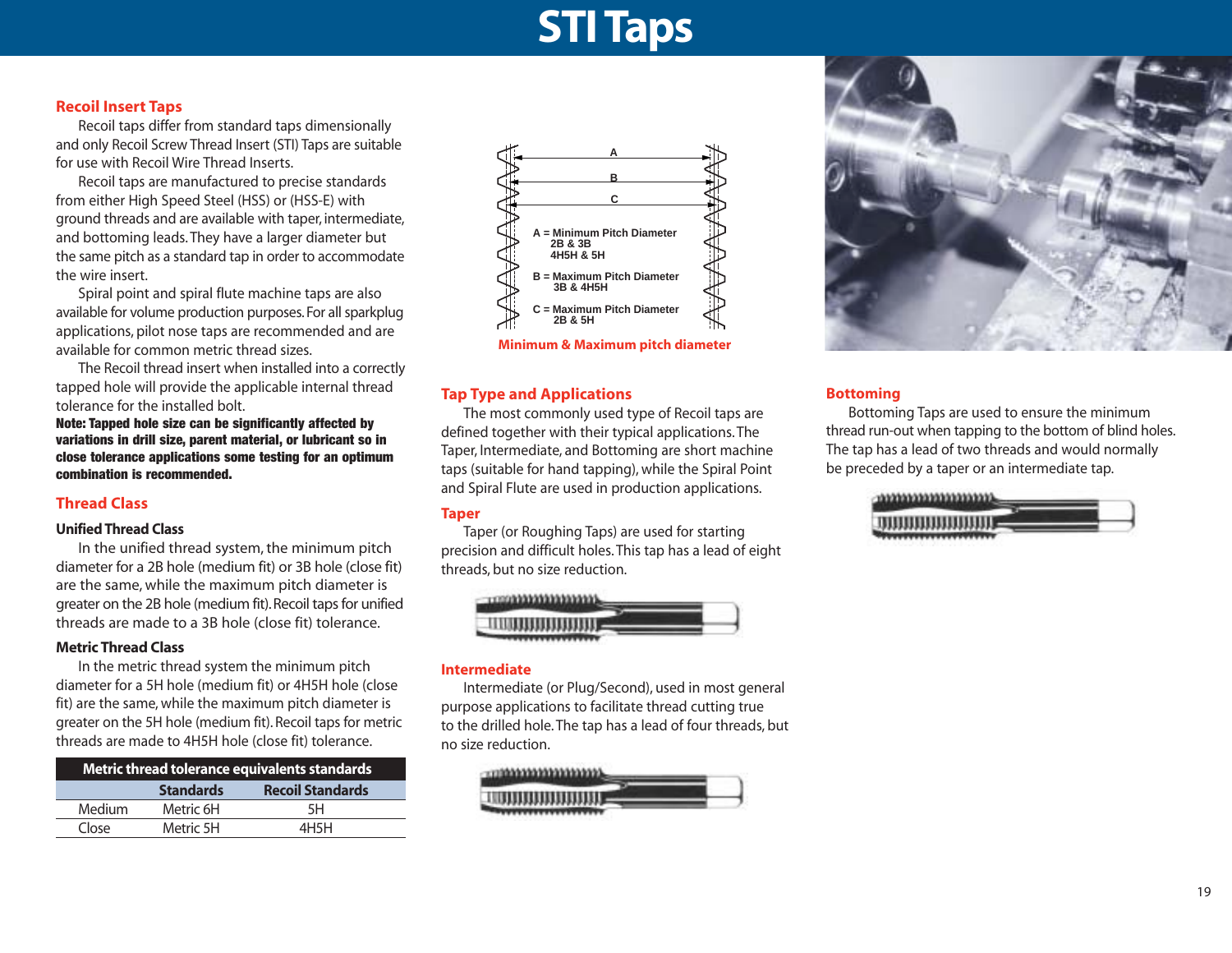### **STI Taps**

#### **Pilot Nose**

Pilot nose taps have been developed for repairing damaged threads without the need for drilling prior to tapping. This style of tap allows the use of the existing thread as a guide in tapping a straight hole.This style of tap is widely used in repairing damaged spark plug threads.



#### **Spiral Flute**

Spiral Flute taps are recommended for machine tapping for all blind hole applications, particularly in soft materials such as copper, magnesium and aluminum which produce long stringy swarf.



#### **Spiral Point**

Spiral Point Taps are recommended for machine tapping through holes.These taps provide for chip clearance within the lead of the tap.



#### **Surface Coatings**

Recoil taps can be supplied in different surface coatings for special order requirements. Benefits of surface coatings include:

- Longer tool life
- Increased productivity
- Tools can be run at higher feeds and speeds
- Lower maintenance costs

#### **Titanium Carbonitride - TiCNite (TiCN)**

TiCNite coated taps have a very high surface hardness and are generally tougher than other coating materials.It has a high resistance to edge chipping.

#### **Titanium Nitride - TiNite (TiN)**

TiNite coating is a good choice for protecting the tap. It can achieve a longer life than uncoated taps and can be used at higher speeds.

#### **Chromium Nitride (CrN)**

This PVD coating was developed for use in non-ferrous areas where titanium based coatings were not successful. It is recommended for the machining and forming of titanium and copper and is harder than conventional chrome plating. The PVD coating process has no environmental side effects.

#### **Recoil Tap Part Numbering System**

The system of identification used for Recoil taps is categorized into two primary sections: inch threads and metric threads. The tap annotation for both thread designations is very similar and therefore easy to follow.

| <b>Tap Part Number</b> | 4                | 3                   | 04                                      | 5                  |
|------------------------|------------------|---------------------|-----------------------------------------|--------------------|
| <b>Inch Series</b>     | <b>Product</b>   | <b>Thread Type</b>  | <b>Thread Size</b><br>Diameter in 1/16" | <b>Tap Style</b>   |
|                        | $4 = \text{Tap}$ | $3 = UNC$           | $04 = 1/4"$                             | $4 = \text{taper}$ |
|                        |                  | $4 = UNF$           |                                         | $5 =$ intermediate |
|                        |                  |                     |                                         | $6 = bottoming$    |
|                        |                  |                     |                                         | $7 = pilot nose$   |
|                        |                  |                     |                                         | $8 =$ spiral point |
|                        |                  |                     |                                         | $9$ = spiral flute |
| <b>Metric Series</b>   |                  | $5 = \text{Coarse}$ | $04 = 4$ mm                             | $4 = \text{taper}$ |
|                        |                  | $7 = \text{Median}$ |                                         | $5 =$ intermediate |
|                        |                  | $8 =$ Extra Fine    |                                         | $6 = bottoming$    |
|                        |                  |                     |                                         | $7 = pilot$ nose   |
|                        |                  |                     |                                         | $8 =$ spiral point |
|                        |                  |                     |                                         | $9$ = spiral flute |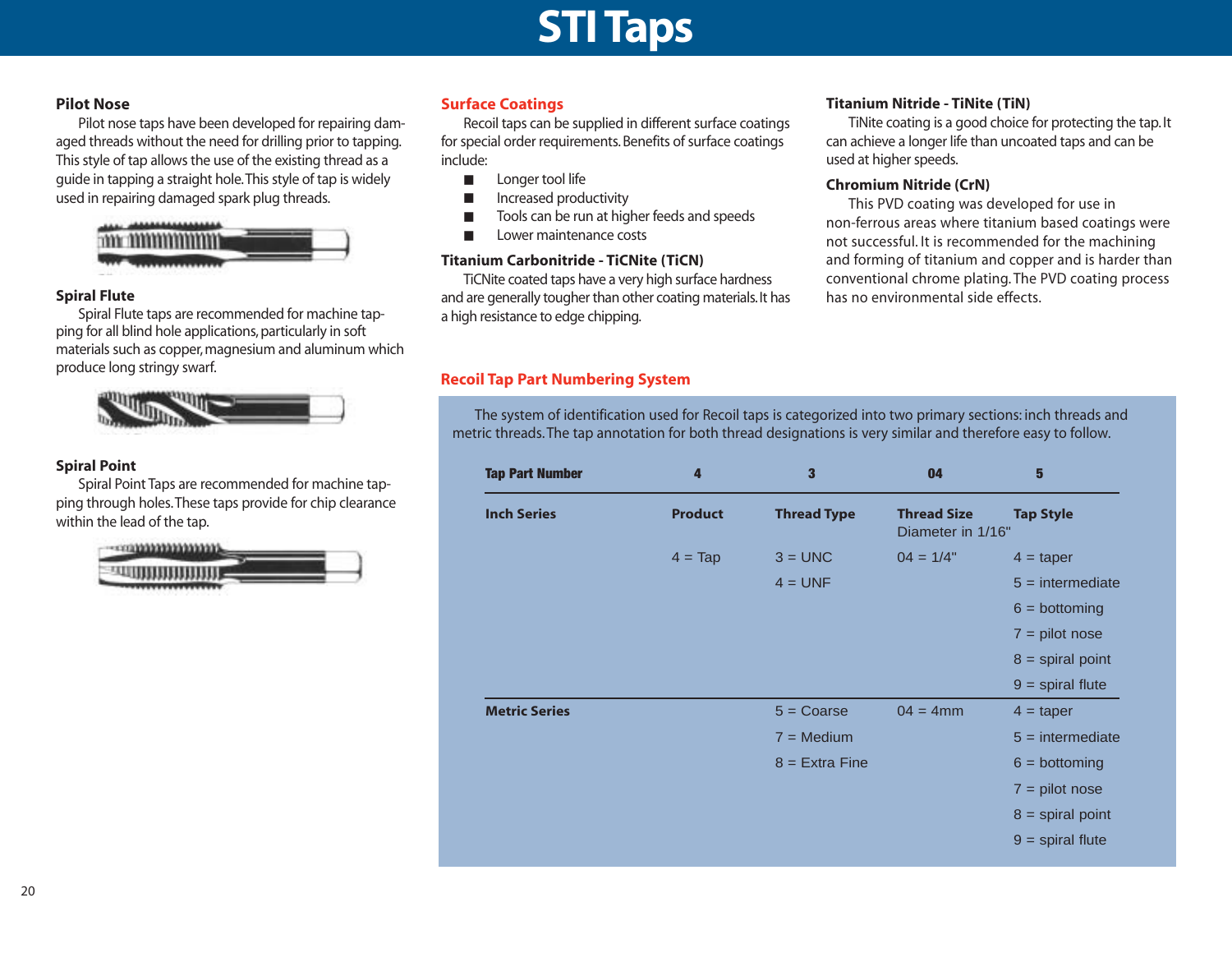#### **Unified Thread Series**

| <b>THREAD</b><br><b>SIZE</b> | <b>TAPER</b> | <b>INTERMEDIATE</b> | <b>BOTTOMING</b> | <b>SPIRAL</b><br><b>POINT</b> | <b>SPIRAL</b><br><b>FLUTE</b> | <b>OVERALL</b><br><b>LENGTH</b> | <b>THREAD</b><br><b>LENGTH</b> | <b>SHANK</b><br><b>DIAMETER</b> | <b>SQUARE</b><br><b>DRIVE</b> |
|------------------------------|--------------|---------------------|------------------|-------------------------------|-------------------------------|---------------------------------|--------------------------------|---------------------------------|-------------------------------|
| <b>UNC</b>                   |              |                     |                  |                               |                               |                                 |                                |                                 |                               |
| $2 - 56$                     | 43524        | 43525               | 43526            | 43528                         | 43529                         | 1.875                           | 0.562                          | 0.141                           | 0.110                         |
| $3 - 48$                     | 43534        | 43535               | 43536            | 43538                         | 43539                         | 1.937                           | 0.625                          | 0.141                           | 0.110                         |
| $4 - 40$                     | 43544        | 43545               | 43546            | 43548                         | 43549                         | 2.000                           | 0.687                          | 0.141                           | 0.110                         |
| $5 - 40$                     | 43554        | 43555               | 43556            | 43558                         | 43559                         | 2.125                           | 0.750                          | 0.168                           | 0.131                         |
| $6 - 32$                     | 43564        | 43565               | 43566            | 43568                         | 43569                         | 2.375                           | 0.875                          | 0.194                           | 0.152                         |
| $8 - 32$                     | 43584        | 43585               | 43586            | 43588                         | 43589                         | 2.375                           | 0.937                          | 0.220                           | 0.165                         |
| $10 - 24$                    | 43604        | 43605               | 43606            | 43608                         | 43609                         | 2.500                           | 1.000                          | 0.255                           | 0.191                         |
| $12 - 24$                    | 43624        | 43625               | 43626            | 43628                         | 43629                         | 2.718                           | 1.125                          | 0.318                           | 0.238                         |
| $1/4 - 20$                   | 43044        | 43045               | 43046            | 43048                         | 43049                         | 2.718                           | 1.125                          | 0.318                           | 0.238                         |
| $5/16 - 18$                  | 43054        | 43055               | 43056            | 43058                         | 43059                         | 2.937                           | 1.250                          | 0.381                           | 0.286                         |
| $3/8 - 16$                   | 43064        | 43065               | 43066            | 43068                         | 43069                         | 3.375                           | 1.656                          | 0.367                           | 0.275                         |
| $7/16 - 14$                  | 43074        | 43075               | 43076            | 43078                         | 43079                         | 3.593                           | 1.656                          | 0.429                           | 0.322                         |
| $1/2 - 13$                   | 43084        | 43085               | 43086            | 43088                         | 43089                         | 3.812                           | 1.812                          | 0.480                           | 0.360                         |
| $9/16 - 12$                  | 43094        | 43095               | 43096            | 43098                         | 43099                         | 4.031                           | 1.812                          | 0.542                           | 0.406                         |
| $5/8 - 11$                   | 43104        | 43105               | 43106            | 43108                         | 43109                         | 4.250                           | 2.000                          | 0.590                           | 0.442                         |
| $3/4 - 10$                   | 43124        | 43125               | 43126            | 43128                         | 43129                         | 4.687                           | 2.218                          | 0.697                           | 0.523                         |
| $7/8-9$                      | 43144        | 43145               | 43146            | 43148                         | 43149                         | 5.125                           | 2.500                          | 0.800                           | 0.600                         |
| $1 - 8$                      | 43164        | 43165               | 43166            | 43168                         | 43169                         | 5.750                           | 2.562                          | 1.021                           | 0.766                         |
| $11/8 - 7$                   | 43184        | 43185               | 43186            | $\overline{a}$                | ۰                             |                                 |                                |                                 |                               |
| $11/4 - 7$                   | 43204        | 43205               | 43206            | $\overline{a}$                |                               | ۰                               |                                |                                 |                               |
| $13/8 - 6$                   | 43224        | 43225               | 43226            |                               |                               |                                 |                                |                                 |                               |
| $11/2 - 6$                   | 43244        | 43245               | 43246            |                               |                               |                                 |                                |                                 |                               |



**Note: Tap dimensional data are based on American Standards (ANSI)**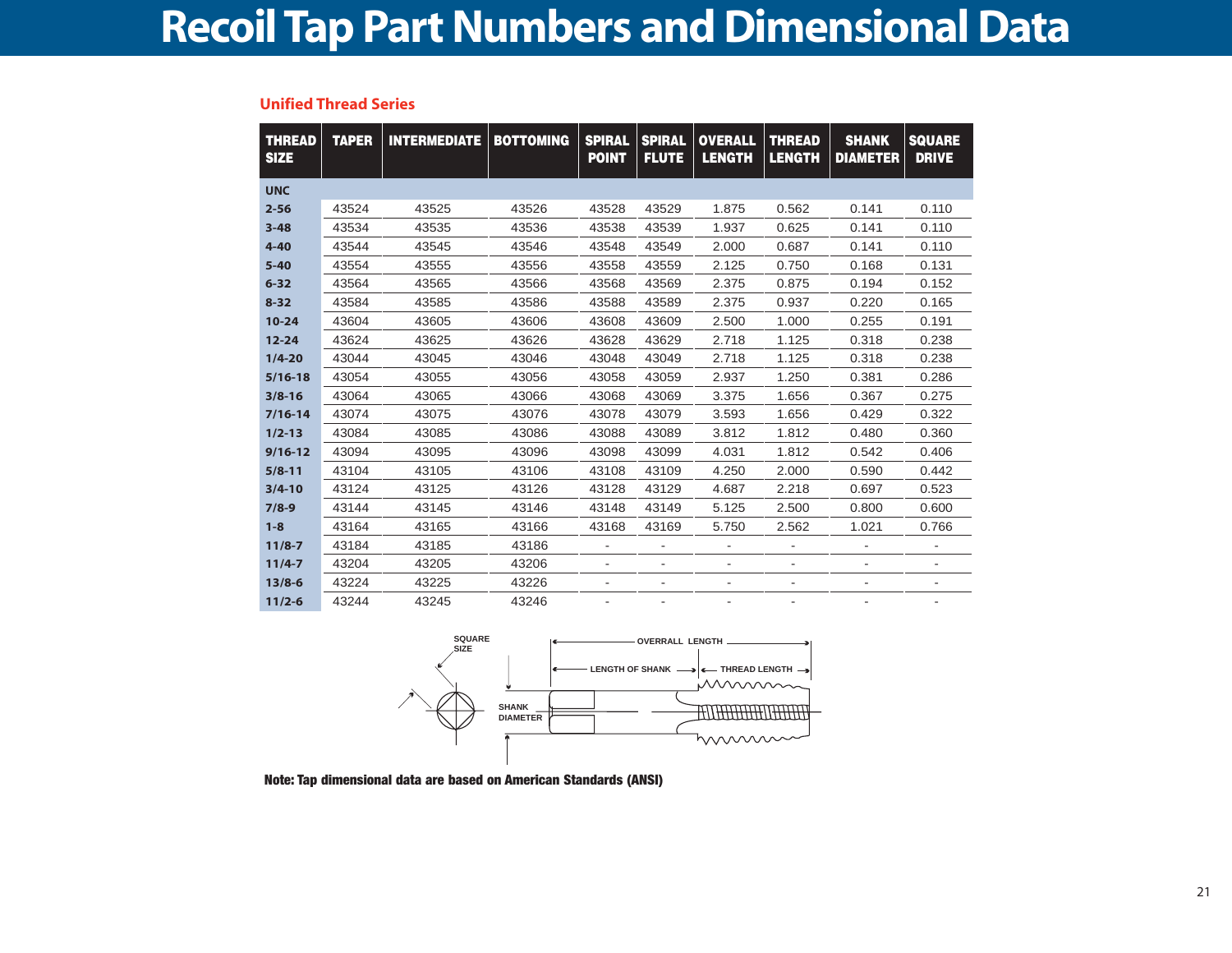#### **Unified Thread Series**

| <b>THREAD</b><br><b>SIZE</b> | <b>TAPER</b> | <b>INTERMEDIATE   BOTTOMING</b> |          | <b>SPIRAL</b><br><b>POINT</b> | <b>SPIRAL</b><br><b>FLUTE</b> | <b>OVERALL</b><br><b>LENGTH</b> | <b>THREAD</b><br><b>LENGTH</b> | <b>SHANK</b><br><b>DIAMETER</b> | <b>SQUARE</b><br><b>DRIVE</b> |
|------------------------------|--------------|---------------------------------|----------|-------------------------------|-------------------------------|---------------------------------|--------------------------------|---------------------------------|-------------------------------|
| <b>UNF</b>                   |              |                                 |          |                               |                               |                                 |                                |                                 |                               |
| $3 - 56$                     | 44534        | 44535                           | 44536    | 43538                         | 43589                         | 1.937                           | 0.625                          | 0.141                           | 0.110                         |
| $4 - 48$                     | 44544        | 44545                           | 44546    | 44548                         | 44549                         | 2.000                           | 0.687                          | 0.141                           | 0.110                         |
| $6 - 40$                     | 44564        | 44565                           | 44566    | 44568                         | 44569                         | 2.125                           | 0.750                          | 0.168                           | 0.131                         |
| $8 - 36$                     | 44584        | 44585                           | 44586    | 44588                         | 44589                         | 2.375                           | 0.937                          | 0.220                           | 0.165                         |
| $10 - 32$                    | 44604        | 44605                           | 44606    | 44608                         | 44609                         | 2.500                           | 1.000                          | 0.255                           | 0.191                         |
| $12 - 28$                    | 44624        | 44625                           | 44626    |                               |                               | 2.718                           | 1.125                          | 0.318                           | 0.238                         |
| $1/4 - 28$                   | 44044        | 44045                           | 44046    | 44048                         | 44049                         | 2.718                           | 1.125                          | 0.318                           | 0.238                         |
| $5/16 - 24$                  | 44054        | 44055                           | 44056    | 44058                         | 44059                         | 2.937                           | 1.250                          | 0.381                           | 0.286                         |
| $3/8 - 24$                   | 44064        | 44065                           | 44066    | 44068                         | 44069                         | 3.156                           | 1.438                          | 0.323                           | 0.242                         |
| $7/16 - 20$                  | 44074        | 44075                           | 44076    | 44078                         | 44079                         | 3.375                           | 1.656                          | 0.367                           | 0.275                         |
| $1/2 - 20$                   | 44084        | 44085                           | 44086    | 44088                         | 44089                         | 3.593                           | 1.656                          | 0.429                           | 0.322                         |
| $9/16 - 18$                  | 44094        | 44095                           | 44096    | 44098                         | 44099                         | 3.812                           | 1.812                          | 0.480                           | 0.360                         |
| $5/8 - 18$                   | 44104        | 44105                           | 44106    | 44108                         | 44109                         | 4.031                           | 1.812                          | 0.542                           | 0.406                         |
| $3/4 - 16$                   | 44124        | 44125                           | 44126    | 44128                         | 44129                         | 4.468                           | 2.000                          | 0.652                           | 0.489                         |
| $7/8 - 14$                   | 44144        | 44145                           | 44146    | 44148                         | 44149                         | 5.125                           | 2.500                          | 0.800                           | 0.600                         |
| $1 - 12$                     | 44164        | 44165                           | 44166    | 44168                         | 44169                         | 5.437                           | 2.562                          | 0.896                           | 0.672                         |
| $1 - 14$                     | 44164-14     | 44165-14                        | 44166-14 | 44168                         | 44169                         | 5.437                           | 2.562                          | 0.896                           | 0.672                         |
| $11/8 - 12$                  | 44184        | 44185                           | 44186    | ۰                             | $\overline{a}$                |                                 |                                |                                 |                               |
| $11/4 - 12$                  | 44204        | 44205                           | 44206    | ٠                             | ۰                             |                                 |                                |                                 |                               |
| $13/8 - 12$                  | 44224        | 44225                           | 44226    | ٠                             | -                             | ٠                               | -                              | ۰                               | ۰                             |
| $11/2 - 12$                  | 44244        | 44245                           | 44246    |                               | $\overline{a}$                |                                 |                                |                                 |                               |



**Note: Tap dimensional data are based on American Standards (ANSI)**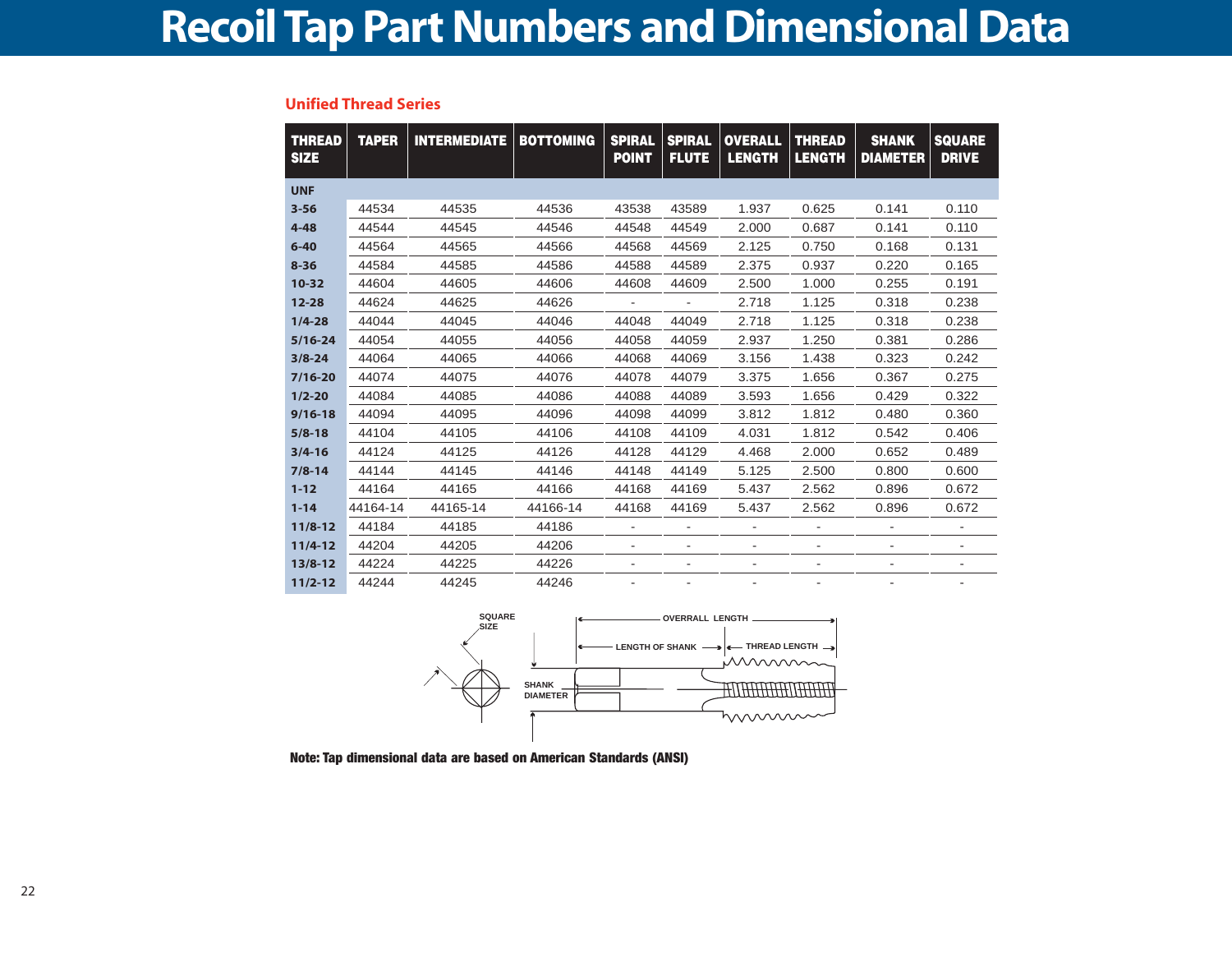**Metric Series**

| <b>THREAD</b><br><b>SIZE</b> | <b>TAPER</b> | <b>INTERMEDIATE</b> | <b>BOTTOMING</b> | <b>SPIRAL</b><br><b>POINT</b> | <b>SPIRAL</b><br><b>FLUTE</b> | <b>OVERALL</b><br><b>LENGTH</b> | <b>THREAD</b><br><b>LENGTH</b> | <b>SHANK</b><br><b>DIAMETER</b> | <b>SQUARE</b><br><b>DRIVE</b> |
|------------------------------|--------------|---------------------|------------------|-------------------------------|-------------------------------|---------------------------------|--------------------------------|---------------------------------|-------------------------------|
| <b>METRIC COARSE</b>         |              |                     |                  |                               |                               |                                 |                                |                                 |                               |
| $M2 \times 0.4$              | 45024        | 45025               | 45026            | 45028                         | 45029                         | 45                              | 10                             | 2.80                            | 2.24                          |
| M2.2 x 0.45                  | 45014        | 45015               | 45016            | 45018                         | 45019                         | 48                              | 11                             | 3.15                            | 2.50                          |
| M2.5 x 0.45                  | 45254        | 45255               | 45256            | 45258                         | 45259                         | 48                              | 11                             | 3.15                            | 2.50                          |
| M3 x 0.5                     | 45034        | 45035               | 45036            | 45038                         | 45039                         | 50                              | 13                             | 3.55                            | 2.80                          |
| M3.5 x 0.6                   | 45354        | 45355               | 45356            | 45358                         | 45359                         | 53                              | 13                             | 4.50                            | 3.55                          |
| M4 x 0.7                     | 45044        | 45045               | 45046            | 45048                         | 45049                         | 58                              | 16                             | 5.00                            | 4.00                          |
| M5 x 0.8                     | 45054        | 45055               | 45056            | 45058                         | 45059                         | 66                              | 19                             | 6.30                            | 5.00                          |
| M6 x 1                       | 45064        | 45065               | 45066            | 45068                         | 45069                         | 72                              | 22                             | 8.00                            | 6.30                          |
| <b>M7 x1</b>                 | 45074        | 45075               | 45076            |                               |                               | 72                              | 22                             | 9.00                            | 7.10                          |
| M8 x 1.25                    | 45084        | 45085               | 45086            | 45088                         | 45089                         | 80                              | 24                             | 10.00                           | 8.00                          |
| M9 x 1.25                    | 45094        | 45095               | 45096            |                               |                               | 85                              | 25                             | 8.00                            | 6.30                          |
| M <sub>10</sub> x 1.5        | 45104        | 45105               | 45106            | 45108                         | 45109                         | 89                              | 29                             | 9.00                            | 7.10                          |
| M <sub>11</sub> x 1.5        | 45114        | 45115               | 45116            |                               |                               | 89                              | 29                             | 9.00                            | 7.10                          |
| M12 x 1.75                   | 45124        | 45125               | 45126            | 45128                         | 45129                         | 95                              | 30                             | 11.20                           | 9.00                          |
| $M14 \times 2$               | 45144        | 45145               | 45146            | $\overline{\phantom{a}}$      | $\overline{\phantom{a}}$      | 102                             | 32                             | 12.50                           | 10.00                         |
| M15 x 2                      | 45154        | 45155               | 45156            |                               |                               | 112                             | 37                             | 14.00                           | 11.20                         |
| M16 x 2                      | 45164        | 45165               | 45166            | 45168                         | 45169                         | 112                             | 37                             | 14.00                           | 11.20                         |
| M18 x 2.5                    | 45184        | 45185               | 45186            |                               |                               | 118                             | 38                             | 16.00                           | 12.50                         |
| M20 x 2.5                    | 45204        | 45205               | 45206            | ä,                            |                               | 130                             | 45                             | 18.00                           | 14.00                         |
| M22 x 2.5                    | 45224        | 45225               | 45226            | $\overline{\phantom{a}}$      | $\overline{\phantom{a}}$      | 135                             | 48                             | 20.00                           | 16.00                         |
| $M24 \times 3$               | 45244        | 45245               | 45246            | $\overline{\phantom{a}}$      | $\overline{\phantom{a}}$      | 135                             | 48                             | 20.00                           | 16.00                         |
| $M27 \times 3$               | 45274        | 45275               | 45276            |                               |                               | 151                             | 51                             | 22.40                           | 18.00                         |
| M30 x 3.5                    | 45304        | 45305               | 45306            |                               |                               | 162                             | 57                             | 25.00                           | 20.00                         |
| M30 x 3                      | 45304-3      | 45305-3             | 45306-3          | $\overline{\phantom{a}}$      | $\blacksquare$                | 162                             | 57                             | 25.00                           | 20.00                         |
| M33 x 3.5                    | 45334        | 45335               | 45336            | $\overline{\phantom{a}}$      |                               | 170                             | 60                             | 28.00                           | 22.40                         |
| M36 x 4                      | 45364        | 45365               | 45366            | $\overline{\phantom{a}}$      | $\overline{\phantom{a}}$      | 170                             | 60                             | 28.00                           | 22.40                         |
| M39 x 4                      | 45394        | 45395               | 45396            | $\overline{\phantom{a}}$      | $\overline{a}$                | 187                             | 67                             | 31.50                           | 25.00                         |
| M42 x 4.5                    | 45424        | 45425               | 45426            |                               |                               | 187                             | 67                             | 31.50                           | 25.00                         |
| M42 X 4                      | 45424-4      | 45425-4             | 45426-4          | $\qquad \qquad \blacksquare$  |                               | 200                             | 70                             | 35.50                           | 28.00                         |
| <b>M52 X 5</b>               | 45524        | 45525               | 45526            |                               |                               | 221                             | 76                             | 40.00                           | 31.50                         |

**Note: The Taps listed above represent the most popular of the Recoil Taps available. Other sizes and types are available including BSF, BSW, NPT, BA, 8UN etc.**

**Note: Tap dimensions based upon international (ISO) standard**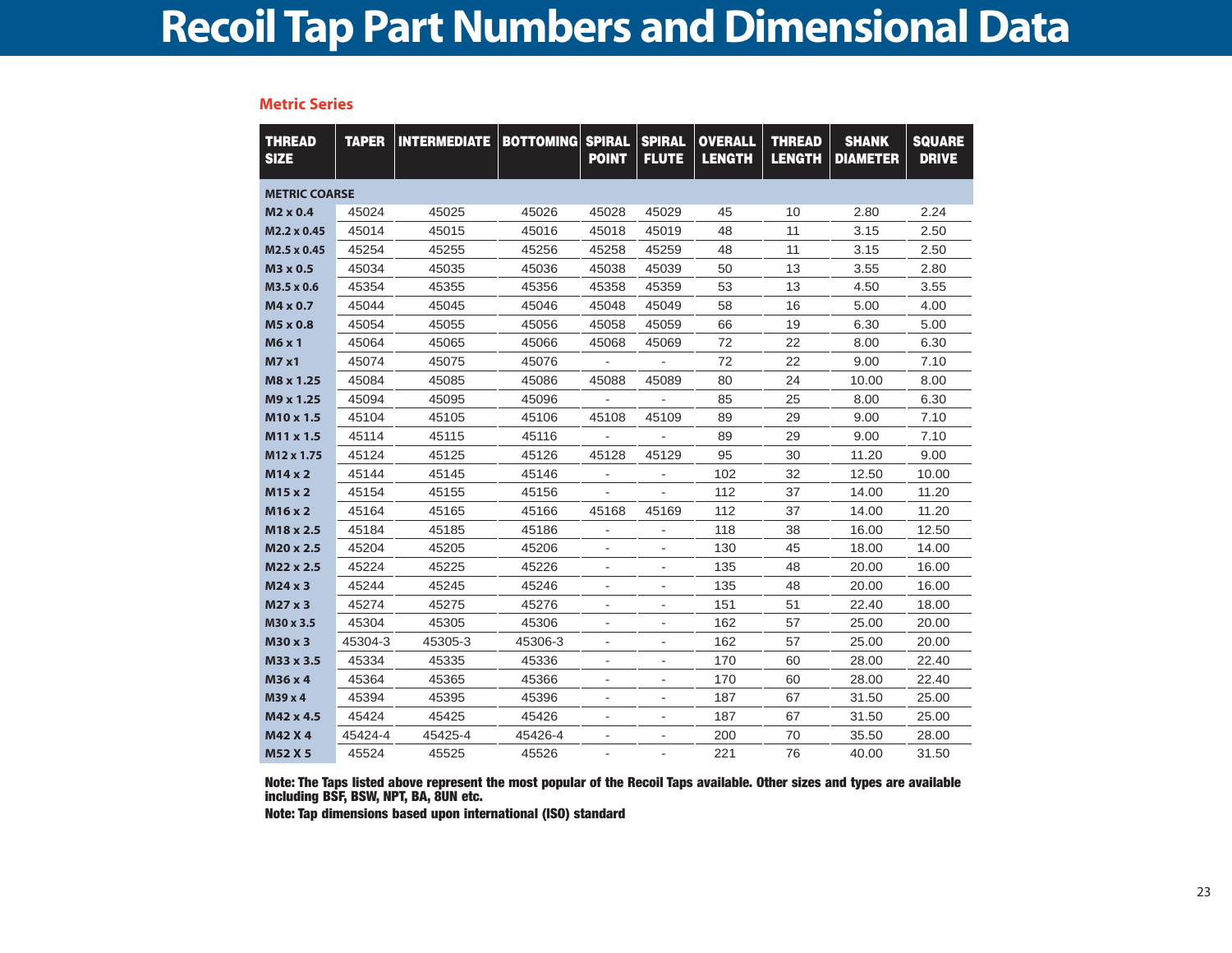| <b>Metric Series</b> |  |  |  |
|----------------------|--|--|--|
|                      |  |  |  |

| <b>THREAD</b><br><b>SIZE</b>    | <b>TAPER</b> | <b>INTERMEDIATE   BOTTOMING </b> |       | <b>SPIRAL</b><br><b>POINT</b> | <b>SPIRAL</b><br><b>FLUTE</b> | <b>OVERALL</b><br><b>LENGTH</b> | <b>THREAD</b><br><b>LENGTH</b> | <b>SHANK</b><br><b>DIAMETER</b> | <b>SQUARE</b><br><b>DRIVE</b> |
|---------------------------------|--------------|----------------------------------|-------|-------------------------------|-------------------------------|---------------------------------|--------------------------------|---------------------------------|-------------------------------|
| <b>METRIC MEDIUM &amp; FINE</b> |              |                                  |       |                               |                               |                                 |                                |                                 |                               |
| <b>M8 X 1</b>                   | 47084        | 47085                            | 47086 | $\overline{\phantom{a}}$      | $\overline{\phantom{a}}$      | 80                              | 24                             | 10.00                           | 8.00                          |
| <b>M9 X1</b>                    | 47094        | 47095                            | 47096 |                               |                               | 85                              | 25                             | 8.00                            | 6.30                          |
| M <sub>10</sub> X 1.25          | 47104        | 47105                            | 47106 | 47108                         | 47109                         | 85                              | 25                             | 8.00                            | 6.30                          |
| <b>M10 X1</b>                   | 48104        | 48105                            | 48106 | 48108                         | 48109                         | 85                              | 25                             | 8.00                            | 6.30                          |
| M <sub>11</sub> x 1.25          | 47114        | 47115                            | 47116 | $\overline{a}$                | -                             | 89                              | 29                             | 9.00                            | 7.10                          |
| $M11 \times 1$                  | 48114        | 48115                            | 48116 | $\overline{\phantom{a}}$      | -                             | 89                              | 29                             | 9.00                            | 7.10                          |
| M12 x 1.5                       | 47124        | 47125                            | 47126 | ٠                             | $\overline{\phantom{a}}$      | 95                              | 30                             | 11.20                           | 9.00                          |
| M12 x 1.25                      | 48124        | 48125                            | 48126 | $\overline{\phantom{a}}$      | $\qquad \qquad \blacksquare$  | 95                              | 30                             | 11.20                           | 9.00                          |
| M14 x 1.5                       | 47144        | 47145                            | 47146 | ٠                             | ٠                             | 102                             | 32                             | 12.50                           | 10.00                         |
| M14 x 1.25                      | 48144        | 48145                            | 48146 | ٠                             | $\qquad \qquad \blacksquare$  | 102                             | 32                             | 12.50                           | 10.00                         |
| M <sub>15</sub> x 1.5           | 47154        | 47155                            | 47156 | ٠                             | ٠                             | 112                             | 37                             | 14.00                           | 11.20                         |
| M <sub>16</sub> x 1.5           | 47164        | 47165                            | 47166 | $\blacksquare$                | $\blacksquare$                | 112                             | 37                             | 14.00                           | 11.20                         |
| M18 x 2                         | 47184        | 47185                            | 47186 |                               | $\blacksquare$                | 112                             | 37                             | 14.00                           | 11.20                         |
| M <sub>18</sub> x 1.5           | 48184        | 48185                            | 48186 | ٠                             | ٠                             | 112                             | 37                             | 14.00                           | 11.20                         |
| M20 x 2                         | 47204        | 47205                            | 47206 | ٠                             | ۰                             | 118                             | 38                             | 16.00                           | 12.50                         |
| M <sub>20</sub> x 1.5           | 48204        | 48205                            | 48206 | ٠                             | ٠                             | 118                             | 38                             | 16.00                           | 12.50                         |
| $M22 \times 2$                  | 47224        | 47225                            | 47226 | $\overline{a}$                | $\overline{a}$                | 130                             | 45                             | 18.00                           | 14.00                         |
| M22 x 1.5                       | 48224        | 48225                            | 48226 | $\overline{a}$                | ٠                             | 130                             | 45                             | 18.00                           | 14.00                         |
| $M24 \times 2$                  | 47244        | 47245                            | 47246 | $\overline{\phantom{a}}$      | $\qquad \qquad \blacksquare$  | 135                             | 48                             | 20.00                           | 16.00                         |
| M24 x 1.5                       | 48244        | 48245                            | 48246 | $\overline{a}$                | $\overline{a}$                | 135                             | 48                             | 20.00                           | 16.00                         |

**Note: The Taps listed above represent the most popular of the Recoil Taps available. Other sizes and types are available including BSF, BSW, NPT, BA, 8UN etc.**

**Note: Tap dimensions based upon international (ISO) standard**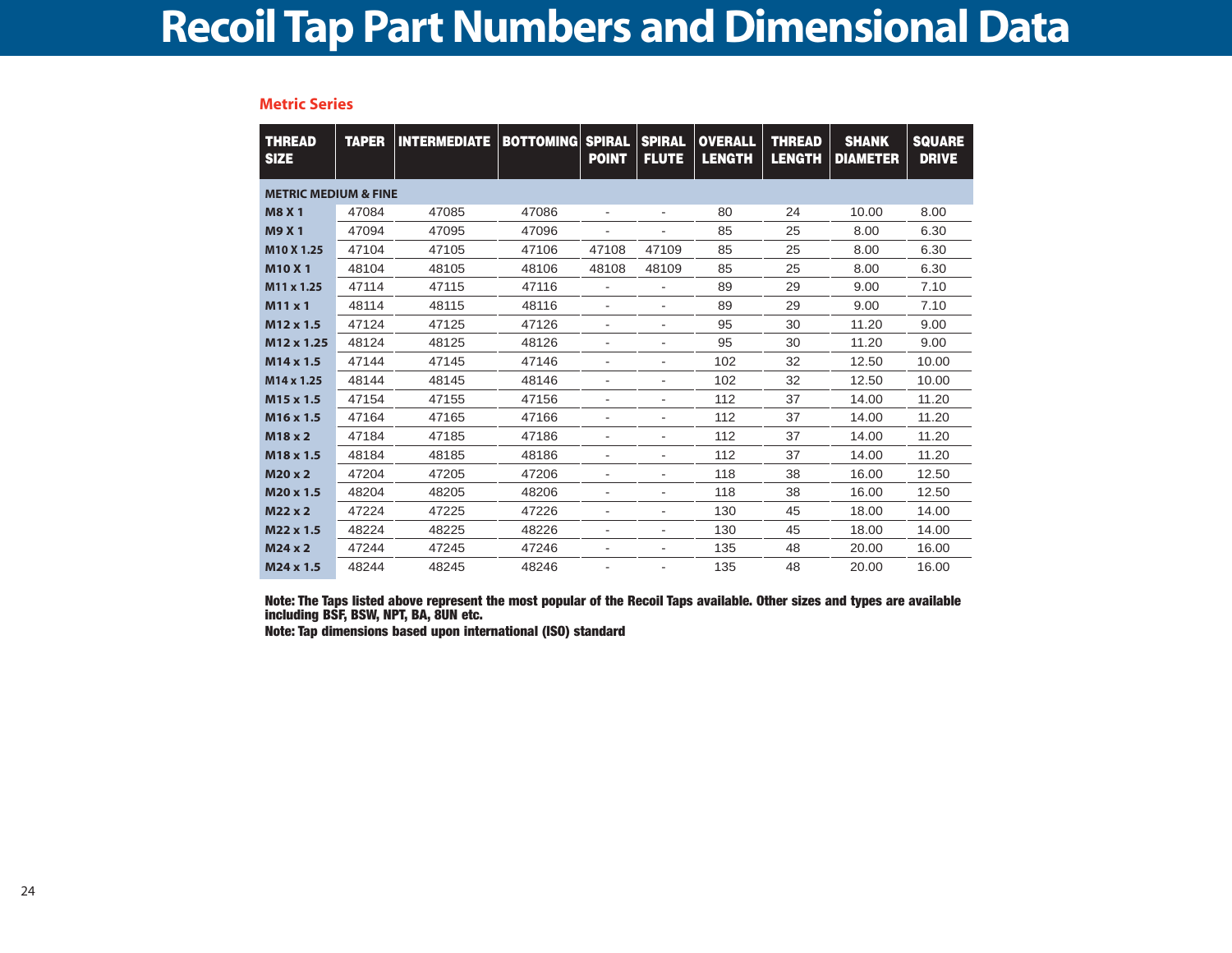### **Recoil Tapped Hole and Fitted Size Data**

#### **Unified Thread Series**

**UNC**

|             |                | <b>DRILL SIZE</b> |             |       |                 |                |                  |        |        |                 |                       |
|-------------|----------------|-------------------|-------------|-------|-----------------|----------------|------------------|--------|--------|-----------------|-----------------------|
|             |                | <b>UNC</b>        |             |       | A               | в              |                  | C      |        | C               | E                     |
| <b>SIZE</b> | T.P.I          | <b>MM</b>         | <b>INCH</b> |       | <b>MIN DIA</b>  | <b>MAJ DIA</b> | <b>CLASS 2B</b>  |        |        | <b>CLASS 3B</b> | <b>INSERTS FITTED</b> |
| No.2        | 56             | 2.3               | 3/32        | 0.094 | 0.090           | 0.1092         | 0.0996           | 0.0976 | 0.989  | 0.0976          | 0.0667                |
| No.3        | 48             | 2.7               | No.36       | 0.108 | 0.104           | 0.1261         | 0.1147           | 0.1125 | 0.1139 | 0.1125          | 0.0764                |
| No.4        | 40             | 3                 | No.31       | 0.122 | 0.118           | 0.1445         | 0.1307           | 0.1282 | 0.1298 | 0.1282          | 0.0849                |
| No.5        | 40             | 3.4               | No.29       | 0.135 | 0.131           | 0.1575         | 0.1437           | 0.1412 | 0.1429 | 0.1412          | 0.0979                |
| No.6        | 32             | 3.7               | No.25       | 0.150 | 0.145           | 0.1786         | 0.1611           | 0.1583 | 0.1601 | 0.1583          | 0.1042                |
| No.8        | 32             | 4.4               | 11/64       | 0.175 | 0.171           | 0.2046         | 0.1872           | 0.1843 | 0.1862 | 0.1843          | 0.1302                |
| No.10       | 24             | 5.0               | 13/64       | 0.205 | 0.199<br>0.2441 |                | 0.2204<br>0.2171 |        | 0.2193 | 0.2171          | 0.1449                |
| No.12       | 24             | 5.6               | 15/64       | 0.230 | 0.225<br>0.2701 |                | 0.2465           | 0.2431 | 0.2454 | 0.2431          | 0.1709                |
| 1/4         | 20             | 6.7               | 17/64       | 0.270 | 0.261<br>0.3150 |                | 0.2863           | 0.2825 | 0.2851 | 0.2825          | 0.1959                |
| 5/16        | 18             | 8.3               | 21/64       | 0.334 | 0.325           | 0.3847         | 0.3529           | 0.3486 | 0.3515 | 0.3486          | 0.2524                |
| 3/8         | 16             | 9.9               | 25/64       | 0.398 | 0.389           | 0.4562         | 0.4203           | 0.4156 | 0.4189 | 0.4156          | 0.3073                |
| 7/16        | 14             | 11.5              | 29/64       | 0.463 | 0.453           | 0.5303         | 0.4890           | 0.4839 | 0.4875 | 0.4839          | 0.3602                |
| 1/2         | 13             | 13.0              | 17/32       | 0.527 | 0.517           | 0.5999         | 0.5554           | 0.5499 | 0.5537 | 0.5499          | 0.4167                |
| 9/16        | 12             | 14.5              | 19/32       | 0.591 | 0.581           | 0.6708         | 0.6225           | 0.6167 | 0.6208 | 0.6167          | 0.4723                |
| 5/8         | 11             | 16.5              | 21/32       | 0.656 | 0.645           | 0.7431         | 0.6903           | 0.6841 | 0.6885 | 0.6841          | 0.5266                |
| 3/4         | 10             | 19.75             | 25/32       | 0.783 | 0.772           | 0.8799         | 0.8216           | 0.8149 | 0.8196 | 0.8149          | 0.6417                |
| 7/8         | 9              | 23.0              | 29/32       | 0.912 | 0.899           | 1.0193         | 0.9543           | 0.9471 | 0.9522 | 0.9471          | 0.7547                |
|             | 8              | 26.0              | 11/32       | 1.042 | .1.027          | 1.1624         | 1.0890           | 1.0812 | 1.0868 | 1.0812          | 0.8647                |
| 11/8        | $\overline{7}$ | 29.5              | 15/32       | 1.170 | 1.156           | 1.3106         | 1.2262           | 1.2178 | 1.2239 | 1.2178          | 0.9704                |
| 11/4        | 7              | 33.0              | 19/32       | 1.295 | 1.281           | 1.4356         | 1.3514           | 1.3428 | 1.3490 | 1.3428          | 1.0954                |
| 13/8        | 6              | 36.0              | 113/32      | 1.431 | 1.411           | 1.5914         | 1.4926           | 1.4832 | 1.4900 | 1.4832          | 1.1946                |
| 11/2        | 6              | 39.0              | 117/32      | 1.556 | 1.536<br>1.7164 |                | 1.6177           | 1.6082 | 1.6151 | 1.6082          | 1.3196                |

**Standard size drills are suggested even though in these sizes they vary slightly from minor diameter limits. Drill sizes are recommended only and test should be carried out to select the one suitable for the material involved.**

**Countersinking:** It is recommended that a 120° countersink is provided before tapping to prevent a feather edge at the start of the lead thread. When design prevents the use of a countersink, any feather edges or deformed material at the thread lead should be removed before tapping. This will facilitate insert installation and reduce the effects of removing the countersinking operation.

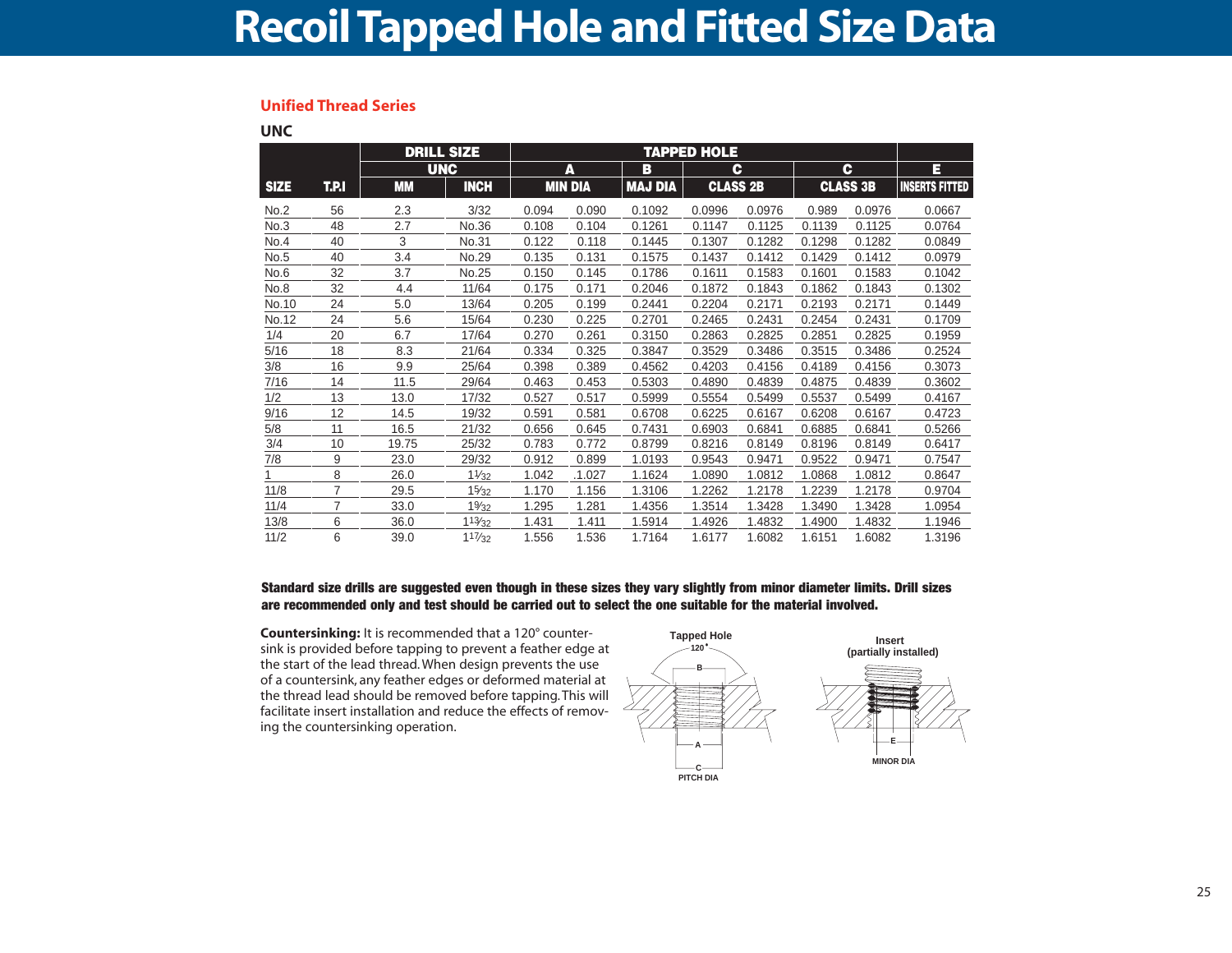### **Recoil Tapped Hole and Fitted Size Data**

#### **Unified Thread Series**

**UNF**

|             |       |           | <b>DRILL SIZE</b>      |       |                |                | <b>TAPPED HOLE</b> |        |        |                 |                       |
|-------------|-------|-----------|------------------------|-------|----------------|----------------|--------------------|--------|--------|-----------------|-----------------------|
|             |       |           | <b>UNF</b>             |       | A              | B              | c                  |        |        | C.              | Е                     |
| <b>SIZE</b> | T.P.I | <b>MM</b> | <b>INCH</b>            |       | <b>MIN DIA</b> | <b>MAJ DIA</b> | <b>CLASS 2B</b>    |        |        | <b>CLASS 3B</b> | <b>INSERTS FITTED</b> |
| No.3        | 56    | 2.65      |                        | 0.106 | 0.103          | 0.1222         | 0.1126             | 0.1106 | 0.1119 | 0.1106          | 0.0797                |
| No.4        | 48    | 3.0       | No.31                  | 0.120 | 0.117          | 0.1391         | 0.1278             | 0.1255 | 0.1270 | 0.1255          | 0.0894                |
| No.5        | 44    | 3.3       |                        | 0.134 | 0.130          | 0.1545         | 0.1422             | 0.1398 | 0.1414 | 0.1398          | 0.1004                |
| No.6        | 40    | 3.7       | No.26                  | 0.148 | 0.144          | 0.1705         | 0.1568             | 0.1542 | 0.1559 | 0.1542          | 0.1109                |
| No.8        | 36    | 4.4       | 11/64                  | 0.174 | 0.170          | 0.2001         | 0.1848             | 0.1820 | 0.1839 | 0.1820          | 0.1339                |
| No.10       | 32    | 5.1       | 13/64                  | 0.201 | 0.197          | 0.2306         | 0.2133             | 0.2103 | 0.2123 | 0.2103          | 0.1562                |
| 1/4         | 28    | 6.6       | 17/64                  | 0.264 | 0.258          | 0.2964         | 0.2765             | 0.2732 | 0.2754 | 0.2732          | 0.2113                |
| 5/16        | 24    | 8.2       | 21/64                  | 0.328 | 0.322          | 0.3666         | 0.3433             | 0.3395 | 0.3421 | 0.3395          | 0.2674                |
| 3/8         | 24    | 9.8       | 25/64                  | 0.390 | 0.384          | 0.4291         | 0.4059             | 0.4020 | 0.4047 | 0.4020          | 0.3299                |
| 7/16        | 20    | 11.5      | 29/64                  | 0.456 | 0.449          | 0.5025         | 0.4744             | 0.4700 | 0.4731 | 0.4700          | 0.3834                |
| 1/2         | 20    | 13.0      | 33/64                  | 0.518 | 0.511          | 0.5650         | 0.5371             | 0.5325 | 0.5357 | 0.5325          | 0.4459                |
| 9/16        | 18    | 14.5      | 37/64                  | 0.582 | 0.575          | 0.6347         | 0.6035             | 0.5986 | 0.6020 | 0.5986          | 0.5024                |
| 5/8         | 18    | 16.25     | 41/64                  | 0.644 | 0.637          | 0.6972         | 0.6661             | 0.6611 | 0.6646 | 0.6611          | 0.5649                |
| 3/4         | 16    | 19.5      | 49/64                  | 0.771 | 0.764          | 0.8312         | 0.7961             | 0.7906 | 0.7945 | 0.7906          | 0.6823                |
| 7/8         | 14    | 22.5      | 57/64                  | 0.899 | 0.891          | 0.9678         | 0.9274             | 0.9214 | 0.9257 | 0.9214          | 0.7977                |
|             | 12    | 26.0      | 11/54                  | 1.028 | 1.018          | 1.1083         | 1.0608             | 1.0542 | 1.0589 | 1.0542          | 0.9098                |
| 11/8        | 12    | 29.5      | 15/32                  | 1.153 | 1.143          | 1.2333         | 1.1860             | 1.1792 | 1.1841 | 1.1792          | 1.0348                |
| 11/4        | 12    | 32.5      | $19$ /32               | 1.278 | 1.268          | 1.3583         | 1.3112             | 1.3042 | 1.3092 | 1.3042          | 1.1598                |
| 3/8         | 12    | 36.0      | $1^{13}/32$            | 1.403 | 1.393          | 1.4833         | 1.4364             | 1.4292 | 1.4343 | 1.4292          | 1.2848                |
| 11/2        | 12    | 39.0      | $1^{17}$ <sub>32</sub> | 1.528 | 1.518          | 1.6083         | 1.5615             | 1.5542 | 1.5595 | 1.5542          | 1.4098                |

**Standard size drills are suggested even though in these sizes they vary slightly from minor diameter limits. Drill sizes are recommended only and test should be carried out to select the one suitable for the material involved.**

**Countersinking:** It is recommended that a 120° countersink is provided before tapping to prevent a feather edge at the start of the lead thread. When design prevents the use of a countersink, any feather edges or deformed material at the thread lead should be removed before tapping. This will facilitate insert installation and reduce the effects of removing the countersinking operation.

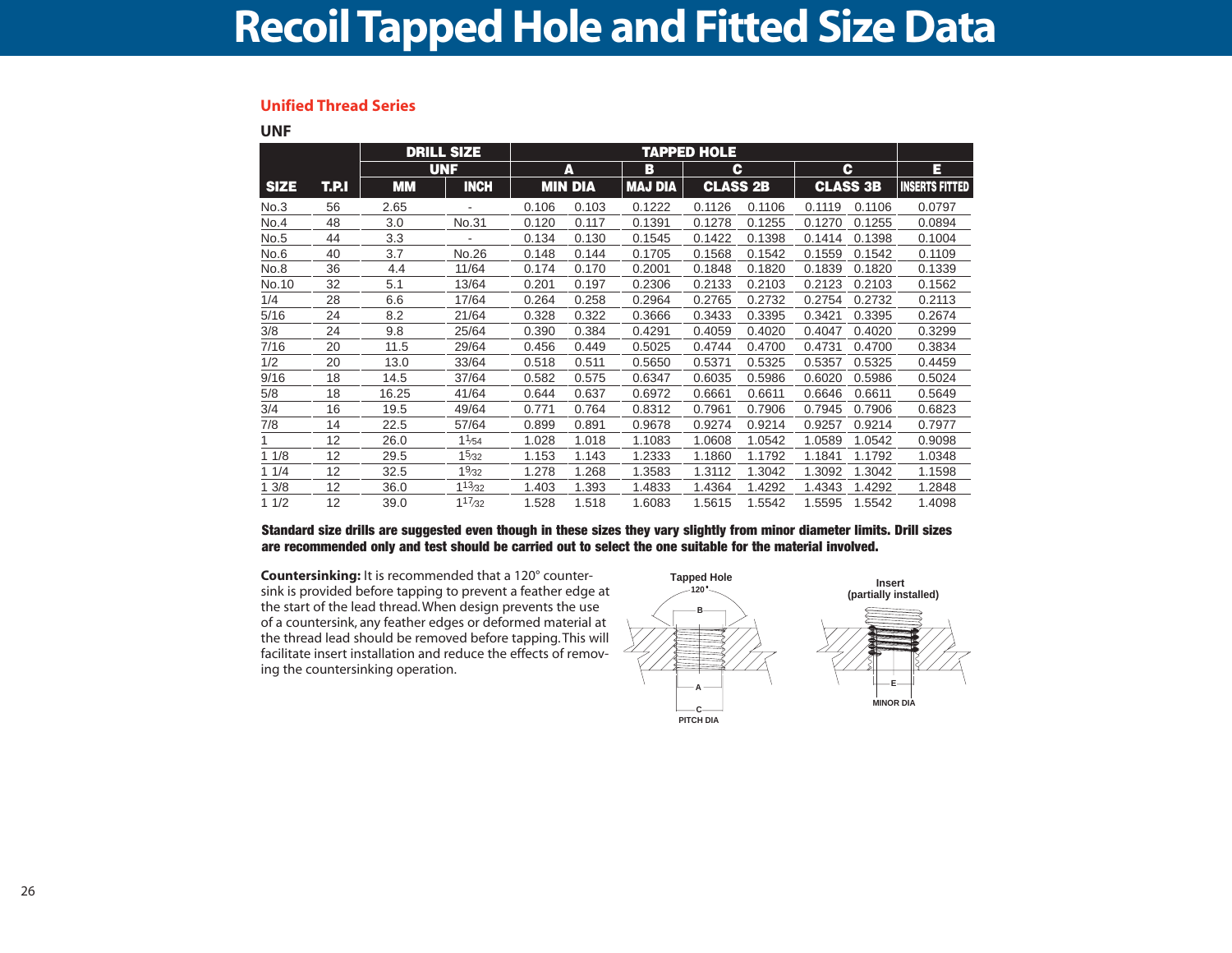#### **Unified Thread Series**

#### **Specifications for Drilling, Tapping and Installation Depths**

|                    | <b>BASIC LENGTH OF INSERT IN TERMS OF NOMINAL DIAMETER OF SCREW "D"</b> |       |       |       |          |       |        |       |       |       |       |       |              |       |       |       |              |       |       |       |
|--------------------|-------------------------------------------------------------------------|-------|-------|-------|----------|-------|--------|-------|-------|-------|-------|-------|--------------|-------|-------|-------|--------------|-------|-------|-------|
| <b>UNC</b>         |                                                                         |       |       |       |          |       |        |       |       |       |       |       |              |       |       |       |              |       |       |       |
| <b>THREAD SIZE</b> |                                                                         | 1D    |       |       |          |       | 11/2D  |       |       | 2D    |       |       |              | 21/2D |       |       |              | 3D    |       |       |
|                    | $\mathbf{o}$                                                            | R.    | s     |       | $\Omega$ | R     | s      |       | 0     | R     | s     | т     | $\mathbf{o}$ | R.    | s     | т     | $\mathbf{o}$ | R     | S     | т     |
| $2 - 56$           | 0.086                                                                   | 0.068 | 0.166 | 0.148 | 0.129    | 0.111 | 0.209  | 0.191 | 0.172 | 0.154 | 0.252 | 0.234 | 0.215        | 0.197 | 0.295 | 0.277 | 0.258        | 0.240 | 0.338 | 0.320 |
| $3 - 48$           | 0.099                                                                   | 0.078 | 0.193 | 0.172 | 0.148    | 0.127 | 0.242  | 0.221 | 0.198 | 0.177 | 0.292 | 0.271 | 0.248        | 0.227 | 0.342 | 0.321 | 0.297        | 0.276 | 0.391 | 0.370 |
| $4 - 40$           | 0.112                                                                   | 0.087 | 0.224 | 0.199 | 0.168    | 0.143 | 0.28   | 0.255 | 0.224 | 0.199 | 0.336 | 0.311 | 0.280        | 0.255 | 0.392 | 0.367 | 0.336        | 0.311 | 0.448 | 0.423 |
| $5 - 40$           | 0.125                                                                   | 0.100 | 0.237 | 0.212 | 0.187    | 0.162 | 0.300  | 0.275 | 0.250 | 0.225 | 0.362 | 0.337 | 0.312        | 0.287 | 0.425 | 0.400 | 0.375        | 0.350 | 0.487 | 0.462 |
| $6 - 32$           | 0.138                                                                   | 0.107 | 0.279 | 0.247 | 0.207    | 0.176 | 0.348  | 0.316 | 0.276 | 0.245 | 0.417 | 0.385 | 0.345        | 0.314 | 0.486 | 0.454 | 0.414        | 0.383 | 0.555 | 0.523 |
| $8 - 32$           | 0.164                                                                   | 0.133 | 0.305 | 0.273 | 0.246    | 0.215 | 0.387  | 0.355 | 0.328 | 0.297 | 0.469 | 0.437 | 0.410        | 0.379 | 0.551 | 0.519 | 0.492        | 0.461 | 0.633 | 0.601 |
| $10 - 24$          | 0.190                                                                   | 0.148 | 0.377 | 0.336 | 0.285    | 0.243 | 0.472  | 0.431 | 0.380 | 0.338 | 0.567 | 0.526 | 0.475        | 0.433 | 0.662 | 0.621 | 0.570        | 0.528 | 0.757 | 0.716 |
| $12 - 24$          | 0.216                                                                   | 0.174 | 0.404 | 0.362 | 0.324    | 0.282 | 0.512  | 0.470 | 0.432 | 0.390 | 0.620 | 0.578 | 0.540        | 0.498 | 0.727 | 0.686 | 0.648        | 0.606 | 0.836 | 0.794 |
| $1/4 - 20$         | 0.250                                                                   | 0.200 | 0.475 | 0.425 | 0.375    | 0.325 | 0.600  | 0.550 | 0.500 | 0.450 | 0.725 | 0.675 | 0.625        | 0.575 | 0.850 | 0.800 | 0.750        | 0.700 | 0.975 | 0.925 |
| $5/16 - 18$        | 0.312                                                                   | 0.257 | 0.562 | 0.507 | 0.469    | 0.413 | 0.719  | 0.663 | 0.625 | 0.569 | 0.875 | 0.819 | 0.781        | 0.726 | 1.031 | 0.976 | 0.937        | 0.882 | 1.187 | 1.132 |
| $3/8 - 16$         | 0.375                                                                   | 0.312 | 0.656 | 0.594 | 0.562    | 0.500 | 0.844  | 0.781 | 0.750 | 0.687 | 1.031 | 0.969 | 0.937        | 0.875 | 1.219 | 1.156 | 1.125        | 1.062 | 1.406 | 1.344 |
| $7/16 - 14$        | 0.437                                                                   | 0.366 | 0.759 | 0.687 | 0.656    | 0.585 | 0.978  | 0.906 | 0.875 | 0.804 | 1.196 | 1.125 | 1.094        | 1.022 | 1.415 | 1.343 | 1.312        | .241  | 1.634 | 1.562 |
| $1/2 - 13$         | 0.500                                                                   | 0.423 | 0.846 | 0.769 | 0.750    | 0.673 | 1.096  | 1.019 | 1.000 | 0.923 | 1.346 | .269  | 1.250        | 1.173 | 1.596 | 1.519 | 1.500        | .423  | 1.846 | 1.769 |
| $9/16 - 12$        | 0.562                                                                   | 0.479 | 0.937 | 0.854 | 0.844    | 0.760 | .219   | 1.135 | 1.125 | 1.042 | 1.500 | 1.417 | 1.406        | 1.323 | 1.781 | 1.698 | 1.687        | 1.604 | 2.062 | 1.979 |
| $5/8 - 11$         | 0.625                                                                   | 0.534 | 1.034 | 0.943 | 0.937    | 0.846 | 347. ا | 1.256 | 1.250 | 1.159 | 1.659 | .568  | 1.562        | 1.471 | 1.972 | 1.881 | 1.875        | 1.784 | 2.284 | 2.193 |
| $3/4 - 10$         | 0.750                                                                   | 0.650 | .200  | 1.100 | 1.125    | 1.025 | .575   | 1.475 | 1.500 | 1.400 | 1.950 | .850  | 1.875        | 1.775 | 2.325 | 2.225 | 2.250        | 2.150 | 2.700 | 2.600 |
| $7/8 - 9$          | 0.875                                                                   | 0.764 | 1.375 | 1.264 | 1.312    | 1.201 | 1.812  | 1.701 | 1.750 | 1.639 | 2.250 | 2.139 | 2.187        | 2.076 | 2.687 | 2.576 | 2.625        | 2.514 | 3.125 | 3.014 |
| 18                 | 1.000                                                                   | 0.875 | .563  | 1.437 | 1.500    | 1.375 | 2.062  | 1.937 | 2.000 | 1.875 | 2.562 | 2.437 | 2.500        | 2.375 | 3.062 | 2.937 | 3.000        | 2.875 | 3.562 | 3.437 |
| $11/8-7$           | 1.125                                                                   | 0.982 | 1.768 | 1.625 | 1.687    | 1.545 | 2.330  | 2.187 | 2.250 | 2.107 | 2.893 | 2.750 | 2.812        | 2.670 | 3.455 | 3.312 | 3.375        | 3.232 | 4.018 | 3.875 |
| $11/4-7$           | 1.250                                                                   | 1.107 | .893  | 1.750 | 1.875    | 1.732 | 2.518  | 2.375 | 2.500 | 2.357 | 3.143 | 3.000 | 3.125        | 2.982 | 3.768 | 3.625 | 3.750        | 3.607 | 4.393 | 4.250 |
| $3/8 - 6$          | 1.375                                                                   | 1.208 | 2.125 | 1.958 | 2.062    | 1.896 | 2.812  | 2.646 | 2.750 | 2.583 | 3.500 | 3.333 | 3.437        | 3.270 | 4.187 | 4.021 | 4.125        | 3.958 | 4.875 | 4.708 |
| $11/2-6$           | 1.500                                                                   | 1.333 | 2.250 | 1.083 | 2.250    | 2.083 | 3.000  | 2.833 | 3.000 | 2.833 | 3.750 | 3.583 | 3.750        | 3.583 | 4.500 | 4.333 | 4.500        | 4.333 | 5.250 | 5.083 |



**Drilling Depth:** The minimum drilling depth "S" allows for one pitch chip clearance between the tip of the tap and the bottom of the drilled hole. "S" minimum allows for tap clearance, the maximum amount of insert set-down and the countersink. Where a spiral pointed tap is used, the drill depths shown should be increased to allow for chip clearance.

Fitted Insert: R = Maximum length of engaged portion of screw when tang is removed. Q = Minimum full tapped thread length. T = Minimum tapping depth - including 3 1/2 threads of plug tap. S =Minimum drill depth - excluding point.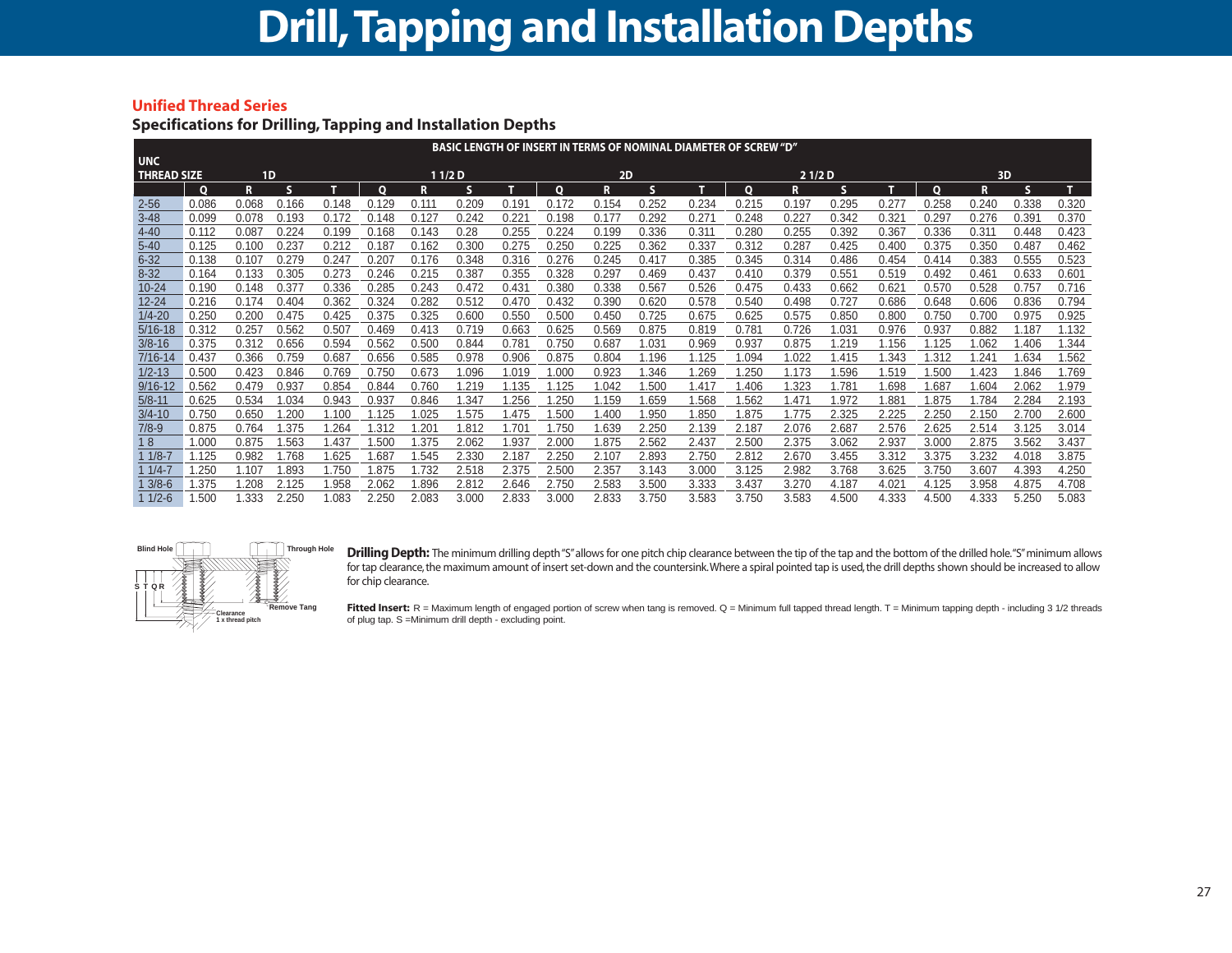### **Drill,Tapping and Installation Depths**

#### **Unified Thread Series**

#### **Specifications for Drilling, Tapping and Installation Depths**

| <b>UNF</b>         |       |       |                |                   |       |       |                   |       |       |       |                  |       |       |       |       |       |       |              |       |       |
|--------------------|-------|-------|----------------|-------------------|-------|-------|-------------------|-------|-------|-------|------------------|-------|-------|-------|-------|-------|-------|--------------|-------|-------|
| <b>THREAD SIZE</b> |       |       | 1 <sub>D</sub> |                   |       |       | 11/2 <sub>D</sub> |       |       |       | 2D               |       |       |       | 21/2D |       |       |              | 3D    |       |
|                    | Ο     | R.    | S.             |                   | 0     | R     | s                 |       | O     | R     | s                |       | O     | R     | s     |       | O     | R            | s     | т.    |
| $2 - 64$           | 0.086 | 0.070 | 0.156          | 0.14              | 0.129 | 0.113 | 0.199             | 0.184 | 0.172 | 0.156 | 0.242            | 0.227 | 0.215 | 0.199 | 0.285 | 0.270 | 0.258 | 0.242        | 0.328 | 0.313 |
| $3 - 56$           | 0.099 | 0.081 | 0.179          | 0.161             | 0.148 | 0.130 | 0.228             | 0.210 | 0.198 | 0.180 | 0.278            | 0.260 | 0.248 | 0.230 | 0.328 | 0.310 | 0.297 | 0.279        | 0.377 | 0.359 |
| $4 - 48$           | 0.112 | 0.091 | 0.206          | 0.185             | 0.168 | 0.147 | 0.262             | 0.241 | 0.224 | 0.203 | 0.318            | 0.297 | 0.280 | 0.259 | 0.374 | 0.353 | 0.336 | 0.315        | 0.430 | 0.409 |
| $5 - 44$           | 0.125 | 0.102 | 0.227          | 0.205             | 0.188 | 0.165 | 0.290             | 0.268 | 0.250 | 0.227 | 0.352            | 0.330 | 0.312 | 0.289 | 0.414 | 0.392 | 0.375 | 0.352        | 0.477 | 0.455 |
| $6 - 40$           | 0.138 | 0.113 | 0.250          | 0.225             | 0.207 | 0.182 | 0.319             | 0.294 | 0.276 | 0.251 | 0.388            | 0.363 | 0.345 | 0.320 | 0.457 | 0.432 | 0.414 | 0.389        | 0.526 | 0.501 |
| $8 - 36$           | 0.164 | 0.136 | 0.289          | 0.261             | 0.246 | 0.218 | 0.371             | 0.343 | 0.328 | 0.300 | 0.453            | 0.425 | 0.410 | 0.382 | 0.535 | 0.507 | 0.492 | 0.464        | 0.617 | 0.589 |
| $10 - 32$          | 0.190 | 0.159 | 0.331          | 0.299             | 0.285 | 0.254 | 0.426             | 0.394 | 0.380 | 0.349 | 0.521            | 0.489 | 0.475 | 0.444 | 0.616 | 0.584 | 0.570 | 0.539        | 0.711 | 0.679 |
| $1/4 - 28$         | 0.250 | 0.214 | 0.411          | 0.375             | 0.375 | 0.339 | 0.536             | 0.500 | 0.500 | 0.464 | 0.661            | 0.625 | 0.625 | 0.589 | 0.786 | 0.750 | 0.750 | 0.714        | 0.911 | 0.875 |
| $5/16 - 24$        | 0.312 | 0.27' | 0.500          | 0.458             | 0.469 | 0.428 | 0.656             | 0.615 | 0.625 | 0.583 | 0.812            | 0.771 | 0.781 | 0.740 | 0.969 | 0.927 | 0.937 | 0.896        | 1.125 | 1.083 |
| $3/8 - 24$         | 0.375 | 0.333 | 0.562          | 0.52 <sup>′</sup> | 0.562 | 0.521 | 0.750             | 0.708 | 0.750 | 0.708 | 0.937            | 0.896 | 0.937 | 0.896 | 1.125 | 1.083 | 1.125 | 1.083        | 1.312 | 1.271 |
| 7/16-20            | 0.437 | 0.387 | 0.662          | 0.612             | 0.656 | 0.606 | 0.881             | 0.831 | 0.875 | 0.825 | 1.100            | 1.050 | 1.094 | 1.044 | 1.319 | 1.269 | 1.312 | .262         | 1.537 | 1.488 |
| $1/2 - 20$         | 0.500 | 0.450 | 0.725          | 0.675             | 0.750 | 0.700 | 0.975             | 0.925 | 1.000 | 0.950 | .225             | 1.175 | .250  | 1.200 | 1.475 | 1.425 | 1.500 | l.450        | 1.725 | 1.675 |
| $9/16 - 18$        | 0.562 | 0.507 | 0.812          | 0.757             | 0.844 | 0.788 | .094              | 1.038 | 1.125 | 1.068 | .375             | .319  | 1.406 | 1.351 | 1.656 | 1.601 | 1.687 | 1.632        | 1.937 | .882  |
| $5/8 - 18$         | 0.625 | 0.569 | 0.875          | 0.819             | 0.937 | 0.882 | .187              | 1.132 | .250  | 1.194 | .500             | 1.444 | .562  | 1.507 | 1.812 | 1.757 | 1.875 | <b>1.819</b> | 2.125 | 2.069 |
| $3/4 - 16$         | 0.750 | 0.687 | 1.031          | 0.969             | 1.125 | .062  | 1.406             | .344  | .500  | 1.437 | .78 <sup>1</sup> | 1.719 | 1.875 | 1.812 | 2.156 | 2.094 | 2.250 | 2.187        | 2.531 | 2.469 |
| $7/8 - 14$         | 0.875 | 0.804 | 1.196          | 1.125             | 1.312 | .241  | .634              | 1.562 | 1.750 | 1.679 | 2.07'            | 2.000 | 2.187 | 2.116 | 2.509 | 2.437 | 2.625 | 2.554        | 2.946 | 2.875 |
| 112                | 1.000 | 0.917 | 1.375          | .292              | 1.500 | 1.41. | .875              | 1.792 | 2.000 | 1.917 | 2.375            | 2.292 | 2.500 | 2.417 | 2.875 | 2.792 | 3.000 | 2.917        | 3.375 | 3.292 |
| 1 1/8-12           | .125  | 1.042 | 1.500          | 1.417             | 1.687 | 1.604 | 2.062             | 1.979 | 2.250 | 2.167 | 2.625            | 2.542 | 2.812 | 2.729 | 3.187 | 3.104 | 3.375 | 3.292        | 3.750 | 3.667 |
| 1 1/4-12           | .250  | 1.167 | 1.625          | .542              | 1.875 | 1.792 | 2.250             | 2.167 | 2.500 | 2.417 | 2.875            | 2.792 | 3.125 | 3.042 | 3.500 | 3.417 | 3.750 | 3.667        | 4.125 | 4.042 |
| $3/8 - 12$         | .375  | .292  | 1.750          | .667              | 2.062 | 1.979 | 2.437             | 2.354 | 2.750 | 2.667 | 3.125            | 3.042 | 3.437 | 3.354 | 3.812 | 3.729 | 4.125 | 4.042        | 4.500 | 4.417 |
| $11/2-12$          | .500  | 1.417 | 1.875          | .792              | 2.250 | 2.167 | 2.625             | 2.542 | 3.000 | 2.917 | 3.375            | 3.292 | 3.750 | 3.667 | 4.125 | 4.042 | 4.500 | 4.417        | 4.875 | 4.792 |



**Drilling Depth:** The minimum drilling depth "S"allows for one pitch chip clearance between the tip of the tap and the bottom of the drilled hole."S"minimum allows for tap clearance, the maximum amount of insert set-down and the countersink. Where a spiral pointed tap is used, the drill depths shown should be increased to allow for chip clearance.

Fitted Insert: R = Maximum length of engaged portion of screw when tang is removed. Q = Minimum full tapped thread length. T = Minimum tapping depth - including 3 1/2 threads of plug tap. S =Minimum drill depth - excluding point.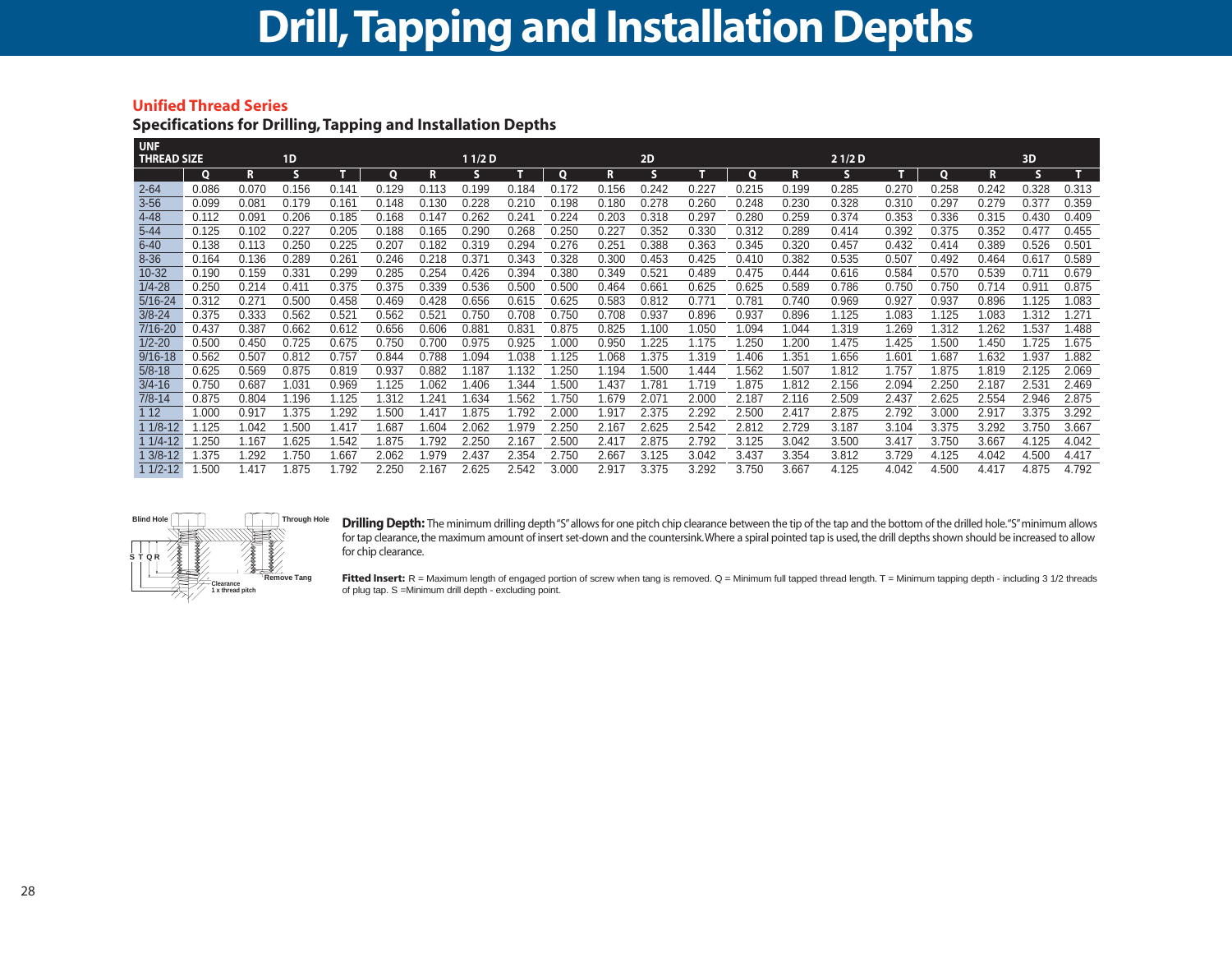#### **Metric Thread Series**

| <b>METRIC (ISO)</b>              |                   |        |                  |                  | <b>TAPPED HOLE</b> |                 |                 |        |                       |
|----------------------------------|-------------------|--------|------------------|------------------|--------------------|-----------------|-----------------|--------|-----------------------|
|                                  |                   |        | A                | B                |                    | C               |                 | C      | E                     |
| <b>SIZE</b>                      | <b>DRILL SIZE</b> |        | <b>MINOR DIA</b> | <b>MAJOR DIA</b> |                    | <b>CLASS 5H</b> | <b>CLASS 6H</b> |        | <b>INSERTS FITTED</b> |
| M2 X 0.4                         | 2.10              | 2.177  | 2.087            | 2.520            | 2.295              | 2.260           | 2.310           | 2.260  | 1.567                 |
| M2.2 X 0.45                      | 2.30              | 2.397  | 2.297            | 2.785            | 2.532              | 2.492           | 2.547           | 2.492  | 1.713                 |
| M2.5 X 0.45                      | 2.60              | 2.697  | 2.597            | 3.085            | 2.832              | 2.792           | 2.847           | 2.792  | 2.013                 |
| M3 X 0.5                         | 3.10              | 3.220  | 3.108            | 3.650            | 3.367              | 3.325           | 3.384           | 3.325  | 2.459                 |
| M3.5 X 0.6                       | 3.60              | 3.755  | 3.630            | 4.279            | 3.940              | 3.890           | 3.959           | 3.890  | 2.850                 |
| M4 X 0.7                         | 4.10              | 4.292  | 4.152            | 4.909            | 4.509              | 4.455           | 4.529           | 4.455  | 3.242                 |
| M5 X 0.8                         | 5.20              | 5.333  | 5.173            | 6.039            | 5.577              | 5.520           | 5.597           | 5.520  | 4.134                 |
| M6 X 1.0                         | 6.20              | 6.406  | 6.216            | 7.299            | 6.719              | 6.650           | 6.742           | 6.650  | 4.917                 |
| M7 X 1.0                         | 7.20              | 7.406  | 7.216            | 8.299            | 7.719              | 7.650           | 7.742           | 7.650  | 5.917                 |
| M8 X 1.0                         | 8.20              | 8.406  | 8.216            | 9.299            | 8.719              | 8.650           | 8.742           | 8.650  | 6.917                 |
| M8 X 1.25                        | 8.30              | 8.483  | 8.271            | 9.624            | 8.886              | 8.812           | 8.912           | 8.812  | 6.647                 |
| M9 X 1.25                        | 9.30              | 9.483  | 9.271            | 10.624           | 9.886              | 9.812           | 9.912           | 9.812  | 7.647                 |
| M <sub>10</sub> X 1.25           | 10.30             | 10.483 | 10.271           | 11.624           | 10.886             | 10.812          | 10.912          | 10.812 | 8.647                 |
| M <sub>10</sub> X 1.5            | 10.30             | 10.561 | 10.325           | 11.949           | 11.061             | 10.974          | 11.089          | 10.974 | 8.376                 |
| M <sub>11</sub> X <sub>1.5</sub> | 11.30             | 11.561 | 11.325           | 12.949           | 12.061             | 11.974          | 12.089          | 11.974 | 9.376                 |
| M12 X 1.25                       | 12.30             | 12.483 | 12.271           | 13.624           | 12.898             | 12.812          | 12.926          | 12.812 | 10.647                |
| M <sub>12</sub> X <sub>1.5</sub> | 12.5              | 12.56  | 13.324           | 14.131           | 12.974             | 13.067          | 12.974          | 13.099 | 10.376                |
| M <sub>12</sub> X 1.75           | 12.40             | 12.644 | 12.379           | 14.273           | 13.236             | 13.137          | 13.271          | 13.137 | 10.106                |
| M14 X 1.5                        | 14.30             | 14.561 | 14.325           | 15.949           | 15.067             | 14.974          | 15.099          | 14.974 | 12.376                |
| M14 X 2.0                        | 14.40             | 14.733 | 14.433           | 16.598           | 15.406             | 15.299          | 15.444          | 15.299 | 11.835                |
| M <sub>16</sub> X 1.5            | 16.25             | 16.561 | 16.325           | 17.949           | 17.067             | 16.974          | 17.099          | 16.974 | 14.376                |
| M <sub>16</sub> X 2.0            | 16.50             | 16.733 | 16.433           | 18.598           | 17.406             | 17.299          | 17.444          | 17.299 | 13.835                |
| M <sub>18</sub> X <sub>1.5</sub> | 18.25             | 18.561 | 18.325           | 19.949           | 19.067             | 18.974          | 19.099          | 18.974 | 16.376                |
| M18 X 2.0                        | 18.50             | 18.733 | 18.433           | 20.598           | 19.406             | 19.299          | 19.444          | 19.299 | 15.835                |
| M18 X 2.5                        | 18.50             | 18.896 | 18.541           | 21.248           | 19.738             | 19.624          | 19.778          | 19.624 | 15.294                |
| M20 X 1.5                        | 20.25             | 20.561 | 20.325           | 21.949           | 21.067             | 20.974          | 21.099          | 20.974 | 18.376                |
| M20 X 2.0                        | 20.50             | 20.733 | 20.433           | 22.598           | 21.406             | 21.299          | 21.444          | 21.299 | 17.835                |
| M20 X 2.5                        | 20.50             | 20.896 | 20.541           | 23.248           | 21.738             | 21.624          | 21.778          | 21.624 | 17.294                |
| M22 X 1.5                        | 22.50             | 22.561 | 22.325           | 23.949           | 23.067             | 22.974          | 23.099          | 22.974 | 20.376                |
| M22 X 2.0                        | 22.50             | 22.733 | 22.433           | 24.598           | 23.406             | 23.299          | 23.444          | 23.299 | 19.835                |
| M22 X 2.5                        | 22.50             | 22.896 | 22.541           | 25.248           | 23.738             | 23.624          | 23.778          | 23.624 | 19.294                |
| M24 X 2.0                        | 24.25             | 24.733 | 24.433           | 26.598           | 25.414             | 25.299          | 25.454          | 25.299 | 21.835                |
| M24 X 3.0                        | 24.75             | 25.050 | 24.650           | 27.897           | 26.093             | 25.949          | 26.135          | 25.949 | 20.752                |
| M27 X 3.0                        | 27.50             | 28.050 | 27.650           | 30.897           | 29.093             | 28.949          | 29.135          | 28.949 | 23.752                |
| M30 X 3.5                        | 30.50             | 31.208 | 30.758           | 34.547           | 32.428             | 32.273          | 32.472          | 32.273 | 26.211                |
| M33 X 3.5                        | 33.50             | 34.208 | 33.758           | 37.547           | 35.428             | 35.273          | 35.472          | 35.273 | 29.211                |
| M36 X 4.0                        | 36.50             | 37.341 | 36.866           | 41.196           | 38.763             | 38.598          | 38.809          | 38.598 | 31.670                |
| M39 X 4.0                        | 39.50             | 40.341 | 39.866           | 44.196           | 41.763             | 41.598          | 41.809          | 41.598 | 34.670                |

**Standard size drills are suggested even though in these sizes they vary slightly from minor diameter limits. Drill sizes are recommended only and test should be carried out to select the one suitable for the material involved.**

**Countersinking:** It is recommended that a 120° countersink is provided before tapping to prevent a feather edge at the start of the lead thread. When design prevents the use of a countersink, any feather edges or deformed material at the thread lead should be removed prior to tapping. This will facilitate insert installation and reduce the effects of removing the countersinking operation.

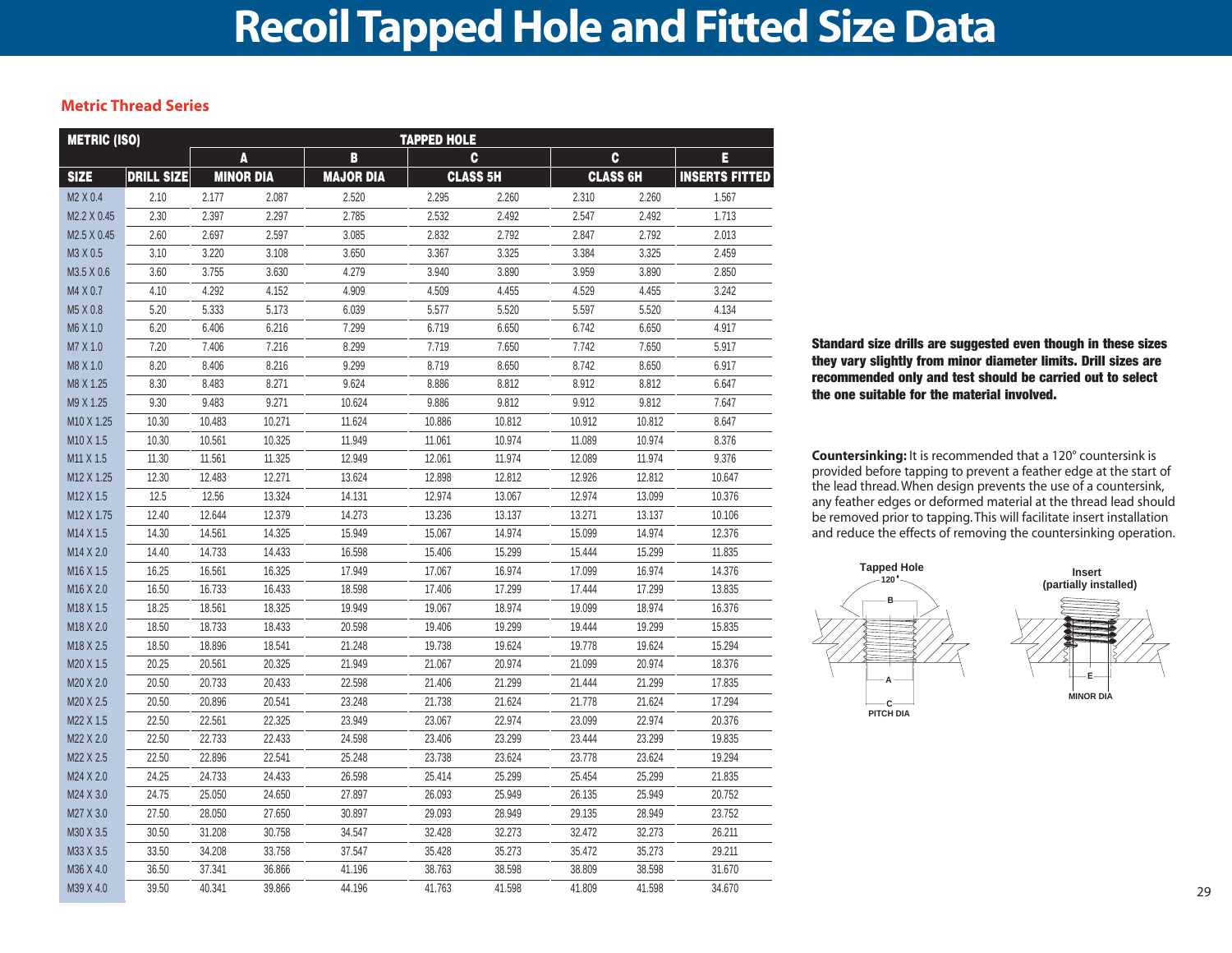### **Drilling,Tapping and Installation Depths**

#### **Metric Thread Series**

*Specifications for Drilling, Tapping and Installation Depths*

| <b>METRIC (ISO)</b>                                                     |                |                |                |                |                |                |                |                |                |                |                |                |                |                |                |                |                |                |                |                |
|-------------------------------------------------------------------------|----------------|----------------|----------------|----------------|----------------|----------------|----------------|----------------|----------------|----------------|----------------|----------------|----------------|----------------|----------------|----------------|----------------|----------------|----------------|----------------|
| <b>BASIC LENGTH OF INSERT IN TERMS OF NOMINAL DIAMETER OF SCREW "D"</b> |                |                |                |                |                |                |                |                |                |                |                |                |                |                |                |                |                |                |                |                |
| <b>THREAD SIZE</b>                                                      |                |                | 1 <sub>D</sub> |                |                |                | 11/2D          |                |                |                | 2D             |                |                |                | 21/2D          |                |                |                | 3D             |                |
|                                                                         | $\bf{Q}$       | R              | S              | T              | $\mathbf{Q}$   | R              | S              | т              | Q              | R              | <b>S</b>       | T.             | $\mathbf{Q}$   | R              | S              | т              | $\mathbf{Q}$   | R              | S              | T.             |
| M2 X 0.4                                                                | 2.00           | 1.60           | 3.80           | 3.40           | 3.00           | 2.60           | 4.80           | 4.40           | 4.00           | 3.60           | 5.80           | 5.40           | 5.00           | 4.60           | 6.80           | 6.40           | 6.00           | 5.60           | 7.80           | 7.40           |
| M2.2 X 0.45                                                             | 2.20           | 1.75           | 4.23           | 3.98           | 3.30           | 2.85           | 5.33           | 4.88           | 4.40           | 3.95           | 6.43           | 5.98           | 5.50           | 5.05           | 7.53           | 7.08           | 6.60           | 6.15           | 8.63           | 8.18           |
| M2.5 X 0.45                                                             | 2.50           | 2.05           | 4.53           | 4.08           | 3.75           | 3.30           | 5.78           | 5.33           | 5.00           | 4.55           | 7.03           | 6.58           | 6.25           | 5.80           | 8.28           | 7.83           | 7.50           | 7.05           | 9.53           | 9.08           |
| M3 X 0.5                                                                | 3.00           | 2.50           | 5.25           | 4.75           | 4.50           | 4.00           | 6.75           | 6.25           | 6.00           | 5.50           | 8.25           | 7.75           | 7.50           | 7.00           | 9.75           | 9.25           | 9.00           | 8.50           | 11.25          | 10.75          |
| M3.5 X 0.6                                                              | 3.50           | 2.90           | 6.20           | 5.60           | 5.25           | 4.65           | 7.95           | 7.35           | 7.00           | 6.40           | 9.70           | 9.10           | 8.75           | 8.15           | 11.45          | 10.85          | 10.50          | 9.90           | 13.20          | 12.60          |
| M4 X 0.7                                                                | 4.00           | 3.30           | 7.15           | 6.45           | 6.00           | 5.30           | 9.15           | 8.45           | 8.00           | 7.30           | 11.15          | 10.45          | 10.00          | 9.30           | 13.15          | 12.45          | 12.00          | 11.30          | 15.15          | 14.45          |
| M4.5 X 0.75                                                             | 4.50           | 3.75           | 7.88           | 7.13           | 6.75           | 6.00           | 10.13          | 9.38           | 9.00           | 8.25           | 12.38          | 11.63          | 11.25          | 10.50          | 14.63          | 13.88          | 13.50          | 12.75          | 16.88          | 16.13          |
| M5 X 0.8                                                                | 5.00           | 4.20           | 8.60           | 7.80           | 7.50           | 6.70           | 11.10          | 10.30          | 10.00          | 9.20           | 13.60          | 12.80          | 12.50          | 11.70          | 16.10          | 15.30          | 15.00          | 14.20          | 18.60          | 17.80          |
| M6 X 1.0                                                                | 6.00           | 5.00           | 10.50          | 9.50           | 9.00           | 8.00           | 13.50          | 12.50          | 12.00          | 11.00          | 16.50          | 15.50          | 15.00          | 14.00          | 19.50          | 18.50          | 18.00          | 17.00          | 22.50          | 21.50          |
| M7 X 1.0                                                                | 7.00           | 6.00           | 11.50          | 10.50          | 10.50          | 9.50           | 15.00          | 14.00          | 14.00          | 13.00          | 18.50          | 17.50          | 17.50          | 16.50          | 22.00          | 21.00          | 21.00          | 20.00          | 25.50          | 24.50          |
| M8 X 1.0                                                                | 8.00           | 7.00           | 12.50          | 11.50          | 12.00          | 11.00          | 16.50          | 15.50          | 16.00          | 15.00          | 20.50          | 19.50          | 20.00          | 19.00          | 24.50          | 23.50          | 24.00          | 23.00          | 28.50          | 27.50          |
| M8 X 1.25                                                               | 8.00           | 6.75           | 13.63          | 12.38          | 12.00          | 10.75          | 17.63          | 16.38          | 16.00          | 14.75          | 21.63          | 20.38          | 20.00          | 18.75          | 25.63          | 24.38          | 24.00          | 22.75          | 29.63          | 28.38          |
| M9 X 1.25                                                               | 9.00           | 7.75           | 14.63          | 13.38          | 13.50          | 12.25          | 19.13          | 17.88          | 18.00          | 16.75          | 23.63          | 22.38          | 22.50          | 21.25          | 28.13          | 26.88          | 27.00          | 25.75          | 32.63          | 31.38          |
| M <sub>10</sub> X 1.25                                                  | 10.00          | 8.75           | 15.63          | 14.38          | 15.00          | 13.75          | 20.63          | 19.38          | 20.00          | 18.75          | 25.63          | 24.38          | 25.00          | 23.75          | 30.63          | 29.38          | 30.00          | 28.75          | 35.63          | 34.38          |
| M10 X 1.5                                                               | 10.00          | 8.50           | 16.75          | 15.25          | 15.00          | 13.50          | 21.75          | 20.25          | 20.00          | 18.50          | 26.75          | 25.25          | 25.00          | 23.50          | 31.75          | 30.25          | 30.00          | 28.50          | 36.75          | 35.25          |
| M11 X 1.5                                                               | 11.00          | 9.50           | 17.75          | 16.25          | 16.50          | 15.00          | 23.25          | 21.75          | 22.00          | 20.50          | 28.75          | 27.25          | 27.50          | 26.00          | 34.25          | 32.75          | 33.00          | 31.50          | 39.75          | 38.25          |
| M12 X 1.25                                                              | 12.00          | 10.75          | 17.63          | 16.38          | 18.00          | 16.75          | 23.63          | 22.38          | 24.00          | 22.75          | 29.63          | 27.38          | 30.00          | 28.75          | 35.63          | 34.38          | 36.00          | 34.75          | 41.63          | 40.38          |
| M12 X 1.5                                                               | 12.00          | 10.50          | 18.75          | 17.25          | 18.00          | 16.50          | 24.75          | 23.25          | 24.00          | 22.50          | 30.75          | 29.25          | 30.00          | 28.50          | 36.75          | 32.25          | 36.00          | 34.50          | 42.75          | 41.25          |
| M12 X 1.75                                                              | 12.00          | 10.25          | 19.88          | 18.13          | 18.00          | 16.25          | 25.88          | 24.13          | 24.00          | 22.25          | 31.88          | 30.13          | 30.00          | 28.25          | 37.88          | 36.13          | 36.00          | 34.25          | 43.88          | 42.13          |
| M14 X 1.5<br>M14 X 2.0                                                  | 14.00<br>14.00 | 12.50<br>12.00 | 20.75<br>23.00 | 19.25<br>21.00 | 21.00<br>21.00 | 19.50<br>19.00 | 27.75<br>30.00 | 26.25<br>28.00 | 28.00<br>28.00 | 26.50<br>26.00 | 34.75<br>37.00 | 33.25<br>35.00 | 35.00<br>35.00 | 33.50<br>33.00 | 41.75<br>44.00 | 40.25<br>42.00 | 42.00<br>42.00 | 40.50<br>40.00 | 48.75<br>51.00 | 47.25<br>49.00 |
| M16 X 1.5                                                               | 16.00          | 14.50          | 22.75          | 21.25          | 24.00          | 22.50          | 30.75          | 29.25          | 32.00          | 30.50          | 38.75          | 37.25          | 40.00          | 38.50          | 46.75          | 45.25          | 48.00          | 46.50          | 54.75          | 53.25          |
| M16 X 2.0                                                               | 16.00          | 14.00          | 25.00          | 23.00          | 24.00          | 22.00          | 33.00          | 31.00          | 32.00          | 30.00          | 41.00          | 39.00          | 40.00          | 38.00          | 49.00          | 47.00          | 48.00          | 46.00          | 57.00          | 55.00          |
| M18 X 1.5                                                               | 18.00          | 16.50          | 24.75          | 23.25          | 27.00          | 25.50          | 33.75          | 32.25          | 36.00          | 34.50          | 42.75          | 41.25          | 45.00          | 43.50          | 51.75          | 50.25          | 54.00          | 52.50          | 60.75          | 59.25          |
| M18 X 2.0                                                               | 18.00          | 16.00          | 27.00          | 25.00          | 27.00          | 25.00          | 36.00          | 34.00          | 36.00          | 34.00          | 45.00          | 43.00          | 45.00          | 43.00          | 54.00          | 52.00          | 54.00          | 52.00          | 63.00          | 61.00          |
| M18 X 2.5                                                               | 18.00          | 15.50          | 29.25          | 26.75          | 27.00          | 24.50          | 38.25          | 35.75          | 36.00          | 33.50          | 47.25          | 44.75          | 45.00          | 42.50          | 56.25          | 53.75          | 54.00          | 51.50          | 65.25          | 62.75          |
| M20 X 1.5                                                               | 20.00          | 18.50          | 26.75          | 25.25          | 30.00          | 28.50          | 36.75          | 35.25          | 40.00          | 38.50          | 46.75          | 45.25          | 50.00          | 48.50          | 56.75          | 55.25          | 60.00          | 58.50          | 66.75          | 65.25          |
| M20 X 2.0                                                               | 20.00          | 18.00          | 29.00          | 27.00          | 30.00          | 28.00          | 39.00          | 37.00          | 40.00          | 38.00          | 49.00          | 47.00          | 50.00          | 48.00          | 59.00          | 57.00          | 60.00          | 58.00          | 69.00          | 67.00          |
| M20 X 2.5                                                               | 20.00          | 17.50          | 31.25          | 28.75          | 30.00          | 27.50          | 41.25          | 38.75          | 40.00          | 37.50          | 51.25          | 48.75          | 50.00          | 47.50          | 61.25          | 58.75          | 60.00          | 57.50          | 71.25          | 68.75          |
| M22 X 1.5                                                               | 22.00          | 20.50          | 28.75          | 27.25          | 33.00          | 31.50          | 39.75          | 38.25          | 44.00          | 42.50          | 50.75          | 49.25          | 55.00          | 53.50          | 61.75          | 60.25          | 66.00          | 64.50          | 72.75          | 71.25          |
| M22 X 2.0                                                               | 22.00          | 20.00          | 31.00          | 29.00          | 33.00          | 31.00          | 42.00          | 40.00          | 44.00          | 42.00          | 53.00          | 51.00          | 55.00          | 53.00          | 64.00          | 62.00          | 66.00          | 64.00          | 75.00          | 73.00          |
| M22 X 2.5                                                               | 22.00          | 19.50          | 33.25          | 30.75          | 33.00          | 30.50          | 44.25          | 41.75          | 44.00          | 41.50          | 55.25          | 52.75          | 55.00          | 52.50          | 66.25          | 63.75          | 66.00          | 63.50          | 77.25          | 74.75          |
| M24 X 2.0                                                               | 24.00          | 22.00          | 33.00          | 31.00          | 36.00          | 34.00          | 45.00          | 43.00          | 48.00          | 46.00          | 57.00          | 55.00          | 60.00          | 58.00          | 69.00          | 67.00          | 72.00          | 70.00          | 81.00          | 79.00          |
| M24 X 3.0                                                               | 24.00          | 21.00          | 37.50          | 34.50          | 36.00          | 33.00          | 49.50          | 46.50          | 48.00          | 45.00          | 61.50          | 58.50          | 60.00          | 57.00          | 73.50          | 70.50          | 72.00          | 69.00          | 85.50          | 82.50          |
| M27 X 3.0                                                               | 27.00          | 24.00          | 40.50          | 37.50          | 40.50          | 37.50          | 54.00          | 51.00          | 54.00          | 51.00          | 67.50          | 64.50          | 67.50          | 64.50          | 81.00          | 78.00          | 81.00          | 78.00          | 94.50          | 91.50          |
| M30 X 3.5                                                               | 30.00          | 26.50          | 45.75          | 42.25          | 45.00          | 41.50          | 60.75          | 57.25          | 60.00          | 56.50          | 75.75          | 72.25          | 75.00          | 71.50          | 90.75          | 87.25          | 90.00          | 86.50          | 105.75         | 102.25         |
| M33 X 3.5                                                               | 33.00          | 29.50          | 48.75          | 45.25          | 49.50          | 46.00          | 65.25          | 61.75          | 66.00          | 62.50          | 81.75          | 78.25          | 82.50          | 79.00          | 98.25          | 94.75          | 99.00          | 95.50          | 114.75         | 111.25         |
| M36 X 4.0                                                               | 36.00          | 32.00          | 54.00          | 50.00          | 54.00          | 50.00          | 72.00          | 68.00          | 72.00          | 68.00          | 90.00          | 86.00          | 90.00          | 86.00          | 108.00         | 104.00         | 108.00         | 104.00         | 126.00         | 122.00         |
| M39 X 4.0                                                               | 39.00          | 35.00          | 57.00          | 53.00          | 58.50          | 54.50          | 76.50          | 72.50          | 78.00          | 74.00          | 96.00          | 92.00          | 97.50          | 93.50          | 115.50         | 111.50         | 117.00         | 113.00         | 135.00         | 131.00         |



**Drill Depth:** The minimum drilling depth "S"allows for one pitch chip clearance between the tip of the tap and the bottom of the drilled hole. "S" minimum allows for tap clearance, the maximum amount of insert set-down and the countersink. Where a spiral pointed tap is used, the drill depths shown should be increased to allow for chip clearance.

Fitted Insert: R = Maximum length of engaged portion of screw when tang is removed. Q = Minimum full tapped thread length.  $T =$  Minimum tapping depth - including 3 1/2 threads of plug tap.  $S =$  Minimum drill depth - excluding point.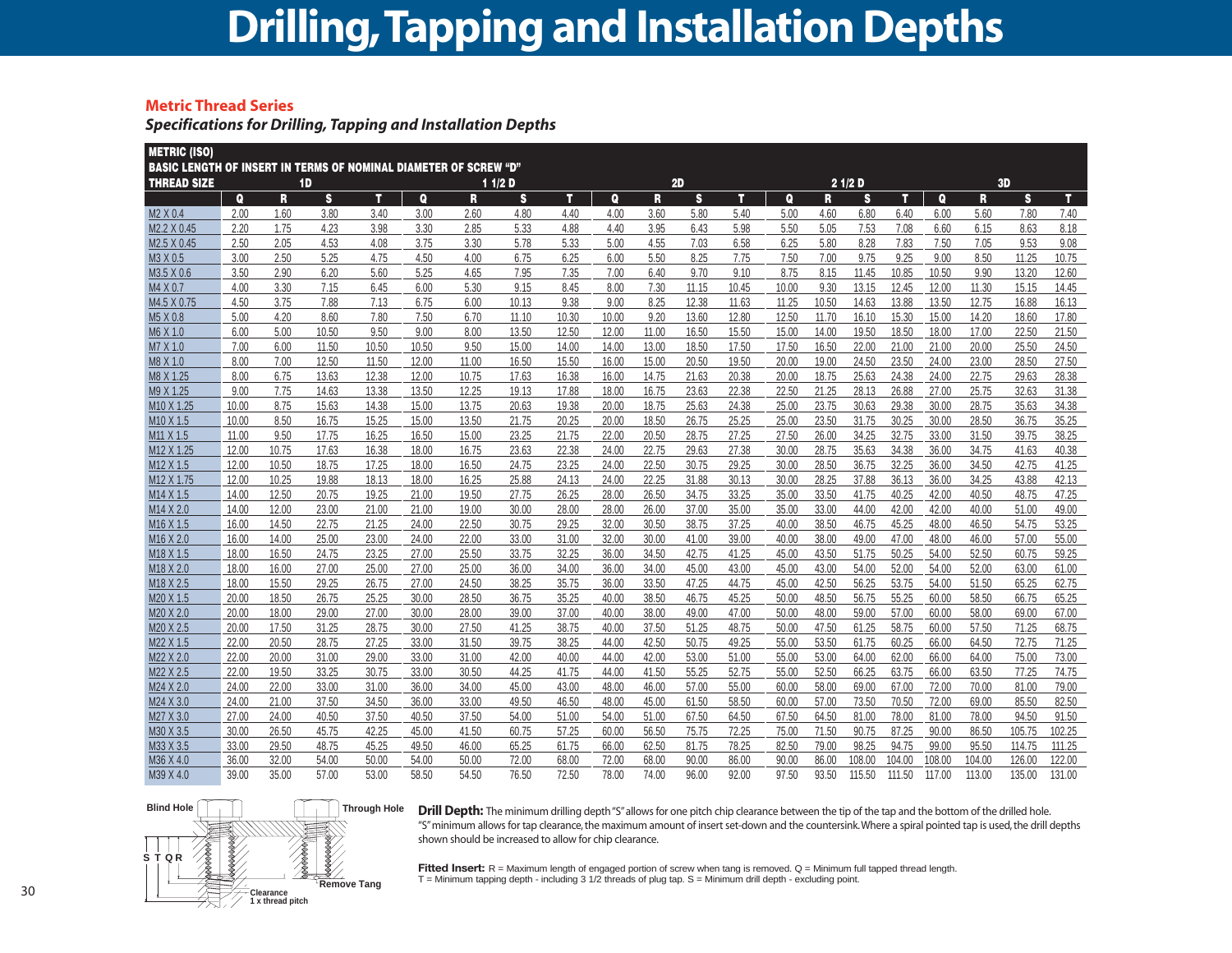### **Gauges**

#### **Recoil Thread Gauges**

Thread gauging is recommended wherever precision threads are required.The quality of the tapped hole which accommodates the insert determines the finished size and hole quality after the insert has been installed. If the finished tapped hole gauges satisfactorily, the installed insert will be within the thread tolerance.

#### **Technical Information**

Recoil gauges 1/2" M12 and below have at least a .0002" or 5um wear allowance on the Go nib. Gauge handle and all gauge nibs are marked with the extreme product limits for particular size and class of fit.

Where precision is required, 3B gauges should be used.When using locking inserts, 3B gauges should be used as close precision is required.

#### **Recoil Inch Gauge Part Numbers**

#### **Unified Coarse**

| <b>NOMINAL</b>       |                  | <b>WORKING GAUGES</b> |
|----------------------|------------------|-----------------------|
| <b>THREAD</b>        | 3B               | 2B                    |
| <b>SIZE</b>          | <b>Close Fit</b> | <b>Medium Fit</b>     |
| $2(.086) - 56$       | 63523            | 63522                 |
| $3(.099) - 48$       | 63533            | 63532                 |
| 4 (.112) - 40        | 63543            | 63542                 |
| $5(.125) - 40$       | 63553            | 63552                 |
| $6(.138) - 32$       | 63563            | 63562                 |
| 8 (.138) - 32        | 63583            | 63582                 |
| 10 (.190) - 24       | 63603            | 63602                 |
| 12 (.216) - 24       | 63623            | 63622                 |
| $1/4$ (.2500) - 20   | 63043            | 63042                 |
| 5/16 (.3125) - 18    | 63053            | 63052                 |
| $3/8$ (.3750) - 16   | 63063            | 63062                 |
| 7/16 (.4375) - 14    | 63073            | 63072                 |
| $1/2$ (.5000) - 13   | 63083            | 63082                 |
| $9/16$ (.5625) - 12  | 63093            | 63092                 |
| $5/8$ (.6250) - 11   | 63103            | 63102                 |
| 11/16 (.6875) - 11   | 63113            | 63112                 |
| 3/4 (.7500) - 10     | 63123            | 63122                 |
| 7/8 (.8750) - 9      | 63143            | 63142                 |
| $1(1.0000) - 8$      | 63163            | 63162                 |
| 1-1/8 (1.1250) - 7   | 63183            | 63182                 |
| $1-1/4$ (1.2500) - 7 | 63203            | 63202                 |
| $1-3/8$ (1.3750) - 6 | 63223            | 63222                 |
| $1-1/2$ (1.5000) - 6 | 63243            | 63242                 |

#### **Unified Fine**

| <b>NOMINAL</b>      |                  | <b>WORKING GAUGES</b> |
|---------------------|------------------|-----------------------|
| <b>THREAD</b>       | 3B               | 2B                    |
| <b>SIZE</b>         | <b>Close Fit</b> | <b>Medium Fit</b>     |
| $3(.099) - 56$      | 64533            | 64532                 |
| 4 (.112) - 48       | 64543            | 64542                 |
| $6(.138) - 40$      | 64563            | 64562                 |
| $8(.164) - 36$      | 64583            | 64582                 |
| 10 (.190) - 32      | 64603            | 64602                 |
| $1/4$ (.2500) - 28  | 64043            | 64042                 |
| 5/16 (.3125) - 24   | 64053            | 64052                 |
| 3/8 (.3750) - 24    | 64063            | 64062                 |
| 7/16 (.4375) - 20   | 64073            | 64072                 |
| $1/2$ (.5000) - 20  | 64083            | 64082                 |
| 9/16 (.5625) - 18   | 64093            | 64092                 |
| $5/8$ (.6250) - 18  | 64103            | 64102                 |
| 3/4 (.7500) -16     | 64123            | 64122                 |
| 7/8 (.8750) - 14    | 64143            | 64142                 |
| 1 (1.0000) - 12     | 64163            | 64162                 |
| $1(1.0000) - 14$    | 64163-14         | 64162-14              |
| 1-1/8 (1.1250) - 12 | 64183            | 64182                 |
| 1-1/4 (1.2500) - 12 | 64203            | 64202                 |
| 1-3/8 (1.3750) - 12 | 64223            | 64222                 |
| 1-1/2 (1.5000) - 12 | 64243            | 64242                 |

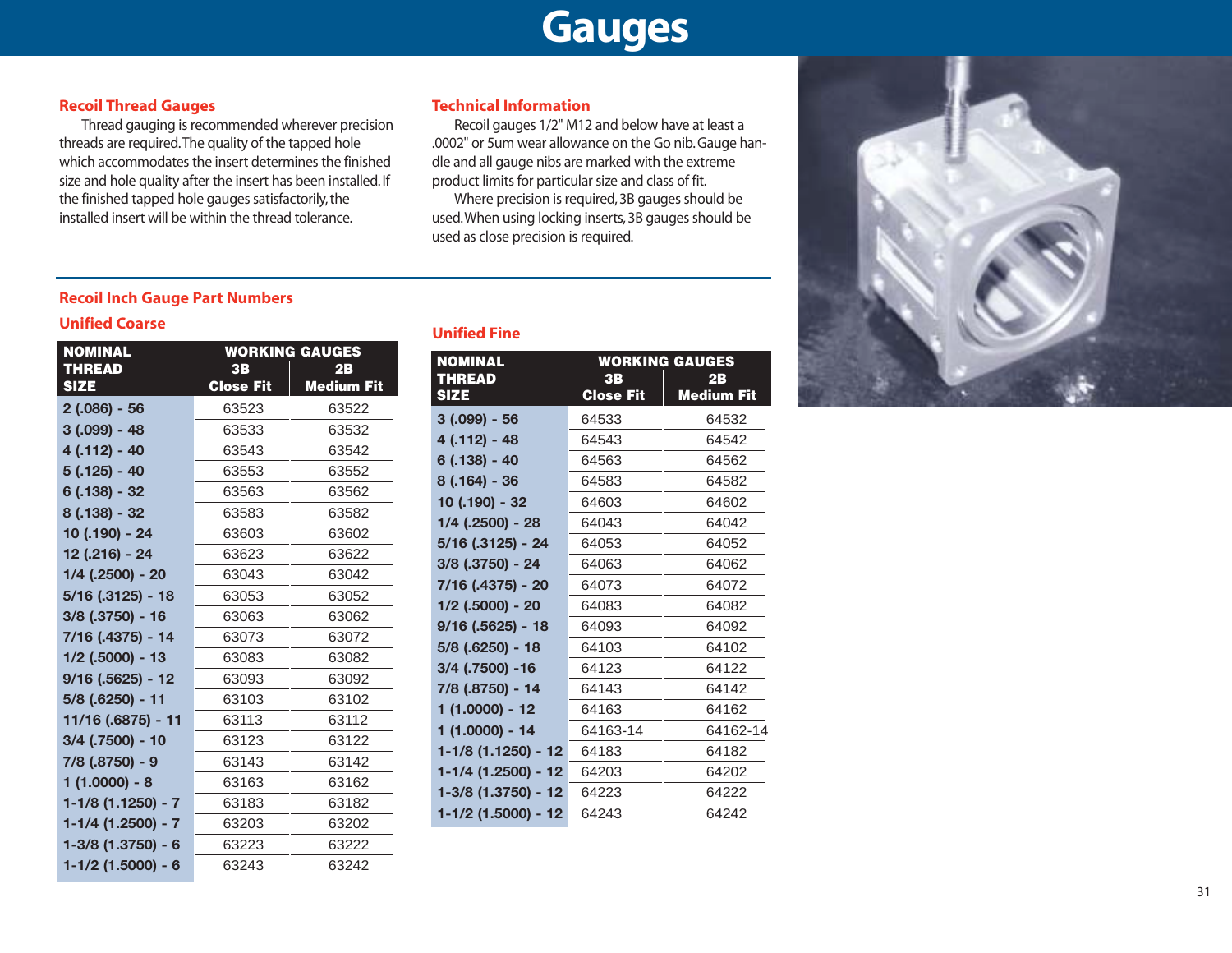### **Gauges**

#### **Fits and Tolerances**

Recoil gauges are supplied for two different classes of fit (tolerances).These are close and medium tolerance.

Gauges are used to check the pitch diameter of the tapped hole; the "NoGo" end of the gauge checks the pitch diameter is not too large and the "Go" end checks the pitch diameter is not too small.

| THREAD / TOLERANCE | <b>CLOSE</b>      | <b>MEDIUM</b>  |
|--------------------|-------------------|----------------|
| <b>Metric</b>      | 4H <sub>5</sub> H | 5H             |
| UN                 | 3B                | 2 <sub>R</sub> |
| <b>Imperial</b>    | <b>CLOSE</b>      | <b>MEDIUM</b>  |

#### **Recoil Metric Gauge Part Numbers**

### **Metric Coarse Metric Fine**

| <b>NOMINAL</b>         |                 | <b>WORKING GAUGES</b> |
|------------------------|-----------------|-----------------------|
| <b>THREAD</b>          | <b>4H5H</b>     | <b>5H</b>             |
| <b>SIZE</b>            | <b>Closefit</b> | Medium Fit            |
| $M2 \times 0.4$        | 65024           | 65025                 |
| M2.2 x 0.45            | 65014           | 65015                 |
| M2.5 x 0.45            | 65254           | 65255                 |
| $M3 \times 0.5$        | 65034           | 65035                 |
| $M3.5 \times 0.6$      | 65354           | 65355                 |
| $M4 \times 0.7$        | 65044           | 65045                 |
| $M5 \times 0.8$        | 65054           | 65055                 |
| M6 x 1.0               | 65064           | 65065                 |
| M7 x 1.0               | 65074           | 65075                 |
| M8 x 1.25              | 65084           | 65085                 |
| M9 x 1.25              | 65094           | 65095                 |
| M <sub>10</sub> x 1.5  | 65104           | 65105                 |
| M <sub>11</sub> x 1.5  | 65114           | 65115                 |
| M <sub>12</sub> x 1.75 | 65124           | 65125                 |
| M <sub>13</sub> x 1.75 | 65134           | 65135                 |
| $M14 \times 2.0$       | 65144           | 65145                 |
| M15 x 2.0              | 65154           | 65155                 |
| M <sub>16</sub> x 2.0  | 65164           | 65165                 |
| M <sub>18</sub> x 2.5  | 65184           | 65185                 |
| $M20 \times 2.5$       | 65204           | 65205                 |
| M22 x 2.5              | 65224           | 65225                 |
| M24 x 3.0              | 65244           | 65245                 |
| M27 x 3.0              | 65274           | 65275                 |
| M30 x 3.5              | 65304           | 65305                 |
| M30 x 3.0              | 65304-3         | 65305-3               |
| M36 x 4.0              | 65364           | 65365                 |
| M39 x 4.0              | 65394           | 65395                 |
| M42 x 4.5              | 65424           | 65425                 |
| M42 x 4.0              | 65424-4         | 65425-4               |

| <b>NOMINAL</b>               |                                | <b>WORKING GAUGES</b>          |
|------------------------------|--------------------------------|--------------------------------|
| <b>THREAD</b><br><b>SIZE</b> | <b>4H5H</b><br><b>Closefit</b> | <b>5H</b><br><b>Medium Fit</b> |
| M8 x 1.0                     | 67084                          | 67085                          |
| M <sub>10</sub> x 1.0        | 68104                          | 68105                          |
| M <sub>10</sub> x 1.25       | 67104                          | 67105                          |
| M <sub>11</sub> x 1.0        | 68114                          | 68115                          |
| M <sub>11</sub> x 1.25       | 67114                          | 67115                          |
| M <sub>12</sub> x 1.25       | 68124                          | 68125                          |
| M12 x 1.5                    | 67124                          | 67125                          |
| M13 x 1.25                   | 68134                          | 68135                          |
| M <sub>13</sub> x 1.5        | 67134                          | 67135                          |
| M <sub>14</sub> x 1.5        | 67144                          | 67145                          |
| M <sub>15</sub> x 1.5        | 67154                          | 67155                          |
| M16 x 1.5                    | 67164                          | 67165                          |
| M18 x 1.5                    | 68184                          | 68185                          |
| M18 x 2.0                    | 67184                          | 67185                          |
| M <sub>20</sub> x 1.5        | 68204                          | 68205                          |
| M20 x 2.0                    | 67204                          | 67205                          |
| M22 x 1.5                    | 68224                          | 68225                          |
| M22 x 2.0                    | 67224                          | 67225                          |
| M24 x 1.5                    | 68244                          | 68245                          |
| M24 x 2.0                    | 67244                          | 67245                          |
| M26 x 1.5                    | 68264                          | 68265                          |
| M27 x 1.5                    | 68274                          | 68275                          |
| M27 x 2.0                    | 67274                          | 67275                          |
| M30 x 1.5                    | 68304                          | 68305                          |
| M30 x 2.0                    | 67304                          | 67305                          |
| M36 x 1.5                    | 68364                          | 68365                          |
| M36 x 3.0                    | 67364                          | 67365                          |
| M39 x 2.0                    | 68394                          | 68395                          |
| M39 x 3.0                    | 67394                          | 67395                          |
| M42 x 2.0                    | 68424                          | 68425                          |
| M42 x 3.0                    | 67424                          | 67425                          |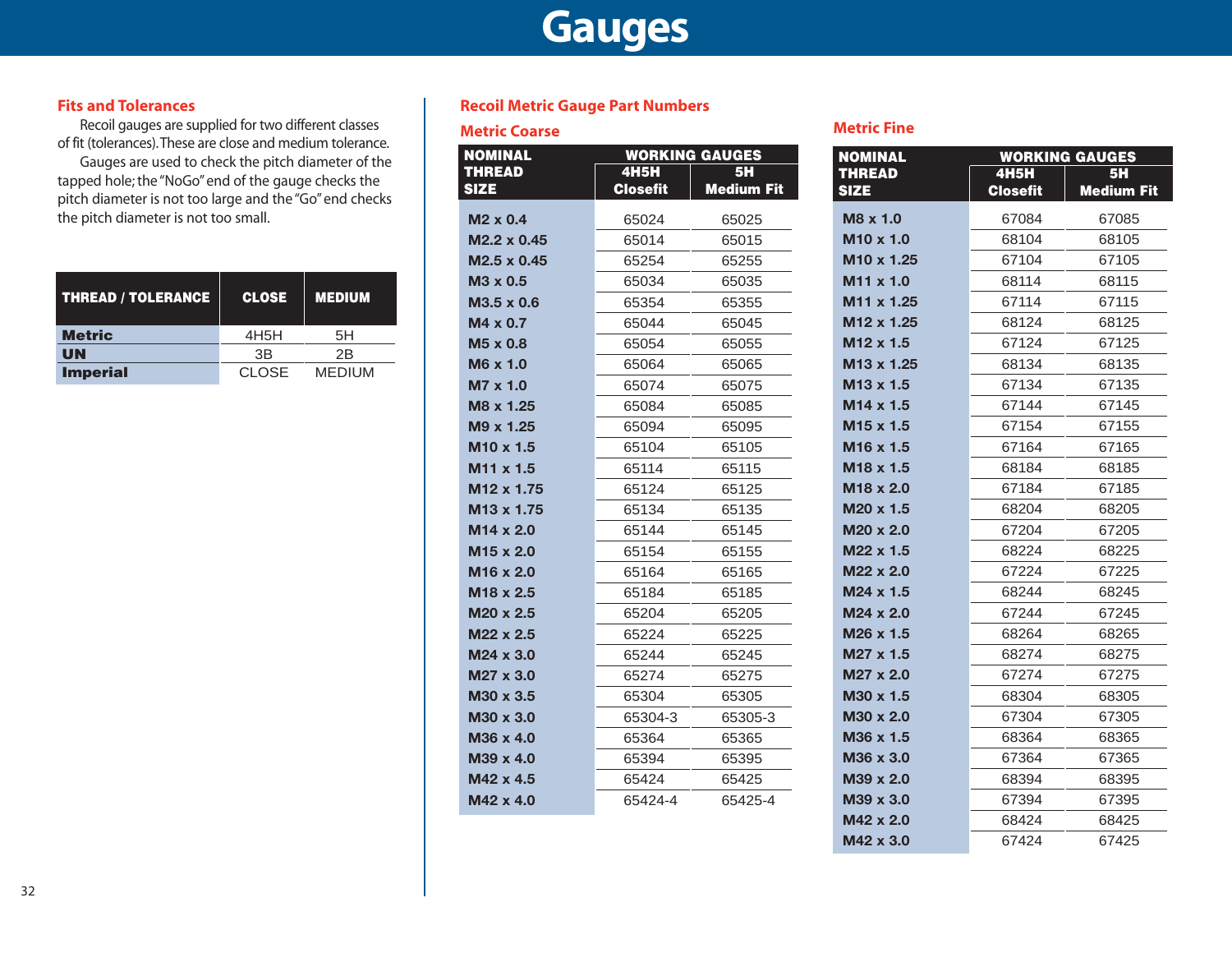### **Hand Installation Tools**



#### **Recoil Tools**

AFS supplies a range of associated Recoil tooling to facilitate Recoil insert installation. The advantage of the Recoil tooling system is its simplicity, versatility, and ease of use. The hand installation tooling range includes the manual installation tool, the semi production "Prewinder" type, as well as manual and spring operated tang break off tools.

#### **Manual Tool**

The standard Recoil insert installation tool is the most practical and simple to use for general applications. This tool may be used to install 1D through to 3D length inserts, but care must be taken to ensure that the adjustable collar is correctly set to suit the particular type and length of the Recoil insert. If the collar is incorrectly set, the insert will not drive properly and the tool may slip off the tang as the insert enters the hole.

For general use, the collar should be adjusted such that the insert tang is positioned mid-way along the slot with the insert coils compressed. This will allow the insert free movement to suit the parent material thread pitch during installation.

If the installation tool is used to break off the tang, then it must be lifted clear of the insert following installation and replaced into the insert at 90 degrees to its drive position. This ensures that the tool is correctly placed on the insert tang. Tap the tool sharply downward to produce a clean tang break.

**Note: The manual installation tool is not recommended for the installation of locking inserts.**

**Note: Recoil manual tools are not recommended for use with other brands of wire thread inserts.**



**Collar Adjusted Too Low**



**Collar Adjusted Correctly**

**Collar Adjusted Too High**



**Tang Removal**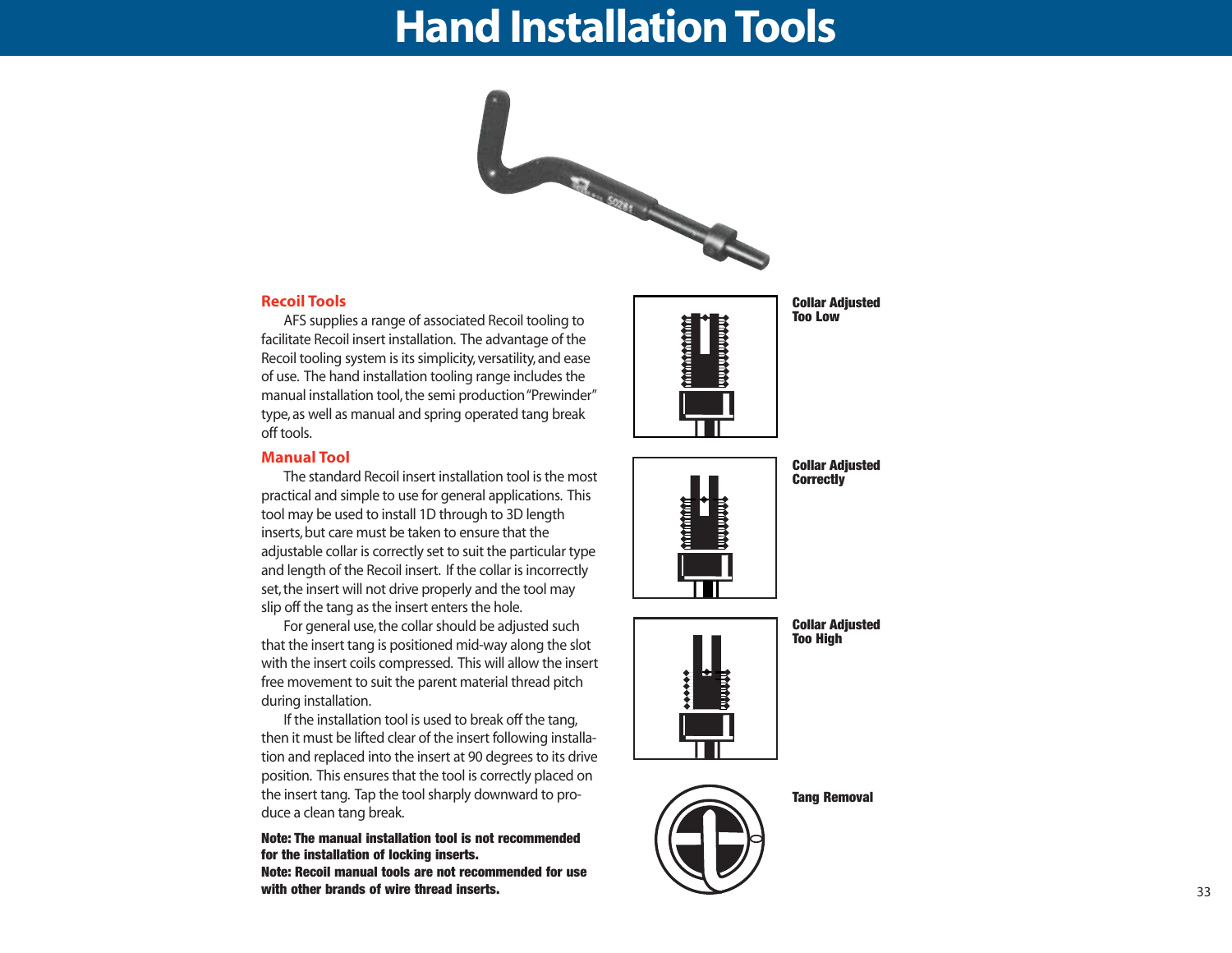### **Hand Installation Tools**

#### **Semi Production "Prewinder" Type Installation Tool**

This type of tool is ideal for installing inserts in small production runs or in areas where compressed air or electricity are not available and offers a quicker alternative to the simple hand installation tool. The tool is suitable for use when installing free running and locking inserts.

#### **Threaded Mandrel Type**

The threaded mandrel type is suitable for the installation of free running and locking inserts. The mandrel is wound into the insert which is then wound into the tapped hole. The mandrel is removed by turning the crank in a counter clockwise direction, leaving the insert in place.

**Note: The threaded mandrel type installation tool is recommended for installing locking inserts.**



|             | <b>THREADED</b> |
|-------------|-----------------|
| #2-56       | 53521           |
| #3-48       | 53531           |
| #4-40       | 53541           |
| #5-40       | 53551           |
| #6-32       | 53561           |
| #8-32       | 53581           |
| #10-24      | 53601           |
| #12-24      | 53621           |
| $1/4 - 20$  | 53041           |
| $5/16 - 18$ | 53051           |
| $3/8 - 16$  | 53061           |
| 7/16-14     | 53071           |
| $1/2 - 13$  | 53081           |
| $9/16 - 12$ | 53096           |
| $5/8 - 11$  | 53106           |
| 3/4-10      | 53126           |
| $7/8-9$     | 53146           |
| $1 - 8$     | 53166           |
| 1 1/8-7     | 53186           |
| 1 1/4-7     | 53206           |
| $13/8-6$    | 53226           |

**SIZE PART No**

**1 1/2-6** 53246

#### *UNC METRIC UNF*

| <b>PART No</b><br>THREADED |
|----------------------------|
|                            |
| 55011                      |
| 55251                      |
| 55031                      |
| 55351                      |
| 55041                      |
| 55051                      |
| 55061                      |
| 55071                      |
| 55081                      |
| 55101                      |
| 55121                      |
| 55146                      |
| 55166                      |
| 55186                      |
| 57081                      |
| 58101                      |
| 57101                      |
| 58121                      |
| 57121                      |
| 57141                      |
| 57161                      |
| 58181                      |
|                            |

| <b>SIZE</b> | <b>PART No</b><br><b>THREADED</b> |
|-------------|-----------------------------------|
| #3-56       | 54531                             |
| #4-48       | 54541                             |
| #6-40       | 54561                             |
| #8-36       | 54581                             |
| #10-32      | 54601                             |
| 1/4-28      | 54041                             |
| 5/16-24     | 54051                             |
| $3/8 - 24$  | 54061                             |
| 7/16-20     | 54071                             |
| $1/2 - 20$  | 54081                             |
| $9/16 - 18$ | 54091                             |
| $5/8 - 18$  | 54101                             |
| 3/4-16      | 54121                             |
| $7/8 - 14$  | 54141                             |
| $1 - 12$    | 54161                             |
| $1 - 14$    | 54171                             |
| 1 1/8-12    | 54181                             |

**Note: Part numbers ending in 6 are threaded mandrels only**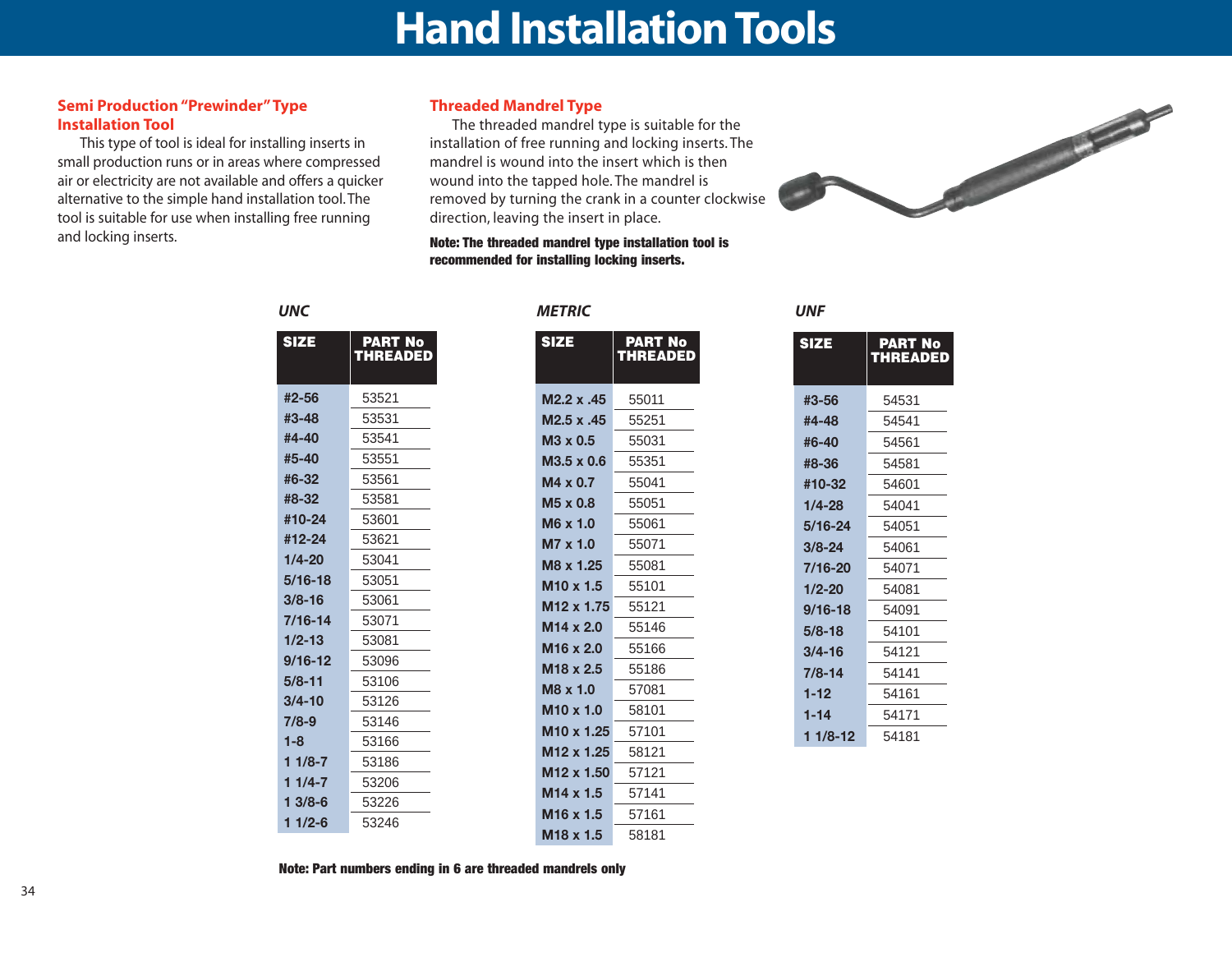### **Recoil Tang Break Tools**

#### **Recoil Tang Break Off Tools**

Tang break off tools are available in hand, semi automatic spring type and pneumatic. The spring loaded and pneumatic tang break tools are recommended for removal of tangs in production applications. For large diameter fine thread inserts, e.g. M18-1.5 and above, 3/4-16 and above, the use of long nose pliers is an alternative method to break the tang.

#### **Manual Tang Break Tool**

The simple Recoil manual tang removal tool is suitable for low volume tang removal and is used for insert sizes up to 1/2" or M12. On larger sizes the multipurpose Recoil installation and tang break tool should be used. For tang removal, the tool is simply lifted and turned 90°, which will put the slot at right angles to the tang, then pushed downward with a sharp blow.



#### *Spring Loaded Tang Break Tool (Pictured)*

Spring loaded tang break tools offer effective removal of insert tangs and are suited from medium to large insert usage. Being spring loaded this tool requires no external power source and is suitable for tang removal on insert sizes up to 1/2" or M12. This tool is a spring loaded punch and when the tool is pushed down, the pin punches downward breaking off the tang.

#### **Pneumatic Tang Break Tool**

The pneumatic tang break tool is designed for high volume applications where rapid, effortless tang removal is required on insert sizes up to 3/4" or M20. This tool works on the same basis as the spring loaded tool, except the pin punches downward when an air cylinder is actuated by the valve.

#### **Extraction Tool**

Should inserts need to be removed, the use of the Recoil extraction tool is recommended. Extraction tools are simple and easy to use. As correct positioning will make the extraction easier, the tool should be turned 90° from the start of the coil allowing easy winding out of the insert. If the extraction tool is not gripping the insert, the edges can be resharpened.



**Should the extracting tool not grip the insert, file a small notch in the insert for the tool to bite into.**

Size of extraction tool and related size inserts

| <b>Size</b> | <b>Inch</b>    | <b>Metric</b> | Part No. |
|-------------|----------------|---------------|----------|
| No.2        | $4 - 40 - 3/8$ | M3 - M10      | 50002    |
| No.3        | $6 - 32 - 1$   | M4 - M24      | 50003    |
| No.4        | $11/8 - 1/2$   | M27 - M39     | 50004    |
| No.5        | $11/2 - 21/2$  | M8 - M65      | 50005    |

#### **Reference Table for Tang Breaking Tool**

| <b>INSERT PART</b>         |       | <b>MANUAL</b>                                                |                                     |                                 |
|----------------------------|-------|--------------------------------------------------------------|-------------------------------------|---------------------------------|
|                            |       | <b>TANG BREAK COMBINED INSTALLATION</b><br><b>TANG BREAK</b> | <b>SPRING (ATBO)</b><br><b>TYPE</b> | <b>PNEUMATIC</b><br><b>TYPE</b> |
| 2-56, M2, M2.2             | 59060 | 50061                                                        | 59061                               | 59062                           |
| 3-48, 3-56, M2.5           | 59070 | 50069                                                        | 59071                               | 59072                           |
| 4-40, 4-48                 | 59080 | 50077                                                        | 59081                               | 59082                           |
| 5-40, M3                   | 59090 | 50089                                                        | 59091                               | 59092                           |
| 6-32, 6-40, M3.5           | 59100 | 50095                                                        | 59101                               | 59102                           |
| 8-32, 8-36, M4             | 59130 | 50125                                                        | 59121                               | 59132                           |
| 10-24, 12-24               | 59140 | 50140                                                        | 59141                               | 59142                           |
| 10-32, M5                  | 59160 | 50156                                                        | 59141                               | 59142                           |
| 1/4-20, 1/4-28, M6         | 59190 | 50188                                                        | 59181                               | 59192                           |
| $5/16 - 18$                | 59220 | 50219                                                        | 59241                               | 59252                           |
| 5/16-24, M8                | 59250 | 50250                                                        | 59291                               | 59252                           |
| 3/8-16, M10-1.5            | 59280 | 50281                                                        | 59291                               | 59252                           |
| 3/8-24, M10-1.25           | 59310 | 50313                                                        | 59291                               | 59252                           |
| 7/16-14, 7/16-20, M11-1.25 | 59340 | 50344                                                        |                                     |                                 |
| 1/2-12, 1/2-13, M12-1.75   | 59380 | 50375                                                        |                                     | 59332                           |
| $M14-1.5$                  |       | 50438                                                        |                                     | 59462                           |
| M <sub>16</sub> -1.5, 2    |       | 50500                                                        |                                     |                                 |
| M18-1.5, 2, 2.5            |       | 50591                                                        |                                     |                                 |

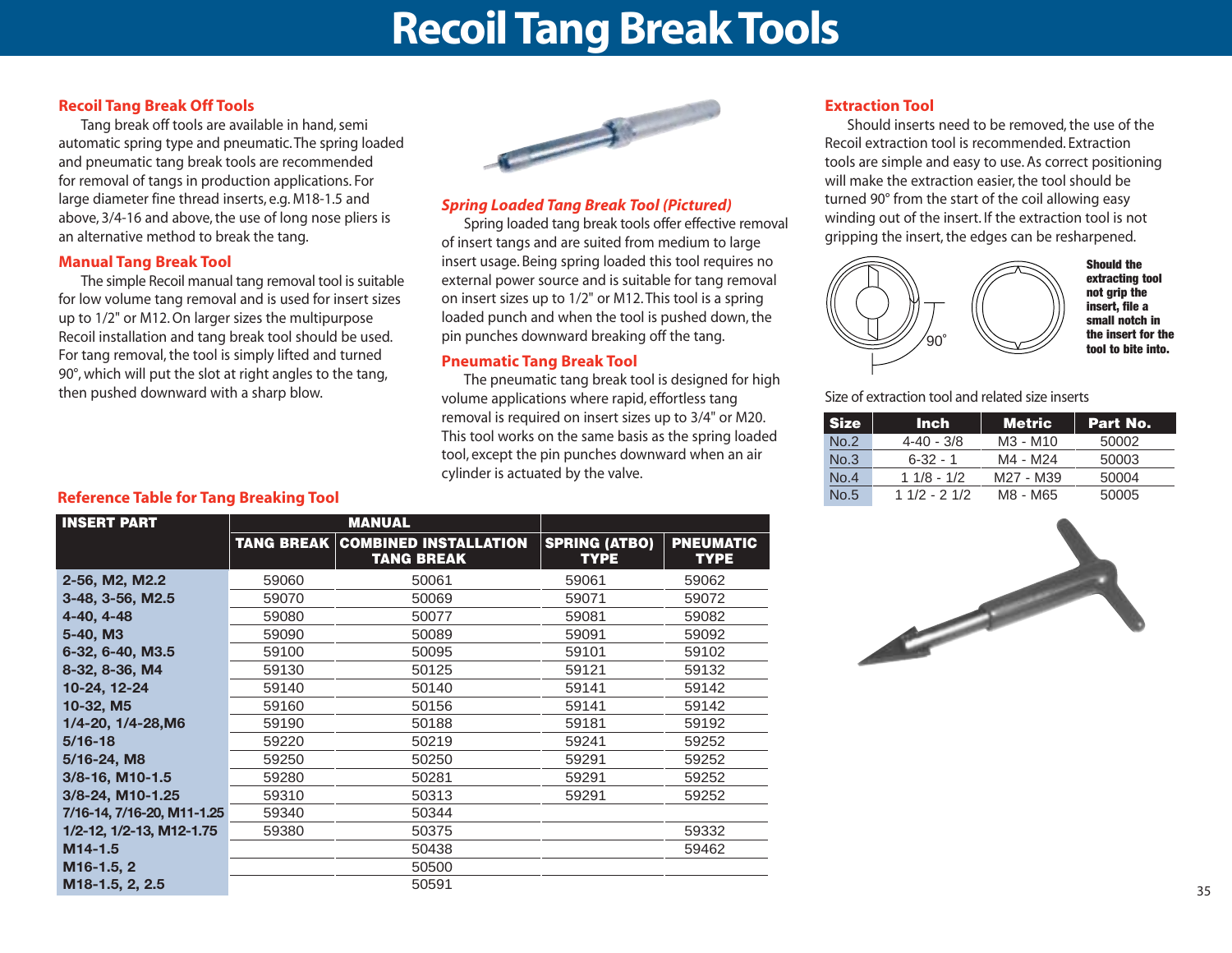### **Power Tools**



The Recoil range of power tooling ensures consistent high volume thread insert installation for a variety of applications.

Recoil powered installation tools may be supplied for use with either a compressed air supply or via a stabilized low voltage power supply to suit your particular requirements. Both equipment types offer significant productivity gains for high volume insert use.

#### **Pneumatic Power Tooling**

- Wide thread size range #2-56 through 3/4",or M2.5 through M16, coarse and fine
- Rugged and versatile air motor
- May be used with captive strip feed or bulk insert insertion
- Standard speed 1500 rpm
- Auto reverse on release of trigger

#### *Compressed Air Supply for Pneumatic Installation Tools*

The complete pneumatic insert installation tool comprises three components:

- Air motor with single lever control to install and retract
- Adaptor connect the motor to the insert drive nozzle - small and large types
- Front end assembly nozzle to suit the particular insert thread size

#### **Electric Power Tooling**

- Size range #2-56 through 1/4", M2.5 through M8
- Auto reverse on installation
- Clean, lightweight, quiet

■ Suitable for bulk insert only Recoil offers two different types of air motors, the 56010 series and the NR-HL series. For further details please contact your Recoil distributor.

|                             | <b>PRESSURE RECOMMENDATIONS</b> |             |                |       |        |                |       |                 |                          |       |  |  |
|-----------------------------|---------------------------------|-------------|----------------|-------|--------|----------------|-------|-----------------|--------------------------|-------|--|--|
| <b>FOR INSERT SIZE</b>      |                                 |             |                |       |        |                |       |                 |                          |       |  |  |
| <b>Inch</b>                 | #2                              | #4          | #5             | #6    | #8 #10 | 1/4"           | 5/16" | 3/8"            | 7/16"                    | 1/2"  |  |  |
| <b>Metric</b>               | $M2 - 2.5$                      | M2.5        | M <sub>3</sub> | M3.5  | M4. M5 | M6. M7         | M8    | M <sub>10</sub> | $\overline{\phantom{a}}$ | M12   |  |  |
| <b>RECOMMENDED PRESSURE</b> |                                 |             |                |       |        |                |       |                 |                          |       |  |  |
| psi                         | 25                              | 20-30       | $25 - 30$      | 40    | 45     | 50-60          | 60    | 70              | 70-80                    | 90    |  |  |
| bar                         | 1.70                            | $1.3 - 2.0$ | $1.7 - 2.0$    | 2.72  | 3.06   | $3.4 - 4.0$    | 4.0   | 4.76            | $4.7 - 5.4$              | 6.0   |  |  |
| <b>MPa</b>                  | 0.172                           | 0.138-0.206 | 0.172-0.206    | 0.275 | 0.310  | $.344 - 0.413$ | 0.413 | 0.482           | 0.482-0.551              | 0.620 |  |  |

If difficulty is encountered within the above settings, reduce the pressure until the optimum setting is found. It is imperative that a regulated moisture-free and filtered air supply is used with all Recoil pneumatic tooling. Reliability will be affected if an adequate and regulated air supply is not used with these tools.Guidelines for typical Recoil insert tool pressure requirements are shown above.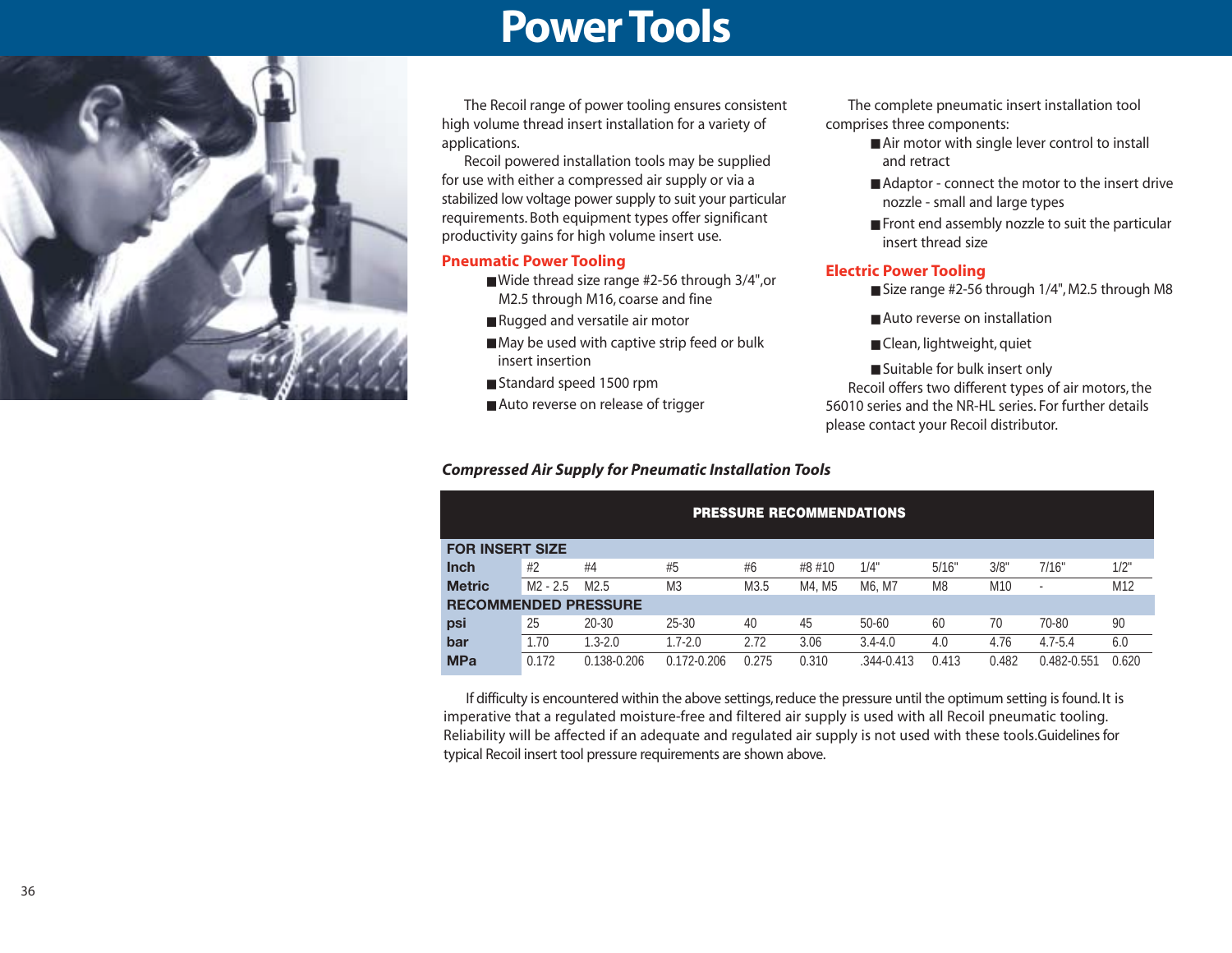### **Power Tools**

### **Recoil Inserts-Pneumatic Installation Tooling**

The following table denotes the part numbers of all pneumatic installation tooling for the most popular thread size ranges.

| <b>THREAD SIZE</b>   | <b>FRONT-END</b><br><b>ASSEMBLY</b> | <b>MANDREL</b>           | <b>NOZZLE</b>            | <b>NR AIR MOTOR</b><br><b>&amp; ADAPTOR</b> |
|----------------------|-------------------------------------|--------------------------|--------------------------|---------------------------------------------|
| <b>UNC</b>           | <b>PART No.</b>                     | PART No.                 | PART No.                 | <b>PART No.</b>                             |
| $2 - 56$             | 53520                               | 53529                    | 53528                    | <b>NR-HL 1409</b>                           |
| $4 - 40$             | M8551-04-15                         | M8553                    | M8557-04-15              | <b>NR-HL 1409</b>                           |
| $5 - 40$             | M8551-05-15                         | 53559                    | 53558                    | <b>NR-HL 1409</b>                           |
| $6 - 32$             | M8551-06-15                         | M8553-06                 | M8557-06-15              | <b>NR-HL 1409</b>                           |
| $8 - 32$             | M8551-2-15                          | M8553-2                  | M8557-2-15               | <b>NR-HL 1409</b>                           |
| $10 - 24$            | M8551-3-15                          | M8553-3                  | M8557-3-15               | <b>NR-HL 1409</b>                           |
| $1/4 - 20$           | M8551-4-15                          | M8553-4                  | M8557-4-15               | <b>NR-HL 1409</b>                           |
| $5/16 - 18$          | M8251-5-15                          | M8253-5                  | M8257-5-15               | <b>NR-HL 1410</b>                           |
| $3/8 - 16$           | M8251-6-15                          | M8253-6                  | M8257-6-15               | <b>NR-HL 1410</b>                           |
| $7/16 - 14$          | M8251-7-15                          | 53079                    | 53087                    | <b>NR-HL 1410</b>                           |
| $1/2 - 13$           | M8251-8-15                          | M8253-8                  | M8257-8-15               | <b>NR-HL 1410</b>                           |
| $5/8 - 11$           | 53100                               | $\overline{\phantom{a}}$ |                          | <b>NR-HL 1410</b>                           |
| $3/4 - 10$           | 53120                               | $\overline{a}$           | $\overline{\phantom{a}}$ | <b>NR-HL 1410</b>                           |
| <b>UNF</b>           |                                     |                          |                          |                                             |
| $6 - 40$             | 54560                               | 54569                    | 54568                    | <b>NR-HL 1409</b>                           |
| $10 - 32$            | M8552-3-15                          | M8554-3                  | M8558-3-15               | <b>NR-HL 1409</b>                           |
| $1/4 - 28$           | M8552-4-15                          | 54049                    | 54048                    | <b>NR-HL 1409</b>                           |
| $5/16 - 24$          | M8252-5-15                          | 54059                    | 54058                    | <b>NR-HL 1410</b>                           |
| $3/8 - 24$           | 54060                               | 54069                    | 54068                    | <b>NR-HL 1410</b>                           |
| $7/16 - 20$          | M8252-7-15                          | M8254-7                  | M8258-7-15               | <b>NR-HL 1410</b>                           |
| $1/2 - 20$           | M8252-8-15                          | M8254-8                  | M8258-8-15               | <b>NR-HL 1410</b>                           |
| $5/8 - 18$           | M8252-9                             | M8254-9                  | M8258-9                  | <b>NR-HL 1410</b>                           |
| $3/4 - 16$           | 54120                               | $\overline{\phantom{a}}$ | $\overline{\phantom{a}}$ | <b>NR-HL 1410</b>                           |
| <b>METRIC COARSE</b> |                                     |                          |                          |                                             |
| $2.2 \times .45$     | 55010                               | 55019                    | 55018                    | <b>NR-HL 1409</b>                           |
| $2.5 \times .45$     | 55250                               | 55259                    | 55258                    | <b>NR-HL 1409</b>                           |
| 3x.5                 | M8751-3-15                          | M8757-3                  | M8769-3-15               | <b>NR-HL 1409</b>                           |
| $3.5 \times .6$      | M8751-3.5-15                        | 55359                    | 55358                    | <b>NR-HL 1409</b>                           |
| $4 \times .7$        | M8751-4-15                          | M8757-4                  | M8769-4-15               | <b>NR-HL 1409</b>                           |
| 5x.8                 | M8751-5-15                          | M8757-5                  | M8769-5-15               | <b>NR-HL 1409</b>                           |
| 6x1                  | M8751-6-15                          | M8757-6                  | M8769-6-15               | <b>NR-HL 1409</b>                           |
| $7 \times 1$         | 55070                               | 55079                    | 55078                    | <b>NR-HL 1410</b>                           |
| 8 x 1.25             | M8751-8-15                          | M8757-8                  | M8769-8-15               | <b>NR-HL 1410</b>                           |
| $10 \times 1.5$      | M8751-10-15                         | M8757-10                 | M8769-10-15              | <b>NR-HL 1410</b>                           |
| $12 \times 1.75$     | M8751-12-15                         | M8757-12                 | M8769-12-15              | <b>NR-HL 1410</b>                           |
| $16 \times 2$        | 55160                               | M8757-16                 | M8769-16                 | <b>NR-HL 1410</b>                           |
| <b>METRIC FINE</b>   |                                     |                          |                          |                                             |
| 8x1                  | 57080                               | 57089                    | 57088                    | <b>NR-HL 1410</b>                           |
| $10 \times 1$        | 58100                               | 58109                    | 58108                    | <b>NR-HL 1410</b>                           |
| 10 x 1.25            | 57100                               | 57109                    | 57108                    | <b>NR-HL 1410</b>                           |
| 12 x 1.25            | 58120                               | 58129                    | 58128                    | <b>NR-HL 1410</b>                           |
| 12 x 1.5             | 57120                               | 57129                    | 57128                    | <b>NR-HL 1410</b>                           |
| $14 \times 1.5$      | M8753-14                            | M8774-14                 | M8773-14                 | <b>NR-HL 1410</b>                           |



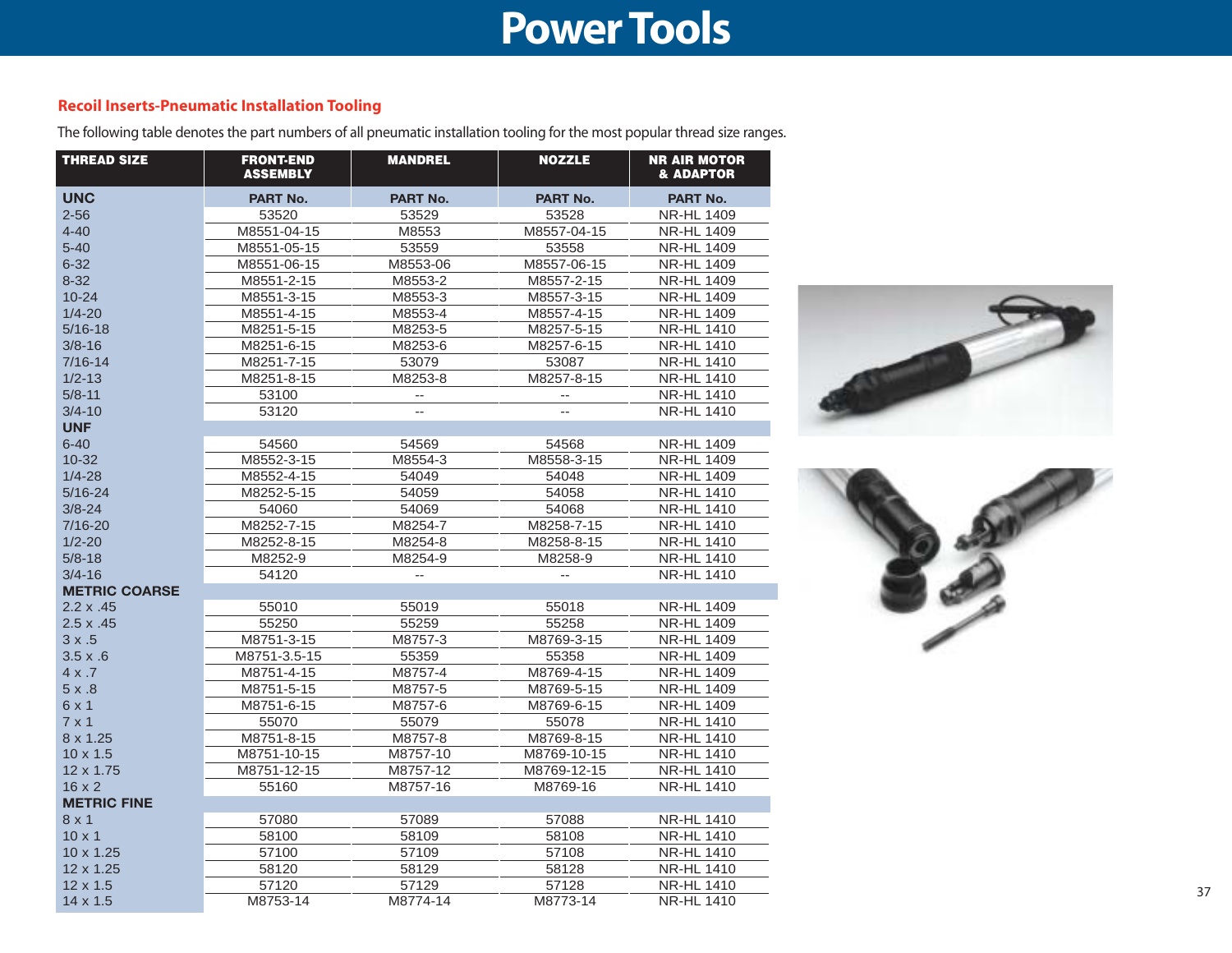### **Strip-Feed Inserts for Power Tools**



To complete the Recoil power installation tools, Recoil has inserts available on strip (M2.5-M12, #2-5/16) to optimize production with increased installation cycles and reduced operator fatigue.

Recoil strip feed inserts provide many advantages such as:

- Minimized handling costs
- Faster, more economical assembly
- Positive inventory control

When used in combination with Recoil pneumatic installation tooling, each insert is retained in a plastic strip

#### **Reference Table for Recoil Strip-Feed Inserts**

which is passed through a slot in the front end assembly nozzle, indexing the insert to the installation mandrel.

Recoil Strip-Feed inserts are available in most common thread diameters and lengths in addition to the various surface finishes which are available on standard Recoil bulk inserts.

The table shows some commonly supplied Recoil Strip-Feed inserts and defines the typical quantity of inserts supplied per reel for each given thread size.

Additional insert diameters and lengths may be available to special order.

| <b>INSERT PART NUMBERS</b> | <b>INSERT</b><br><b>SIZE</b> | <b>INSERT</b><br><b>LENGTH</b> | <b>NUMBER PER</b><br><b>REEL</b> | <b>REEL</b><br><b>TYPE</b> |
|----------------------------|------------------------------|--------------------------------|----------------------------------|----------------------------|
| 3542SF, 3543SF, 3544SF     | $4 - 40$                     | $1-2D$                         | 1000                             | Small                      |
| 3562SF                     | $6 - 32$                     | 1D                             | 1000                             | Small                      |
| 3563SF, 3564SF             | $6 - 32$                     | $1.5 - 2D$                     | 1000                             | Large                      |
| 3582SF, 3583SF, 3584SF     | $8 - 32$                     | $1-2D$                         | 1000                             | Large                      |
| 3602SF                     | $10 - 24$                    | 1D                             | 1000                             | Large                      |
| 3603SF, 3604SF             | $10 - 24$                    | $1.5 - 2D$                     | 500                              | Large                      |
| 3622SF, 3623SF             | $12 - 24$                    | $1 - 1.5D$                     | 500                              | Large                      |
| 3042SF, 3043SF, 3044SF     | $1/4 - 20$                   | $1 - 1.5D$                     | 500                              | Large                      |
| 3052SF, 3053SF, 3054SF     | $5/16 - 18$                  | $1-2D$                         | 250                              | Large                      |
| 3063SF                     | $3/8 - 16$                   | 1.5D                           | 250                              | Large                      |
| 4562SF                     | $6 - 40$                     | 1D                             | 1000                             | Small                      |
| 4563SF, 4564SF             | $6 - 40$                     | $1.5D-2D$                      | 1000                             | Large                      |
| 4602SF                     | $10 - 32$                    | 1D                             | 1000                             | Large                      |
| 4603SF, 4604SF             | $10 - 32$                    | $1.5 - 2D$                     | 500                              | Large                      |
| 4042SF, 4043SF, 4044SF     | $1/4 - 28$                   | $1-2D$                         | 500                              | Large                      |
| 4052SF, 4053SF, 4054SF     | $5/16 - 24$                  | $1-2D$                         | 250                              | Large                      |
| 5252SF, 5253SF, 5254SF     | M2.5                         | 1D                             | 1000                             | Small                      |
| 5033SF, 5034SF             | MЗ                           | 1.5D                           | 1000                             | Small                      |
| 5353SF, 5354SF             | M3.5                         | $1.5 - 2D$                     | 1000                             | Small                      |
| 5043SF, 5044SF             | M4                           | $1.5 - 2D$                     | 1000                             | Large                      |
| 5042SF                     | M4                           | 1D                             | 1000                             | Small                      |
| 5052SF                     | M <sub>5</sub>               | 1D                             | 1000                             | Large                      |
| 5053SF, 5054SF             | M <sub>5</sub>               | $1.5 - 2D$                     | 500                              | Large                      |
| 5062SF, 5063SF, 5064SF     | M <sub>6</sub>               | $1-2D$                         | 500                              | Large                      |
| 5082SF, 5083SF, 5084SF     | M8-1.25                      | $1.5 - 2D$                     | 500                              | Large                      |
| 5122SF, 5123SF, 5124SF     | M <sub>12</sub> -1.75        | $1-2D$                         | 125                              | Large                      |

**Note: Strip feed inserts are also available with different finishes and coatings. Super reels are also available increasing the number of inserts available per reel.**

**Note: Prefixes of 0 are required for free running inserts and a prefix of 1 for locking inserts.**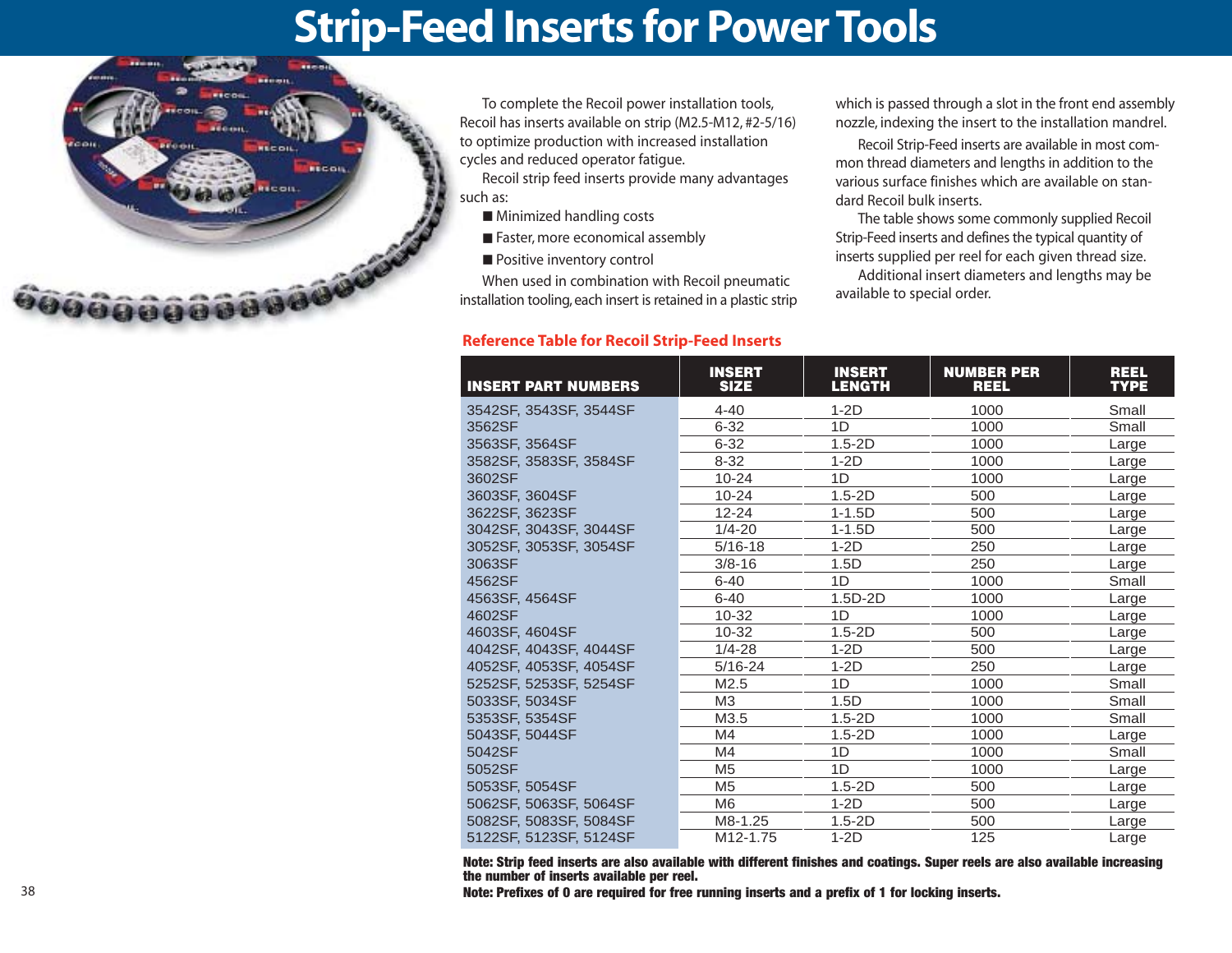### **Pro Series<sup>"</sup> Kit Contents**



Available in a wide range of sizes, the Recoil Pro Series™ thread repair kit contains everything needed for complete thread repair projects: drill bit, tap, installation tool, and three lengths of inserts. The installation tool is easy to use, and the kit's contents come neatly arranged and retained in a sleek, durable case.

#### **Metric Fine**

|                       |                    |                   | <b>Insert Length</b>  |                   |
|-----------------------|--------------------|-------------------|-----------------------|-------------------|
| <b>SIZE/TPI</b>       | <b>PART NUMBER</b> | 1x Dia.<br>pc/kit | $1.5x$ Dia.<br>pc/kit | 2x Dia.<br>pc/kit |
| $M8-1$                | 37086              | 6                 | 6                     | 6                 |
| $M10-1$               | 38106              | 6                 | 6                     | 6                 |
| M <sub>10</sub> -1.25 | 37106              | 6                 | 6                     | 6                 |
| M <sub>12</sub> -1.25 | 38126              | 6                 | 6                     | 6                 |
| $M12 - 1.5$           | 37126              | 6                 | 6                     | 6                 |
| $M14-1.5$             | 37146              |                   | 6                     |                   |
| M <sub>16</sub> -1.5  | 37166              |                   | 6                     |                   |
| M <sub>18</sub> -1.5  | 38186              |                   | հ                     |                   |

#### **Unified Coarse (UNC)**

|                 |                    |                   | <b>Insert Length</b>  |                   |  |
|-----------------|--------------------|-------------------|-----------------------|-------------------|--|
| <b>SIZE/TPI</b> | <b>PART NUMBER</b> | 1x Dia.<br>pc/kit | $1.5x$ Dia.<br>pc/kit | 2x Dia.<br>pc/kit |  |
| $#4 - 40$       | 33546              | 12                | 12                    | 12                |  |
| $#5 - 40$       | 33556              | 12                | 12                    | 12                |  |
| #6-32           | 33566              | 12                | 12                    | 12                |  |
| #8-32           | 33586              | 12                | 12                    | 12                |  |
| $#10-24$        | 33606              | 12                | 12                    | 12                |  |
| #12-24          | 33626              | 12                | 12                    | 12                |  |
| $1/4 - 20$      | 33046              | 12                | 12                    | 12                |  |
| $5/16 - 18$     | 33056              | 12                | 12                    | 12                |  |
| $3/8 - 16$      | 33066              | 6                 | 6                     | 6                 |  |
| $7/16 - 14$     | 33076              | 6                 | 6                     | 6                 |  |
| $1/2 - 13$      | 33086              | 6                 | 6                     | 6                 |  |
| $9/16 - 12$     | 33096              | ٠                 | 6                     |                   |  |
| $5/8 - 11$      | 33106              |                   | 6                     |                   |  |
| $3/4 - 10$      | 33126              |                   | 4                     |                   |  |
| $7/8 - 9$       | 33146              | ۰                 | 6                     |                   |  |
| $1 - 8$         | 33166              |                   | 6                     |                   |  |
| $11/8 - 7$      | 33186              |                   | 5                     |                   |  |
| $1/4 - 7$<br>1. | 33206              |                   | 4                     |                   |  |
| $3/8 - 6$<br>1. | 33226              |                   | 4                     |                   |  |
| $11/2-6$        | 33246              | ٠                 | 4                     |                   |  |

#### **Unified Fine (UNF)**

|                 |                    | <b>Insert Length</b> |                     |                   |  |  |
|-----------------|--------------------|----------------------|---------------------|-------------------|--|--|
| <b>SIZE/TPI</b> | <b>PART NUMBER</b> | 1x Dia.<br>pc/kit    | 1.5x Dia.<br>pc/kit | 2x Dia.<br>pc/kit |  |  |
| #6-40           | 34566              | 12                   | 12                  | 12                |  |  |
| #8-36           | 34586              | 12                   | 12                  | 12                |  |  |
| #10-32          | 34606              | 12                   | 12                  | 12                |  |  |
| $1/4 - 28$      | 34046              | 12                   | 12                  | 12                |  |  |
| 5/16-24         | 34056              | 12                   | 12                  | 12                |  |  |
| $3/8 - 24$      | 34066              | 6                    | 6                   | 6                 |  |  |
| 7/16-20         | 34076              | 6                    | 6                   | 6                 |  |  |
| $1/2 - 20$      | 34086              | 6                    | 6                   | 6                 |  |  |
| 9/16-18         | 34096              |                      | 6                   |                   |  |  |
| $5/8 - 18$      | 34106              |                      | 6                   |                   |  |  |
| 3/4-16          | 34126              |                      | 4                   |                   |  |  |
| $7/8 - 14$      | 34146              |                      | 6                   |                   |  |  |
| $1 - 12$        | 34166              |                      | 6                   |                   |  |  |
| $1 - 14$        | 34166-14           |                      | 6                   |                   |  |  |
| $11/8-12$       | 34186              |                      | 5                   |                   |  |  |
| $11/4-12$       | 34206              |                      | 4                   |                   |  |  |
| $13/8-12$       | 34226              |                      | 4                   |                   |  |  |
| $11/2 - 12$     | 34246              |                      | 4                   |                   |  |  |
|                 |                    |                      |                     |                   |  |  |

#### **Metric Coarse**

|                       |                    |                   | <b>Insert Length</b>  |                   |
|-----------------------|--------------------|-------------------|-----------------------|-------------------|
| <b>SIZE/TPI</b>       | <b>PART NUMBER</b> | 1x Dia.<br>pc/kit | $1.5x$ Dia.<br>pc/kit | 2x Dia.<br>pc/kit |
| $M3 - .5$             | 35036              | 12                | 12                    | 12                |
| $M3.5 - 6$            | 35356              | 12                | 12                    | 12                |
| $M4 - 7$              | 35046              | 6                 | 6                     | 6                 |
| $M5 - 8$              | 35056              | 6                 | 6                     | 6                 |
| $M6-1$                | 35066              | 6                 | 6                     | 6                 |
| $MZ-1$                | 35076              | 6                 | 6                     | 6                 |
| M8-1.25               | 35086              | 6                 | 6                     | 6                 |
| M9-1.25               | 35096              |                   | 12                    |                   |
| $M10-1.5$             | 35106              | 6                 | 6                     | 6                 |
| $M11 - 1.5$           | 35116              |                   | 6                     |                   |
| M <sub>12</sub> -1.75 | 35126              | 6                 | 6                     | 6                 |
| $M14-2$               | 35146              |                   | 6                     |                   |
| M <sub>16</sub> -2    | 35166              |                   | 6                     |                   |
| M <sub>18</sub> -2.5  | 35186              |                   | 6                     |                   |
| $M20-2.5$             | 35206              |                   | 4                     |                   |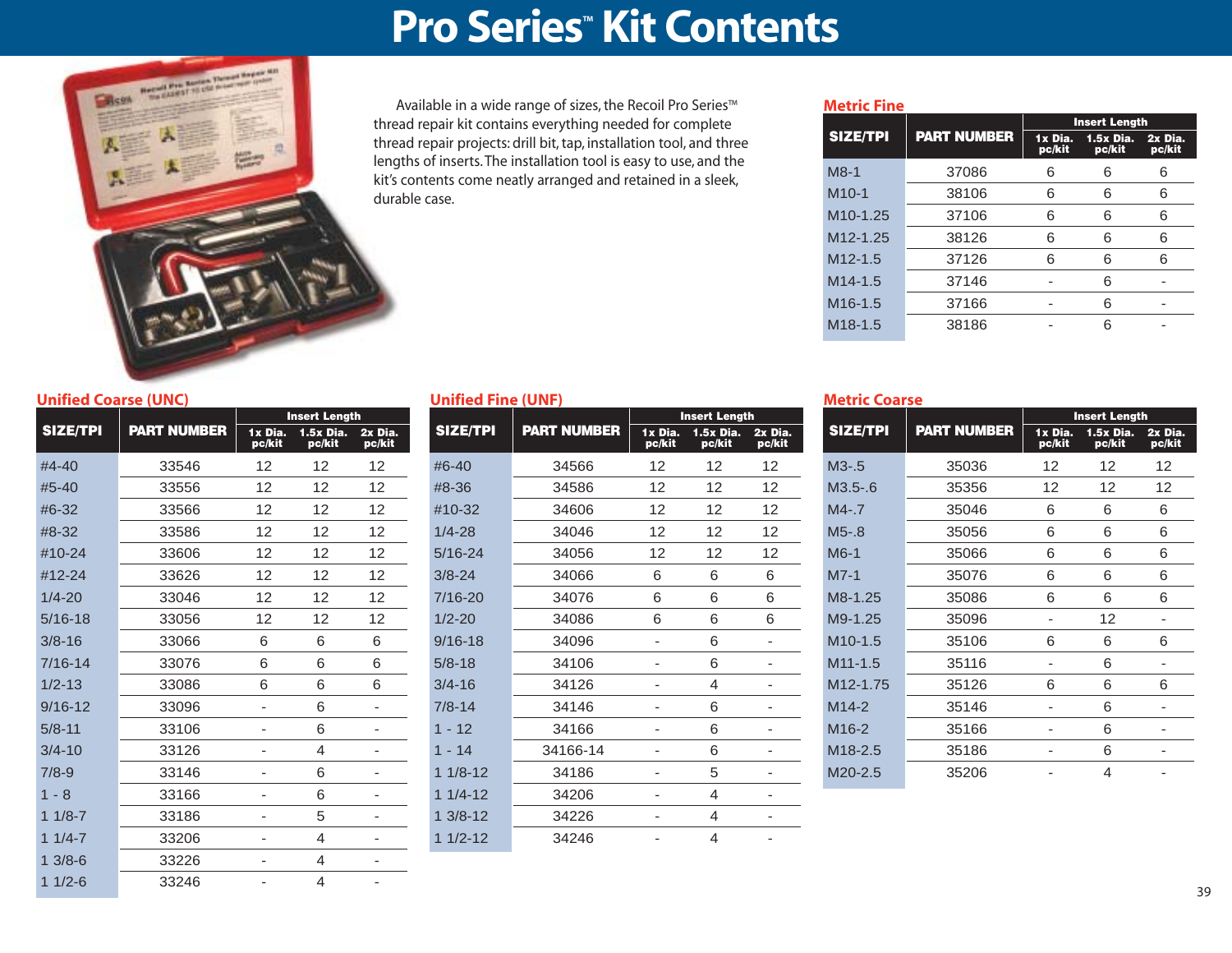

### **Thread Repair Kits**

Recoil's innovative and cost-effective thread repair kits are utilized worldwide in industrial and automotive maintenance situations. Each kit contains:

- Quality high speed steel (HSS) ground thread intermediate (plug or 2nd) tap
- Quantity of inserts
- Installation / tang break tool
- Easy to follow instructions
- Sturdy reusable container
- Recommended drill size on the label

Spark plug kits have pilot nose taps for accurate self alignment eliminating the need for drilling.

The table below denotes the Recoil Insert Kit part numbers for each available thread size together with details of insert quantities included with each thread repair kit. Range kits include a number of popular sizes in metric, inch or a combination suited to particular industries.

| <b>METRIC</b><br><b>COARSE</b><br><b>THREAD</b> | <b>PART</b><br><b>NO</b> | <b>INSERTS</b><br><b>PER</b><br><b>KIT</b> | <b>METRIC</b><br><b>MEDIUM</b><br><b>THREAD</b> | <b>PART</b><br><b>NO</b> | <b>INSERTS</b><br><b>PER</b><br><b>KIT</b> | <b>METRIC</b><br><b>EXTRA</b><br><b>FINE</b> | <b>NO</b> | <b>PART INSERTS</b><br><b>PER</b><br><b>KIT</b> | <b>SPARK</b><br><b>PLUG</b><br><b>THREAD</b> | <b>NO</b> | <b>PART INSERTS</b><br><b>PER</b><br><b>KIT</b> |
|-------------------------------------------------|--------------------------|--------------------------------------------|-------------------------------------------------|--------------------------|--------------------------------------------|----------------------------------------------|-----------|-------------------------------------------------|----------------------------------------------|-----------|-------------------------------------------------|
| $M2 \times 0.4$                                 | 35020                    | 10                                         |                                                 |                          |                                            |                                              |           |                                                 |                                              |           |                                                 |
| M2.2 x .45                                      | 35010                    | 10                                         |                                                 |                          |                                            |                                              |           |                                                 |                                              |           |                                                 |
| M2.5 x .45                                      | 35250                    | 10                                         |                                                 |                          |                                            |                                              |           |                                                 |                                              |           |                                                 |
| M <sub>3</sub> x 0.5                            | 35030                    | 10                                         |                                                 |                          |                                            |                                              |           |                                                 |                                              |           |                                                 |
| M3.5 x 0.6                                      | 35350                    | 10                                         |                                                 |                          |                                            |                                              |           |                                                 |                                              |           |                                                 |
| M4 x 0.7                                        | 35040                    | 10                                         |                                                 |                          |                                            |                                              |           |                                                 |                                              |           |                                                 |
| M <sub>5</sub> x 0.8                            | 35050                    | 10                                         |                                                 |                          |                                            |                                              |           |                                                 |                                              |           |                                                 |
| M6 x 1.0                                        | 35060                    | 10                                         |                                                 |                          |                                            |                                              |           |                                                 |                                              |           |                                                 |
| M7 x 1.0                                        | 35070                    | 10                                         |                                                 |                          |                                            |                                              |           |                                                 |                                              |           |                                                 |
| M8 x 1.25                                       | 35080                    | 10                                         | $M8 \times 1$                                   | 37080                    | 10                                         |                                              |           |                                                 |                                              |           |                                                 |
| M9 x 1.25                                       | 35090                    | 10                                         | M9 x 1                                          | 37090                    | 10                                         |                                              |           |                                                 |                                              |           |                                                 |
| M <sub>10</sub> x 1.5                           | 35100                    | 10                                         | M <sub>10</sub> x 1.25                          | 37100                    | 10                                         | M <sub>10</sub> x 1.0                        | 38101     | 10                                              | M <sub>10</sub> x 1.0                        | 38100     | 10                                              |
| M <sub>11</sub> x 1.5                           | 35110                    | 5                                          | M11 x 1.25                                      | 37110                    | 5                                          | M11 x 1.0                                    | 38110     | 5                                               |                                              |           |                                                 |
| M <sub>12</sub> x 1.75                          | 35120                    | 5                                          | M12 x 1.5                                       | 37120                    | 5                                          | M <sub>12</sub> x 1.25                       | 38121     | 5                                               | M <sub>12</sub> x 1.25                       | 38120     | 10                                              |
| M13 x 1.75                                      | 35130                    | 5                                          | M13 x 1.5                                       | 37130                    | 5                                          | M13 x 1.25                                   | 38130     | 5                                               |                                              |           |                                                 |
| $M14 \times 2.0$                                | 35140                    | 5                                          | M14 x 1.5                                       | 37140                    | 5                                          | M14 x 1.25                                   | 38141     | 5                                               | M <sub>14</sub> x 1.25                       | 38140     | 10                                              |
| M <sub>15</sub> x 2.0                           | 35150                    | 5                                          | M <sub>15</sub> x 1.5                           | 37150                    | 5                                          |                                              |           |                                                 |                                              |           |                                                 |
| M <sub>16</sub> x 2.0                           | 35160                    | 5                                          | M16 x 1.5                                       | 37160                    | 5                                          |                                              |           |                                                 |                                              |           |                                                 |
| M <sub>18</sub> x 2.5                           | 35180                    | 5                                          | M18 x 2.0                                       | 37180                    | 5                                          | M <sub>18</sub> x 1.5                        | 38181     | 5                                               | M <sub>18</sub> x 1.5                        | 38180     | 5                                               |
| M20 x 2.5                                       | 35200                    | 5                                          | M20 x 2.0                                       | 37200                    | 5                                          | M <sub>20</sub> x 1.5                        | 38200     | 5                                               |                                              |           |                                                 |
| M22 x 2.5                                       | 35220                    | 5                                          | M22 x 2.0                                       | 37220                    | 5                                          | M22 x 1.5                                    | 38220     | 5                                               |                                              |           |                                                 |
| M24 x 3.0                                       | 35240                    | 5                                          | M24 x 2.0                                       | 37240                    | 5                                          | M24 x 1.5                                    | 38240     | 5                                               |                                              |           |                                                 |
| M27 x 3.0                                       | 35270                    | 5                                          | M27 x 2.0                                       | 37270                    | 5                                          | M27 x 1.5                                    | 38270     | 5                                               |                                              |           |                                                 |
| M30 x 3.5                                       | 35300                    | 5                                          | M30 x 2.0                                       | 37300                    | 5                                          | M30 x 1.5                                    | 38300     | 5                                               |                                              |           |                                                 |
| M30 x 3.0                                       | 35300-3                  | 5                                          |                                                 |                          |                                            |                                              |           |                                                 |                                              |           |                                                 |
| M36 x 4.0                                       | 35360                    | 4                                          | M36 x 3.0                                       | 37360                    | 4                                          | M36 x 1.5                                    | 38360     | 4                                               |                                              |           |                                                 |
| M39 x 4.0                                       | 35390                    | 5                                          | M39 x 3.0                                       | 37390                    | 5                                          | M39 x 2.0                                    | 38390     | 5                                               |                                              |           |                                                 |
| M42 x 4.5                                       | 35420                    | 5                                          | M42 x 3.0                                       | 37420                    | 4                                          |                                              |           |                                                 |                                              |           |                                                 |
| M42 x 4.0                                       | 35420-4                  | 4                                          |                                                 |                          |                                            |                                              |           |                                                 |                                              |           |                                                 |

**Recoil Kits are available in both single size and Range-Kit versions.**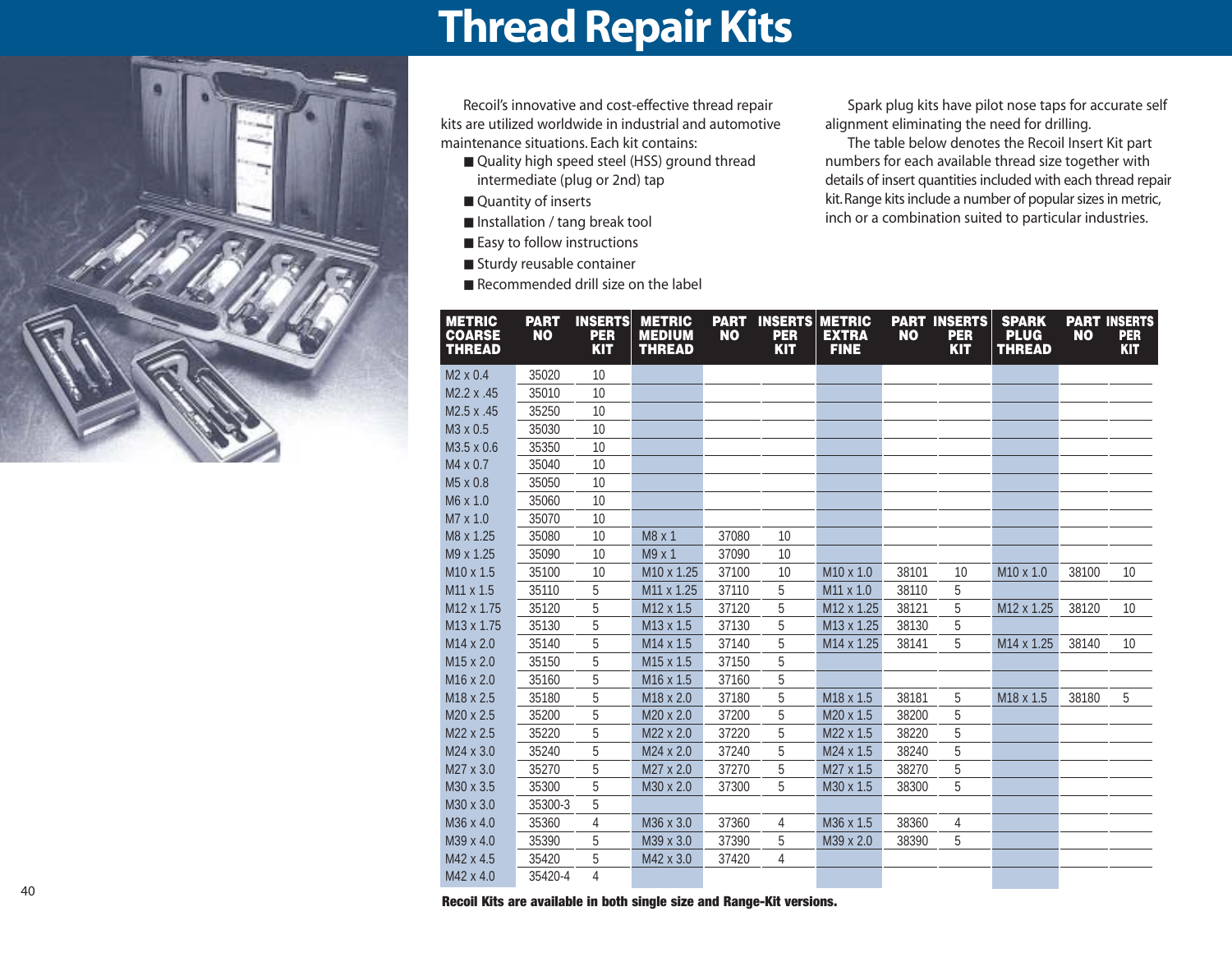# **Thread Repair Kits**

| <b>UNC</b><br><b>THREAD SIZE</b> | <b>PART</b><br><b>NO.</b> | PCS/<br><b>KIT</b> | <b>UNF</b><br><b>THREAD SIZE</b> | <b>PART</b><br>NO. | PCS/<br><b>KIT</b> | <b>BSF</b><br><b>THREAD SIZE</b> | <b>PART</b><br>NO. | PCS/<br><b>KIT</b> |
|----------------------------------|---------------------------|--------------------|----------------------------------|--------------------|--------------------|----------------------------------|--------------------|--------------------|
| #2-56                            | 33520                     | 10                 | #3-56                            | 34530              | 10                 | $3/16 - 32$                      | 30030              | 10                 |
| #3-48                            | 33530                     | 10                 | #4-48                            | 34540              | 10                 | $1/4 - 26$                       | 30040              | 10                 |
| #4-40                            | 33540                     | 10                 | $#6 - 40$                        | 34560              | 10                 | $5/16 - 22$                      | 30050              | 10                 |
| #5-40                            | 33550                     | 10                 | #8-36                            | 34580              | 10                 | $3/8 - 20$                       | 30060              | 10                 |
| #6-32                            | 33560                     | 10                 | #10-32                           | 34600              | 10                 | 7/16-18                          | 30070              | 5                  |
| #8-32                            | 33580                     | 10                 | #12-28                           | 34620              | 10                 | $1/2 - 16$                       | 30080              | 5                  |
| #10-24                           | 33600                     | 10                 | $1/4 - 28$                       | 34040              | 10                 | $9/16 - 16$                      | 30090              | 5                  |
| #12-24                           | 33620                     | 10                 | $5/16 - 24$                      | 34050              | 10                 | $5/8 - 14$                       | 30100              | 5                  |
| $1/4 - 20$                       | 33040                     | 10                 | $3/8 - 24$                       | 34060              | 10                 | $3/4 - 12$                       | 30120              | 5                  |
| $5/16 - 18$                      | 33050                     | 10                 | $7/16 - 20$                      | 34070              | 5                  | $7/8 - 11$                       | 30140              | 5                  |
| $3/8 - 16$                       | 33060                     | 10                 | $1/2 - 20$                       | 34080              | 5                  | $1 - 10$                         | 30160              | 5                  |
| $7/16 - 14$                      | 33070                     | 5                  | $9/16 - 18$                      | 34090              | 5                  | $11/4-9$                         | 30200              | 5                  |
| $1/2 - 13$                       | 33080                     | 5                  | $5/8 - 18$                       | 34100              | 5                  | <b>BSW</b><br><b>THREAD SIZE</b> | <b>PART</b>        | PCS/               |
| $9/16 - 12$                      | 33090                     | 5                  | $3/4 - 16$                       | 34120              | 5                  |                                  | NO.                | <b>KIT</b>         |
| $5/8 - 11$                       | 33100                     | 5                  | $7/8 - 14$                       | 34140              | 5                  | $1/8 - 40$                       | 32020              | 10                 |
| $11/16 - 11$                     | 33110                     | 5                  | $1 - 12$                         | 34160              | 5                  | 3/16-24                          | 32030              | 10                 |
| $3/4 - 10$                       | 33120                     | 5                  | $1 - 14$                         | 34160-14           | 5                  | $1/4 - 20$                       | 32040              | 10                 |
| $7/8-9$                          | 33140                     | 5                  | $11/8-12$                        | 34180              | 5                  | $5/16 - 18$                      | 32050              | 10                 |
| $1 - 8$                          | 33160                     | 5                  | $11/4-12$                        | 34200              | 5                  | $3/8 - 16$                       | 32060              | 10                 |
| $11/8-7$                         | 33180                     | 5                  | $13/8-12$                        | 34220              | 5                  | $7/16 - 14$                      | 32070              | 5                  |
| $11/4-7$                         | 33200                     | 5                  | $11/2 - 12$                      | 34240              | 4                  | $1/2 - 12$                       | 32080              | 5                  |
| $13/8-6$                         | 33220                     | 5                  | <b>BSC OR</b><br><b>BRASS</b>    | <b>PART</b>        | PCS/               | $9/16 - 12$                      | 32090              | 5                  |
| $11/2-6$                         | 33240                     | $\overline{4}$     |                                  | NO.                | <b>KIT</b>         | $5/8 - 11$                       | 32100              | 5                  |
| <b>NPT</b><br><b>THREAD SIZE</b> | <b>PART</b>               | PCS/               | $1/4 - 26$                       | 30040              | 10                 | $3/4 - 10$                       | 32120              | 5                  |
|                                  | NO.                       | <b>KIT</b>         | $5/16 - 26$                      | 36500              | 10                 | $7/8-9$                          | 32140              | 5                  |
| $1/8 - 27$                       | 36020                     | 10                 | $3/8 - 26$                       | 36600              | 10                 | $1 - 8$                          | 32160              | 5                  |
| $1/4 - 18$                       | 36040                     | 10                 | $7/16 - 26$                      | 36700              | 5                  | $11/8-7$                         | 32180              | 5                  |
| $3/8 - 18$                       | 36060                     | 10                 | $1/2 - 26$                       | 36800              | 5                  | $11/4 - 7$                       | 32200              | 5                  |
| $1/2 - 14$                       | 36080                     | 5                  |                                  |                    |                    | $13/8-6$                         | 32220              | 5                  |
| $3/4 - 14$                       | 36120                     | 5                  |                                  |                    |                    | $11/2-6$                         | 32240              | 5                  |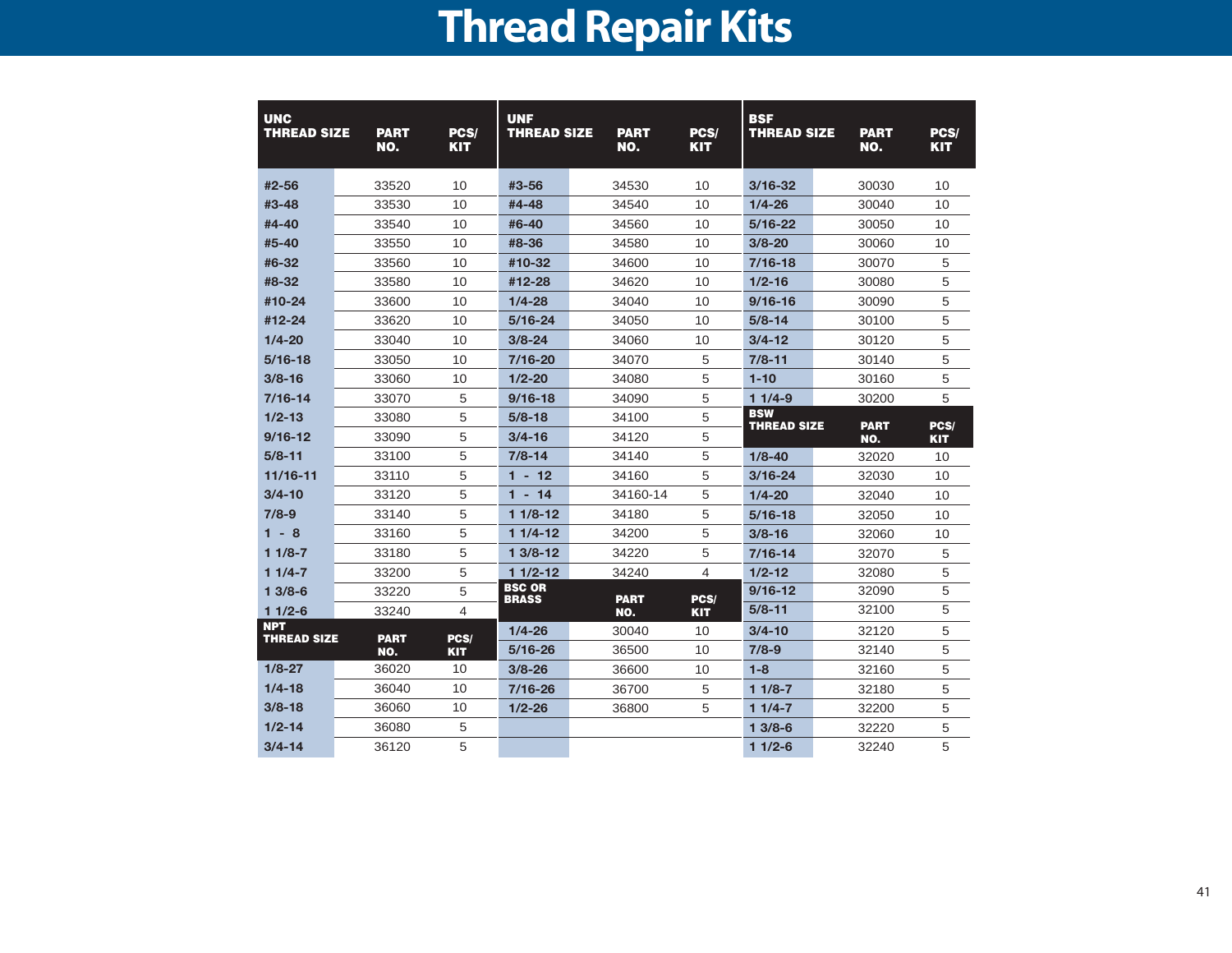# **Thread Repair Kits**

| <b>BSP</b><br><b>THREAD SIZE</b>     | <b>PART</b><br>NO. | PCS/<br><b>KIT</b> | <b>8 TPI UN</b><br><b>THREAD SIZE</b> | <b>PART</b><br>NO. | PCS/<br><b>KIT</b>                                                               | <b>BA</b><br><b>THREAD SIZE</b> | <b>PART</b><br>NO. | PCS/<br><b>KIT</b> |
|--------------------------------------|--------------------|--------------------|---------------------------------------|--------------------|----------------------------------------------------------------------------------|---------------------------------|--------------------|--------------------|
| $1/8 - 28$                           | 31020              | 10                 | $11/8-8$                              | 36180              | 5                                                                                |                                 |                    |                    |
| $1/4 - 19$                           | 31040              | 10                 | $11/4-8$                              | 36200              | 5                                                                                |                                 |                    |                    |
| $3/8 - 19$                           | 31060              | 5                  | $13/8-8$                              | 36220              | 5                                                                                | 0 <sub>BA</sub>                 | 30500              | 10                 |
| $1/2 - 14$                           | 31080              | 5                  | $11/2-8$                              | 36240              | 4                                                                                | 2BA                             | 30520              | 10                 |
| $5/8 - 14$                           | 31100              | 5                  | $15/8-8$                              | 36260              | 4                                                                                | 4 <sub>BA</sub>                 | 30540              | 10                 |
| $3/4 - 14$                           | 31120              | 5                  | $13/4-8$                              | 36280              | 4                                                                                | 6 <sub>BA</sub>                 | 30560              | 10                 |
| $1 - 11$                             | 31160              | 5                  | $17/8-8$                              | 36300              | 4                                                                                |                                 |                    |                    |
| <b>SPECIAL</b><br><b>THREAD SIZE</b> | <b>PART</b>        | PCS/               | $2 - 8$                               | 36320              | 4                                                                                |                                 |                    |                    |
| <b>UNEF</b>                          | NO.                | <b>KIT</b>         | <b>RANGE KITS</b><br><b>PART NO.</b>  |                    |                                                                                  | <b>SIZES INCLUDE</b>            |                    |                    |
| $1/4 - 32$                           | 34040-32           | 10                 | 33004                                 |                    | UNC - 1/4-20, 5/16-18, 3/8-16, 7/16-14, 1/2-13                                   |                                 |                    |                    |
| <b>HARLEY</b>                        |                    |                    | 34004                                 |                    | UNF - 1/4-28, 5/16-24, 3/8-24, 7/16-20, 1/2-20                                   |                                 |                    |                    |
| $1/4 - 24$                           | 34040-24           | 10                 | 32004                                 |                    | BSW - 1/4-20, 5/16-18, 3/8-16, 7/16-14, 1/2-12                                   |                                 |                    |                    |
| $7/16 - 16$                          | 34070-16           | 10                 | 35004                                 |                    | METRIC - ISO - M5x.8, M6x1, M8x1.25, M10x1.5, M12x1.75                           |                                 |                    |                    |
| <b>CARBURETOR</b>                    |                    |                    | 35005                                 |                    | METRIC - ISO - M6x1, M8x1.25, M10x1.5, M12x1.75, M16x2                           |                                 |                    |                    |
| $7/8 - 20$                           | 34140-20           | 5                  | 38006                                 |                    | M/C (M/cycle) - M6x1, M8x1.25, M10x1, M10x1.25, M12x1.25, M14x1.25               |                                 |                    |                    |
| $1 - 20$                             | 34160-20           | 5                  | 38007                                 |                    | O.P.E. (Outdoor Power Equip't) - M5x.8, M6x1, M8x1.25, M14x1.25, 1/4-20, 5/16-18 |                                 |                    |                    |
| <b>CUMMINS</b>                       |                    |                    | 38008                                 |                    | VW - M6x1, M7x1, M8x1.25 M10x1.5, M12x1.5, M14x1.25                              |                                 |                    |                    |
| $11/16 - 16$                         | 34110-16           | 5                  | 30004                                 |                    | BSF - 1/4-26, 5/16-22, 3/8-20, 7/16-18, 1/2-16                                   |                                 |                    |                    |
|                                      |                    |                    | 33005                                 |                    | M6x1, M8x1.25, M10x1.5, M12x1.75, M14x1.25                                       |                                 |                    |                    |

Specials can be provided to suit your particular requirements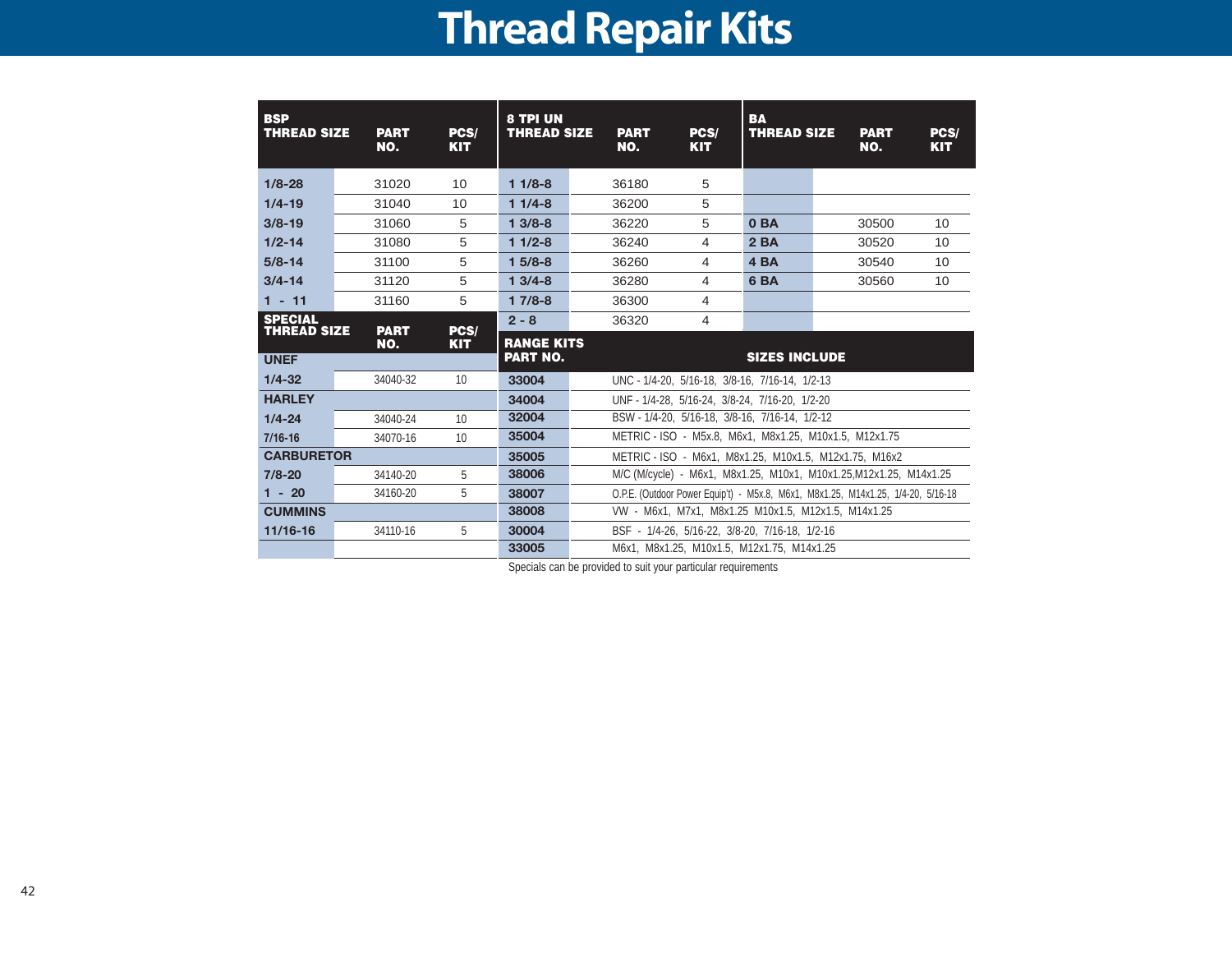### **Design Considerations**

The following design considerations should be evaluated to maximize the security and safety of the fastening assembly using Recoil wire inserts.

#### *Boss Dimensions*

Boss thickness is a function of size and strength requirements and also design of components. For optimum strength, the minimum wall thickness should be twice the maximum diameter of the STI Recoil Tap. For minimum requirements, a wall thickness of twice the bolt diameter to center line may be adequate.

#### **Boss Thickness**



#### *Edge Dimensions*

The minimum edge distance recommended is the maximum diameter of the STI tap measured from the edge of the material to the center-line of the hole.

#### **Edge Thickness**



#### *Minimum Material Thickness*

The recommended minimum material thickness for through-hole applications is equal to the nominal length of the insert plus one pitch.This allows for proper countersinking and installation of the insert at 3/4 to 1-1/2 pitches below the surface of the component. In design critical applications, the minimum thickness may be reduced by eliminating the countersink and installing the insert to 1/4 to 1/2 pitch below the surface.

#### *Class of Thread Fit*

All Recoil inserts are produced to exacting tolerances where installation into the tapped hole will conform exactly to the parent material thread characteristics. It is therefore important that the tapped hole tolerances of either 2B or 3B (unified threads), or the applicable 4H5H and 5H (metric threads) combinations must be carefully controlled by precise tapping and gauging operations.

#### *Gauging*

Recoil inserts, when installed correctly in tapped and gauged holes, will conform with the tapped hole dimensions once the insert has been seated. Gauging of the tapped hole with the appropriate gauges prior to installing Recoil inserts is therefore highly recommended.

#### **Bolt Engagement**

Maximum strength of the bolted insert assembly will be achieved if the bolt or screw engages the full length of the insert. Ideally, the minimum bolt projection for safe engagement should be at least two pitches beyond the last coil of the insert.

#### *Tang Removal*

To achieve the optimum bolt engagement and hence maximum strength, the tang should be removed from the insert. Exceptions to this recommendation may be necessary in certain blind-hole applications involving light tensile bolt loading.

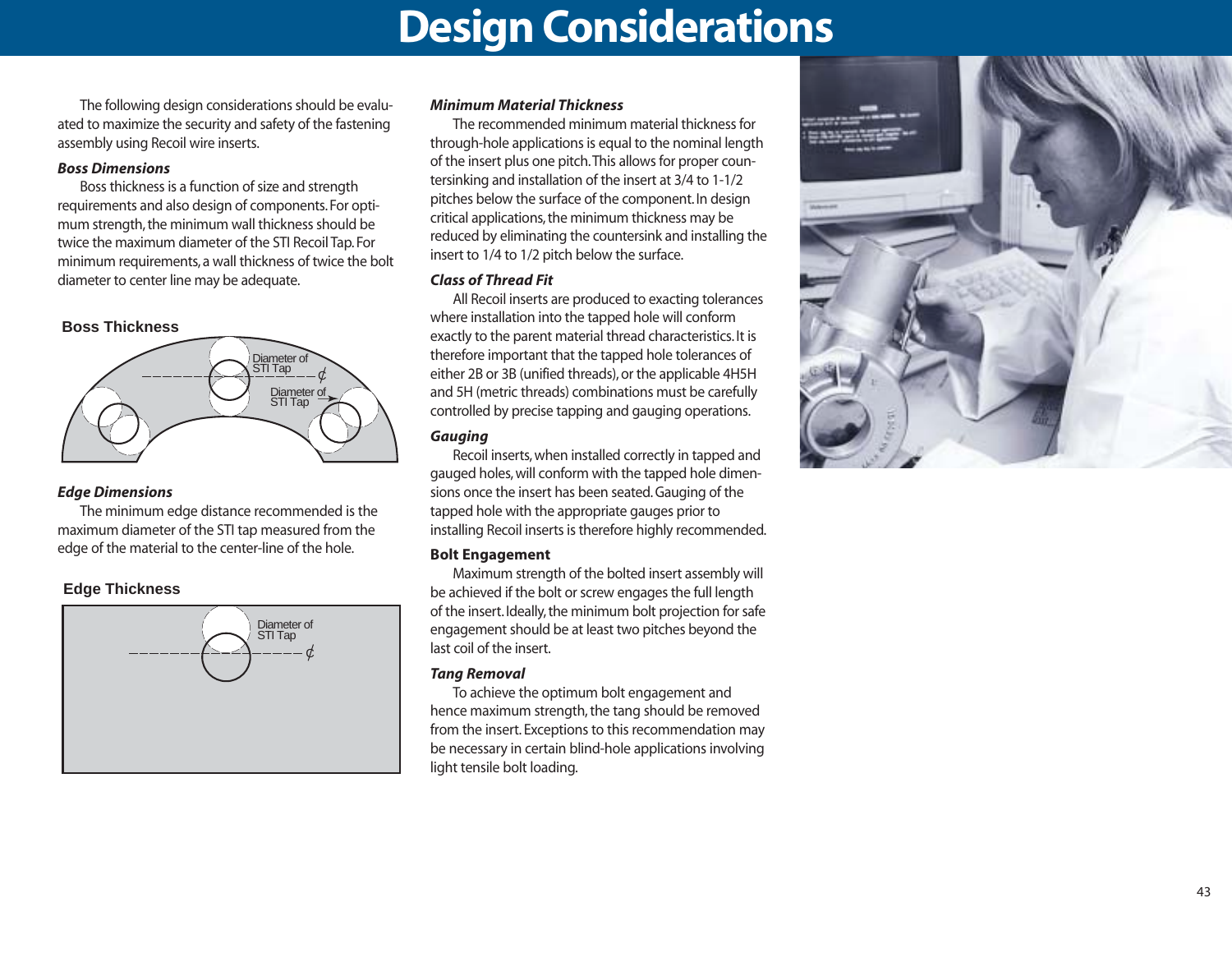#### **Design Method**

The ultimate consideration is to design an assembly that balances the tensile strength of the bolt material against the shear strength of the parent material. With insert lengths available in 1, 1-1/2, 2, 2-1/2, and 3 times the nominal thread diameters, there are engagement lengths available to produce an assembly thread system where the bolt will fail without damage to the parent material or thread.The bolt must be fully engaged along the entire length of the insert to obtain this position.

Selection of the correct length insert can be determined from Table 1 referring to values for bolt ultimate strengths and parent material shear strengths. For intermediate strength value, use the next higher bolt tensile value or the next lower parent material shear strength.

Assembly strength is a function of shear area and the shear strength of the parent material, tensile strength and cross sectional area of the bolt.Table 1 provides a recommendation of the nominal length of insert which should be selected for a parent material of a certain shear strength, so that when a bolt is used with defined tensile properties, tensile failure of the bolt should occur before the insert is stripped away from the material in which it was inserted.

#### **Table 1 (Source BS 7752: Part 1:1994)**

|                                                         | <b>TENSILE STRENGTH OF BOLT SELECTED (Ultimate Tensile Strength)</b> |                           |                           |                            |                             |                             |                             |  |  |  |  |  |
|---------------------------------------------------------|----------------------------------------------------------------------|---------------------------|---------------------------|----------------------------|-----------------------------|-----------------------------|-----------------------------|--|--|--|--|--|
| <b>SHEAR STRENGTH</b><br><b>PARENT MATERIAL</b>         | 400 (MPa)<br>58,000 (psi)                                            | 500 (MPa)<br>72,000 (psi) | 600 (MPa)<br>87,000 (psi) | 800 (MPa)<br>116,000 (psi) | 1000 (MPa)<br>145,000 (psi) | 1200 (MPa)<br>174,000 (psi) | 1400 (MPa)<br>203,000 (psi) |  |  |  |  |  |
| 70 to 99 MPa<br>(10.0 to 14.4 Ksi)                      | 2.0 <sub>D</sub>                                                     | 2.5D                      | 2.5D                      |                            |                             |                             |                             |  |  |  |  |  |
| 100 to 149 MPa<br>(14.5 to 21.5 Ksi)                    | 1.5D                                                                 | 1.5D                      | 2.0 <sub>D</sub>          | 3.0 <sub>D</sub>           |                             |                             |                             |  |  |  |  |  |
| 150 to 199 MPa<br>(21.7 to 28.9 Ksi)                    | 1.0 <sub>D</sub>                                                     | 1.5D                      | 1.5D                      | 2.0 <sub>D</sub>           | 2.5D                        | 3.0 <sub>D</sub>            |                             |  |  |  |  |  |
| 200 to 249 MPa<br>(29.0 to 36.1 Ksi)                    | 1.0 <sub>D</sub>                                                     | 1.0 <sub>D</sub>          | 1.0 <sub>D</sub>          | 1.5D                       | 2.0 <sub>D</sub>            | 2.0D                        | 2.5D                        |  |  |  |  |  |
| 250 to 299 MPa<br>$(36.2 \text{ to } 43.3 \text{ Ksi})$ | 1.0 <sub>D</sub>                                                     | 1.0 <sub>D</sub>          | 1.0 <sub>D</sub>          | 1.5D                       | 1.5D                        | 2.0D                        | 2.0D                        |  |  |  |  |  |
| 300 to 349 MPa<br>(43.5 to 50.6 Ksi)                    | 1.0 <sub>D</sub>                                                     | 1.0 <sub>D</sub>          | 1.0 <sub>D</sub>          | 1.0 <sub>D</sub>           | 1.5D                        | 1.5D                        | 2.0 <sub>D</sub>            |  |  |  |  |  |
| > 350 MPa<br>$(50.7$ Ksi $)$                            | 1.0 <sub>D</sub>                                                     | 1.0 <sub>D</sub>          | 1.0 <sub>D</sub>          | 1.0 <sub>D</sub>           | 1.0 <sub>D</sub>            | 1.5D                        | 1.5D                        |  |  |  |  |  |

**Note: Inserts are available in different lengths which are measured by the diameter of the thread. For example the length of a 3D insert would be three times the diameter.**

**Note: Table 1 is for guidance only. It remains the responsibility of the user to ensure that the insert nominal length chosen is suitable for the particular application concerned.**

#### **Design Method**

The following procedure can be used to verify a joint design incorporating a wire thread insert:

**1.** Select size and strength of bolt to be used (refer to table 2).

**2.** Determine tensile failure load of the selected bolt.

**3.** Determine shear strength of parent material for the installation of the insert (refer to table 3).

**4.** Determine length of insert based on the shear strength capability of parent material.

**Note: Information in referring to joint strength is intended as a guide only. Professional engineering advice must be sought when exact design calculations are required.**

#### *Step One:*

*Select size and strength of bolt to be used* 

#### **Design Example (Metric) Units**

| <b>Type</b> |                  | $M16 \times 2.0$         |
|-------------|------------------|--------------------------|
|             |                  | SAE Grade 8              |
|             | Nominal Diameter | 16.0 mm                  |
| Pitch       |                  | $2.0 \text{ mm}$         |
|             | Shear Strength   | 1034 MPa (refer table 2) |

#### **Design Example (Inch) Units**

| <b>Type</b>      | 1/2"-13 UNC,               |
|------------------|----------------------------|
|                  | Socket Head Cap Screw      |
| Nominal Diameter | 0.500"                     |
| TPI              | 13                         |
| Tensile Strength | 181,000psi (refer table 2) |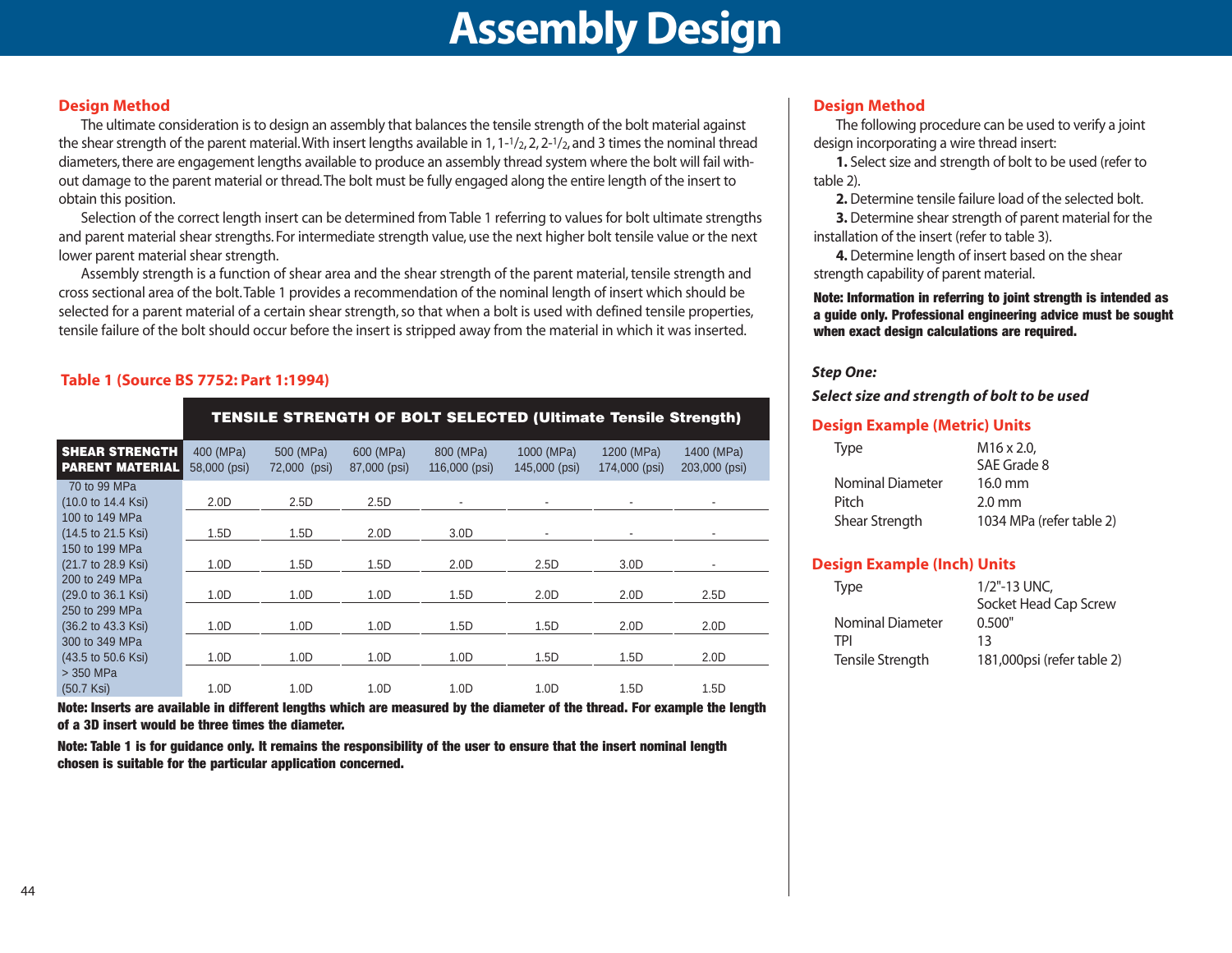| <b>BOLT GRADE</b>          | <b>Tensile strength MPa</b><br>(minimum) |
|----------------------------|------------------------------------------|
| SAE Grade 1                |                                          |
| $1/4"$ to 1"               | 413                                      |
| SAE Grade 5                |                                          |
| $1/4$ " to 1 $1/2$ "       | 827                                      |
| SAE Grade 7                |                                          |
| $1/4$ " to 1 $1/2$ "       | 917                                      |
| SAE Grade 8                |                                          |
| $1/4$ " to 1 $1/2$ "       | 1034                                     |
| ASTM A354                  |                                          |
| BC 1/4" to 2 1/2"          | 862                                      |
| BD 1/4" to 2 1/2"          | 1034                                     |
| Socket head screw products | 1250                                     |

#### **Table 2 Strength, Bolt (Metric)**

#### **Table 2 Strength, Bolt (Inch)**

| <b>BOLT GRADE</b>          | <b>Tensile strength psi</b><br>(minimum) |
|----------------------------|------------------------------------------|
| SAE Grade 1                |                                          |
| $1/4"$ to $1"$             | 60,000                                   |
| SAE Grade 5                |                                          |
| 1/4" to 1 1/2"             | 120,000                                  |
| SAE Grade 7                |                                          |
| 1/4" to 1 1/2"             | 133,000                                  |
| SAE Grade 8                |                                          |
| 1/4" to 1 1/2"             | 150,000                                  |
| ASTM A354                  |                                          |
| BC 1/4" to 2 1/2"          | 125.000                                  |
| BD 1/4" to 2 1/2"          | 150.000                                  |
| Socket head screw products | 181.000                                  |

#### *Step Two: Determine tensile failure load of selected bolt*

Min Thread Diameter 13.797mm (handbook) Shear Area 149.5mm<sup>2</sup> (calculated)\* Tensile Failure Load 154.59kN (calculated)<sup>#</sup>

**\*Area based on minor thread diameter.** 

**#Parent material shear strength must exceed this.**

Min Thread Diameter 0.407" (handbook) Shear Area  $0.130^{n^2}$  (calculated)\* Tensile Failure Load 23,550 Pounds Force (lbf) (calculated)# **\*Area based on minor thread diameter. #Parent material shear strength must exceed this.**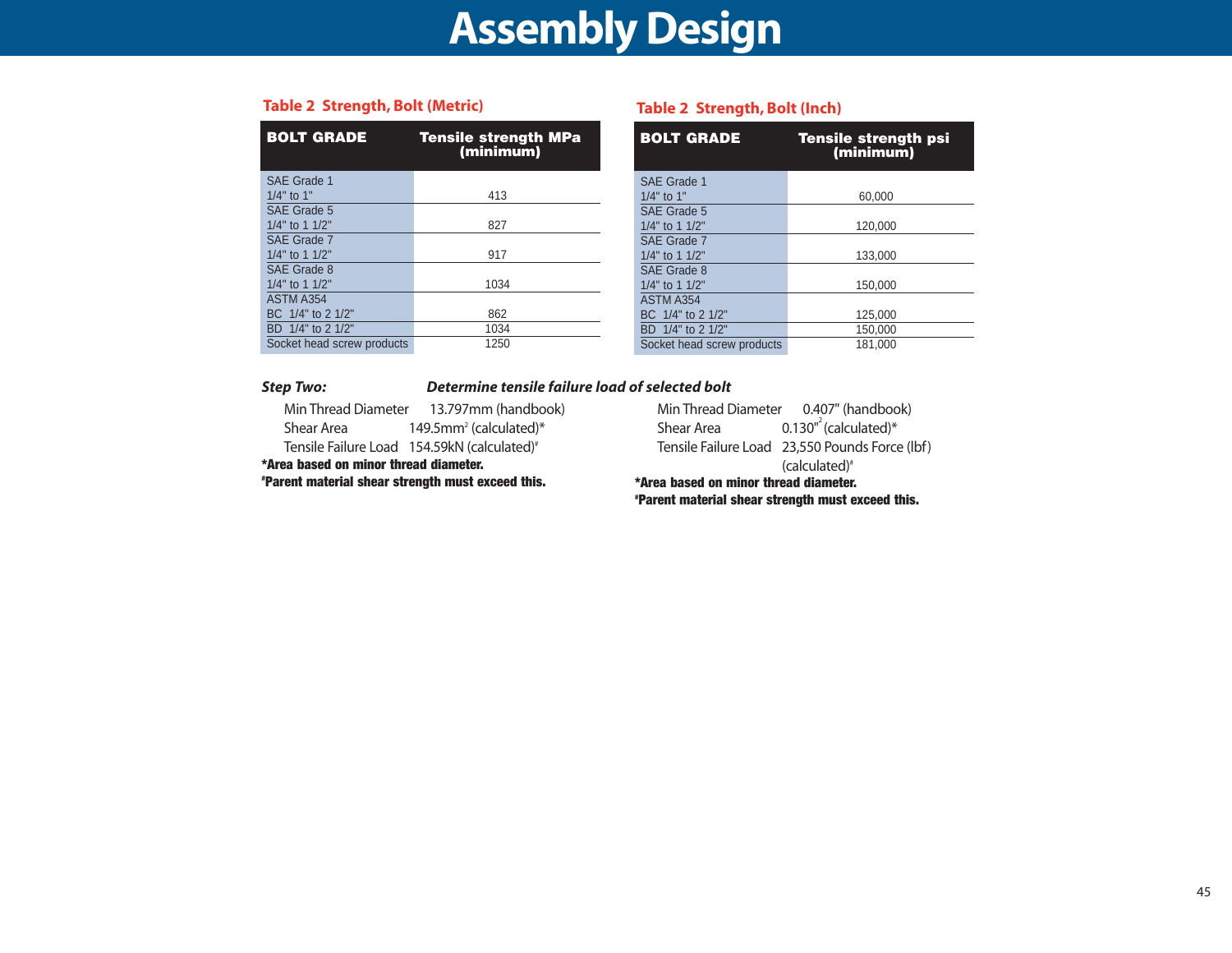| Step Three:    | Determine shear strength of parent material for the installation of<br>the insert (refer table 3) |                |                            |
|----------------|---------------------------------------------------------------------------------------------------|----------------|----------------------------|
| Tvpe           | 2024 Wrought Aluminum,                                                                            | Tvpe           | 5083 Wrought Aluminum,     |
|                | T62 temper                                                                                        |                | annealed Condition         |
| Shear Strength | 283 MPa (refer table 3)                                                                           | Shear Strength | 25,000 psi (refer table 3) |

#### **Table 3 Shear Strength, Parent Material (Metric)**

#### **Table 3 Shear Strength, Parent Material (Inch)**

| <b>ALLOY</b>                                         |                  | <b>TEMPER SHEAR STRENGTH</b><br><b>MPa (typical)</b> | <b>ALLOY</b>                                         |                  | <b>TEMPER SHEAR STRENGTH</b><br>psi (typical) |
|------------------------------------------------------|------------------|------------------------------------------------------|------------------------------------------------------|------------------|-----------------------------------------------|
| <b>SHEET &amp; PLATE</b>                             |                  |                                                      | <b>SHEET &amp; PLATE</b>                             |                  |                                               |
| 1200                                                 | $\mathbf{0}$     | 62                                                   | 1200                                                 | $\Omega$         | 9,000                                         |
| 2024                                                 | T62              | 283                                                  | 2024                                                 | T62              | 41,000                                        |
| 5005                                                 | H <sub>34</sub>  | 97                                                   | 5005                                                 | H34              | 14,000                                        |
| 5251                                                 | H34              | 138                                                  | 5251                                                 | H34              | 20,000                                        |
| 5083                                                 | 0                | 172                                                  | 5083                                                 | $\Omega$         | 25,000                                        |
| 5083                                                 | H321             | 179                                                  | 5083                                                 | H321             | 26,000                                        |
| 7075                                                 | T <sub>6</sub>   | 331                                                  | 7075                                                 | T <sub>6</sub>   | 48,000                                        |
| <b>EXTRUSIONS (including machine rod)</b>            |                  |                                                      | <b>EXTRUSIONS (including machine rod)</b>            |                  |                                               |
| 1350                                                 | H <sub>112</sub> | 55                                                   | 1350                                                 | H <sub>112</sub> | 8,000                                         |
| 2011                                                 | T <sub>3</sub>   | 221                                                  | 2011                                                 | T <sub>3</sub>   | 32,000                                        |
| 2011                                                 | T <sub>6</sub>   | 234                                                  | 2011                                                 | T <sub>6</sub>   | 34,000                                        |
| 2014                                                 | T <sub>6</sub>   | 290                                                  | 2014                                                 | T <sub>6</sub>   | 42,000                                        |
| 6060                                                 | T <sub>5</sub>   | 117                                                  | 6060                                                 | T <sub>5</sub>   | 17,000                                        |
| 6061                                                 | T <sub>6</sub>   | 207                                                  | 6061                                                 | T <sub>6</sub>   | 30,000                                        |
| <b>CASTINGS (Properties refer to test bars only)</b> |                  |                                                      | <b>CASTINGS (Properties refer to test bars only)</b> |                  |                                               |
| CA401 {LM6 <sup>+</sup> A413 <sup>#}</sup>           | F1-Sand          | 125                                                  | CA401 {LM6 <sup>+</sup> A413 <sup>#}</sup>           | F1-Sand          | 18,000                                        |
| <b>Heat Treating Alloy</b>                           |                  |                                                      | <b>Heat Treating Alloy</b>                           |                  |                                               |
| AC601 {LM25 <sup>+</sup> A356 <sup>#}</sup>          | T6-Sand          | 125                                                  | AC601 {LM25 <sup>+</sup> A356 <sup>#</sup> }         | T6-Sand          | 18,000                                        |
| AC601 {LM25 <sup>+</sup> A356 <sup>#}</sup>          | T5-Sand          | 180                                                  | AC601 {LM25+ A356#}                                  | T5-Sand          | 26,000                                        |
| AC601 {LM25+ A356#}                                  | T6-Perm          | 190                                                  | AC601 {LM25+ A356#}                                  | T6-Perm          | 27,000                                        |

**Shear strength of standard parent materials, (indication only refer supplier for specific properties) +Nearest British Equivalent #Nearest US Equivalent**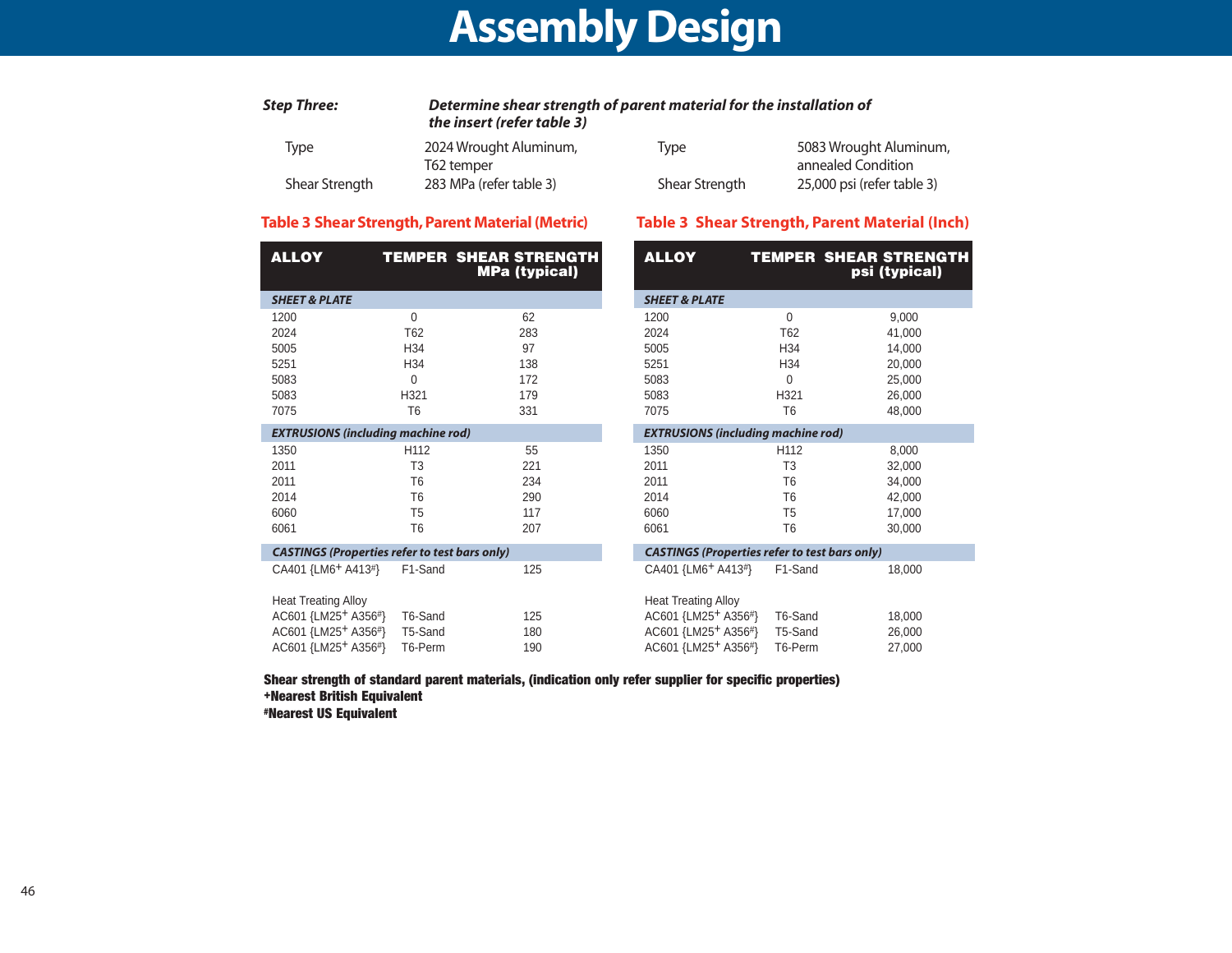

#### **Conclusion:**

For this application a 16mm diameter bolt has been selected. Insert engagement of 20.1mm was calculated. The suitable diameter of the insert can be determined by dividing the length of the insert by the diameter of the bolt.

#### For example:

 $L/dia = 20.1$ mm/16mm

= 1.26 select next highest size Therefore use a 1.5D insert

#### **Conclusion:**

For this application a 1/2" diameter bolt has been selected. Insert engagement of 1.09" was calculated. The suitable diameter of the insert can be determined by dividing the length of the insert by the diameter of the bolt.

For example:

 $L/dia = 1.09''/0.5''$ = 2.2 select next highest size Therefore use a 2.5D insert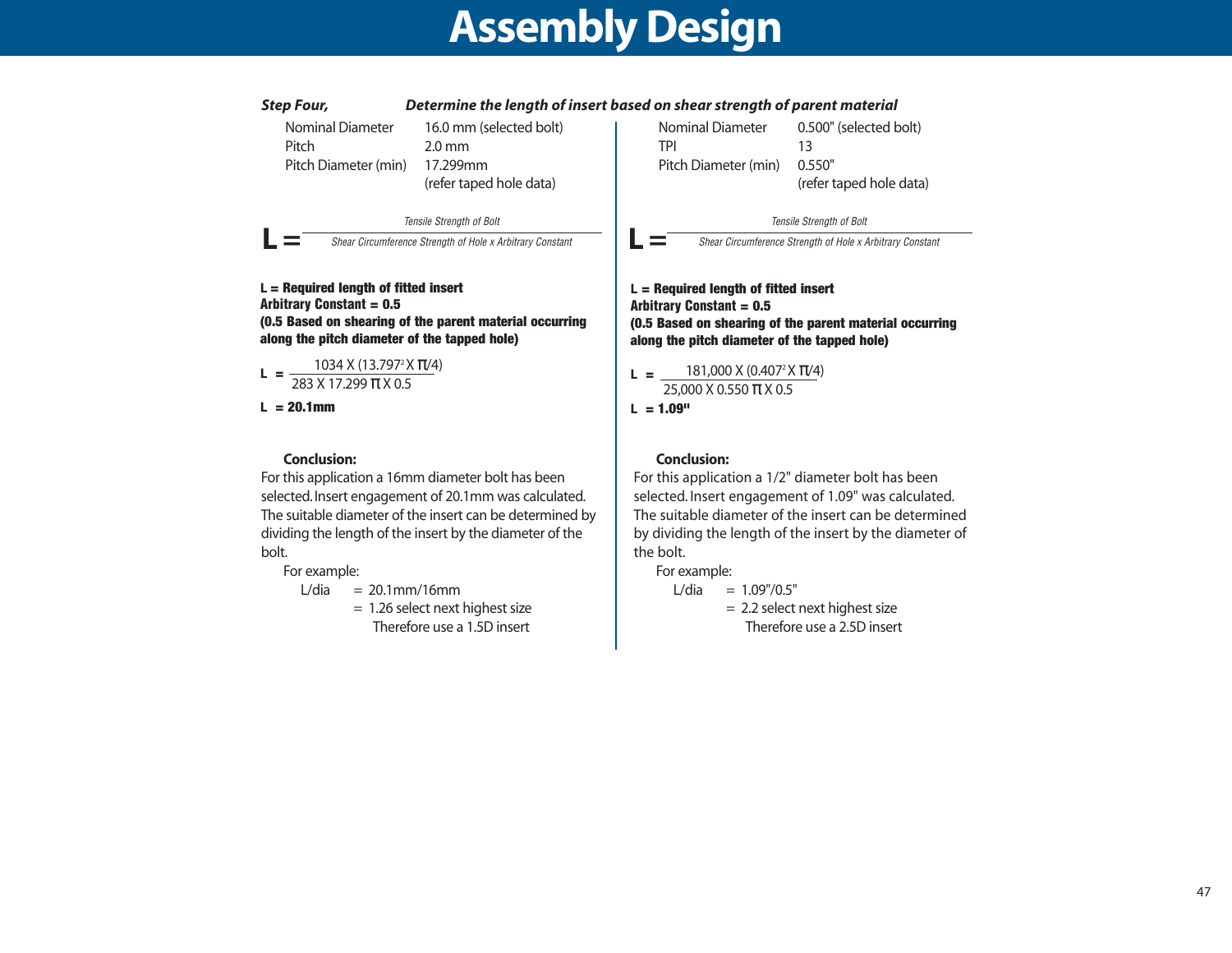

The shaded area in the graph indicates the region in which bolt failure will occur.

**Note: Inserts are available in standard lengths which are multiples of the diameter. For example an insert with a length of 1.5D will measure one and a half times as long as the diameter when installed.**

**Note: The example above is an indication only. Professional engineering advice must be sought when exact design calculations are required.**



The shaded area in the graph indicates the region in which bolt failure will occur.

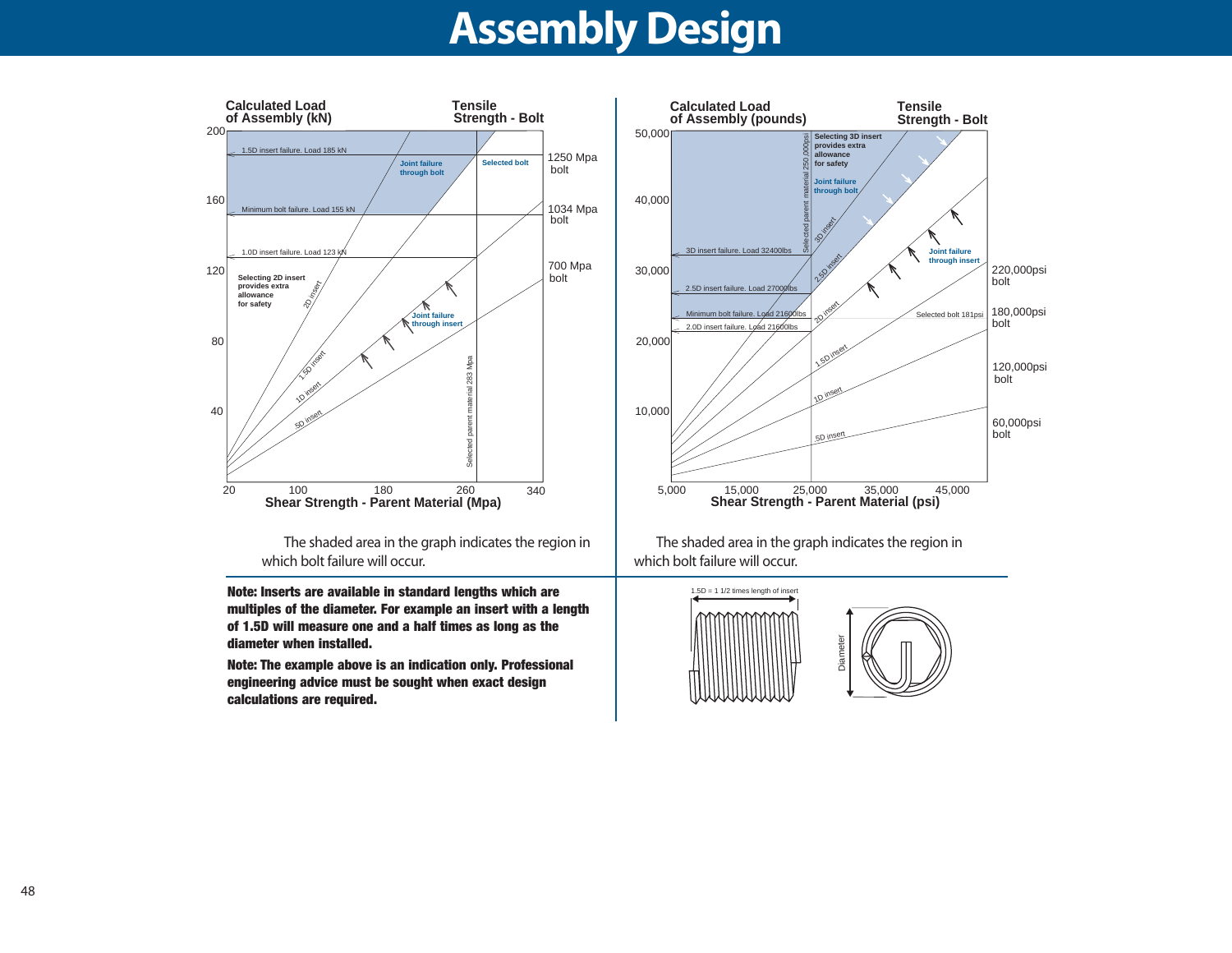### **Thread Identification**

#### **Thread Identification and Drill Chart**

**Metric**

| <b>DIAMETER IN</b> | <b>THREAD</b>  | <b>ISO COARSE</b> |                   |           |              | <b>ISO FINE</b> |                   |           |                | <b>BA</b> |                 |       |              |
|--------------------|----------------|-------------------|-------------------|-----------|--------------|-----------------|-------------------|-----------|----------------|-----------|-----------------|-------|--------------|
| <b>INCHES</b>      | <b>SIZE</b>    |                   | <b>DRILL SIZE</b> |           |              |                 | <b>DRILL SIZE</b> |           |                |           | <b>DIAMETER</b> |       |              |
|                    | <b>MM</b>      | <b>PITCH</b>      | <b>INCH</b>       | <b>MM</b> | <b>OTHER</b> | <b>PITCH</b>    | <b>INCH</b>       | <b>MM</b> | <b>SIZE</b>    | <b>MM</b> | <b>INCH</b>     | PITCH | <b>DRILL</b> |
| .079               | 2              | .4                |                   | 2.1       |              |                 |                   |           | 0              | 6.0       | .236            | 1     | 6.2          |
| .087               | 2.2            | .45               | No. 42            | 2.3       |              |                 |                   |           | $\overline{2}$ | 4.7       | .185            | .8    | 4.9          |
| .098               | 2.5            | .45               | No. 37            | 2.6       |              |                 |                   |           | 4              | 3.6       | .142            | .66   | 3.8          |
| .118               | 3              | $\overline{5}$    | 1/8               | 3.2       |              |                 |                   |           | 6              | 2.8       | .110            | .53   | 2.9          |
| .138               | 3.5            | .6                | No. 27            | 3.7       |              |                 |                   |           | 8              | 2.2       | .860            | .43   | 2.3          |
| .157               | 4              | .7                | 11/64             | 4.2       |              |                 |                   |           | 10             | 1.7       | .670            | .35   | 1.7          |
| .197               | 5              | .8                | 13/64             | 5.2       |              |                 |                   |           |                |           |                 |       |              |
| .236               | 6              |                   | 1/4               | 6.3       |              |                 |                   |           |                |           |                 |       |              |
| .276               | $\overline{7}$ |                   | 9/32              | 7.3       |              |                 |                   |           |                |           |                 |       |              |
| .315               | 8              | 1.25              | 21/64             | 8.3       |              | 1               | 21/64             | 8.3       |                |           |                 |       |              |
| .354               | 9              | 1.25              |                   | 9.4       |              | 1               |                   | 9.3       |                |           |                 |       |              |
| .394               | 10             | 1.5               | 13/32             | 10.4      | $1^*$        | 1.25            | 13/32             | 10.25     |                |           |                 |       |              |
| .433               | 11             | 1.5               |                   | 11.5      |              | 1.25            |                   | 11.25     |                |           |                 |       |              |
| .472               | 12             | 1.75              | 31/64             | 12.5      | 1.25         | 1.5             | 31/64             | 12.25     |                |           |                 |       |              |
| .512               | 13             |                   |                   | 13.5      |              | 1.5             |                   | 13.25     |                |           |                 |       |              |
| .551               | 14             | $\overline{2}$    | 37/64             | 14.5      | $1.25*$      | 1.5             | 9/16              | 14.25     |                |           |                 |       |              |
| .630               | 16             | $\overline{2}$    | 21/32             | 16.5      |              | 1.5             | 21/32             | 16.5      |                |           |                 |       |              |
| .709               | 18             | 2.5               | 47/64             | 18.75     | $1.5*$       | $\overline{2}$  | 23/32             | 18.5      |                |           |                 |       |              |
| .787               | 20             | 2.5               | 13/16             | 20.75     | 1.5          | $\overline{2}$  | 13/16             | 20.5      |                |           |                 |       |              |
| .866               | 22             | 2.5               |                   | 22.75     | 1.5          | $\overline{2}$  |                   | 22.5      |                |           |                 |       |              |
| .945               | 24             | 3                 |                   | 24.75     | 1.5          | $\overline{2}$  |                   | 24.5      |                |           |                 |       |              |

\*M10 X 1, M12 X 1.25, M14 X 1.25, M18 X 1.5 - popular spark plug sizes sizes above M24 available on request.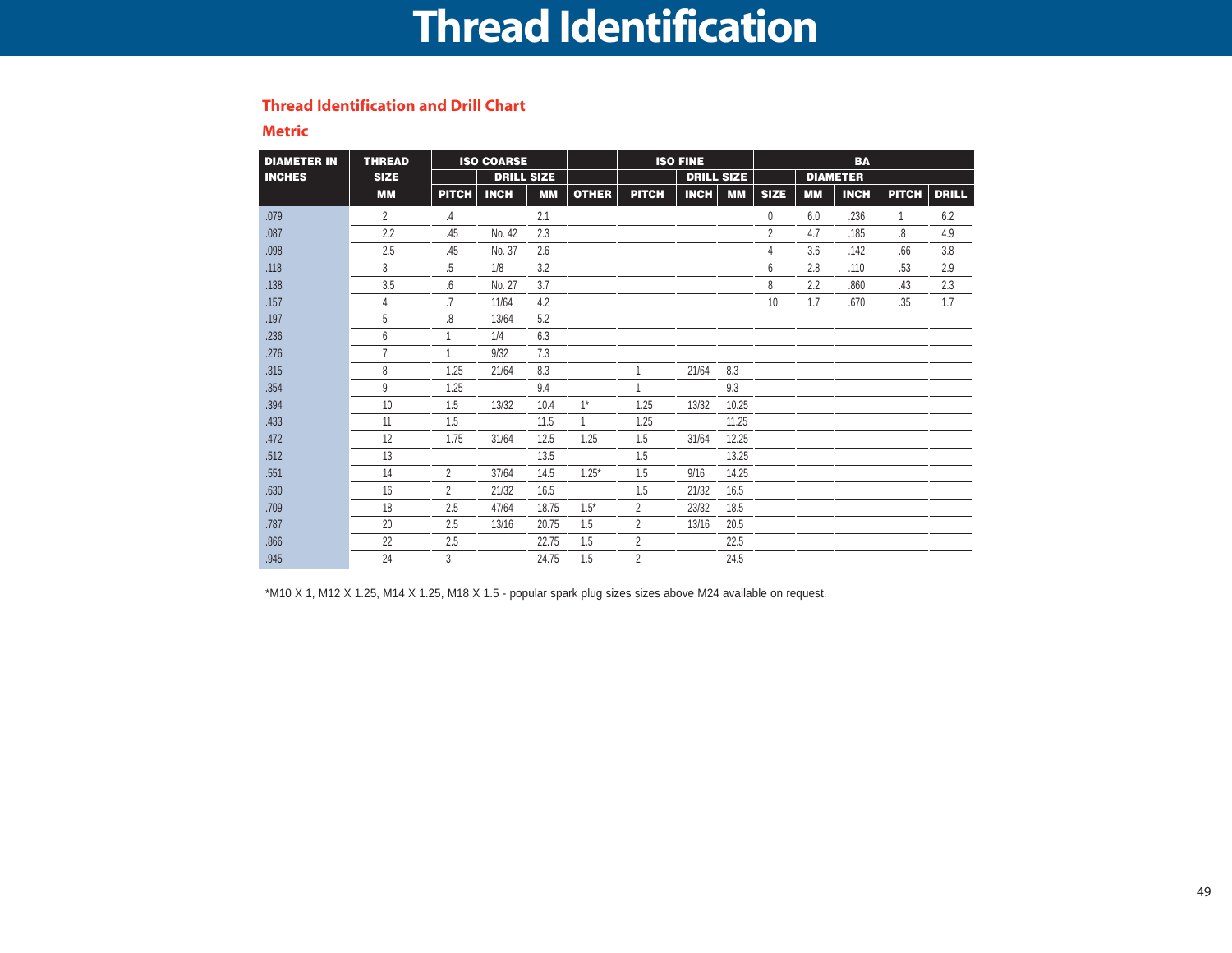### **Thread Identification**

#### **Thread Identification and Drill Chart**

**Inch**

| <b>DIAMETER</b> |           |               |                |                | <b>THREADS PER INCH</b> |            |             |       |                   |            |                      | <b>DRILL SIZE</b> |                 |            |  |
|-----------------|-----------|---------------|----------------|----------------|-------------------------|------------|-------------|-------|-------------------|------------|----------------------|-------------------|-----------------|------------|--|
| <b>INCHES</b>   | <b>MM</b> | <b>THREAD</b> | <b>UNC</b>     | <b>BSW</b>     | <b>UNF</b>              | <b>BSF</b> | <b>BSF*</b> | NPT*  | <b>UNC</b>        | <b>BSW</b> | <b>UNF, SAE, BSF</b> |                   | <b>BSP</b>      | <b>NPT</b> |  |
|                 |           | <b>SIZE</b>   |                |                | (SAE)                   |            |             |       | <b>INCH</b>       | <b>MM</b>  | <b>INCH</b>          | <b>MM</b>         | <b>INCH</b>     | <b>MM</b>  |  |
| .86             | 2.18      | #2            | 56             |                | 64                      |            |             |       | 3/32              | 2.3        | No. 37               | 2.3               |                 |            |  |
| .990            | 2.51      | #3            | 48             |                | 56                      |            |             |       | No.36             | 2.7        |                      | 2.7               |                 |            |  |
| .112            | 2.84      | #4            | 40             |                | 48                      |            |             |       | No.31             | 3.0        | No.31                | 3.0               |                 |            |  |
| .125            | 3.17      | #5 (1/8)      | 40             | 40             | 44                      |            | 28          | 27    | N <sub>0.29</sub> | 3.4        |                      | 3.3               | 3/8             | 9.9        |  |
| .138            | 3.50      | #6            | 32             |                | 40                      |            |             |       | N <sub>0.25</sub> | 3.7        | N <sub>0.26</sub>    | 3.7               |                 |            |  |
| .164            | 4.16      | #8            | 32             |                | 36                      |            |             |       | 11/64             | 4.4        | 11/64                | 4.4               |                 |            |  |
| .190            | 4.82      | #10 (3/16)    | 24             |                | 32                      |            |             |       | 13/64             | 5.1        | 13/64                | 5.1               |                 |            |  |
| .187            | 4.76      | 3/16          |                | 24             | 32                      |            |             |       | 13/64             | 5.0        | 13/64                | 5.0               |                 |            |  |
| .216            | 5.49      | #12 (7/32)    | 24             | 24             |                         |            |             |       | 15/64             | 5.6        |                      |                   |                 |            |  |
| .250            | 6.35      | 1/4           | 20             | 20             | 28                      | 26         | 19          | 18    | 17/64             | 6.7        | 17/64                | 6.6               | 33/64           | 13.5       |  |
| .312            | 7.93      | 5/16          | 18             | 18             | 24                      | 22         |             |       | 21/64             | 8.3        | 21/64                | 8.2               |                 |            |  |
| .375            | 9.52      | 3/8           | 16             | 16             | 24                      | 20         | 19          | 18    | 25/64             | 9.9        | 25/64                | 9.8               | 21/32           | 17.0       |  |
| .437            | 11.11     | 7/16          | 14             | 14             | 20                      | 18         |             |       | 29/64             | 11.5       | 29/64                | 11.5              |                 |            |  |
| .500            | 12.70     | 1/2           | 13             | 12             | 20                      | 16         | 14          | 14    | 17/32             | 13.0       | 33/64                | 13.0              | 13/16           | 21.5       |  |
| .562            | 14.28     | 9/16          | 12             | 12             | 18                      | 16         |             |       | 19/32             | 14.5       | 37/64                | 14.5              |                 |            |  |
| .625            | 15.87     | 5/8           | 11             | 11             | 18                      | 14         |             |       | 21/32             | 16.5       | 41/64                | 16.25             |                 |            |  |
| .750            | 19.05     | 3/4           | 10             | 10             | 16                      | 12         | 14          | 14    | 25/32             | 19.75      | 49/64                | 19.5              | $1\frac{1}{64}$ | 27.0       |  |
| .875            | 22.22     | 7/8           | 9              | 9              | 14                      | 11         |             |       | 29/32             | 23.0       | 57/64                | 22.5              |                 |            |  |
| 1.000           | 25.40     | 1"            | 8              | 8              | 12(14)                  | 10         | 11          | 111/2 | $1^{1/32}$        | 26.0       | $1\frac{1}{64}$      | 26.0              | $1\frac{9}{32}$ | 33.5       |  |
| 1.125           | 28.57     | 11/8"         | $\overline{7}$ | $\overline{7}$ | 12                      | 9          | 11          |       | $1\frac{5}{32}$   | 29.5       | $1\frac{5}{32}$      | 29.5              |                 |            |  |
| 1.250           | 31.75     | 11/4"         | $\overline{7}$ | $\overline{7}$ | 12                      | 9          | 11          |       | $1\frac{9}{32}$   | 33.0       | $1\frac{9}{32}$      | 32.5              |                 |            |  |
| 1.375           | 34.92     | 13/8"         | 6              | 6              | 12                      | 8          | 11          |       | $1^{13}/_{32}$    | 36.0       | $1^{13}/x$           | 36.0              |                 |            |  |
| 1.500           | 38.10     | 11/2"         | 6              | 6              | 12                      | 8          | 11          |       | $1^{17}/_{32}$    | 39.0       | $1^{17}/2$           | 39.0              |                 |            |  |

\*Nominal diameters for BSP and NPT are not thread diameters but relate to the inside diameter of the pipe.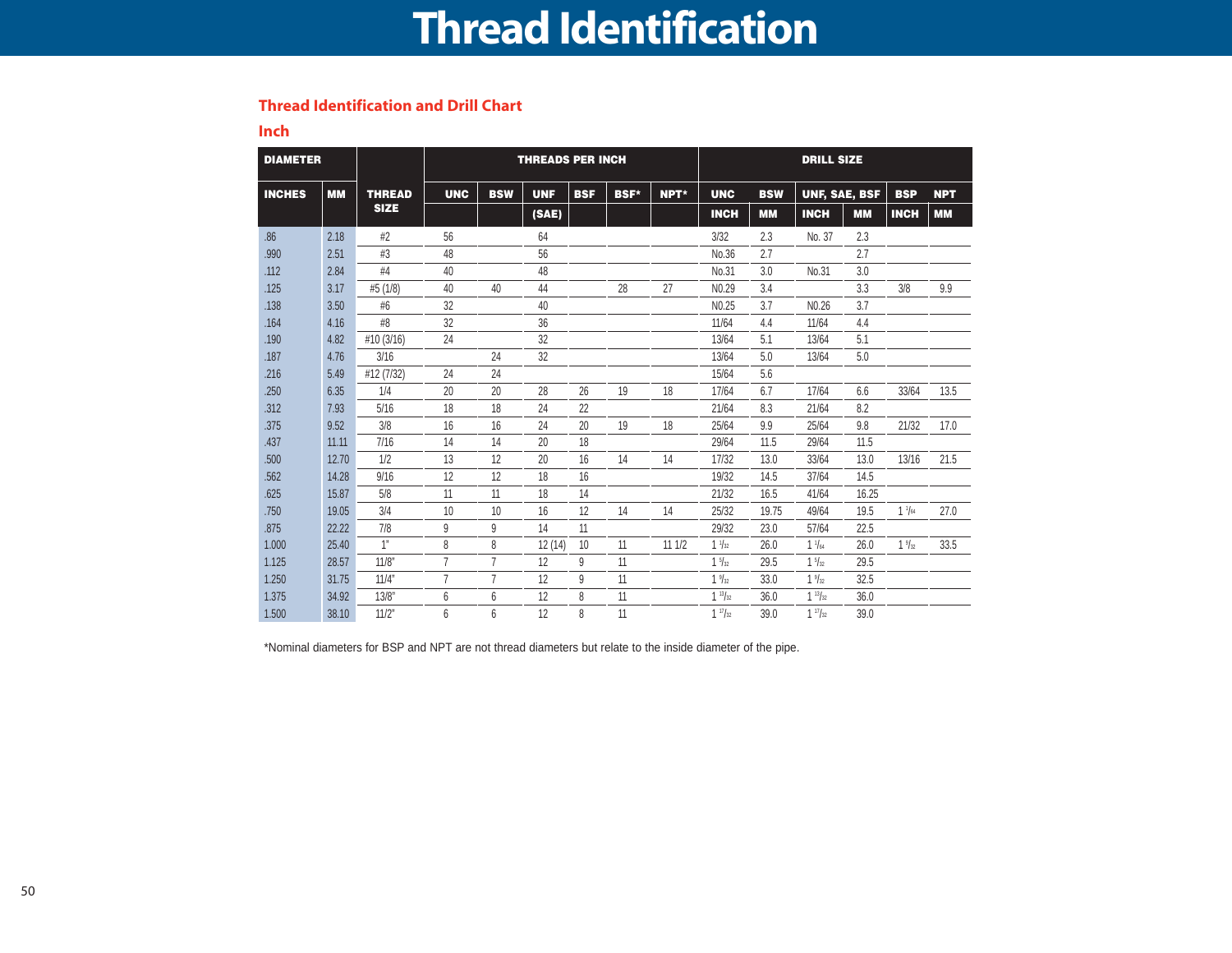### **Thread Identification**

#### **Screw Pitch Gauge**

It is critical that inserts match the tapped hole exactly as some inch and metric are very close but only one is exactly right. A screw pitch gauge is the perfect tool to identify exact TPI or pitch.The bolt diameter should be measured and matched to the closest size over, relating to the TPI or pitch of the thread.

In general, major diameter of bolt or male thread will always be slightly less than the exact diameter listed in the thread identification and drill chart.



#### **Drill Sizes**

Drill sizes are recommended only.The nearest standard size drill above or below is generally quite suitable for repairs and in many instances, drilling is not necessary for stripped holes. For precision tolerances, the thread identification and drill chart is an accurate guide, but final size depends on material and machining conditions.

In practice BSW interchanges with UNC except at 3/16" and 1/2", SAE interchanges with UNF, except 1" UNF - 12 TPI, SAE - 14 TPI.

#### **Thread Features**

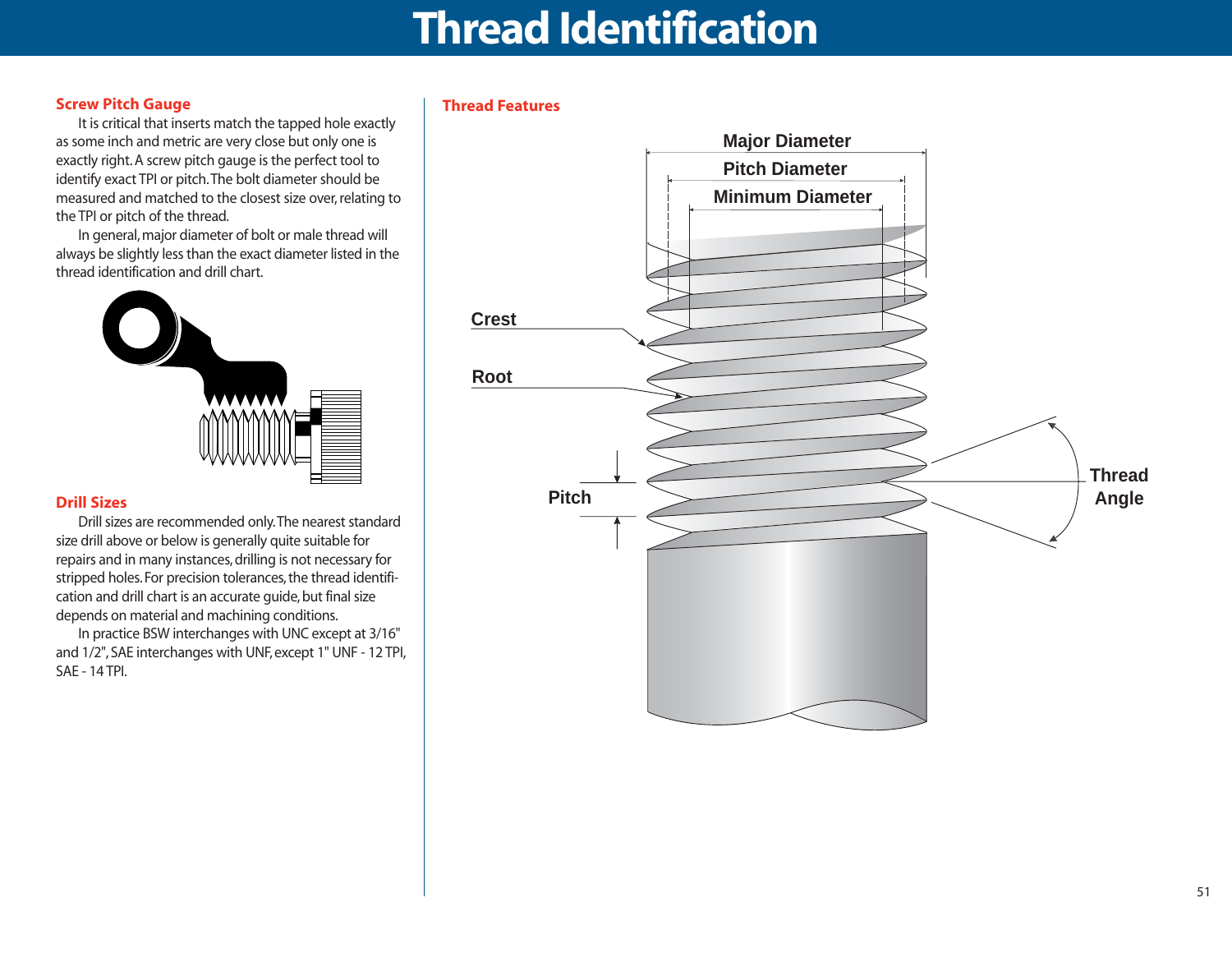#### **SI Units & Conversions for Characteristics of Mechanical Fasteners**

|                    |                  |                   | <b>CONVERSION</b>           |                 |                    |                                                 |
|--------------------|------------------|-------------------|-----------------------------|-----------------|--------------------|-------------------------------------------------|
| <b>PROPERTY</b>    | <b>UNIT</b>      | <b>SYMBOL</b>     | <b>FROM</b>                 | <b>TO</b>       | <b>MULTIPLY BY</b> | <b>APPROXIMATE</b><br><b>EQUIVALENT</b>         |
| Length             | metre            | m                 | inch                        | mm              | 25.4               | $25mm = 1$ in                                   |
|                    | centimeter       | cm                | inch                        | cm              | 2.54               | 300mm-1 ft                                      |
|                    | millimeter       | mm                | foot                        | mm              | 304.8              | $1m = 39.37$                                    |
| <b>Mass</b>        | kilogram         | kg                | ounce                       | g               | 28.35              | $28q = 10z$                                     |
|                    | gram             | g                 | pound                       | kg              | .4536              | $1 \text{kg} = 2.2 \text{lb} = 35 \text{oz}$    |
|                    | tonne (megagram) |                   | ton (224lb)                 | kg              | 984.2              | $1t = 2206$ lbs                                 |
| <b>Density</b>     | kilogram per     | kg/m <sup>3</sup> | pounds per cu. ft           | $kg/m^3$        | 16.02              | $16$ kg/m <sup>3</sup> = $1$ lb/ft <sup>3</sup> |
|                    | cub. metre       |                   |                             |                 |                    |                                                 |
| <b>Temperature</b> | deg. Celsius     | $^{\circ}$ C      | deg. Fahr                   | $\overline{C}$  | (°F-32)x5/9        | $0^{\circ}$ C = 32 $^{\circ}$ F                 |
| Area               | square metre     | m <sup>2</sup>    | sq. inch                    | mm <sup>2</sup> | 645.2              | $645$ mm <sup>2</sup> = 1 in <sup>2</sup>       |
|                    | squaremillimetre | mm <sup>2</sup>   | sq. ft                      | m <sup>2</sup>  | .0929              | $1m^2 = 11$ ft <sup>2</sup>                     |
| <b>Volume</b>      | cubic metre      | m <sup>3</sup>    | cu. in                      | mm <sup>3</sup> | 16387              | $16400$ mm <sup>3</sup> = 1 in <sup>3</sup>     |
|                    | cubic centimeter | cm <sup>3</sup>   | cu. ft                      | m <sup>3</sup>  | .02832             | $1m^3 = 35ft^3$                                 |
|                    | cubic millimeter | mm <sup>3</sup>   | cu. yd                      | m <sup>3</sup>  | .7645              | $1m^3 = 1.3yd$                                  |
| <b>Force</b>       | newton           | N                 | ounce(Force)                | N               | .278               | $1N = 3.6$ oz <sup>f</sup>                      |
|                    | kilonewton       | kN                | pound(Force)                | kN              | .00445             | $4.4N = 1$ lbf                                  |
|                    | meganewton       | <b>MN</b>         | kip                         | <b>MN</b>       | .00445             | $1kN = 225$ lbf                                 |
| <b>Pressure</b>    | bar              | bar               | <b>MPa</b>                  | bar             | $\cdot$ 1          | $1MPa = 1bar$                                   |
|                    | megapascal       | <b>MPa</b>        | pound/in <sup>2</sup> (psi) | <b>MPa</b>      | .0069              | $1MPa = 145$ psi                                |
|                    | newton/sqmm      | N/m <sup>2</sup>  | Kip/in <sup>2</sup> (ksi)   | <b>MPa</b>      | 6.895              | $7MPa = 1$ ksi                                  |
| <b>Torque</b>      | newton-meters    | $N-m$             | inch-ounce                  | $N-m$           | .00706             | $1N-m = 140$ in.oz                              |
|                    |                  |                   | inch-pound                  | $N-m$           | .113               | $1N-m = 9$ in. ib                               |
|                    |                  |                   | foot-pound                  | $N-m$           | 1.356              | 1N-m.75 ft lb                                   |
|                    |                  |                   |                             |                 |                    | $1.4N-m = 1$ ft.lb                              |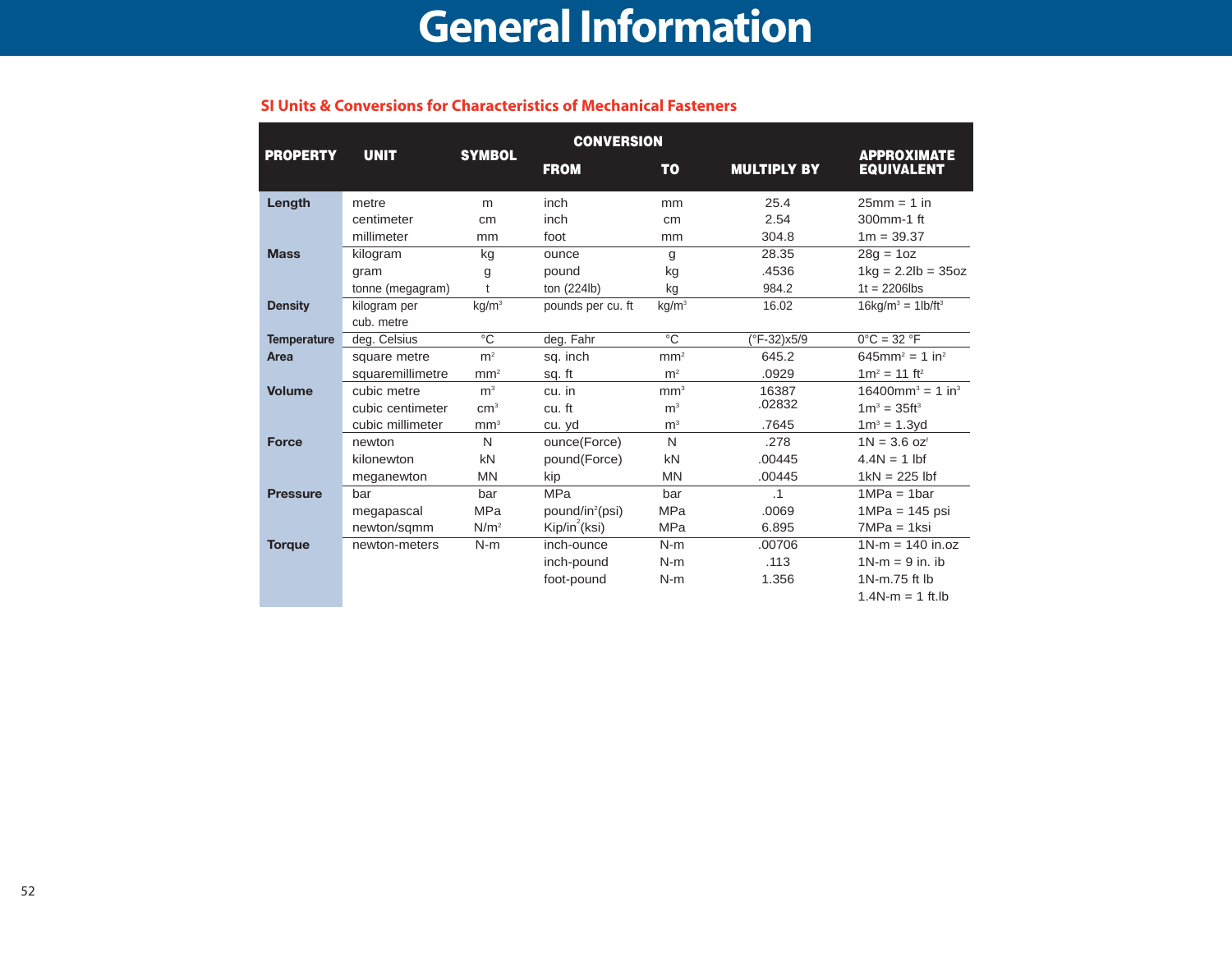### **Recoil Information**

|                                           |                                         |                                  | <b>Rockwell</b>                                |                                           |                                  |                                  | <b>Rockwell</b>              |
|-------------------------------------------|-----------------------------------------|----------------------------------|------------------------------------------------|-------------------------------------------|----------------------------------|----------------------------------|------------------------------|
| <b>Brinell 10m/m Ball</b><br>3000kg load. | <b>Firth or</b><br><b>Vickers 120kg</b> | C. Scale120°<br>Cone 150kg load. | <b>B.</b> Scale1/16"<br><b>Ball 100kg load</b> | <b>Brinell 10m/m Ball</b><br>3000kg load. | <b>Firth or</b><br>Vickers 120kg | C.Scale 120°<br>Cone 150kg load. | B.Scale 1/16"<br>100kg load. |
| 800                                       |                                         | 72                               | $\overline{\phantom{a}}$                       | 276                                       | 278                              | 30                               | 105                          |
| 780                                       | 1220                                    | $\overline{71}$                  | $\overline{\phantom{a}}$                       | 269                                       | 272                              | 29                               | 104                          |
| 760                                       | 1170                                    | 70                               | $\overline{\phantom{a}}$                       | 261                                       | 261                              | $\overline{28}$                  | 103                          |
| 745                                       | 1114                                    | 68                               | $\overline{\phantom{a}}$                       | 258                                       | 258                              | 27                               | 102                          |
| 725                                       | 1060                                    | 67                               | $\overline{\phantom{a}}$                       | 255                                       | 255                              | 26                               | 102                          |
| 712                                       | 1021                                    | 66                               | $\overline{\phantom{a}}$                       | 249                                       | 250                              | 25                               | 101                          |
| 682                                       | 940                                     | 65                               | $\overline{\phantom{a}}$                       | 245                                       | 246                              | 24                               | 100                          |
| 688                                       | 905                                     | 64                               | $\overline{\phantom{a}}$                       | 240                                       | 240                              | 23                               | 99                           |
| 652                                       | 867                                     | 63                               | $\overline{\phantom{a}}$                       | 237                                       | 235                              | $\overline{22}$                  | 99                           |
| 262                                       | 803                                     | 62                               | $\overline{\phantom{a}}$                       | 229                                       | 226                              | $\overline{21}$                  | 98                           |
| 614                                       | 775                                     | 61                               | $\overline{\phantom{a}}$                       | 224                                       | 221                              | 20                               | 97                           |
| 601                                       | 746                                     | 60                               | $\overline{\phantom{a}}$                       | 217                                       | 127                              | 19                               | 96                           |
| 590                                       | 727                                     | 59                               | $\overline{\phantom{a}}$                       | 211                                       | 213                              | 18                               | 95                           |
| 576                                       | 694                                     | 57                               | $\overline{\phantom{a}}$                       | 206                                       | 209                              | 17                               | 94                           |
| 552                                       | 649                                     | 56                               | $\overline{\phantom{a}}$                       | 203                                       | 201                              | 16                               | 94                           |
| 545                                       | 639                                     | 55                               | $\overline{\phantom{a}}$                       | 200                                       | 199                              | 15                               | 93                           |
| 529                                       | 606                                     | 54                               | $\overline{\phantom{a}}$                       | 196                                       | 197                              | $\overline{14}$                  | $\overline{92}$              |
| 514                                       | 587                                     | 53                               | 120                                            | 191                                       | 190                              | 13                               | $\overline{92}$              |
| 502                                       | 565                                     | 52                               | 119                                            | 187                                       | 186                              | 12                               | 91                           |
| 495                                       | 551                                     | 51                               | 119                                            | 185                                       | 184                              | 11                               | 91                           |
| 477                                       | 534                                     | 49                               | 118                                            | 183                                       | 183                              | 10                               | 90                           |
| 461                                       | 489                                     | 47                               | 117                                            | 175                                       | 174                              | $\overline{7}$                   | 88                           |
| 444                                       | 474                                     | 46                               | 116                                            | 170                                       | 171                              | 6                                | 87                           |
| 427                                       | 460                                     | 45                               | 115                                            | 167                                       | 168                              | 5                                | 87                           |
| 415                                       | 435                                     | 44                               | 115                                            | 165                                       | 165                              | 4                                | 86                           |
| 401                                       | 413                                     | 43                               | 114                                            | 163                                       | 162                              | $\overline{3}$                   | $\overline{85}$              |
| 388                                       | 401                                     | 42                               | 114                                            | 160                                       | 159                              | $\overline{2}$                   | 84                           |
| 374                                       | 390                                     | 41                               | 113                                            | 156                                       | 154                              | 1                                | 83                           |
| 370                                       | 385                                     | 40                               | 112                                            | 154                                       | 152                              | $\overline{a}$                   | 82                           |
| 362                                       | 280                                     | 39                               | 111                                            | 152                                       | 150                              | $\overline{\phantom{a}}$         | $\overline{82}$              |
| 351                                       | 361                                     | 38                               | 111                                            | 147                                       | 147                              | $\overline{\phantom{a}}$         | 80                           |
| 346                                       | 352                                     | $\overline{37}$                  | 110                                            | 147                                       | 147                              | $\overline{\phantom{a}}$         | 79                           |
| 331                                       | 335                                     | 36                               | 109                                            | 143                                       | 144                              | $\overline{\phantom{a}}$         | 79                           |
| 323                                       | 320                                     | 35                               | 109                                            | 141                                       | 142                              | $\overline{\phantom{a}}$         | $\overline{77}$              |
| 311                                       | $\overline{312}$                        | $\overline{34}$                  | 108                                            | 140                                       | 135                              | $\overline{\phantom{a}}$         | $\overline{75}$              |
| 301                                       | 305                                     | 33                               | 107                                            | 135                                       | 135                              | $\overline{\phantom{a}}$         | 75                           |
| 293                                       | 291                                     | 32                               | 106                                            | 130                                       | 130                              | $\overline{\phantom{a}}$         | $\overline{72}$              |
| 285                                       | 285                                     | 31                               | 105                                            | $\overline{\phantom{a}}$                  | $\overline{\phantom{a}}$         |                                  |                              |

#### *Hardness Comparison Table*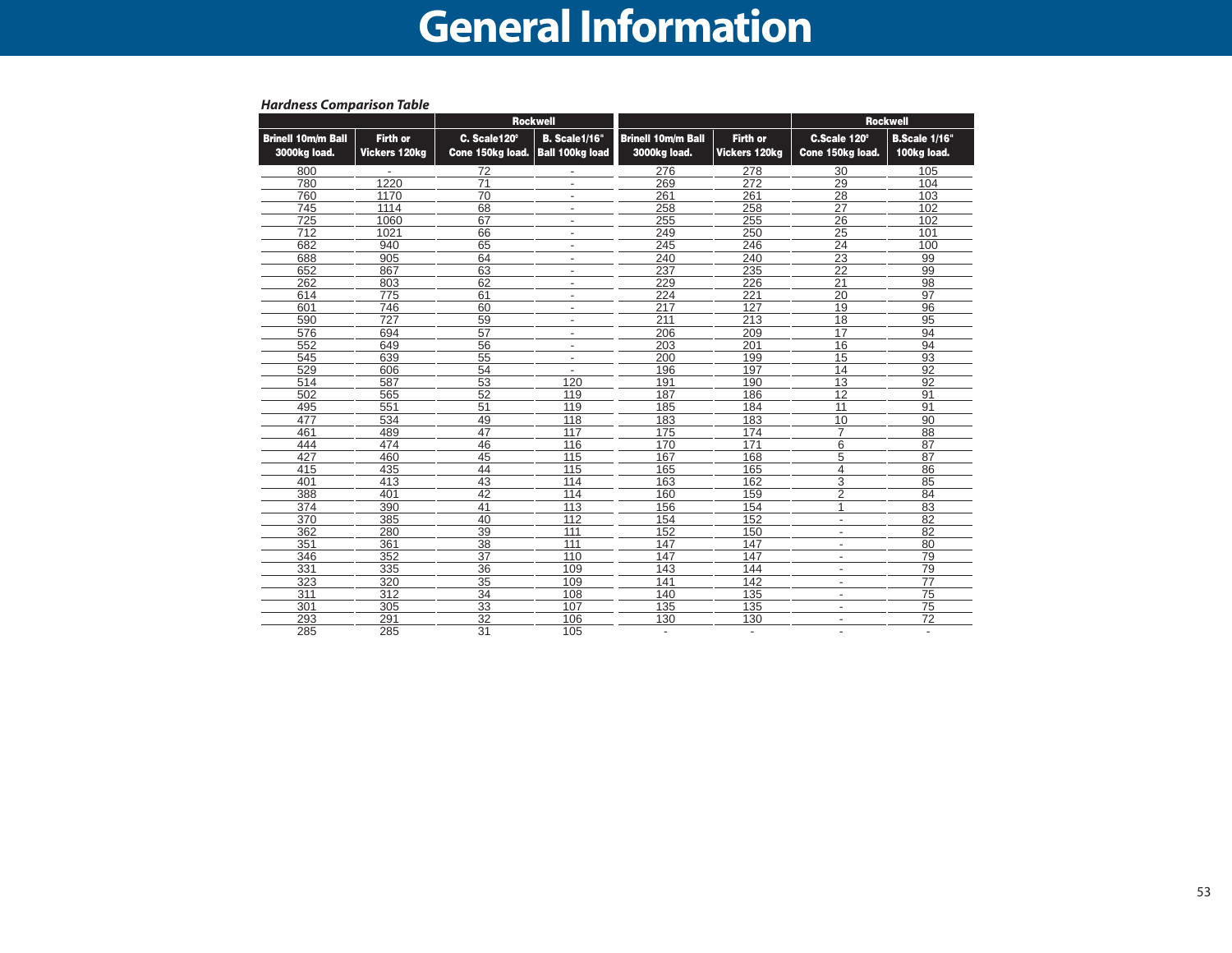

### **Complete Thread Fastener Systems**

#### **Keyserts**

Keyserts from Alcoa Fastening Systems provide an easy-to-install thread assembly to replace damaged, stripped or worn threads in a wide range of materials including castings, forgings and mechanical components (except cast iron or sintered materials).

Made from tough high quality carbon steel or stainless steel, Keyserts are especially suitable for use in heavy wear and high vibration situations such as mining and earth moving equipment.

Keyserts are available in lightweight, heavy duty, extra heavy duty and solid types in metric and imperial thread forms. Each Keysert features either three or four locking keys providing a positive mechanical lock and preventing rotation and torsion. Whatever the project, Keyserts are renowned for reliability under the toughest conditions.

#### **Recoil Wire Thread Inserts**

Designed to be slightly oversized, these helically coiled inserts compress as they are inserted into the prepared hole to achieve maximum surface contact with the parent material.

#### **Recoil Thread Repair Kits**

Recoil thread repair kits contain a quality HSS tap, installation tool, precision stainless steel inserts, and instructions, in a sturdy reusable container. Recoil has a full range of problem-solving repair kits available in single or multiple size format.





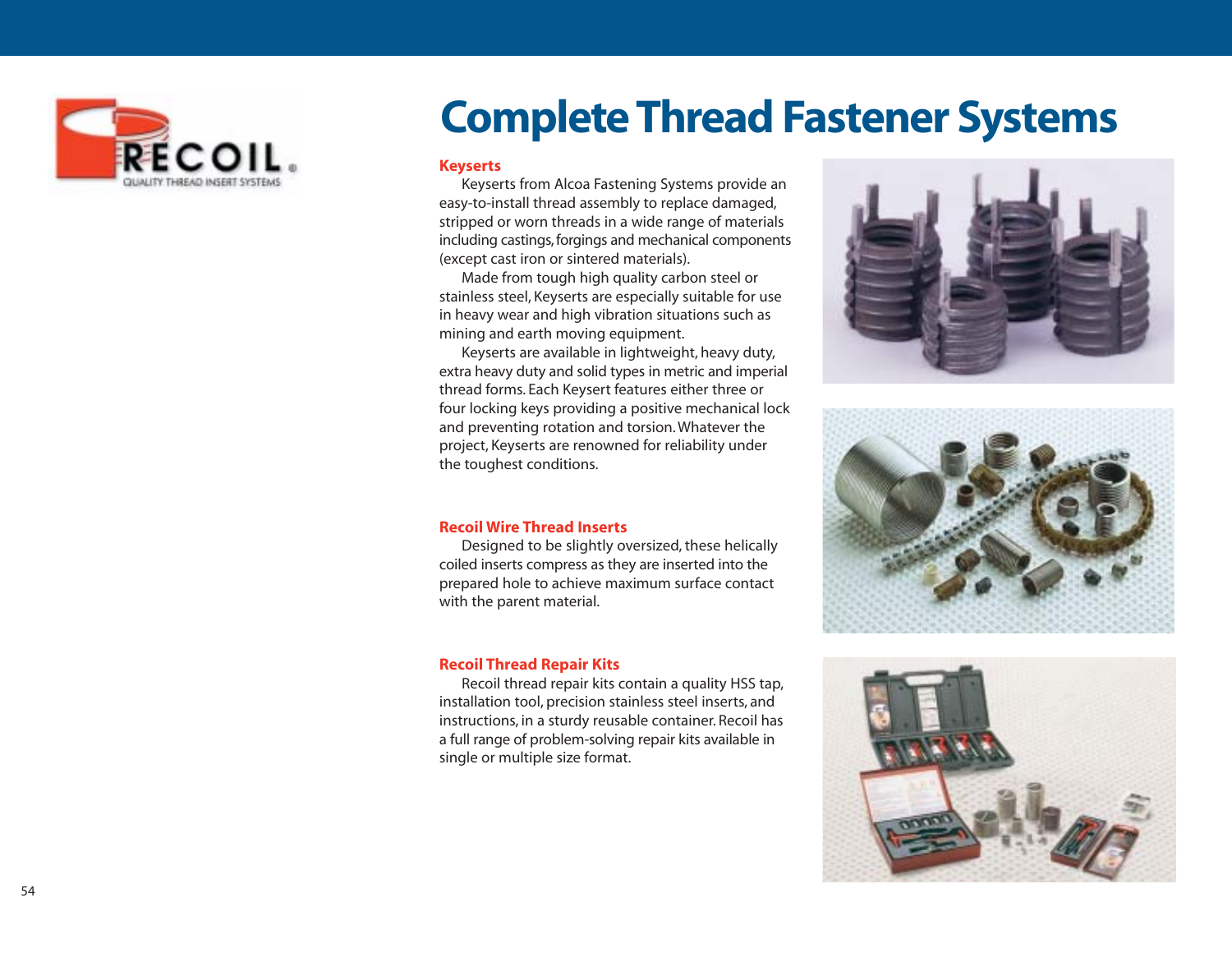#### **BSW , BA Thread and 8TPI UN Series**

**BSW**

|             |        | <b>DRILL SIZE</b><br><b>TAPPED HOLE</b> |             |                  |            |                |           |                 |           |                 |                |
|-------------|--------|-----------------------------------------|-------------|------------------|------------|----------------|-----------|-----------------|-----------|-----------------|----------------|
|             |        |                                         | <b>BSW</b>  |                  | A          | В              |           | c               |           | c               | E              |
| <b>SIZE</b> | T.P.I. | <b>MM</b>                               | <b>INCH</b> | <b>MINOR DIA</b> |            | <b>MAJ DIA</b> |           | <b>CLASS 2B</b> |           | <b>CLASS 3B</b> | <b>INSERTS</b> |
|             |        |                                         |             | MIN              | <b>MAX</b> | <b>MIN</b>     | MIN       | <b>MAX</b>      | MIN       | <b>MAX</b>      |                |
| 3/16        | 24     | 5                                       | 13/64       | 0.1960           | 0.2020     | 0.2365         | $0.2141*$ | $0.2166*$       | RECOM-    | RECOM-          | 0.1341         |
| 1/4         | 20     | 6.7                                     | 17/64       | 0.2610           | 0.2670     | 0.3087         | $0.2820*$ | $0.2849*$       | END-      | END-            | 0.1860         |
| 5/16        | 18     | 8.3                                     | 21/64       | 0.3280           | 0.3340     | 0.3777         | $0.3480*$ | $0.3512*$       | ED        | ED              | 0.2413         |
| 3/8         | 16     | 9.9                                     | 25/64       | 0.3900           | 0.3980     | 0.4483         | 0.4150    | 0.4185          | $0.4150*$ | $0.4170*$       | 0.2950         |
| 7/16        | 14     | 11.5                                    | 29/64       | 0.4530           | 0.4630     | 0.5212         | 0.4833    | 0.4871          | $0.4833*$ | $0.4855*$       | 0.3461         |
| 1/2         | 12     | 13                                      | 17/32       | 0.5150           | 0.5250     | 0.5973         | 0.5533    | 0.5575          | $0.5533*$ | $0.5557*$       | 0.3932         |
| 9/16        | 12     | 15                                      | 19/32       | 0.5780           | 0.5880     | 0.6600         | 0.6158    | 0.6201          | $0.6158*$ | $0.6184*$       | 0.4557         |
| 5/8         | 11     | 16.5                                    | 21/32       | 0.6530           | 0.6630     | 0.7312         | 0.6832    | 0.6873          | $0.6832*$ | $0.6859*$       | 0.5086         |
| 3/4         | 10     | 19.8                                    | 25/32       | 0.7810           | 0.7910     | 0.8669         | 0.8141    | 0.8191          | $0.8141*$ | $0.8171*$       | 0.6220         |
| 7/8         | 9      | 23                                      | 29/32       | 0.9060           | 0.9160     | 1.0048         | 0.9462    | 0.9516          | $0.9462*$ | $0.9495*$       | 0.7328         |
|             | 8      | 26                                      | 1/32        | 1.0310           | .0440      | 1.1457         | 1.0801    | 1.0859          | $1.0801*$ | 1.0836*         | 0.8400         |
| 11/8        |        | 29.5                                    | 5/32        | 1.1710           | 1.1860     | 1.2912         | 1.2165    | .2227           | 1.2165*   | $1.2203*$       | 0.9420         |
| 11/4        |        | 33                                      | 9/32        | 1.2960           | .3110      | 1.4163         | 1.3415    | 1.3479          | $.3415*$  | 1.3454*         | 1.0670         |
| 11/2        | 6      | 39                                      | 1 17/32     | .5460            | .5710      | 1.6936         | 1.6067    | 1.6137          | $.6067*$  | 1.6110*         | 1.2866         |

\* These tapped hole dimensions are recommended for Recoil Locking applications.

|           |             |                                            |        | <b>TAPPED HOLE</b> |            |            |                       |
|-----------|-------------|--------------------------------------------|--------|--------------------|------------|------------|-----------------------|
|           |             |                                            |        | в                  |            |            |                       |
| <b>MM</b> | <b>INCH</b> | А<br><b>MINOR DIA</b><br><b>MAX</b><br>MIN |        | <b>MAJ DIA</b>     |            |            | <b>INSERTS FITTED</b> |
|           |             |                                            |        | <b>MIN</b>         | <b>MIN</b> | <b>MAX</b> |                       |
| 6.2       |             | 0.2410                                     | 0.2460 | 0.2805             | 0.2598     | 0.2645     | 0.1890                |
| 5.5       |             | 0.2130                                     | 0.2200 | 0.2485             | 0.2299     | 0.2342     | 0.1661                |
| 4.9       |             | 0.1910                                     | 0.1960 | 0.2208             | 0.2042     | 0.2079     | 0.1468                |
| 3.8       |             | 0.1470                                     | 0.1520 | 0.1711             | 0.1574     | 0.1605     | 0.1106                |
| 2.9       |             | 0.1130                                     | 0.1160 | 0.1339             | 0.1226     | 0.1252     | 0.0850                |
|           |             | <b>DRILL SIZE</b><br>BA                    |        |                    |            |            | C<br><b>CLASS 2B</b>  |

#### **8TPI UN Series**

|                |            |                           |            | <b>INSERT SPECIFICATION DATA</b> |                                |                                             |            |
|----------------|------------|---------------------------|------------|----------------------------------|--------------------------------|---------------------------------------------|------------|
| <b>8TPI UN</b> |            | <b>DRILLED HOLE DIA**</b> |            | PITCH DIA                        | <b>TAP MAJOR</b><br><b>DIA</b> | <b>ASSEMBLED INSERT</b><br><b>PITCH DIA</b> |            |
| <b>SIZE</b>    | <b>MIN</b> | <b>MAX</b>                | <b>MIN</b> | <b>MAX</b>                       | <b>MAX</b>                     | <b>MIN</b>                                  | <b>MAX</b> |
| $11/8-8$       | 1.130      | 1.155                     | 1.1688     | 1.1757                           | 1.261                          | 1.0438                                      | 1.0528     |
| $11/4-8$       | 1.255      | 1.280                     | 1.2938     | 1.3008                           | 1.386                          | 1.1688                                      | 1.1780     |
| $13/8-8$       | 1.380      | 1.405                     | 1.4188     | 1.4259                           | 1.511                          | 1.2938                                      | 1.3031     |
| $11/2-8$       | 1.505      | 1.530                     | 1.5438     | 1.5510                           | 1.636                          | 1.4188                                      | 1.4283     |
| $15/8-8$       | 1.630      | 1.655                     | 1.6688     | 1.6762                           | 1.761                          | 1.5438                                      | 1.5535     |
| $13/4-8$       | 1.755      | 1.780                     | 1.7938     | 1.8013                           | 1.886                          | 1.6688                                      | 1.6786     |
| $17/8-8$       | 1.880      | 1.905                     | 1.9188     | 1.9264                           | 2.011                          | 1.7938                                      | 1.8038     |
| $2 - 8$        | 2.005      | 2.030                     | 2.0438     | 2.0515                           | 2.136                          | 1.9188                                      | 1.9289     |

**\*Minimum bolt projection "N" applies to locking inserts only. It is the minimum distance that the first full thread of the bolt must project to ensure accurate thread engagement with the lower locking coils when the assembly is completed.** 

**\*\*Maximum bolt projection "K" applies when the tang is not removed. When the tang is removed in a blind hole, the maximum bolt projection must not exceed the minimum drill depth.**

**Countersinking:** It is recommended that a 120°countersink is provided before tapping to prevent a 'feather edge' at the start of the lead thread. When design prevents the use of a countersink, any feather edges or deformed material at the thread lead should be removed before tapping. This will facilitate insert installation and reduce the effects of removing the countersinking operation.

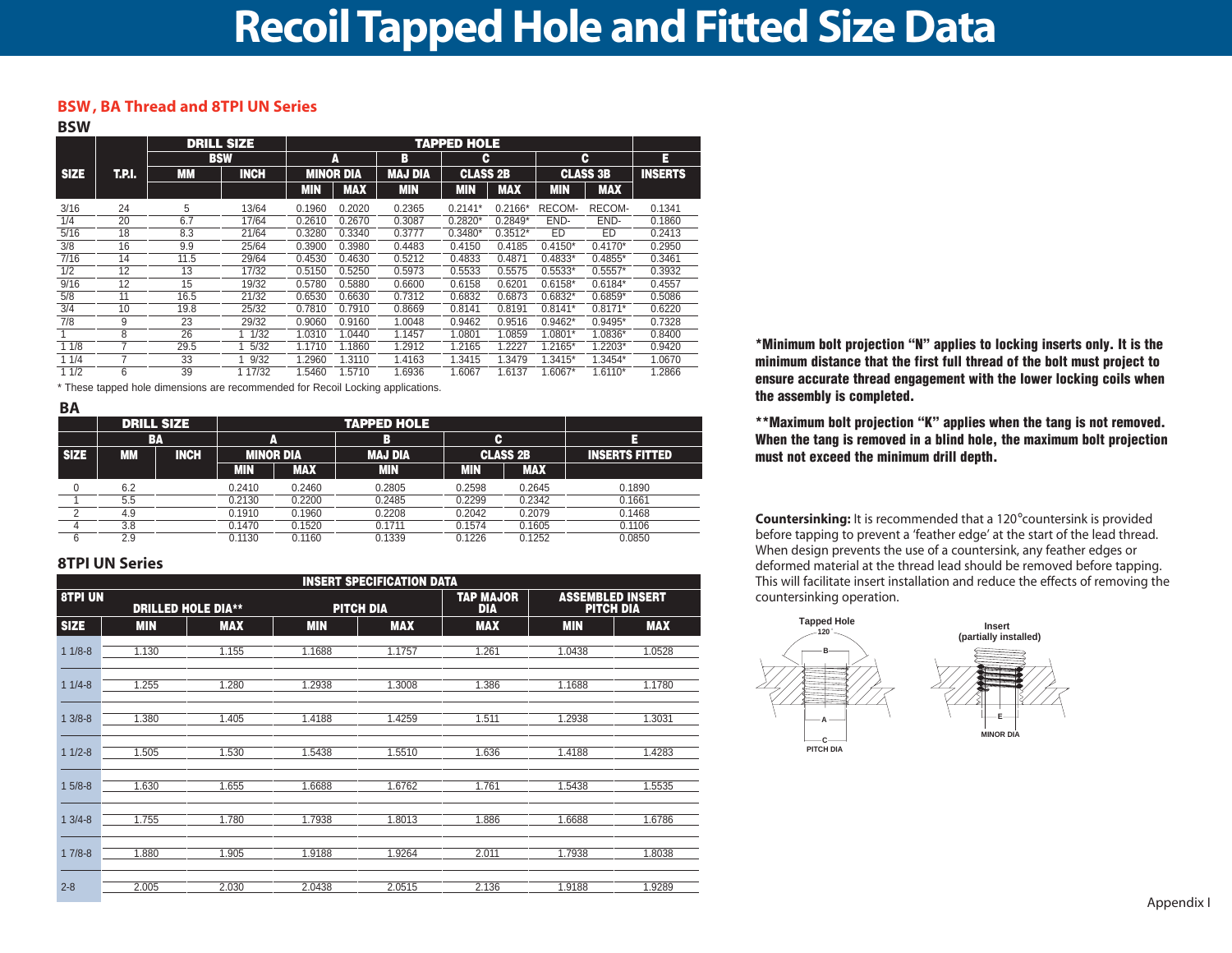### **Recoil Tapped Hole and Fitted Size Data**

#### **BSP and BSF Thread Series**

**BSP**

| ועט         |        |           |                   |            |                  |                |                    |            |            |                 |                |
|-------------|--------|-----------|-------------------|------------|------------------|----------------|--------------------|------------|------------|-----------------|----------------|
|             |        |           | <b>DRILL SIZE</b> |            |                  |                | <b>TAPPED HOLE</b> |            |            |                 |                |
|             |        |           | <b>BSP</b>        |            | A                | в              | c                  |            | c          |                 | E              |
| <b>SIZE</b> | T.P.I. | <b>MM</b> | <b>INCH</b>       |            | <b>MINOR DIA</b> | <b>MAJ DIA</b> | <b>CLASS 2B</b>    |            |            | <b>CLASS 3B</b> | <b>INSERTS</b> |
|             |        |           |                   | <b>MIN</b> | <b>MAX</b>       | <b>MIN</b>     | <b>MIN</b>         | <b>MAX</b> | <b>MIN</b> | <b>MAX</b>      | <b>FITTED</b>  |
| 1/8         | 28     | 9.9       | 3/8               | 0.3900     | 0.4000           | 0.4258         | 0.4058             | 0.4090     | <b>NOT</b> | <b>NOT</b>      | 0.3372         |
| 1/4         | 19     | 13.5      | 33/64             | 0.5300     | 0.5400           | 0.5803         | 0.5517             | 0.5556     | RECOM-     | <b>RECOM</b>    | 0.4506         |
| 3/8         | 19     | 17        | 21/32             | 0.6700     | 0.6800           | 0.7184         | 0.6897             | 0.6937     | END-       | END-            | 0.5886         |
| 1/2         | 14     | 21.5      | 13/16             | 0.8400     | 0.8500           | 0.9092         | 0.8708             | 0.8754     | ED         | ED              | 0.7336         |
| 5/8         | 14     | 23.5      | 59/64             | 0.9150     | 0.9270           | 0.9863         | 0.9478             | 0.9524     | 0.9478     | 0.9506          | 0.8106         |
| 3/4         | 14     | 27        | 11/64             | 1.0530     | 1.0660           | 1.1255         | 1.0868             | 1.0918     | 1.0868     | 1.0898          | 0.9496         |
| 7/8         | 14     |           | 1 13/69           | 1.2000     | 1.2130           | 1.2735         | 1.2348             | 1.2399     | 1.2348     | 1.2378          | 1.0976         |
|             | 11     | 33.5      | 9/32              | 1.3200     | 1.3350           | 1.4158         | 1.3673             | 1.3727     | 1.3673     | 1.3705          | 1.1926         |
| 11/4        | 11     |           | 1 43/64           | 1.6650     | 1.6800           | 1.7571         | 1.7083             | 1.7141     | 1.7083     | 1.7118          | 1.5336         |
| 11/2        | 11     |           | 1 29/32           | 1.9060     | 1.9210           | 1.9893         | 1.9403             | 1.9464     | 1.9403     | 1.9440          | 1.7656         |

#### **BSF**

|             |        |      | <b>DRILL SIZE</b> |            |                  |                | <b>TAPPED HOLE</b> |            |            |                 |                |
|-------------|--------|------|-------------------|------------|------------------|----------------|--------------------|------------|------------|-----------------|----------------|
|             |        |      | <b>BSF</b>        |            | A                | в              | c                  |            |            | c               | E              |
| <b>SIZE</b> | T.P.I. | MМ   | <b>INCH</b>       |            | <b>MINOR DIA</b> | <b>MAJ DIA</b> | <b>CLASS 2B</b>    |            |            | <b>CLASS 3B</b> | <b>INSERTS</b> |
|             |        |      |                   | <b>MIN</b> | <b>MAX</b>       | <b>MIN</b>     | <b>MIN</b>         | <b>MAX</b> | <b>MIN</b> | <b>MAX</b>      | <b>FITTED</b>  |
| 3/16        | 32     | 5    | 13/64             | 0.1920     | 0.1980           | 0.2247         | .2075*             | .2098*     | <b>NOT</b> | <b>NOT</b>      | 0.1475         |
| 1/4         | 26     | 6.6  | 17/64             | 0.2570     | 0.2640           | 0.2957         | $.2747*$           | .2774*     | RECOM-     | RECOM-          | 0.2008         |
| 5/16        | 22     | 8.2  | 21/64             | 0.3230     | 0.3300           | 0.3662         | .3416*             | $.3447*$   | END-       | END-            | 0.2543         |
| 3/8         | 20     | 9.8  | 25/64             | 0.3850     | 0.3920           | 0.4340         | .4070*             | .4104*     | ED.        | ED              | 0.3110         |
| 7/16        | 18     | 11.5 | 29/64             | 0.4500     | 0.4580           | 0.5030         | 0.4730             | 0.4767     | .4730*     | .4751*          | 0.3663         |
| 1/2         | 16     | 13   | 33/64             | 0.5130     | 0.5220           | 0.5736         | 0.5400             | 0.5440     | $.5400*$   | .5423*          | 0.4200         |
| 9/16        | 16     | 14.5 | 37/64             | 0.5770     | 0.5860           | 0.6362         | 0.6025             | 0.6067     | $.6025*$   | .6049*          | 0.4825         |
| 5/8         | 14     | 16.2 | 41/64             | 0.6400     | 0.6490           | 0.7091         | 0.6708             | 0.6752     | .6708*     | .6734*          | 0.5336         |
| 3/4         | 12     | 19.5 | 49/64             | 0.7650     | 0.7750           | 0.8478         | 0.8033             | 0.8082     | .8033*     | .8062*          | 0.6432         |
| 7/8         | 11     | 22.5 | 57/64             | 0.8900     | 0.9000           | 0.9817         | 0.9332             | 0.9384     | .9332*     | .9364*          | 0.7586         |
|             | 10     | 26   | 1/32              | 1.0310     | 1.0440           | 1.1173         | 1.0641             | 1.0697     | 1.0641*    | 1.0675*         | 0.8720         |
| 11/8        | 9      |      | 1 5/32            | 1.1560     | 1.1700           | 1.2551         | 1.1962             | 1.2021     | 1.1962*    | 1.1998*         | 0.9828         |
| 11/4        | 9      | 32.5 | 9/32              | 1.2810     | 1.2950           | 1.3803         | 1.3212             | 1.3274     | 1.3212*    | $1.3250*$       | 1.1078         |
| 13/8        | 8      |      | 1 13/32           | 1.4060     | 1.4200           | 1.5212         | 1.4551             | 1.4616     | 1.4551*    | 1.4591*         | 1.2150         |
| 11/2        | 8      |      | 1 17/32           | 1.5310     | 1.5450           | 1.6464         | 1.5801             | 1.5868     | 1.5801*    | 1.5843*         | 1.3400         |

**\* These tapped hole dimensions are recommended for Recoil Screw Lock Insert applications.**

**Countersinking:** It is recommended that a 120°counter-sink is provided before tapping to prevent a 'feather edge'at the start of the lead thread. When design prevents the use of a countersink, any feather edges or deformed material at the thread lead should be removed before tapping. This will facilitate insert installation and reduce the effects of removing the countersinking operation.

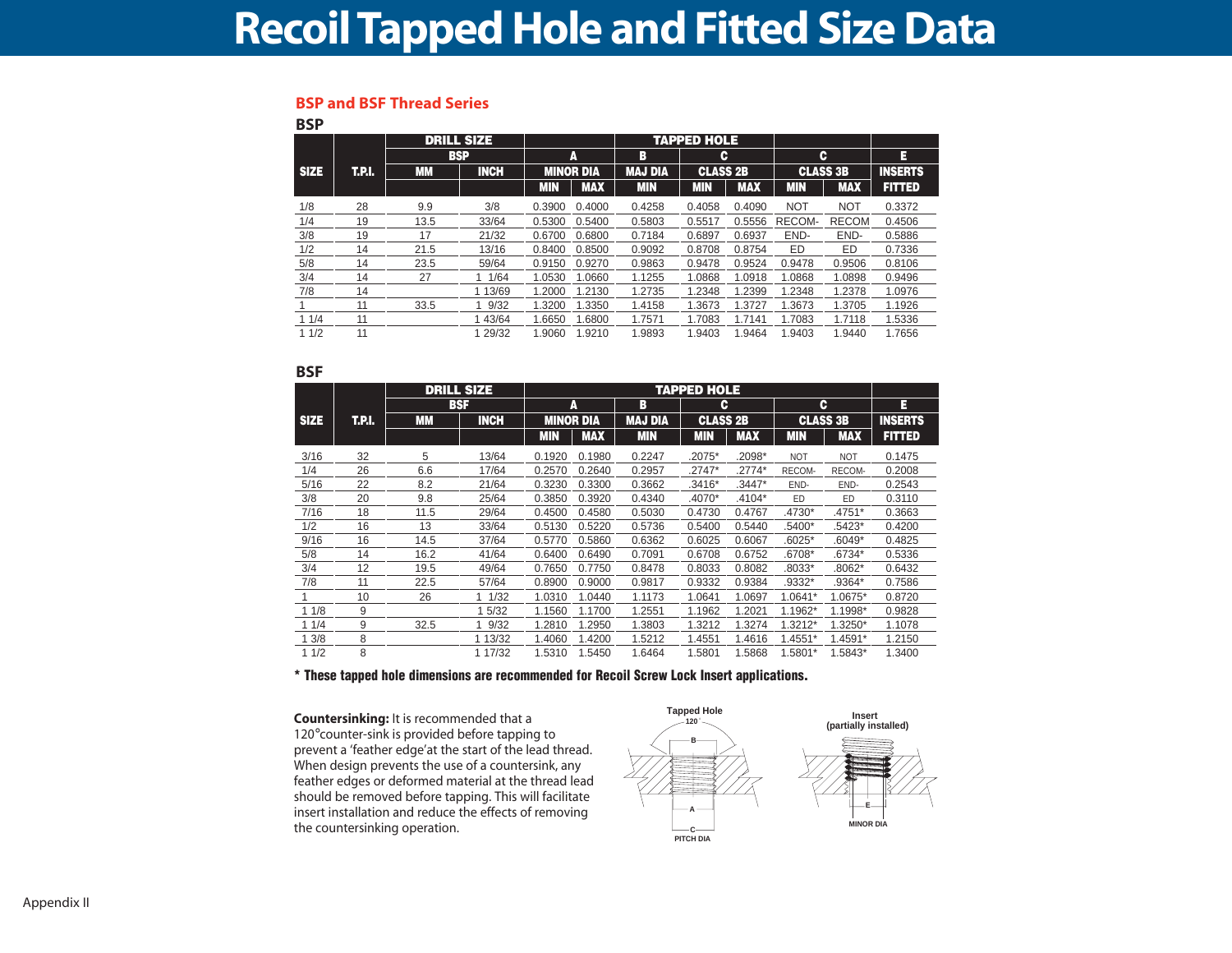### **Drill,Tapping and Installation Depths**

#### **BSP and BSF Thread Series**

#### **Specifications for Drilling, Tapping and Installation depths**

|                    | <b>BASIC LENGTH OF INSERT IN TERMS OF NOMINAL DIAMETER OF SCREW "D"</b> |       |                |       |       |       |         |       |       |       |       |       |       |       |       |       |       |        |       |       |
|--------------------|-------------------------------------------------------------------------|-------|----------------|-------|-------|-------|---------|-------|-------|-------|-------|-------|-------|-------|-------|-------|-------|--------|-------|-------|
| <b>BSP</b>         |                                                                         |       |                |       |       |       |         |       |       |       |       |       |       |       |       |       |       |        |       |       |
| <b>THREAD SIZE</b> |                                                                         |       | 1 <sub>D</sub> |       |       |       | 1 1/2 D |       |       |       | 2D    |       |       | 21/2D |       |       |       | 3D     |       |       |
|                    | Q                                                                       | R     | s              |       | n     | R     | s       |       | Ω     | R     | s     |       | a     | R     | S     |       |       | R      | s     |       |
| $1/8 - 28$         | 0.125                                                                   | 0.089 | 0.287          | 0.251 | 0.187 | 0.151 | 0.349   | 0.313 | 1.250 | 0.214 | 0.412 | 0.376 | 0.312 | 0.276 | 0.474 | 0.438 | 0.375 | 0.339  | 0.537 | 0.501 |
| $1/4 - 19$         | 0.250                                                                   | 0.197 | 0.488          | 0.435 | 0.375 | 0.322 | 0.613   | 0.560 | 0.500 | 0.447 | 0.738 | 0.685 | 0.625 | 0.572 | 0.863 | 0.81C | 0.750 | 0.697  | 0.988 | 0.935 |
| $3/8 - 19$         | 0.375                                                                   | 0.322 | 0.613          | 0.560 | 0.562 | 0.509 | 0.800   | 0.747 | 1.750 | 0.697 | 0.988 | 0.935 | 0.937 | 0.884 | .175  | .122  | .125  | 1.072  | .363  | 1.310 |
| $1/2 - 14$         | 0.500                                                                   | 0.429 | 0.820          | 0.749 | 0.750 | 0.679 | .070    | 0.999 | .000  | 0.929 | .320  | .249  | .250  | 1.179 | .570  | .499  | .500  | 429. ا | .820  | 1.749 |
| $5/8 - 14$         | 0.625                                                                   | 0.554 | 0.945          | 0.874 | 0.937 | 0.866 | 1.257   | .186  | .250  | .179  | .570  | .499  | .562  | 491   | .882  | 1.81  | .875  | 1.804  | 2.195 | 2.124 |
| $3/4 - 14$         | 0.750                                                                   | 0.679 | 1.070          | 0.999 | 1.125 | .054  | .445    | .374  | .500  | .429  | .820  | .749  | 1.875 | 1.804 | 2.195 | 2.124 | 2.250 | 2.179  | 2.570 | 2.499 |
| $7/8 - 14$         | 0.875                                                                   | 0.804 | .195           | l.124 | .312  | 24'   | .632    | .56'  | .750  | .679  | 2.070 | .999  | 2.187 | 2.116 | 2.507 | 2.436 | 2.625 | 2.554  | 2.945 | 2.874 |
| $1 - 11$           | .000.                                                                   | 0.909 | 1.410          | l.319 | .500  | .409  | .91(    | .819  | 2.000 | .909  | 2.410 | 2.319 | 2.500 | 2.409 | 2.910 | 2.819 | 3.000 | 2.909  | 3.410 | 3.319 |
| $11/4 - 1'$        | .250                                                                    | .159  | .660           | .569  | .875  | .784  | 2.285   | 2.194 | 2.500 | 2.409 | 2.910 | 2.819 | 3.125 | 3.034 | 3.535 | 3.440 | 3.750 | 3.659  | 4.160 | 4.069 |
| $11/2 - 11$        | .500                                                                    | .409  | 910. ا         | .819  | 2.250 | 2.159 | 2.660   | 2.569 | 3.000 | 2.909 | 3.410 | 3.319 | 3.750 | 3.659 | 4.160 | 4.069 | 4.500 | 4.409  | 4.910 | 4.819 |

|                    | <b>BASIC LENGTH OF INSERT IN TERMS OF NOMINAL DIAMETER OF SCREW "D"</b> |                |       |       |                |       |                  |                  |       |       |               |       |       |              |       |       |       |       |       |       |
|--------------------|-------------------------------------------------------------------------|----------------|-------|-------|----------------|-------|------------------|------------------|-------|-------|---------------|-------|-------|--------------|-------|-------|-------|-------|-------|-------|
| <b>BSF</b>         | 11/2 <sub>D</sub>                                                       |                |       |       |                |       |                  |                  |       |       |               |       |       |              |       |       |       |       |       |       |
| <b>THREAD SIZE</b> |                                                                         | 1D             |       |       |                |       |                  |                  |       | 2D    |               |       |       | 21/2D        |       |       |       | 3D    |       |       |
|                    | Q                                                                       | R              | s     |       | Q              | R     | s                |                  | Q     | R     | s             |       | Q     | R            | s     |       |       | R     | s     |       |
| $3/16 - 32$        | 0.187                                                                   | 0.156          | 0.327 | 0.296 | $0.28^{\circ}$ | 0.250 | $0.42^{\circ}$   | 0.390            | 0.375 | 0.344 | 0.515         | 0.484 | 0.468 | 0.437        | 0.608 | 0.577 | 0.562 | 0.53' | 0.702 | 0.671 |
| $1/4 - 26$         | 0.250                                                                   | 0.212          | 0.423 | 0.385 | 0.375          | 0.337 | 0.548            | 0.510            | 0.500 | 0.462 | 0.673         | 0.635 | 0.625 | 0.587        | 0.798 | 0.760 | 0.750 | 0.712 | 0.923 | 0.885 |
| $5/16 - 22$        | 0.312                                                                   | 0.267          | 0.516 | 0.471 | 0.469          | 0.424 | 0.673            | 0.628            | 0.625 | 0.580 | 0.829         | 0.784 | 0.781 | 0.736        | 0.985 | 0.940 | 0.937 | 0.892 | .141  | 1.096 |
| $3/8 - 20$         | 0.375                                                                   | 0.325          | 0.600 | 0.550 | 0.562          | 0.512 | 0.787            | 0.737            | 0.750 | 0.700 | 0.975         | 0.925 | 0.937 | 0.887        | 1.162 | .112  | 1.125 | 1.075 | 1.350 | .300  |
| $7/16 - 18$        | 0.437                                                                   | $0.38^{\circ}$ | 0.687 | 0.631 | 0.656          | 0.60( | 0.906            | 0.850            | 0.875 | 0.819 | 1.125         | 1.069 | .093  | 1.037        | 1.343 | .287  | 1.312 | .256  | 1.562 | 1.506 |
| $1/2 - 16$         | 0.500                                                                   | 0.437          | 0.781 | 0.719 | 0.750          | 0.688 | 1.031            | 0.969            | 1.000 | 0.938 | $.28^{\circ}$ | 1.219 | .250  | 1.188        | 1.531 | .469  | .500  | 1.438 | 1.781 | 1.719 |
| $9/16 - 16$        | 0.562                                                                   | 0.500          | 0.843 | 0.781 | 0.844          | 0.782 | .125             | .063             | 1.125 | .062  | .406          | 1.344 | .406  | .344         | 1.687 | .625  | .687  | 1.625 | .968  | 1.906 |
| $5/8 - 14$         | 0.625                                                                   | 0.554          | 0.946 | 0.875 | 0.937          | 0.866 | .258             | 1.187            | 1.250 | 1.179 | .57'          | 1.500 | .562  | <b>1.491</b> | 1.883 | .812  | 1.875 | 1.804 | 2.196 | 2.125 |
| $3/4 - 12$         | 0.750                                                                   | 0.667          | 1.125 | .042  | 1.125          | .042  | .500             | 1.417            | 1.500 | 1.417 | 1.875         | 1.792 | .875  | 1.792        | 2.250 | 2.167 | 2.250 | 2.167 | 2.625 | 2.542 |
| $7/8 - 11$         | 0.875                                                                   | 0.784          | .284  | .193  | 1.312          | .22   | .72 <sup>°</sup> | .63 <sub>C</sub> | 1.750 | .659  | 2.159         | 2.068 | 2.187 | 2.096        | 2.596 | 2.505 | 2.625 | 2.534 | 3.034 | 2.943 |
| $1 - 10$           | 1.000                                                                   | 0.900          | 1.450 | .350  | 1.500          | .400  | .950             | .850             | 2.000 | .900  | 2.450         | 2.350 | 2.500 | 2.400        | 2.950 | 2.850 | 3.000 | 2.900 | 3.450 | 3.350 |
| $11/8-9$           | 1.125                                                                   | .014           | .625  | .514  | 1.687          | .576  | 2.187            | 2.076            | 2.250 | 2.139 | 2.750         | 2.639 | 2.812 | 2.701        | 3.312 | 3.201 | 3.375 | 3.264 | 3.875 | 3.764 |
| $11/4-9$           | .250                                                                    | 1.139          | .750  | .639  | 1.875          | .764  | 2.375            | 2.264            | 2.500 | 2.389 | 3.000         | 2.889 | 3.125 | 3.014        | 3.625 | 3.514 | 3.750 | 3.639 | 4.250 | 4.139 |
| $13/8-8$           | .375                                                                    | .250           | .938  | .813  | 2.062          | .93   | 2.625            | 2.500            | 2.750 | 2.625 | 3.312         | 3.188 | 3.437 | 3.312        | 4.000 | 3.875 | 4.125 | 4.000 | 4.688 | 4.563 |
| $11/2-8$           | .500                                                                    | .375           | 2.063 | .938  | 2.250          | 2.125 | 2.813            | 2.688            | 3.000 | 2.875 | 3.563         | 3.438 | 3.750 | 3.625        | 4.313 | 4.188 | 4.500 | 4.375 | 5.063 | 4.938 |

**Drilling Depth:** The minimum drilling depth "S" allows for one pitch chip clearance between the tip of the tap and the bottom of the drilled hole. "S" minimum allows for tap clearance, the maximum amount of insert set-down and the countersink. Where a spiral point tap is used, the drill depths shown should be increased to allow for chip clearance.

**Fitted Insert:** R = Maximum length of engaged portion of screw when tang is removed. Q = Minimum full tapped thread length. T= Minimum tapping depth – including 3 1/2 thread of plus tap. S = Minimum drill depth – excluding point.

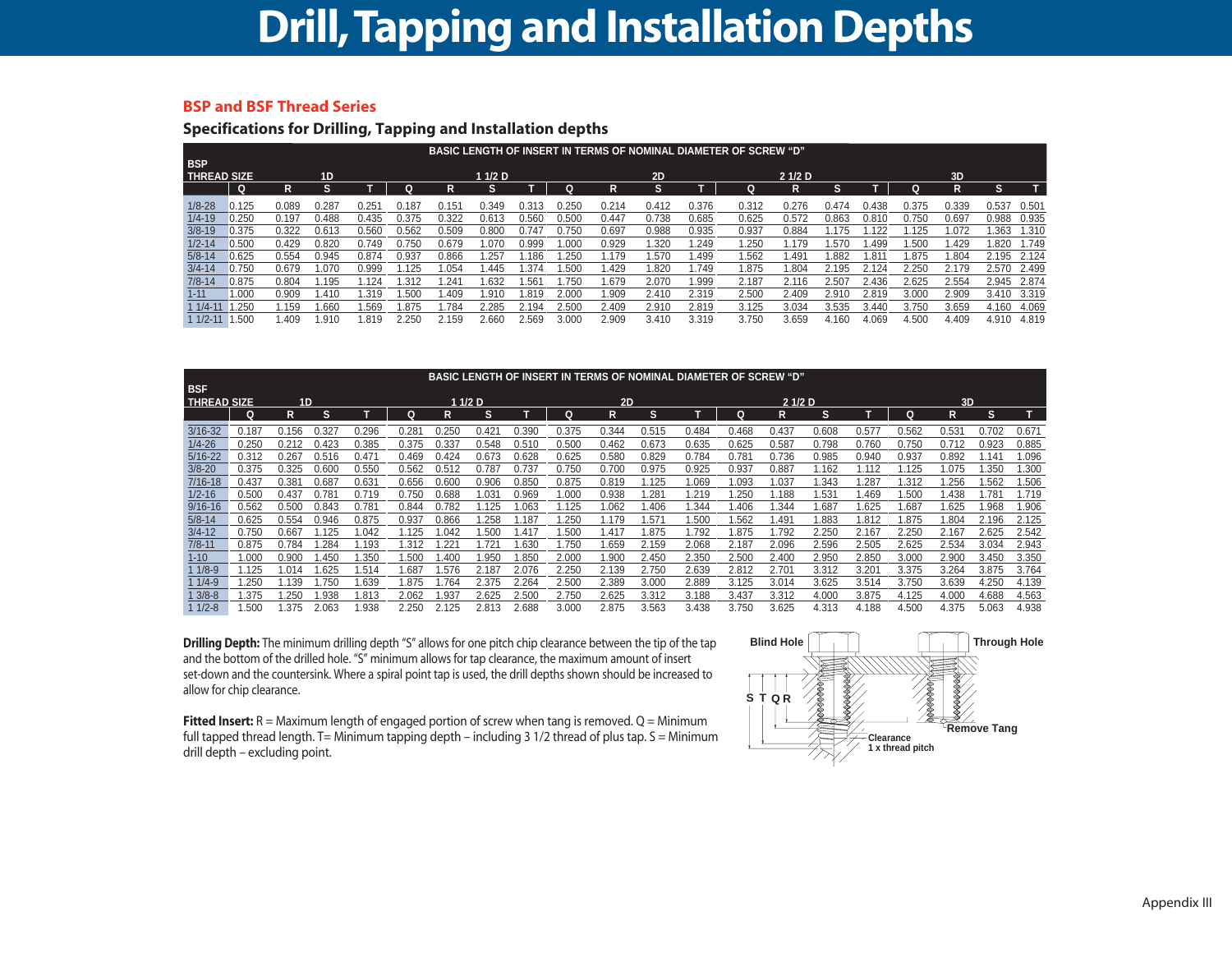#### **BSW , BA Thread and 8TPI UN Series**

#### **Specifications for Drilling, Tapping and Installation depths**

| <b>BSW</b>         |        |       |                  |       |                   |               |         |       | <b>BASIC LENGTH OF INSERT IN TERMS OF NOMINAL DIAMETER OF SCREW "D"</b> |       |                  |       |                  |       |       |                |       |                |       |       |
|--------------------|--------|-------|------------------|-------|-------------------|---------------|---------|-------|-------------------------------------------------------------------------|-------|------------------|-------|------------------|-------|-------|----------------|-------|----------------|-------|-------|
| <b>THREAD SIZE</b> |        | 1D    |                  |       |                   |               | 1 1/2 D |       |                                                                         | 2D    |                  |       |                  | 21/2D |       |                |       | 3D             |       |       |
|                    |        | R     | s                |       |                   |               | s       |       | Q                                                                       | R     | s                |       |                  | R     | s     |                |       |                | s     |       |
| $3/16 - 24$        | 0.187  | 0.146 | 0.375            | 0.332 | 0.28 <sup>°</sup> | 0.240         | 0.468   | 0.426 | 0.375                                                                   | 0.334 | 0.562            | 0.520 | 0.468            | 0.427 | 0.656 | 0.612          | 0.562 | $0.52^{\circ}$ | 0.750 | 0.708 |
| $1/4 - 20$         | 0.250  | 0.200 | 0.475            | 0.425 | 0.375             | 0.325         | 0.600   | 0.550 | 0.500                                                                   | 0.450 | 0.725            | 0.675 | 0.625            | 0.575 | 0.850 | 0.800          | 0.750 | 0.700          | 0.975 | 0.925 |
| $5/16 - 18$        | 0.312  | 0.257 | 0.562            | 0.507 | 0.469             | 0.413         | 0.719   | 0.663 | 0.625                                                                   | 0.569 | 0.875            | 0.819 | 0.781            | 0.726 | 1.031 | 0.976          | 0.937 | 0.882          | .187  | 1.132 |
| $3/8 - 16$         | 0.375  | 0.312 | 0.656            | 0.594 | 0.562             | 0.50(         | 0.844   | 0.781 | 0.750                                                                   | 0.687 | .031             | 0.969 | 0.937            | 0.875 | .219  | 1.156          | .125  | 1.062          | .406  | .344  |
| $7/16 - 14$        | 0.437  | 0.366 | 0.759            | 0.687 | 0.656             | 0.585         | 0.978   | 0.906 | 0.875                                                                   | 0.804 | .196             | .125  | .093             | 1.022 | 1.415 | .343           | .312  | $.24^{\circ}$  | .634  | .562  |
| $1/2 - 12$         | 0.500  | 0.417 | 0.875            | 0.792 | 0.750             | 0.667         | 1.125   | .042  | 1.000                                                                   | 0.917 | .375             | .292  | .25 <sub>0</sub> | 1.167 | 1.625 | 1.542          | .500  | 417ء ا         | .875  | .792  |
| $9/16 - 12$        | 0.562  | 0.479 | 0.937            | 0.854 | 0.844             | 0.760         | .219    | .135  | 1.125                                                                   | .042  | .500             | l.417 | .406             | 1.323 | 1.781 | 1.698          | .687  | 1.604          | 2.062 | .979  |
| $5/8 - 11$         | 0.625  | 0.534 | .034             | 0.943 | 0.937             | 0.846         | .347    | .256  | .250                                                                    | .159  | .659             | .568  | .562             | . 471 | 1.972 | $1.88^{\circ}$ | .875  | 1.784          | 2.284 | 2.193 |
| $11/16 - 1$        | 0.687  | 0.596 | .097             | .006  | 1.03              | 0.940         | .44     | .350  | 1.375                                                                   | .284  | .785             | .694  | .718             | . 627 | 2.128 | 2.037          | 2.062 | 1.97           | 2.472 | 2.38  |
| $3/4 - 10$         | 0.750  | 0.650 | .20 <sub>C</sub> | .100  | 1.125             | .025          | .575    | 1.475 | 1.500                                                                   | .400  | .95 <sub>C</sub> | 1.850 | .875             | 1.775 | 2.325 | 2.225          | 2.250 | 2.150          | 2.700 | 2.600 |
| $7/8 - 9$          | 0.875  | 0.764 | .375             | .264  | .312              | $.20^{\circ}$ | .812    | .701  | i.750                                                                   | .639  | 2.250            | 2.139 | 2.187            | 2.076 | 2.687 | 2.576          | 2.625 | 2.514          | 3.125 | 3.014 |
| $1 - 8$            | 1.000  | 0.875 | .563             | .437  | 500. ا            | .375          | 2.062   | i.937 | 2.000                                                                   | .875  | 2.562            | 2.437 | 2.500            | 2.375 | 3.062 | 2.937          | 3.000 | 2.875          | 3.562 | 3.437 |
| $1/8-7$            | l.125  | 0.982 | .768             | .625  | .687              | 1.545         | 2.330   | 2.187 | 2.250                                                                   | 2.107 | 2.893            | 2.750 | 2.812            | 2.670 | 3.455 | 3.312          | 3.375 | 2.232          | 4.018 | 3.875 |
| $1/4 - 7$          | .250   | .107  | .893             | .750  | .875              | 1.732         | 2.518   | 2.375 | 2.500                                                                   | 2.357 | 3.143            | 3.000 | 3.125            | 2.982 | 3.768 | 3.625          | 3.750 | 3.607          | 4.393 | 4.250 |
| $1/2 - 6$          | 500. ا | .333  | 2.250            | 2.083 | 2.25 <sub>0</sub> | 2.083         | 3.000   | 2.833 | 3.000                                                                   | 2.833 | 3.750            | 3.583 | 3.750            | 3.583 | 4.500 | 4.333          | 4.500 | 4.333          | 5.250 | 5.083 |

| <b>BA</b>          | BASIC LENGTH OF INSERT IN TERMS OF NOMINAL DIAMETER OF SCREW "D" |       |       |       |       |          |         |       |        |       |       |                |                |                   |       |        |       |                |       |       |
|--------------------|------------------------------------------------------------------|-------|-------|-------|-------|----------|---------|-------|--------|-------|-------|----------------|----------------|-------------------|-------|--------|-------|----------------|-------|-------|
| <b>THREAD SIZE</b> |                                                                  | 1D    |       |       |       | 1 1/2 D  |         |       |        | 2D    |       |                |                | 21/2 <sub>D</sub> |       |        |       | 3D             |       |       |
|                    |                                                                  |       |       |       |       |          |         |       |        |       |       |                |                |                   |       |        |       |                |       |       |
| 0 <sub>B</sub> A   | 0.236                                                            | .19   | 0.413 | 0.374 | J.354 | 0.315    | $0.53*$ | 0.492 | 0.472  | 0.433 | 0.649 | 0.610          | $0.59^{\circ}$ | 0.552             | 0.768 | .729   | 0.709 | 0.670          | 0.886 | 0.847 |
| 1BA                | 0.209                                                            |       | 368.ر | 0.333 | 0.313 | 0.278    | 0.472   | J.437 | 417. ل | 0.382 | 0.576 | $0.54^{\circ}$ | 0.522          | 0.487             | 0.681 | 0.646  | 0.626 | $0.59^{\circ}$ | 0.785 | 0.750 |
| 2BA                | 0.185                                                            |       | 0.329 | 0.297 | 0.278 | 0.246    | ን.422   | 0.390 | 0.370  | 0.338 | 0.514 | 0.482          | 0.463          | 0.431             | 0.607 | 0.575  | 0.555 | 0.523          | 0.699 | 0.667 |
| 4BA                | 0.142                                                            |       | 259.ر | 0.233 | ገ.213 | $0.18^-$ | 0.330   | 0.304 | 0.283  | 0.257 | 0.400 | 0.374          | 0.354          | 0.328             | 471.ں | 44. ١  | 0.425 | 0.399          | 0.542 | 0.516 |
| 6BA                | 0.110                                                            | 0.089 | 204.د | 0.183 | 0.165 | 0.144    | 0.259   | 0.238 | 220. ل | 0.199 | 0.314 | 0.293          | ገ.276          | 0.255             | 0.370 | 349. ل | 0.331 | 0.310          | 0.425 | 0.404 |

|                |                 |                        |                     |                  |       | BOLT THREAD PROJECTION MINIMUM AND MAXIMUM |       |       |                       |       |
|----------------|-----------------|------------------------|---------------------|------------------|-------|--------------------------------------------|-------|-------|-----------------------|-------|
| <b>NOMINAL</b> |                 | <b>MIN DRILL DEPTH</b> |                     |                  |       |                                            |       |       | $K^{\star\star}$      |       |
| <b>THREAD</b>  |                 | <b>INSERT</b>          | <b>INTERMEDIATE</b> | <b>BOTTOMING</b> |       | <b>NOMINAL LENGTH</b>                      |       |       | <b>NOMINAL LENGTH</b> |       |
| <b>SIZE</b>    | <b>DIAMETER</b> | <b>LENGTH</b>          | <b>TAP</b>          | <b>TAP</b>       | 1 DIA | <b>1.5 DIA</b>                             | 2 DIA | 1 DIA | <b>1.5 DIA</b>        | 2 DIA |
|                | 1D              | 1.125                  | 1.813               | 1.438            |       |                                            |       |       |                       |       |
| $11/8-8$       | 1.5D            | 1.688                  | 2.376               | 2.001            | 0.96  | 1.24                                       | 1.52  | 1.06  | 1.63                  | 2.19  |
|                | 2D              | 2.250                  | 2.938               | 2.563            |       |                                            |       |       |                       |       |
|                | 1D              | .250                   | 1.938               | 1.563            |       |                                            |       |       |                       |       |
| $11/4-8$       | 1.5D            | 1.875                  | 2.563               | 2.188            | 1.02  | 1.34                                       | 1.65  | 1.19  | 1.81                  | 2.44  |
|                | 2D              | 2.500                  | 3.188               | 2.813            |       |                                            |       |       |                       |       |
|                | 1D              | 1.375                  | 2.063               | 1.688            |       |                                            |       |       |                       |       |
| $13/8-8$       | 1.5D            | 2.062                  | 2.750               | 2.375            | 1.09  | 1.43                                       | 1.77  | 1.31  | 2.00                  | 2.69  |
|                | 2D              | 2.750                  | 3.438               | 3.063            |       |                                            |       |       |                       |       |
|                | 1D              | 1.500                  | 2.188               | 1.813            |       |                                            |       |       |                       |       |
| $11/2-8$       | 1.5D            | 2.250                  | 2.938               | 2.563            | 1.15  | 1.52                                       | 1.90  | 1.44  | 2.19                  | 2.94  |
|                | 2D              | 3.000                  | 3.688               | 3.313            |       |                                            |       |       |                       |       |
|                | 1D              | 1.625                  | 2.313               | 1.938            |       |                                            |       |       |                       |       |
| $15/8-8$       | 1.5D            | 2.438                  | 3.126               | 2.751            | 1.27  | 1.68                                       | 2.09  | 1.56  | 2.38                  | 3.19  |
|                | 2D              | 3.250                  | 3.938               | 3.563            |       |                                            |       |       |                       |       |
|                | 1D              | 1.750                  | 2.438               | 2.063            |       |                                            |       |       |                       |       |
| $13/4-8$       | 1.5D            | 2.625                  | 3.313               | 2.938            | 1.52  | 1.96                                       | 2.40  | 1.69  | 2.65                  | 3.44  |
|                | 2D              | 3.500                  | 4.188               | 3.813            |       |                                            |       |       |                       |       |
|                | 1D              | 1.875                  | 2.563               | 2.188            |       |                                            |       |       |                       |       |
| $17/8-8$       | 1.5D            | 2.812                  | 3.500               | 3.125            | 1.59  | 2.05                                       | 2.52  | 1.81  | 2.75                  | 3.69  |
|                | 2D              | 3.750                  | 4.438               | 4.063            |       |                                            |       |       |                       |       |
|                | 1D              | 2.000                  | 2.688               | 2.313            |       |                                            |       |       |                       |       |
| $2 - 8$        | 1.5D            | 3.000                  | 3.688               | 3.313            | 1.65  | 2.15                                       | 2.65  | 1.94  | 2.94                  | 3.94  |
|                | 2D              | 4.000                  | 4.688               | 4.313            |       |                                            |       |       |                       |       |

**Drilling Depth:** The minimum drilling depth "S" allows for one pitch chip clearance between the tip of the tap and the bottom of the drilled hole. "S" minimum allows for tap clearance, the maximum amount of insert set-down and the countersink. Where a spiral point tap is used, the drill depths shown should be increased to allow for chip clearance.

**Fitted Insert:** R = Maximum length of engaged portion of screw when tang is  $re moved. Q = Minimum full trapped$ thread length. T= Minimum tapping depth – including 3 1/2 thread of plus tap. S = Minimum drill depth – excluding point.



**\*Minimum drill depth for a bottoming tap equals .313 plus the insert nominal length; for intermediate taps it equals .688 plus the insert nominal length. These drilling depths allow approximately 1/2 pitch tap end clearance. Minimum full thread tapping depth equals insert nominal length. The tapped hole will accommodate an insert installed 1/4 to 1/2 pitch below the surface of the tapped hole. When holes are to be countersunk, the drilling and tapping depths and insert installation depth should be increased 1/2 pitch. The recommended countersink is 120˚ included angle to the tap major diameter.** 

**\*\*The minimum and maximum drilled hole diameters listed are larger than standard to allow clearance for the major diamater of the mating threaded member. A drill size equal to the nominal thread diameter is suggested because it will generally produce an oversize hole with-in the tabulated drilled hole limits.**